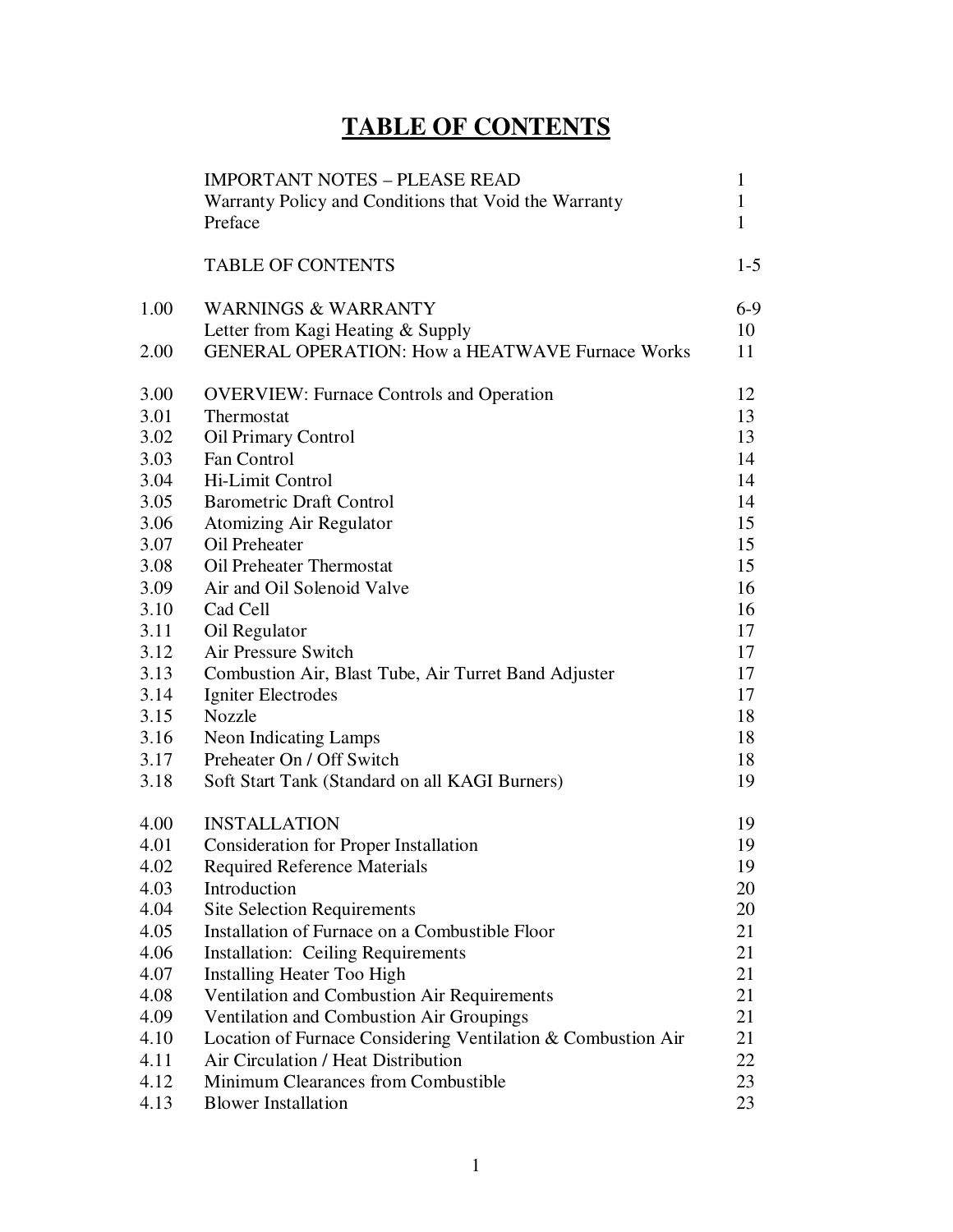| 4.14 | <b>Burner Installation</b>                              | 23 |  |
|------|---------------------------------------------------------|----|--|
| 4.15 | <b>Chimney Requirements</b>                             | 24 |  |
| 4.16 | Ceramic or Masonry Chimney                              |    |  |
| 4.17 | <b>Chimney Connector</b>                                |    |  |
| 4.18 | <b>Chimney Clearance Outdoors</b>                       |    |  |
| 4.19 | Special Chimney Caps for Down Drafts                    | 27 |  |
| 4.20 | Barometric Damper / Barometric Draft Control            | 27 |  |
| 4.21 | Oil Tank Installation / Pump / Piping Section           | 28 |  |
| 4.22 | Furnace and Storage Tank Clearance                      | 28 |  |
| 4.23 | <b>Tank Size Selection</b>                              | 28 |  |
| 4.24 | <b>Oil Tank Temperatures</b>                            | 29 |  |
| 4.25 | Underground Tanks (Use Of)                              | 29 |  |
| 4.26 | Vent Pipe for the Storage Tank                          | 29 |  |
| 4.27 | Fill Pipe                                               | 30 |  |
| 4.28 | Tank Venting / Filling Gauge                            | 30 |  |
| 4.29 | Tank Agitator (For Mixing Different Viscosity Oils)     | 30 |  |
| 4.30 | Floating Pick-Up Oil Sump (For Dirty Underground Tanks) | 30 |  |
| 4.31 | Pump Installation and General Pump Information          | 31 |  |
| 4.32 | <b>Optimum Pump Location</b>                            | 32 |  |
| 4.33 | Fuel Filter and Location                                | 32 |  |
| 4.34 | Piping and Fuel Lines                                   | 33 |  |
| 4.35 | Pipe Diameter                                           | 34 |  |
| 4.36 | Pipe Material                                           | 34 |  |
| 4.37 | Compressed Air Supply                                   | 34 |  |
| 4.38 | Compressed Air Piping                                   | 35 |  |
| 4.39 | No Compressed Air Available                             | 36 |  |
| 4.40 | <b>Electrical Supply</b>                                | 36 |  |
| 4.41 | <b>Electrical Conduit</b>                               | 37 |  |
| 4.42 | Electrical Supply: Pump                                 | 37 |  |
| 4.43 | <b>Pump Connections Form Wiring Schematic</b>           | 37 |  |
| 4.44 | <b>Electrical Wall Thermostat</b>                       | 37 |  |
| 4.45 | <b>Ducted Installation</b>                              | 37 |  |
| 4.46 | Ducting Pressure and Changes                            | 38 |  |
| 4.47 | Louvers (Non Ducted Installations)                      | 38 |  |
| 4.48 | <b>Comment on Installation Diagram</b>                  | 38 |  |
| 4.49 | Comment on Installation Wiring Diagram                  | 39 |  |
| 4.50 | Summary: Installation Instructions                      | 39 |  |
| 5.00 | <b>START-UP PROCEDURE</b>                               | 40 |  |
| 5.01 | Pump Priming and Additional Start-Up Information        | 41 |  |
| 5.02 | Furnace Smells When First Fired Up                      | 44 |  |
| 6.00 | FURNACE ADJUSTMENT AND GENERAL OPERATION                | 44 |  |
|      | <b>GUIDLINE</b>                                         |    |  |
| 6.01 | <b>Furnace Controls Requiring Adjustment</b>            | 44 |  |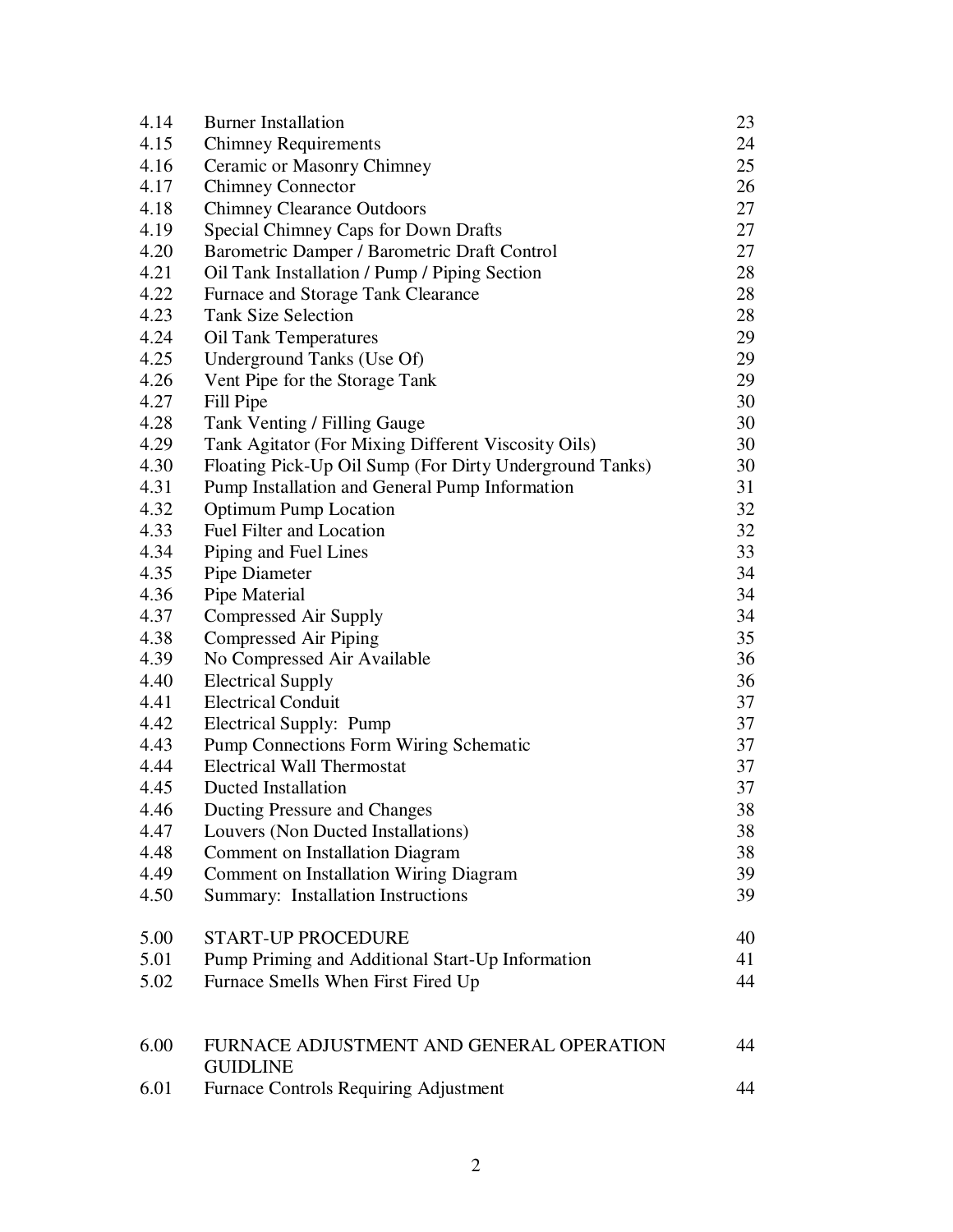| 6.02  | Adjusting the Secondary Air Without a Smoke Spot Tester           | 45 |
|-------|-------------------------------------------------------------------|----|
| 6.02a | Adjusting the Flame Using the Cad Cell on Furnaces Where There is |    |
|       | No Flame Observation Port                                         |    |
| 6.03  | Adjusting the Oil Pressure Regulator                              | 45 |
| 6.04  | Fan Speed                                                         | 46 |
| 6.05  | <b>Draft Readings</b>                                             | 46 |
| 6.06  | <b>Power Draft Boosters</b>                                       | 47 |
| 6.07  | Venting all Combustion Air from Outdoors to Overcome Negative     | 47 |
|       | <b>Building Pressures</b>                                         |    |
| 6.08  | Viewing the Flame from Observation Port                           | 47 |
| 6.09  | <b>Optimum Flame Length</b>                                       | 48 |
| 6.10  | Flame Length Will Increase On Its Own                             | 48 |
| 6.11  | Optimum Flame Color                                               | 49 |
| 6.12  | Dark Red / Orange Flame                                           | 49 |
| 6.13  | Over Firing Your Furnace                                          | 49 |
| 6.14  | <b>Adjustable Flow Rate</b>                                       | 49 |
| 6.15  | Filter Waste Oil                                                  | 49 |
| 6.16  | Filter Waste Oil Through a Magnet                                 | 50 |
| 6.17  | Adding Thin Fuels to Waste Oil Supply                             | 50 |
| 6.18  | <b>Burning Rear End Grease</b>                                    | 50 |
| 6.19  | Burning Synthetic, Cooking, and Other Oils                        | 50 |
| 7.00  | <b>CHECKS AND MAINTENANCE</b>                                     | 51 |
| 7.01  | Maintenance and Service                                           | 51 |
| 7.02  | Stack Temperature for Determining When Dust Clean-out is Needed   | 51 |
| 7.03  | Protective Clothing                                               | 52 |
| 7.04  | Dust Removal From 2 <sup>nd</sup> Clean-out door (CAUTION)        | 52 |
| 7.05  | Maintenance Schedule                                              | 53 |
| 7.06  | <b>Seasonal Cleaning</b>                                          | 54 |
| 7.07  | <b>Burner Cleaning</b>                                            | 57 |
| 7.08  | Cleaning Strainer in Waste Oil Transfer Pump                      | 58 |
| 7.09  | Cleaning the Suction Strainer in the Storage Tank                 | 58 |
| 7.10  | Cleaning the Oil Filters                                          | 59 |
| 7.11  | Cleaning the Nozzle                                               | 59 |
| 7.12  | <b>DELETED</b>                                                    |    |
| 7.13  | Cleaning Lines, Solenoids, and Preheater Block                    | 60 |
| 7.14  | Cleaning the Cad Cell                                             | 61 |
| 7.15  | Checking the Cad Cell                                             | 61 |
| 7.16  | Oil Primary Relay Test                                            | 62 |
| 7.17  | Cad Cell Sensor Test                                              | 62 |
| 7.18  | Checking the Blower Pulley                                        | 63 |
| 7.19  | <b>Blower Belt Tension</b>                                        | 63 |
| 7.20  | Removal of Accumulated Excess Oil                                 | 63 |
| 7.21  | Checking the Oil Primary Control                                  | 64 |
| 7.22  | Bleeding the Pump                                                 | 64 |
| 7.23  | Checking the Oil Pump Properly                                    | 65 |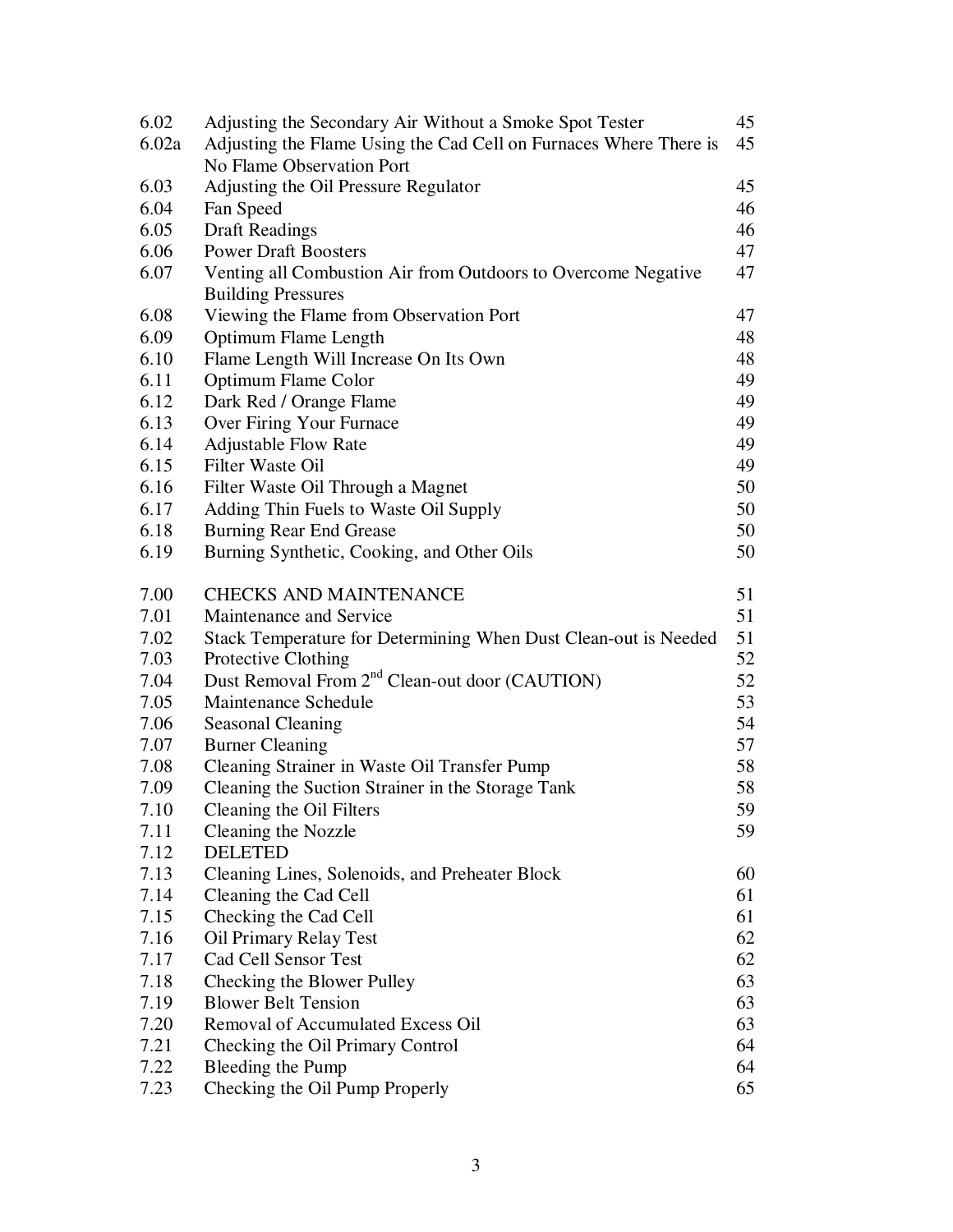| 7.24 | <b>Checking Regulators</b>                                                                 | 66 |
|------|--------------------------------------------------------------------------------------------|----|
| 7.25 | <b>Checking Transformer</b>                                                                | 66 |
| 7.26 | Checking for Water in Nozzle Discharge Spray                                               | 67 |
| 7.27 | Checking for Water in Oil Supply                                                           | 67 |
| 7.28 | Checking for Water in Air Supply                                                           | 68 |
| 7.29 | Checking Neon Indicator Lights                                                             | 68 |
| 7.30 | Jumping Switches to Check Components                                                       | 68 |
| 8.00 | <b>TROUBLE SHOOTING</b>                                                                    | 69 |
| 8.01 | Seven Common Reasons Why Burner Will Not Ignite                                            | 69 |
| 8.02 | <b>Flooded Furnace</b>                                                                     | 70 |
| 8.03 | <b>Burner Trouble Shooting</b>                                                             | 71 |
| 8.04 | <b>Furnace Fails to Start</b>                                                              | 72 |
| 8.05 | Furnace Starts, Burns a Short Time, Then Shuts Down                                        | 73 |
| 8.06 | <b>Furnace Burns With Smoky Flame</b>                                                      | 74 |
| 8.07 | Furnace Burns With Long Narrow Flame                                                       | 74 |
| 8.08 | Furnace Burns, Flame Has Sparks and "Fireflies"                                            | 75 |
| 8.09 | Flame Impingement                                                                          | 75 |
| 8.10 | <b>Furnace Burns With Short Flame</b>                                                      | 76 |
| 8.11 | <b>Flame Pulsates</b>                                                                      | 76 |
| 8.12 | Flame Pulsates Now and Then, Especially When It's Windy and                                | 76 |
|      | Sometimes Goes Out                                                                         |    |
| 8.13 | Furnace Burns, But Puts Out Low Heat                                                       | 77 |
| 8.14 | Flame is Too Short and Gets Shorter When Increasing the Air<br>Pressure, and Then Goes Out | 78 |
| 8.15 | Flame is Hard to Adjust, a Little Turn and It Is Too Much, A Touch                         | 78 |
| 8.16 | Backwards and It's Too Small                                                               | 78 |
|      | Flame Will Continue When the Inspection Door Is Opened, But<br>Goes Out When It Is Closed  |    |
| 8.17 | <b>Furnace Burns Too Hot</b>                                                               | 78 |
| 8.18 | Furnace Does Not Shut Off                                                                  | 79 |
| 8.19 | Furnace Runs Well, Then Burner Stops and Blower Blows Cold Air                             | 79 |
| 8.20 | Furnace Burns, But Rumbles                                                                 | 79 |
| 8.21 | Furnace Operates, But Smells                                                               | 80 |
| 8.22 | Furnace Drips Oil                                                                          | 80 |
| 8.23 | Furnace Set At Night Is Off By Morning                                                     | 80 |
| 8.24 | Furnace Has Excessive Ash Buildup                                                          | 81 |
| 8.25 | Furnace Has Black Clinkers In Chamber                                                      | 82 |
| 8.26 | <b>Furnace Chamber Flaking Metal</b>                                                       | 82 |
| 8.27 | Flame Is Not Burning in the Center of the Baffle Target (See 8.27)                         | 82 |
| 8.28 | Furnace Baffle Has Burnout Hole or is Loose and Not in the Right<br>Position               | 82 |
| 8.29 | <b>Oil Primary Control Trouble Shooting</b>                                                | 83 |
| 8.30 | Oil or Air Solenoids Chatter                                                               | 83 |
| 8.31 | Oil Regulator is Noisy                                                                     | 83 |
| 8.32 | Pump Does Not Work When Burner Comes On                                                    | 84 |
|      |                                                                                            |    |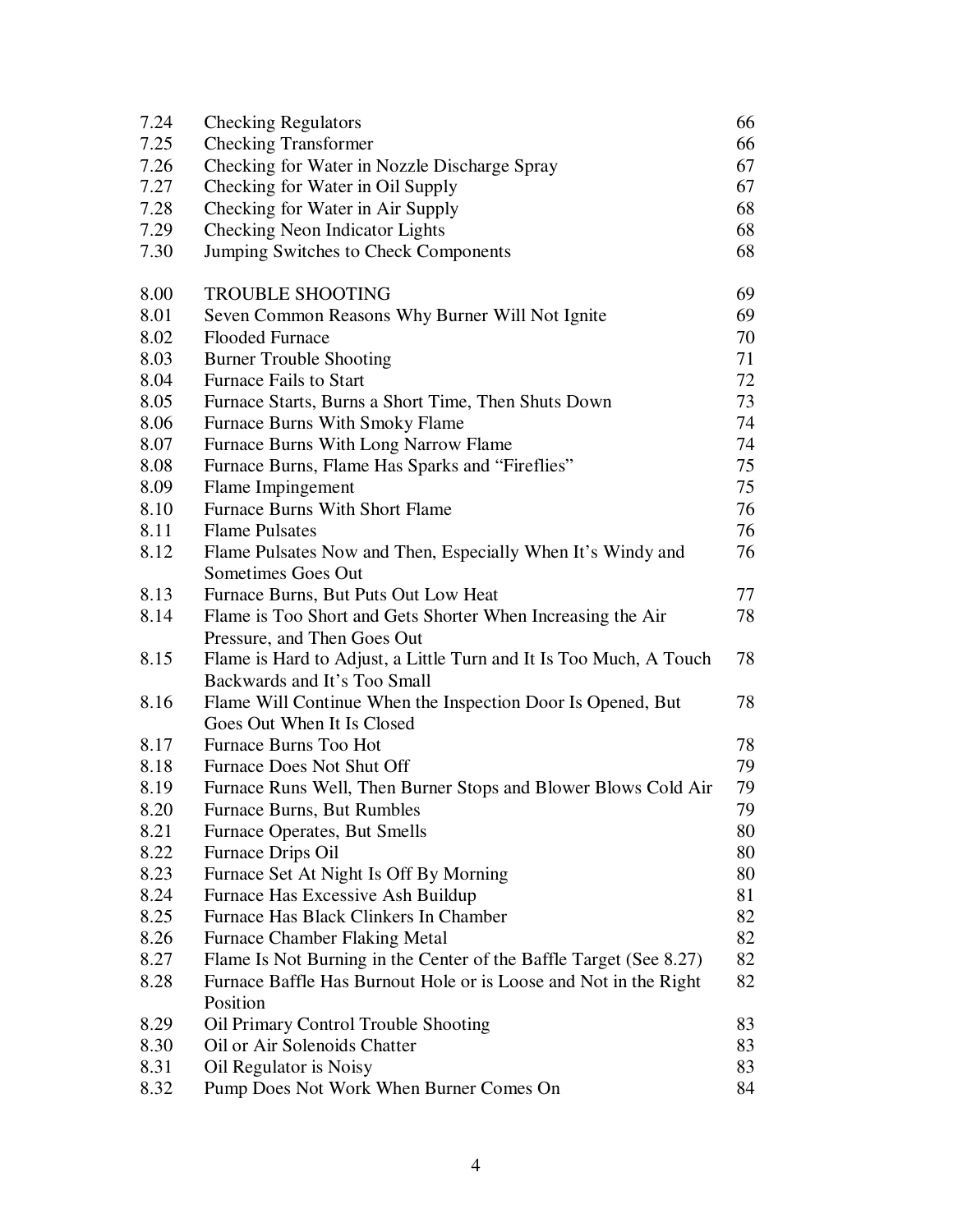| 8.33 | Pump Works, But Runs Hot                                         | 84 |
|------|------------------------------------------------------------------|----|
| 8.34 | Pump Works, But Is Noisy                                         | 85 |
| 8.35 | Pump By-Pass Pressure Too High                                   | 85 |
| 8.36 | Pump Turns, But No Pressure                                      | 85 |
| 8.37 | Pump Has Too High Vacuum Or No Vacuum                            |    |
| 8.38 | Pump Was Working Till the Oil Filters / Screen in the Pump Was   | 86 |
|      | Cleaned                                                          |    |
| 8.39 | No Spark At Electrodes                                           | 87 |
| 8.40 | No Oil Discharge At Nozzles                                      | 87 |
| 8.41 | Deleted                                                          |    |
| 8.42 | No Oil Spray From Nozzle: Due to a Malfunctioning Air Pressure   | 87 |
|      | Switch                                                           |    |
| 8.43 | Burner Has Spark and Oil Spray, Will Not Ignite                  | 88 |
| 8.44 | <b>Blower Runs Continuously</b>                                  | 88 |
| 8.45 | Furnace Fan Cycles Too Often, Room Is Cold                       |    |
| 8.46 | Continuous Air Flow Out of Nozzle                                | 89 |
| 8.47 | Continuous Oil Flow Out of Nozzle                                | 90 |
| 8.48 | <b>Faulty Wall Thermostat</b>                                    | 90 |
| 8.49 | Green Light Comes On and Then Goes Out, After Waiting, Comes     | 90 |
|      | <b>Back On</b>                                                   |    |
| 8.50 | Oil Pressure Gauge on the Burner Starts to Climb When the Burner | 91 |
|      | Shuts Off and Gets So High It Ruins the Gauge                    |    |
| 9.00 | <b>MISCELLANEOUS</b>                                             | 92 |
| 9.01 | <b>Furnace Shut Down for Extended Periods</b>                    | 92 |
| 9.02 | Operating Furnace On Warm Day To Rid Waste Oil                   | 92 |
|      |                                                                  |    |
|      | ❖ SUNTEC FACTORY PUMP INFORMATION                                |    |
|      | <b>EXAMPLE AND DELTA FACTORY SERVICE / MAINTENANCE</b>           |    |
|      | ❖ CAUTION DECALS AND NOTES                                       |    |
|      | ❖ MAINTENANCE SCHEDULE AND DECALS                                |    |
| ❖    | BURNER PARTS LIST (In rear of book, illustrated drawings)        |    |
| 10.0 | <b>Index of Drawings</b>                                         | 93 |
|      |                                                                  |    |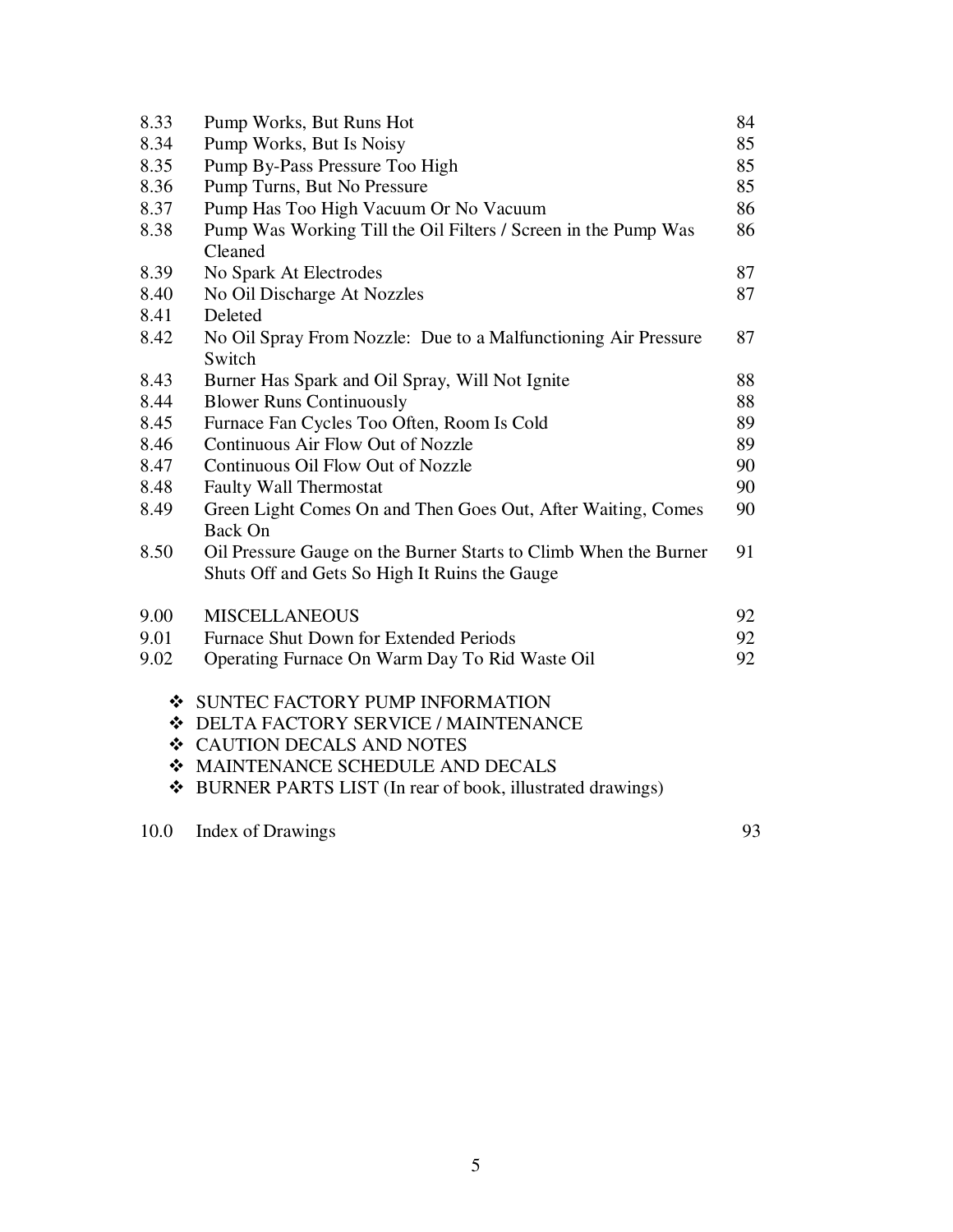#### **IMPORTANT NOTES: PLEASE READ**

When the furnace is delivered to you, BE SURE THAT THE FURNACE CABINET AND OTHER BOXES THAT ACCOMPANY IT ARE OPENED AND CHECKED FOR FREIGHT DAMAGES BEFORE THE DRIVER LEAVES as it is easier to file a claim if the driver signs the bill of lading and acknowledges that the furnace is damaged. If there is no time to inspect the shipment, observe outside carton damages and make note of this on the delivery bill of lading. If you do not, you may NOT get full compensation on damages as some freight companies will pay you on "hidden damages" which may be only a partial payment on your loss. Siebring Manufacturing, Inc. carefully inspects and packages furnaces for shipment, and has NOT sent you a damaged one.

Open the boxes and remove the contents and check that you have one of each of the following items:

- A. OWNERS MANUAL
- B. SQUIRREL CAGE CIRCULATION BLOWER
- C. ELECTRIC MOTOR FOR (B)
- D. FAN BELT FOR (B)
- E. SMALL PARTS PACKAGE FOR (B), (B, C AND E MAYBE PREASSEMBLED)
- F. ALUMINUM WASHABLE FILTER & FITTINGS
- G. CHECK VALVE
- H. SUCTION STRAINER
- I. WASTE OIL TRANSFER PUMP
- J. WALL THERMOSTAT
- K. 8 INCH BAROMETRIC DAMPER
- L. VACUUM GAUGE

#### IMMEDIATELY NOTIFY YOUR HEATWAVE DEALER OR SIEBRING MANUFACTURING OF ANY SHORTAGES

Siebring Manufacturing, Inc. and our insurance carrier need to know the location of all units sold to assist in handling warranty claims and to disseminate important service bulletins directly to owners.

# **WARRANTY POLICY**

#### **MULTI-OIL FUELED HEATER (LIMITED WARRANTY)**

If you are in need of service support and your local dealer or Heatwave representative is not available or cannot help you, contact the Kagi Customer Service Department (888- 866-5244) during normal business hours (Pacific Time). Read and check your Heatwave Owner's Manual under "Trouble Shooting" first as your problem may be very simple to solve. As an owner, you can perform a number of checks and maintenance procedures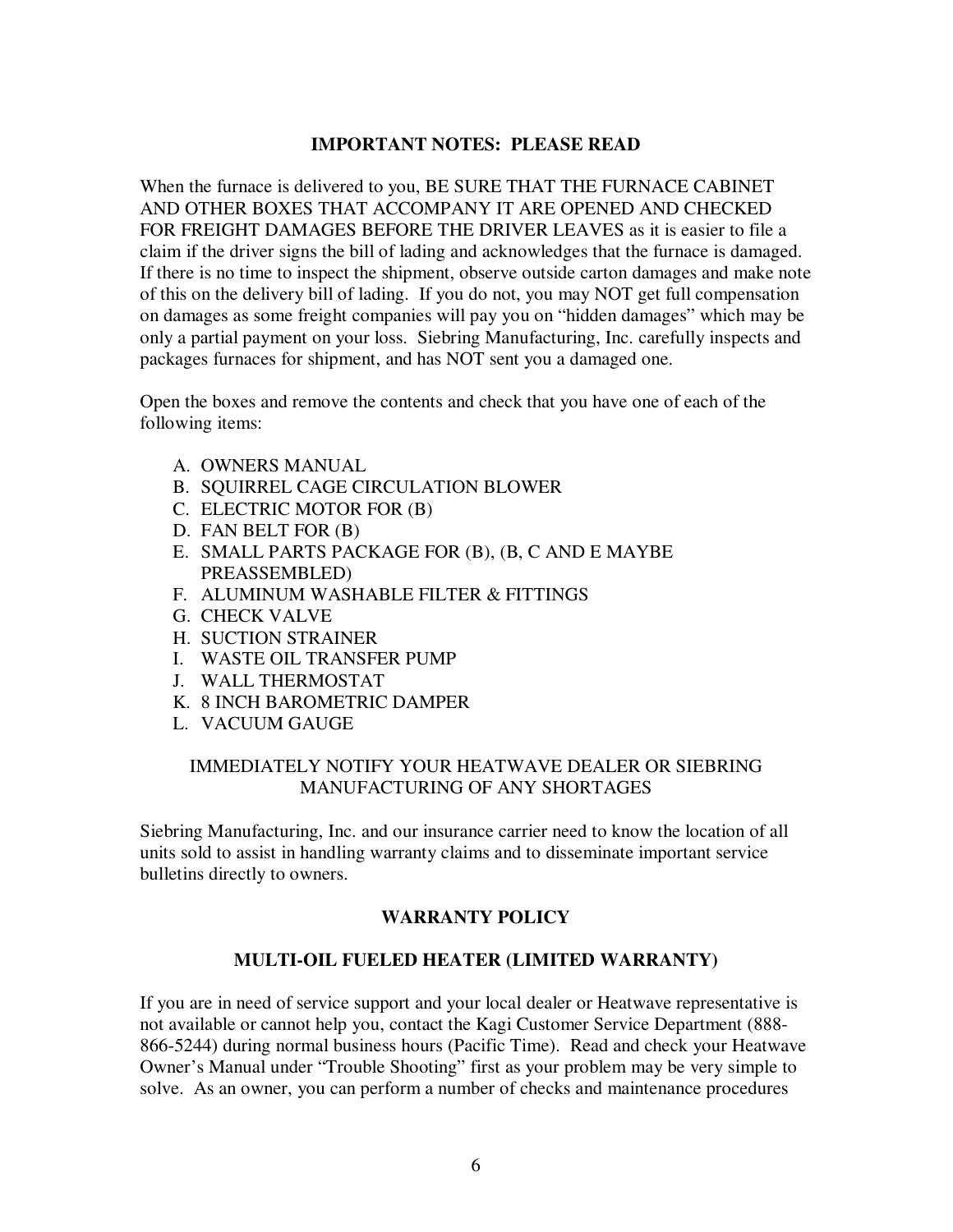with the assistance of you manual. Before a part is considered defective, a Kagi service technician can help you determine if it just needs cleaning and/or adjustment.

HEATWAVE Warrants to the purchaser of this Multi-Oil Fueled Heater Unit that it will repair or replace any part which in normal use proves to be defective in material or workmanship within a period of ONE (1) YEAR from the date of purchase, provided same is returned for factory inspection and warranty determination. The combustion chamber (Limited Warranty) is warranted for a period of TEN (10) YEARS at a pro-rated schedule, provided the heater is properly installed and maintained.

HEATWAVE does not warrant the paint finish as this is subject to abrasion, scratching, and discoloration during installation and operation. The warranty does NOT cover any labor charges involved with parts replacement or service unless preauthorized by Siebring Mfg., Inc. in writing.

NOTICE: The Heatwave Multi-Oil Fueled Burners, Model HW150, HW250, and HW350 are tested, designed, and listed to burn the following:

- A. USED CRANKCASE OILS UP TO 50 SAE WEIGHT
- B. #2 FURNACE FUEL OILS
- C. USED AUTOMATIC TRANSMISSION FLUID

# **WARNING: CONDITIONS THAT WILL VOID THE WARRANTY**

- A. Using in the heater or adding to the storage tank substances, including, but not limited to the following: paint, thinner, gasoline, other volatile liquids, or solvents, transformer oils, or gear lubes. Some of these substances have a high chloride content which can oxidize HEATWAVE stainless steel targets and chambers. It is illegal to mix any of these substances with waste oil and doing so can cause a hazardous condition.
- B. Tampering with the internal components of the safety switches, air/oil, aluminum preheater, or any parts in general.
- C. Not installing the heater properly as per instruction in this manual and/or according to local and state codes.
- D. Not maintaining the heater according to instructions in this manual.
- E. Abusing or altering any part.
- F. Using parts other than those supplied by Siebring Mfg., Inc. to operate this heater.
- G. Over-firing the heater.

NOTE: Siebring Mfg., Inc. and our insurance carrier need to know the location of all heaters sold in order to distribute service bulletins directly to the owner.

For warranty service, simply contact the dealer from whom the heater was purchased. If the unit was purchased directly from Siebring Mfg., Inc., notify Siebring Mfg., Inc. in writing of any defects. No parts will be accepted for warranty inspection unless Siebring Mfg., Inc. has issued an RGA (Returned Goods Authorization) number. Before this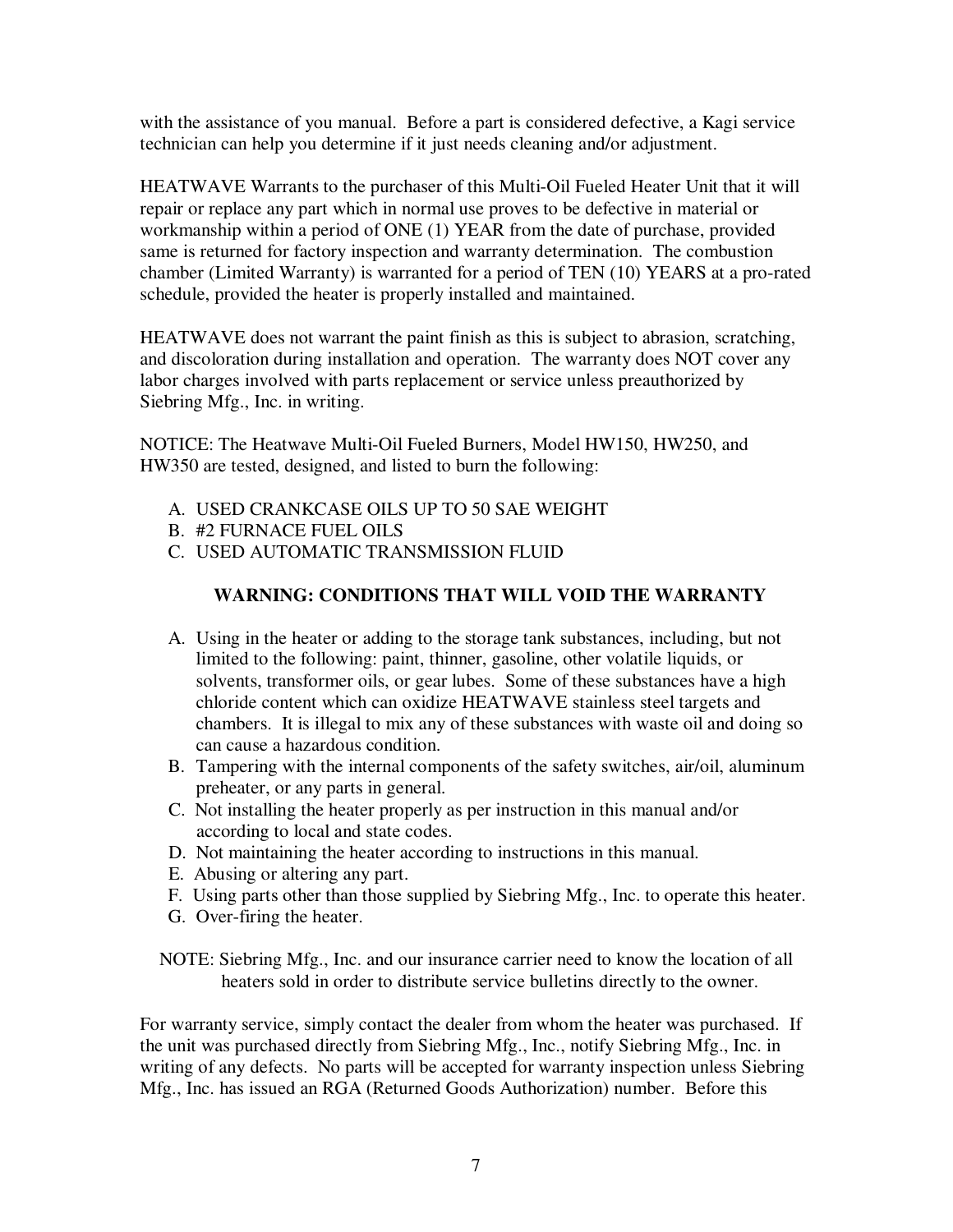number is given, the part or parts will have been determined by phone to be defective and the model, serial number, replacement part number, purchase date, and nature of defect will be recorded.

This warranty gives you specific legal rights and you may have other rights which may vary from state to state.

#### **PREFACE**

All installations must be made in accordance with state and local codes, which vary from state to state, and may differ from this manual.

#### **Heater must be installed and / or inspected by a licensed heating contractor before operation.**

# **IMPORTANT NOTES AND CAUTIONS:**

# **RULES AND REGULATIONS PROMULGATED BY STATE AND LOCAL AUTHORITIES TAKE PRECEDENCE OVER THE GENERAL INSTRUCTION PROVIDED IN THIS MANUAL.**

THE INSTALLATION OF THE EQUIPMENT SHALL BE IN ACCORDANCE WITH NFPA (NATIONAL FIRE PROTECTION AGENCY) REGULATIONS OF AUTHORITIES HAVING JURISDICTION OVER ENVIRONMENTAL MATTERS, AND FUEL, FIRE, AND ELECTRICAL SAFETY.

#### **Installation, operation, and maintenance permits from each of the above authorities may be required, as well as municipal permits.**

The three Heatwave furnaces Models HW150, HW250, and HW350 are listed with ETL Laboratories, which have tested the U.L. Standards for waste oil burning furnaces. Models HW150, HW250, and HW350 are listed to use #2 furnace fuels, automatic transmission oils, and used crankcase oils up to 50 SAE.

# **CAUTION: NOT FOR RESIDENTIAL USE!**

#### **CAUTION: DO NOT BURN GASOLIN OR ADD GASOLING TO THE FUEL SUPPLY!**

**CAUTION: DO NOT TRY TO BURN CLEANING FLUIDS, PAINT THINNERS, OR OIL ADDITIVES IN THIS APPLIANCE!** 

#### **CAUTION: DO NOT PUSH THE RESET BUTTON ON A FLAMEOUT IF THE FURNACE IS HOT TO THE TOUCH AND FILLED WITH OIL VAPORS OR FUMES!**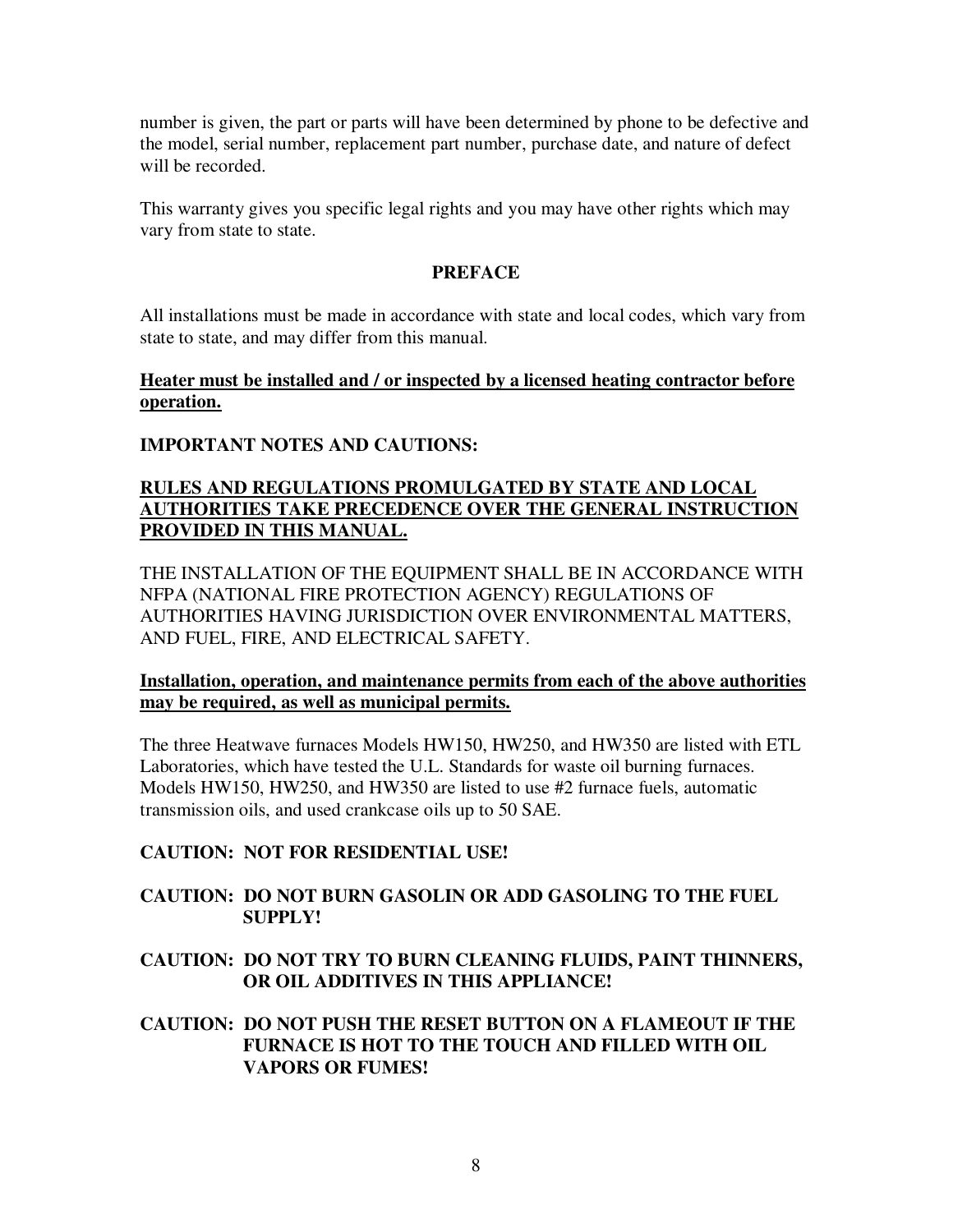- **CAUTION: DO NOT STORE OR USE GASOLINE OR OTHER FLAMMABLE LIQUIDS NEAR THIS FURNACE!**
- **CAUTION: KEEP THE FUEL VALVE NEAREST THE SUPPLY TANK SHUT OFF WHEN THE BURNER IS SHUT DOWN FOR EXTENDED PERIODS!**
- **CAUTION: DO NOT INSTALL THE FURNACE OR BURNER ON OR NEAR COMBUSTABLE MATERIALS! (**See instructions for minimum distances.)
- **CAUTION: IF YOU TURN OFF THE POWER TO THE BURNER, FOR ADDED SAFETY, TURN TO "OFF" OR OPEN THE CIRCUIT TO THE WALL THERMOSTAT.**
- **CAUTION: DO NOT TAMPER WITH THE CONTROLS; CALL YOUR TECHNICIAN!**
- **CAUTION: THE EXHAUST STACK MUST BE CLEANED ANNUALLY!**
- **CAUTION: WASTE OILS CAN CONTAIN POISONOUS HEAVY METALS AND OTHER FOREIGN MATERIALS. WHEN BURNED, THESE COMPOUNDS ARE DEPOSITED WITHIN OR EMITTED FROM THIS HEATING APPLIANCE AND THEREFORE CARE SHOULD BE TAKEN WHEN USING, CLEANING, AND MAINTAINING THIS EQUIPMENT!**
- **CAUTION: WHENEVER ANY CLEANING, INCLUDING THAT OF THE FLUE AND EXHAUST STACK IS DONE, PROTECTIVE CLOTHING, INCLUDING GLOVES AND A FACE MASK OR RESPIRATOR, MUST BE WORN!**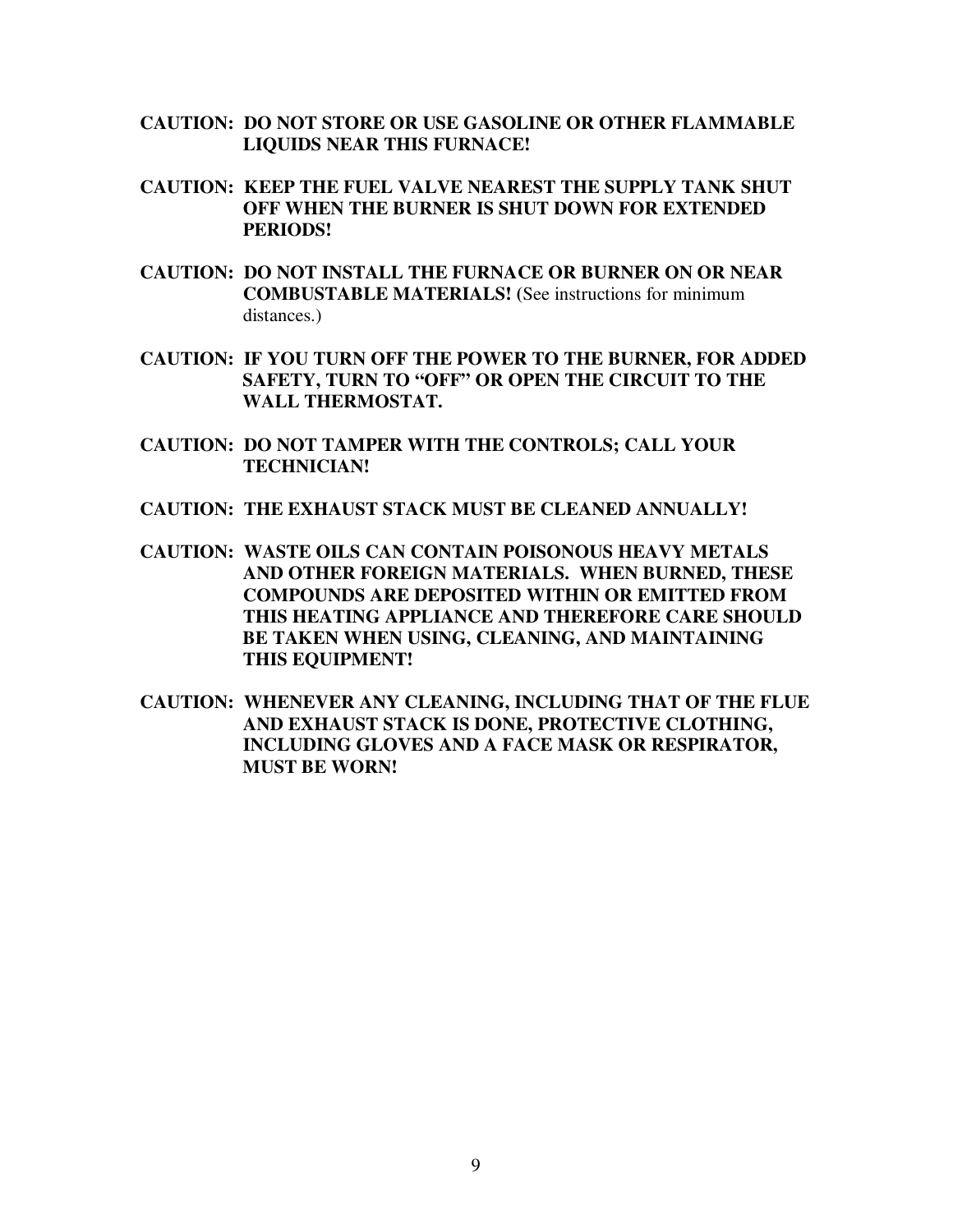.From Kagi Heating & Supplies:

THANK YOU for selecting a HEATWAVE MULTI-FUELED FURNACE. Your furnace may come to you unassembled to reduce shipping damage. This furnace will be simple to assemble – just follow the instructions in this manual. It will be operational in a short time. NOTE: The Heatwave furnace maybe shipped to you already assembled. Proper installation is extremely important for safe, reliable operation of the Heatwave furnace. Simple maintenance on the furnace must be performed periodically or the furnace will not start properly and components of the furnace will fail, leading to premature replacement of parts. MOST COMPLAINTS about waste oil furnaces, regardless of the manufacturer, are due to improper installation and maintenance. HEATWAVE furnaces all have standard UL-listed safety devices that are used in residential oil furnaces and all models Siebring Mfg., Inc. manufactures are engineered to operate on a negative draft. Should the chamber leak, all obnoxious gases will be vented up the chimney, not into the room. An UL-listed electric eye monitors flame, and should a flameout occur the burner will shut down immediately. Should the circulation blower fail, a hi-limit switch set at 200° F. will immediately shut off the burner which will not start again on its own, but must be reset.

I have installed, investigated, and field-checked hundreds of waste oil furnaces and I urge reading this manual very carefully before installing and operating your HEATWAVE furnace. Your reward will be a furnace that eliminates your waste oil problems, and saves you up to hundreds of dollars each month during the heating season.

Tom Kagi Sr. Sales / Engineer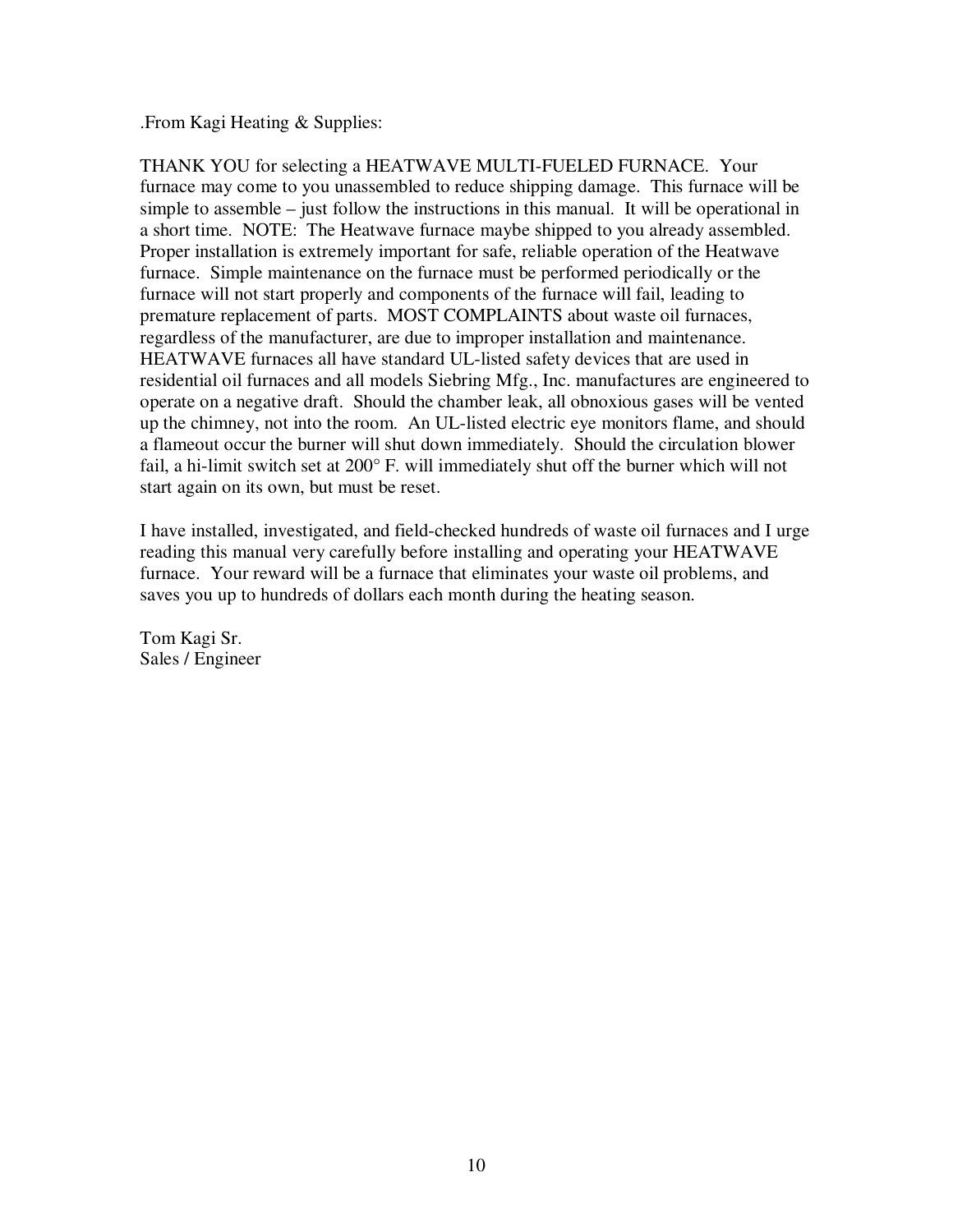#### **2.00 HOW A HEATWAVE FURNACE WORKS:**

When the HEATWAVE furnace is energized from an electrical service panel, the current goes directly to the High-Limit micro switch in the High-Limit fan switch. This is a normally closed switch, and from there it goes to the burner. Inside the burner is an aluminum heat sink block, which begins to heat. This aluminum heat sink houses two electrical heating elements. The larger wattage heater (250 watts) is always on and preheats the air for atomization and helps heat the waste oil contained in this aluminum block. The lower wattage heater  $(50 - 100$  watts) is the oil pre-heater and is installed in the oil passage within the aluminum block. This heater is energized only when the burner is operating and heats the oil prior to entering the nozzle. This aluminum block is kept at approximately 160° F. by a thermostat contacting the aluminum block.

There is normally open snap thermo-disc, which closes on temperature rise. When this thermo sensor closes, it energizes a green neon indicator light on the burner which signals the burner has preheated the oil to ignition temperature, and the burner is ready to fire.

When the wall thermostat is turned up above ambient temperature, and the points in the thermostat are closed, calling for heat, a jump connection is created between the two TT terminals on the oil primary control and the primary control load wire is activated sending power to all of the burner components. The combustion blower now comes on, air pressure is sensed on the air pressure switch sends power to the fuel pump. The air and oil solenoid valve is normally closed and when it receives current, it opens; allowing air to be pushed out from the nozzle with compressed air and through venture action, oil is allowed to flow and sprayed into the firing chamber.

A 14,000-volt transformer is energized, always sparking while the burner is on, producing a hot, constant, electrical spark. The combustion air in the blast tube blows into this blue spark, lengthening it, and moves this arc into the oil spray igniting it.

The waste oil is sucked out, from the aluminum block by a special nozzle using compressed shop air or an optional remote air compressor. This nozzle has a large discharge orifice to allow large colloidal matter suspended in waste oil to pass through. Inside this special nozzle is an oil distributor which spins the oil and air out into microscopic droplets to allow a complete burn. When the oil primary control is energized, a normally closed oil solenoid is energized open, and oil flows into the block from a remote gear-driven pump. The pump receives current from an air pressure switch, which closes at approximately at 9 PSI, which delivers oil from the oil storage tank through a 100-micron filter directly to the burner. This pump is always working when the burner is firing and stops when the burner cycles off. The smaller wattage element heater in the aluminum heat sink block is connected to the oil primary circuit and when energized, starts to heat the oil. This oil heater turns on and off when the burner is cycling. This unique feature is the reason KAGI burners are so reliable. Others on the market keep a constant high temperature on the oil, and when these heaters are left on for extended periods of time, the oil will carbon and coke up in the pre-heater.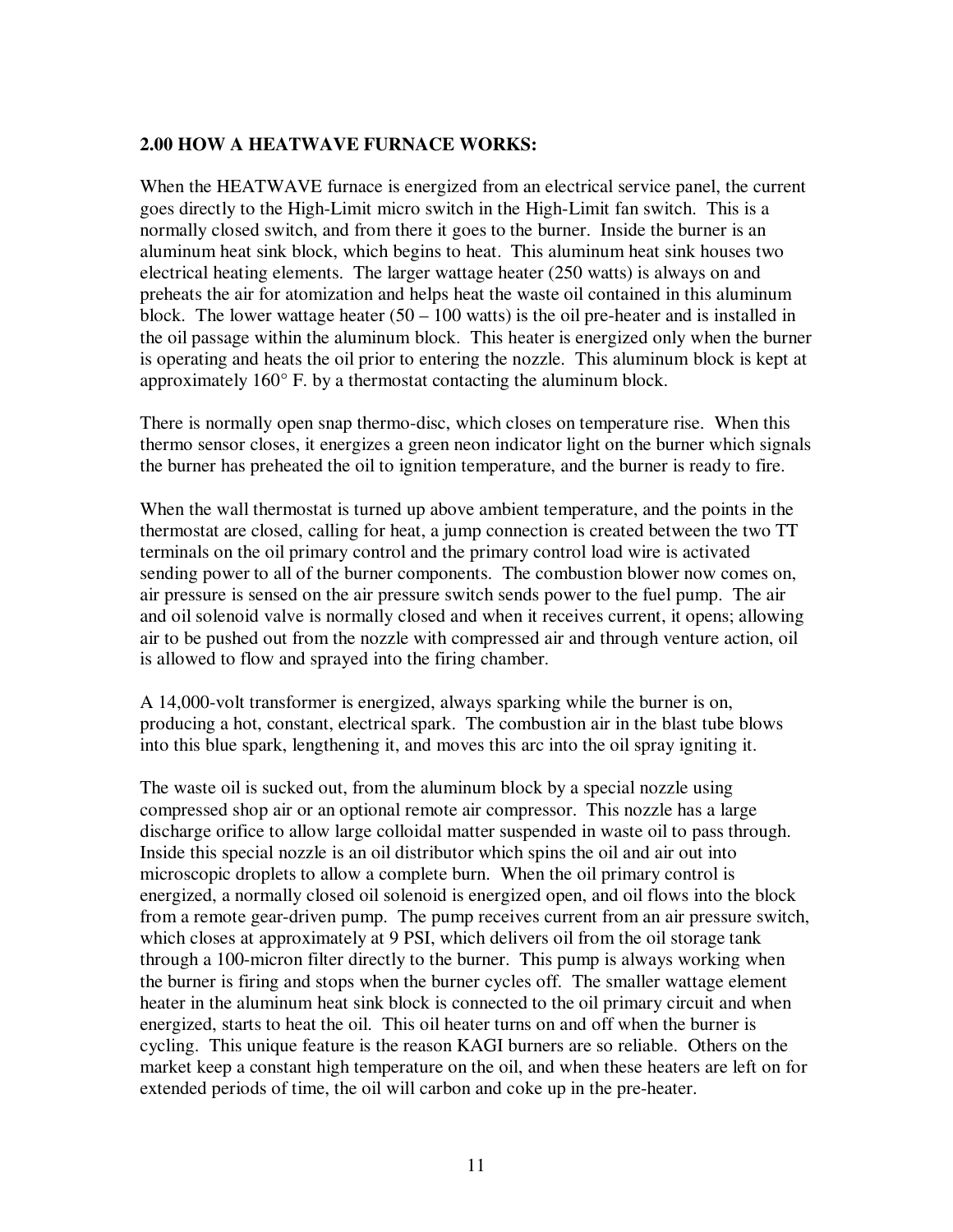The KAGI burner has a variable oil regulator, which allows a variety of differentviscosity oils to be burnt hence the variable BTU output. It can burn from ONE HALF of a gallon to FOUR gallons per hour, depending on the size of the nozzle used and the adjustment set on the burner.

When ignition is established, important adjustments to the blast tube air (combustion air) oil pressure, oil flow, and air for atomization must be made for a clean burn.

When the proper adjustments are made, the oil burns with a clean, extremely hot, yellowish-orange flame. The retention-head theory is utilized in the KAGI burner by spinning the heavier droplets of waste oil together, making a complete burn. When the burner is operating for a while and the cabinet air reaches a preset temperature, a fan switch automatically turns the circulation blower on, forcing heated air into the room. A UL-listed cadmium sulfide cell, or "electric eye", monitors the flame and should a flameout occur, this safety switch turns the burner off immediately.

Should circulation blower fail, an UL-listed safety cabinet switch will automatically turn off the burner when it reaches 200° F.

The heated air from the burner passes to the end of the combustion chamber, and is directed to the opposite end of the chamber, making a total of three passes before it exits out the chimney stack. This reduces the stack temperature, and makes your HEATWAVE furnace one of the most thermo-efficient furnaces on the market.

# **3.00 OVERVIEW: FURNACE CONTROLS AND OPERATION**

The following is a list of furnace controls:

- 1. THERMOSTAT
- 2. OIL PRIMARY CONTROL
- 3. FAN CONTROL
- 4. HI-LIMIT CONTROL
- 5. BAROMETRIC DRAFT CONTROL
- 6. AIR REGULATOR
- 7. OIL PREHEATER
- 8. PREHEATER THERMOSTAT
- 9. OIL SOLENOID
- 10. AIR SOLENOID
- 11. CAD CELL
- 12. OIL REGULATOR
- 13. AIR PRESSURE SWITCH
- 14. PREHEATER THERMOSTAT (snap disc)
- 15. PREHEATER ON/OFF SWITCH
- 16. AIR TURRET BAND ADJUSTER
- 17. IGNITOR ELECTRODES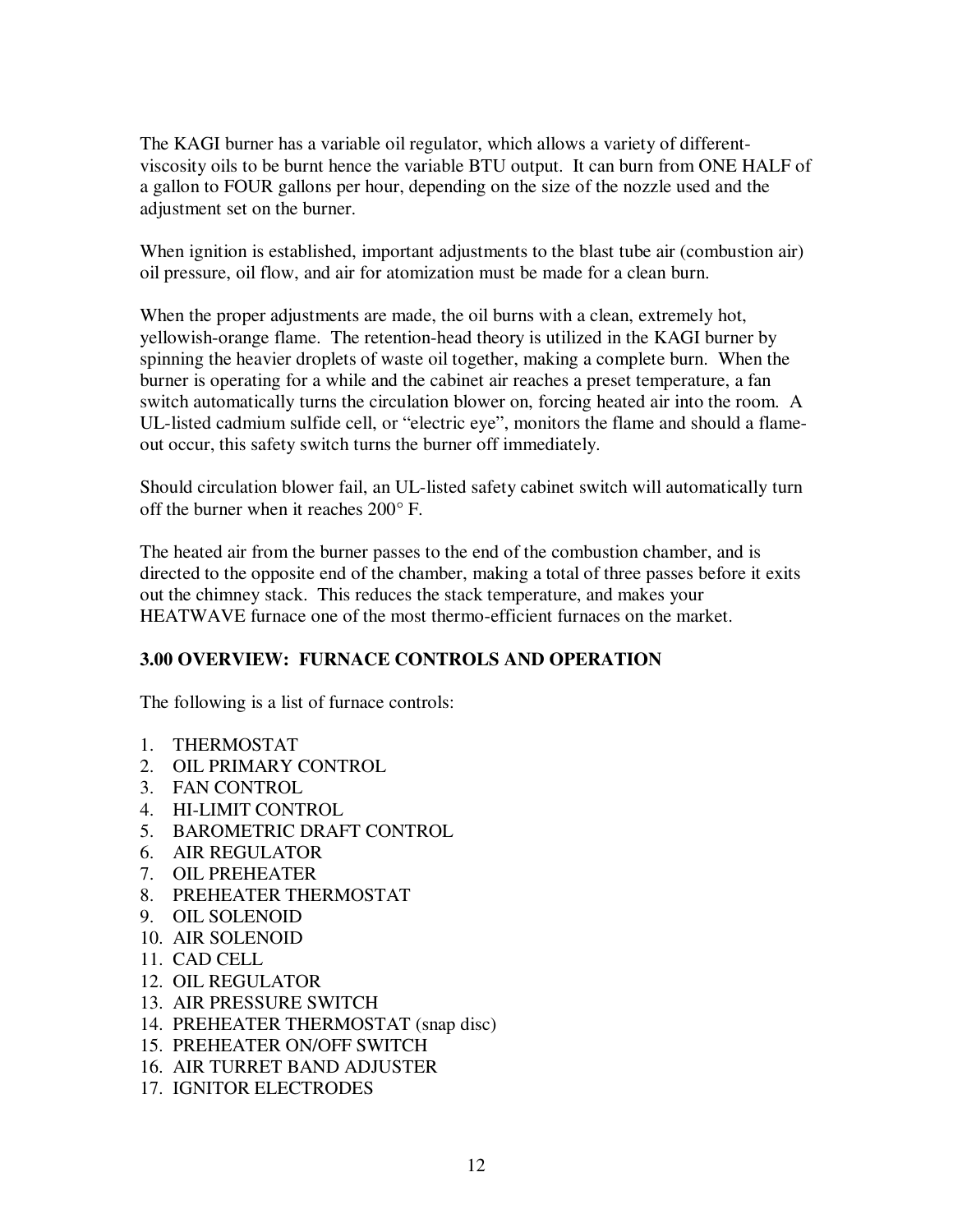#### 18. NOZZLE

#### **3.01 THERMOSTAT**

The wall thermostat controls the operation of the automatic furnace to keep room temperature within a desired range. The thermostat should be located approximately five feet above the floor, in a central location with good natural air circulation. Avoid placing the thermostat near opening doors or other sources of draft (including duct flow). The thermostat will not operate properly unless it is mounted level.

The thermostat has a heat anticipator that artificially supplies heat to the sensing element while the burner is operating. The anticipator prevents the room temperature from exceeding the desired setting.

Follow the manufacturer's instructions for installation and adjustment. An anticipator setting of 0.2 should be used for the Carlin 48245S primary. The wall thermostat should not be installed where it may be affected by drafts or flow from air ducts.

#### **3.02 OIL PRIMARY CONTROL**

The oil primary control is the gray or black rectangular box sitting on the top right side of the burner. It has a red reset button on the top of the control (see figure 10).

When the wall thermostat is set for a temperature above the ambient temperature of the room, the oil primary control starts the burner by switching on various components. A cadmium sulfide cell, "electric eye" monitors the light level in the combustion chamber to ensure there is fire. After 45 seconds, if there is no fire, the primary control shuts the burner down. The burner will not restart unless the control is reset. Should the fire go out at any time during operation, the oil primary control will automatically stop the burner.

If fuel is not being ignited, this control precludes the burner from operating thereby, preventing fuel from being sprayed into the combustion chamber.

**CAUTION!!** If a jumper wire is placed across the FF terminals on the oil primary control, once the oil burner is started, the oil burner will continue to run, with or without flame ignition. The cad cell switch is normally open, which means at room temperature and without outside influence, it has no current continuity. The cad cell functions as a jumper wire across the FF terminals. If the burner does not function without the jump cable, stop and determine what the problem is. (See index of drawings for illustration).

*CAUTION!! OPERATING THE BURNER WITH THE JUMPER WIRES ATTACHED TO THE FF TERMINALS IS NOT RECOMMENDED AS THIS RESULTS IN BY-PASSING THE OIL PRIMARY CONTROL, AN IMPORTANT SAFETY DEVICE THAT IS DESIGNED FOR YOUR PROTECTION!*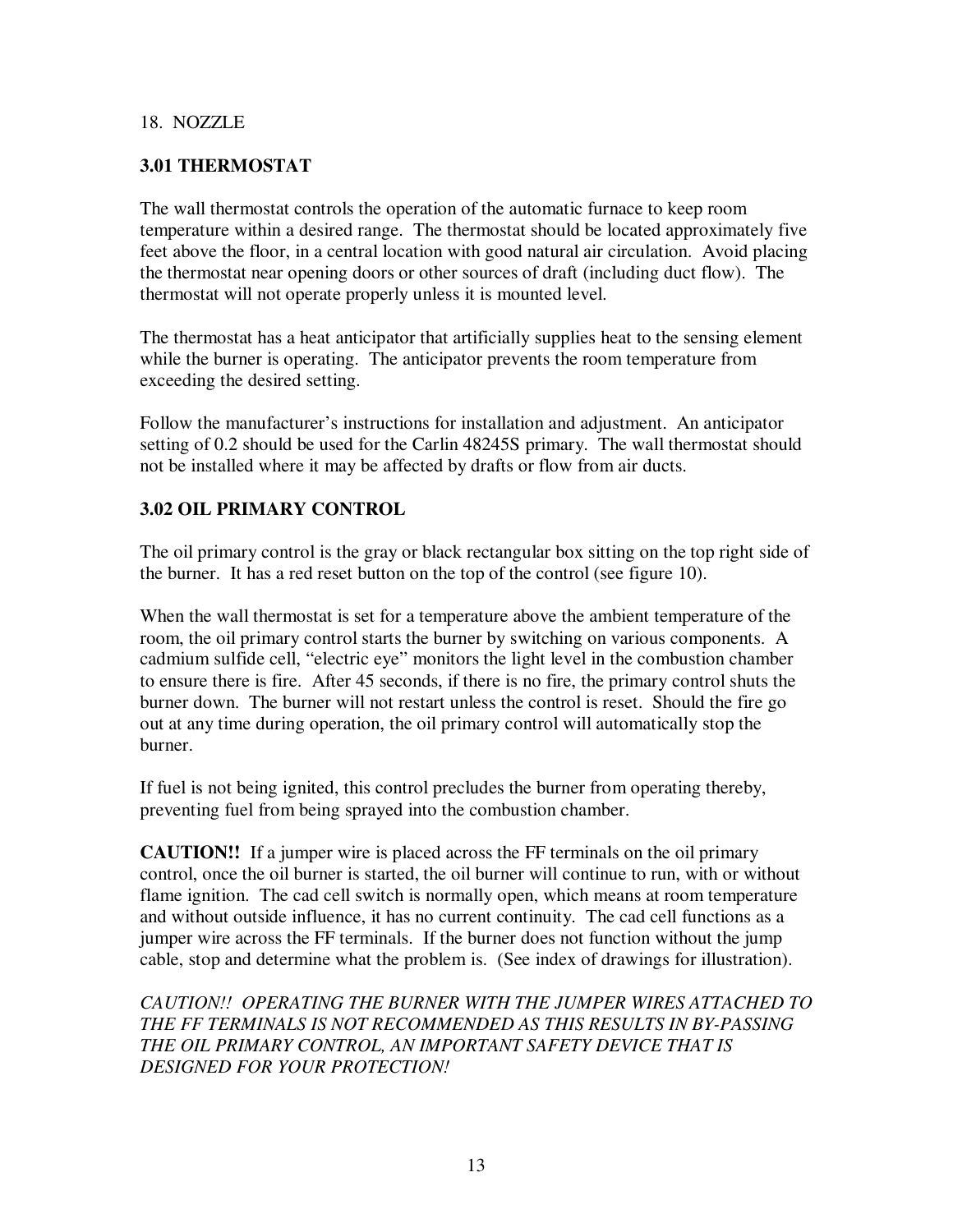NOTE: The burner must be started first before the jump cable is attached, as attaching the jump cable first will make the burner unable to start!

*CAUTION!! DO NOT PRESS THE RESET BUTTON IF THE FURNACE IS HOT TO THE TOUCH. ALLOW THE FURNACE TO COOL AND DO NOT PRESS THE RESET BUTTON MORE THAN TWICE. (If the burner fails, check the "TROUBLE SHOOTING" section and /or call your service attendant or service organization or KAGI'S Customer Service Department.* 

# **3.03 FAN CONTROL**

The fan control is a silver-colored rectangular box with a plastic push-and-pull button that monitors the temperature of the air moving over the heat exchanger. When this temperature reaches 120° F.\*, the blower fan activates, distributing heat to the building. After the burner shuts down, the blower operates until the temperature reaches approximately 90° F.\*. These temperatures are factory set and may require field adjustments. To turn the fan on sooner, adjust the "ON" tab of the fan control to a lower temperature. To run the fan longer after the burner shuts off, adjust the "OFF" tab of the fan control to a lower temperature. (See figure 21 for illustration) The plastic "Auto" or "Manual" button on the fan control is usually left in a pulled-out position, which is "automatic". When this button is pushed in to the "Manual" position, the blower fan will come on immediately and stay on. This is the "summer fan" position for air circulation during the warmer months. Figure 25.

*\*THESE TEMPERATURE SETTINGS MAY BE ADJUSTED UP OR DOWN.* 

# **3.04 HI – LIMIT CONTROL**

The Hi-Limit control resides in the same unit as the fan control. It is a separate microswitch with its own circuitry. Normally set at 170°F, the limit will shut the burner down when the temp setting is met. An additional safety control shuts down the burner if the outlet air temperature exceeds a factory setting of 200° F., thereby, monitoring such problems as overheating caused by a blower motor failure, loose or broken fan belt, blockage of the ductwork, or other circulation related problems.

# **3.05 BAROMETRIC DRAFT CONTROL**

The barometric draft control automatically prevents the draft in the combustion chamber from exceeding a pre-set level by killing or reducing the draft in the event the weather conditions cause a drop in the barometric pressure outside, WITHOUT this control a fluttering flame or a serious flameout could occur. By building code, this control must be installed!

A barometric draft control designed for oil burners must be installed in the flue pipe close to the furnace, preferably in the first section of pipe. CAUTION: DO NOT USE A WOOD BURNING DRAFT CONTROL as they are different from models used for oil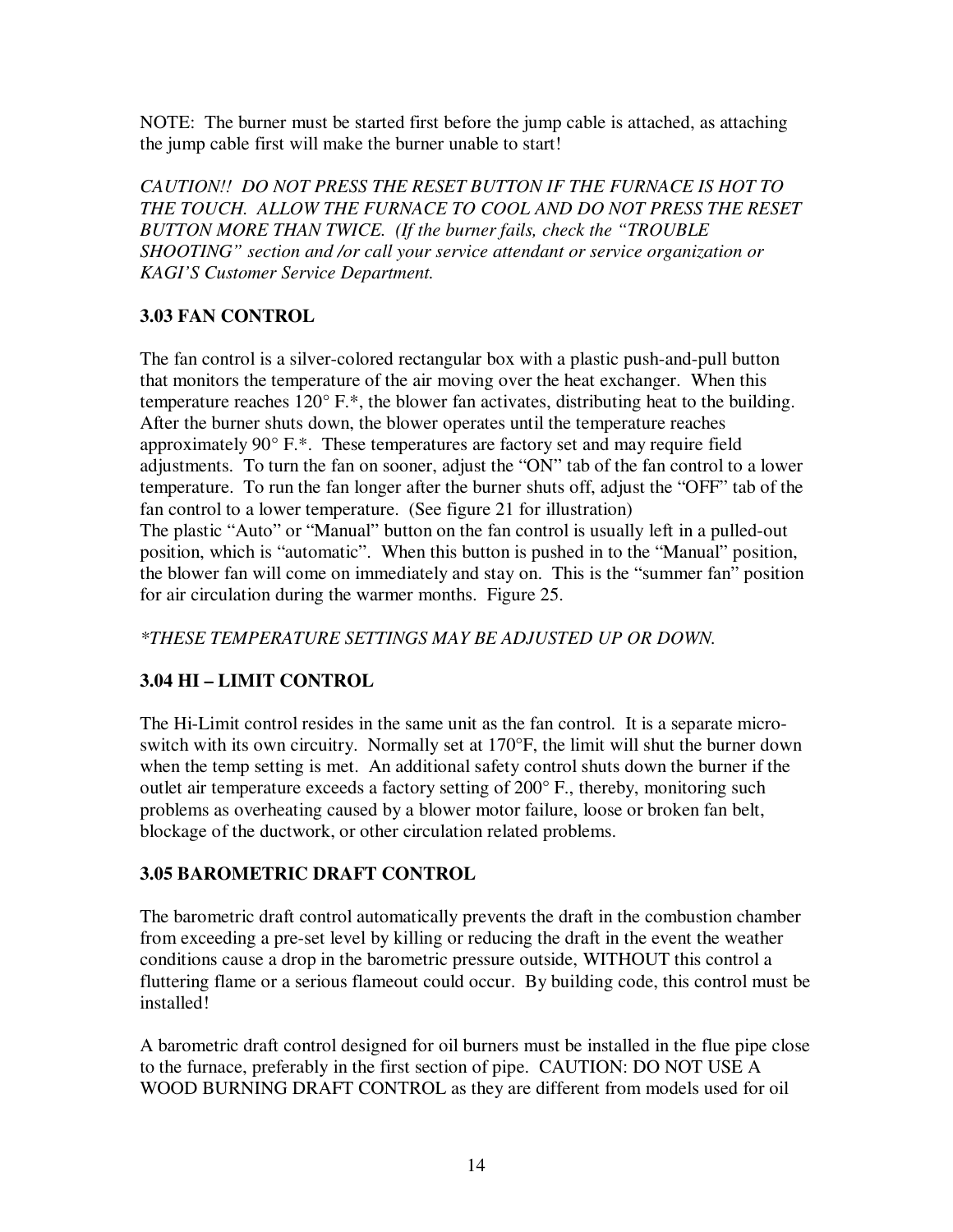furnaces. The opening in the flue must be the full sized of the collar of the draft control. Use a spirit level to ensure that the control does not lean backward or forward and that the hinge is level. Be sure that it does not stick and is able to swing freely. Operate the furnace at least 30 minutes before adjusting the draft control with a draft gauge. Be sure it is adjusted to obtain top performance from your furnace. Excessive draft could cause low carbon dioxide readings and excessive heat to leave through the chimney. (See section 6.05 on Draft Readings)

# **3.06 ATOMIZING AIR REGULATOR** (see figure 13)

The air regulator is located on the left side of the burner and controls the pressure of the atomizing air reaching the nozzle. This air is necessary for operation of the special, lowpressure nozzle; it sucks the oil out and breaks it into microscopic droplets. Too much air pressure will prevent ignition and cause flameout, and too little air pressure will cause an oxygen-starved, smoky flame. The adjustments will vary depending on the viscosity of the oil, burning rate, altitude and location of the furnace. Set air pressure to 12 PSI or above. The air regulator has a water separator and water drain on the filter bowl.

# **3.07 OIL/AIR PREHEATER WITH ON/OFF SWITCH** (see figure 5)

Waste oil is preheated within this aluminum block at a thermostatically set temperature when the on/off switch is activated. It can be turned OFF when furnace fuels that DO NOT NEED HEATING are to be burned. The air for atomization is also heated in this block for ignition. The temperature can be raised or lowered for different viscosity oils by adjusting the preheater thermostat. The thermo-sensor contacts the aluminum block on the outside and regulates the temperature at its setting. Aluminum transfers heat very quickly and uniformly through this block. There are less than two ounces of oil in the oil cavity that is heated, and the oil passages in the block are engineered to move the oil quickly at a speed preventing the oil from jelling inside the block. The aluminum block in the KAGI burner very seldom requires cleaning.

# **3.08 PREHEATER THERMOSTAT** (see figure 28 drawing D)

Used crankcase and automotive transmission oil require preheating. The thermostat controls the temperature of the aluminum block which preheats the oil, approximately 140°F. The oil heater comes on when the burner is called to heat and further raises the temperature of the oil. The oil temperature should not be set higher than what is required for ignition. The higher the oil preheat temperature, the more coking and sludging will occur. If the temperature is set higher than factory recommendations to burn thick oils, the preheater should be turned down or off when the burner is not being used to minimize coking and sludging. KAGI preheaters can be disassembled and cleaned if necessary. (See "Cleaning the Preheater Block").  $\# 1 \& \# 2$  furnace fuels do not require preheating. The thermostat should be deactivated by turning the preheater switch off! (Located to the left side of front panel of the burner).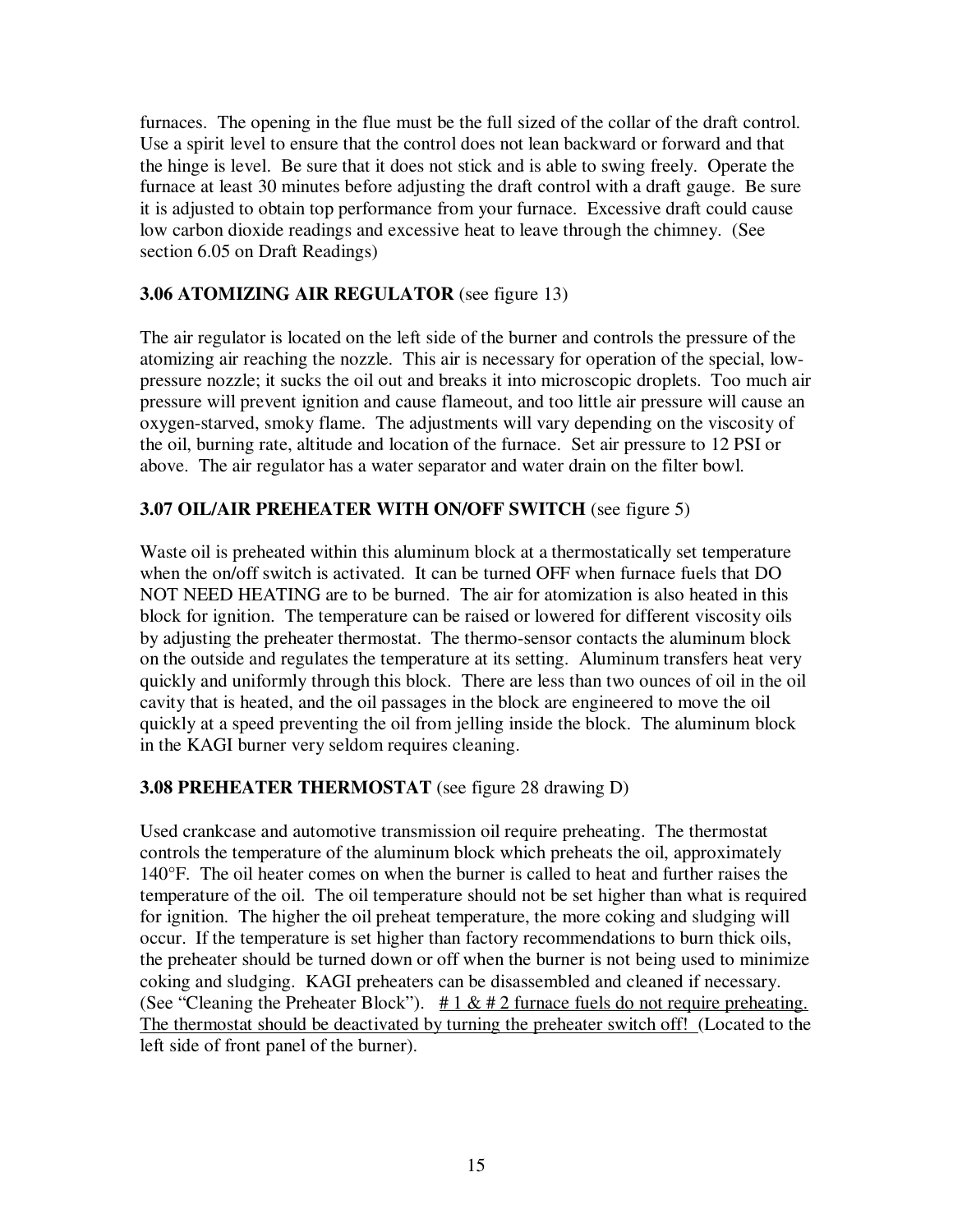#### **3.09 AIR AND OIL SOLENOIDS** (see figure 16)

The air and oil solenoid valves on the KAGI burners are actually the same parts. Both solenoids are energized by the load wire from the primary control. They are magnetically normally closed switches, which open when current flows to them. There is an internal piston with rubber disk on the end of the piston that seals an orifice; it is actuated by a spring on the opposite end of the piston. There is an arrow stamped in the casting pointing to the flow direction and this pressure ensures no leakage by helping push on the piston. The current energizes a coil surrounding the metal piston, snapping it up with the magnetic field it creates. The solenoid stops the airflow when the burner stops. On the oil pressure side, this valve stops the oil flow from feeding the fire and eliminates nozzle dripping from residual oil in the delivery system. (See figure #9)

*CAUTION!! DO NOT TURN BURNER ON WITH THE ELECTRICAL SPOOLS(coils) OFF THE VALVE BODY OF THE SOLENOIDS WHEN YOU ARE CHECKING, AS IN A FEW SECONDS THEY CAN BURN UP. REASON: THE SPOOLS (coils) ARE A DEAD SHORT AND METAL CONDUCTING CORE MUST BE PLACED IN THE MIDDLE TO ABSORB THE ELECTRICAL ENERGY.* 

# **3.10 CAD CELL** (see figure 26 Drawing F)

The cad cell is located underneath the ignition transformer, with its lens pointed toward the combustion chamber. It has two distinct yellow wires extending from it to the FF terminals on the oil primary control. The cad cell is a safety switch, which is normally open. Light causes continuity between the two yellow wires. When light is directed to this switch through the lens, it acts as a closed jumper between the FF terminals.

The cad cell has a light-sensitive "electric eye" that detects the presence of a flame in the combustion chamber. It is a safety device that ensures the furnace will shut down if the flame goes out. If there is burning in the combustion chamber prior to ignition, the cad cell will not allow the primary control to start the burner. If the burner is bench-tested and light is allowed into the cad cell, the burner will not start unless the cad cell is momentarily shaded.

The cad cell is a resistor that varies its electrical resistance according to the amount of color and light it senses. It acts as a switch when it sees the light of an oil flame. When the cad cell senses light, it has a very low resistance and conducts electricity. When it conducts electricity, the energy pulls in a sensitive relay, which closes a set of points in the oil primary control. When exposed to darkness, the cad cell has a very high resistance and current will not pass through it, thereby permitting the safety switch to trip open.

The cad cell is sensitive to white, orange, and yellow flames, but not to a blue flame. While a stack-mounted control relies upon the heat from the fuel used for operation, a cad cell control depends upon the light from the oil flame.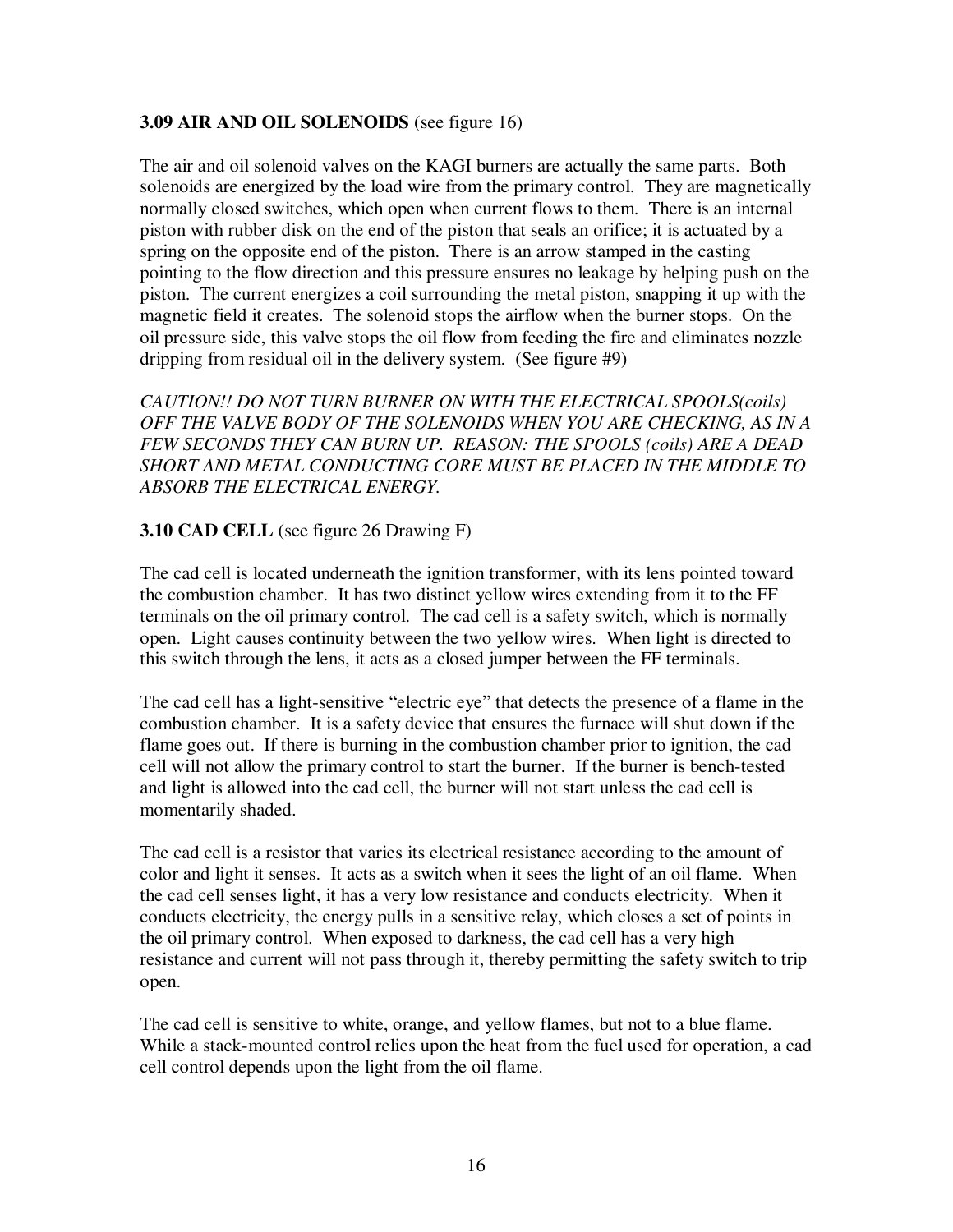The main requirements for efficient operation are:

- 1. Sufficient direct light sensed by the cell.
- 2. Location where temperatures do not exceed 140° F.

# **3.11 OIL REGULATOR** (see figure 14)

The oil regulator is located on the right side of the burner in the center of the front control panel. The oil regulator differs in appearance from the air regulator as it does not have the filter bowl/water separator. The oil regulator controls the pressure and the flow rate of the oil that is being burned. The burning rate can be increased or decreased by simply turning the screw on the regulator. The pressure will vary depending on the viscosity of the oil, even if the flame length is the same. It is IMPORTANT that the flame is not increased to a point where the target and chamber becomes red hot. With extremely light fuel oil, such as #1 and #2 furnace fuels, under warm ambient conditions, a reading may hardly exist. This is normal and nothing to worry about. The oil regulator may be disassembled and cleaned if necessary. (See figure #8)

# **3.12 AIR PRESSURE SWITCH** (see figure 27 Drawing A)

This is a small micro-switch plumbed to the right side of the aluminum pre-heater block. The electrical box lid (under primary control) must be hinged open to gain access to the switch. It is a normally open switch that closes when the air pressure exceeds 9 PSI. When closed, the switch energizes the remote fuel pump.

# **3.13 COMBUSTION AIR, BLAST TUBE, AIR TURRET BAND ADJUSTER**

This adjusting band is located opposite the burner motor on the round part of the burner housing. It consists of a thin metal band with a bolt and screw to friction lock it on the housing. Moving and aligning the holes with the opening in the burner housing admits more air into the blast tube. Closing the openings will admit less air into the blast tube to the point no air is allowed to enter. This band covers the air entering the squirrel cage fan for combustion and can be adjusted to provide maximum heat and carbon dioxide readings, as well as, lower stack temperature. (See Figure #5)

# **3.14 IGNITOR ELECTRODES** (see figure 12)

A 14,000-volt constant duty transformer is always arcing when the burner is operating. The electrodes and porcelain insulators must be cleaned and free of cracks that will cause grounding of the spark. The gap between the electrodes must be less than the air gap between each electrode and the ground, otherwise electricity will be routed towards the ground, preventing ignition. If the spark is shorting to the nozzle or retention head, it can burn and ruin them. (See figure #12)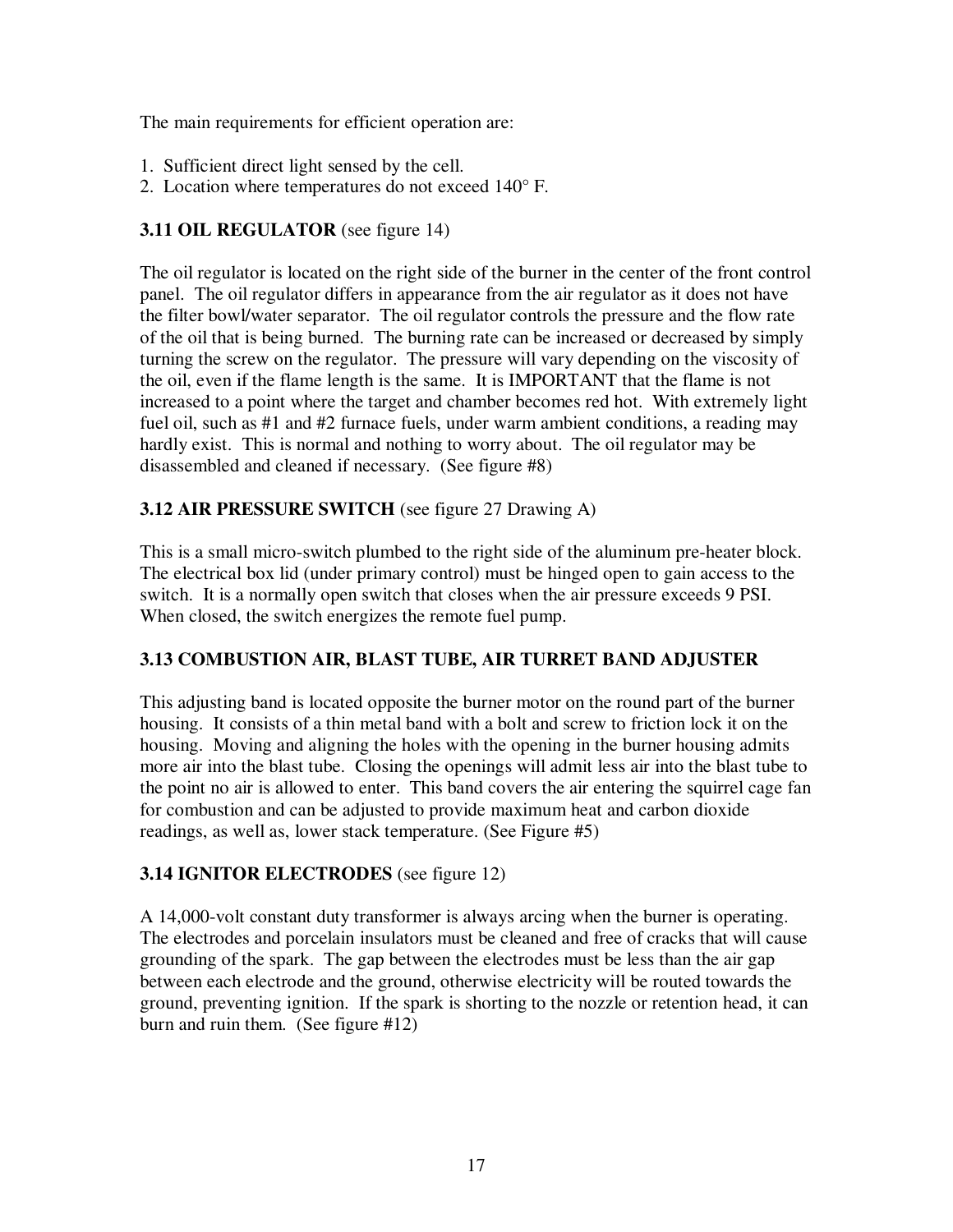#### **3.15 NOZZLES** (see figure 11)

The siphon nozzles on the KAGI burners are of a special low-pressure design and consist of a head/cap, oil distributor, stem, and "O" ring. Compressed air enters the fluted stem and by Venturi design, sucks oil out of the center of the stem where the oil flows. The distributor spins the air and oil into a fine mist to create an efficient complete burn. (See figure #5). Typical nozzles:  $HW150 = 609.5$ ,  $HW250 = 609-7/8$ ,  $HW350 = 609-9$ 

NOTE: The nozzle should be inspected annually and replaced as necessary for best performance as the colloidal abrasive material in waste oil could wear the orifice into an oblong shape, resulting in flame impingement and hard ignition.

#### **3.16 NEON INDICATING LAMPS** (see figures 27A & figure 28C )

The neon lamps are on the burner face to indicate which electrical functions are operating.

Red Lamp On: The burner is energized and caution must be taken when servicing anything on the burner.

Green Lamp On: Indicates the pre-heater is on and at the right preset temperature. The green light will not come on when the burner is first turned on as a temperature sensor interrupts its continuity, which is normally open. At approximately 120° F., it closes and the green lamp will come on. When burning waste oil and the burner is first turned on, it is necessary to wait at least 15 minutes and allow the preheater to reach its preset temperature. Do not attempt to start the burner until the green lamp is on.

Amber Lamp On: The remote pump is energized. The amber light will illuminate and go out anytime the pump is energized manually or automatically.

White Lamp On: The oil pre-heaters are turned off and you cannot burn cold waste oil. The multi-fueled Kagi burner will burn waste and furnace fuels; however, it is important to turn the pre-heater off when burning furnace oils. Furnace oils should not be preheated.

# **3.17 PREHEATER ON/OFF SWITCH**

This toggle switch placed to the left of the neon indicating lamps turns the preheater on to heat the waste oil and of (center position of the toggle switch) when burning furnace fuels that require no preheating. Waste oil must be heated to a certain temperature to ignite. This switch will manually turn the pre-heater on and off. If this switch is mistakenly left off when waste oil is introduced into the burner, the burner will not ignite. The very downward position of this triple position switch is to manually turn the pump on to bleed air out of the fuel lines.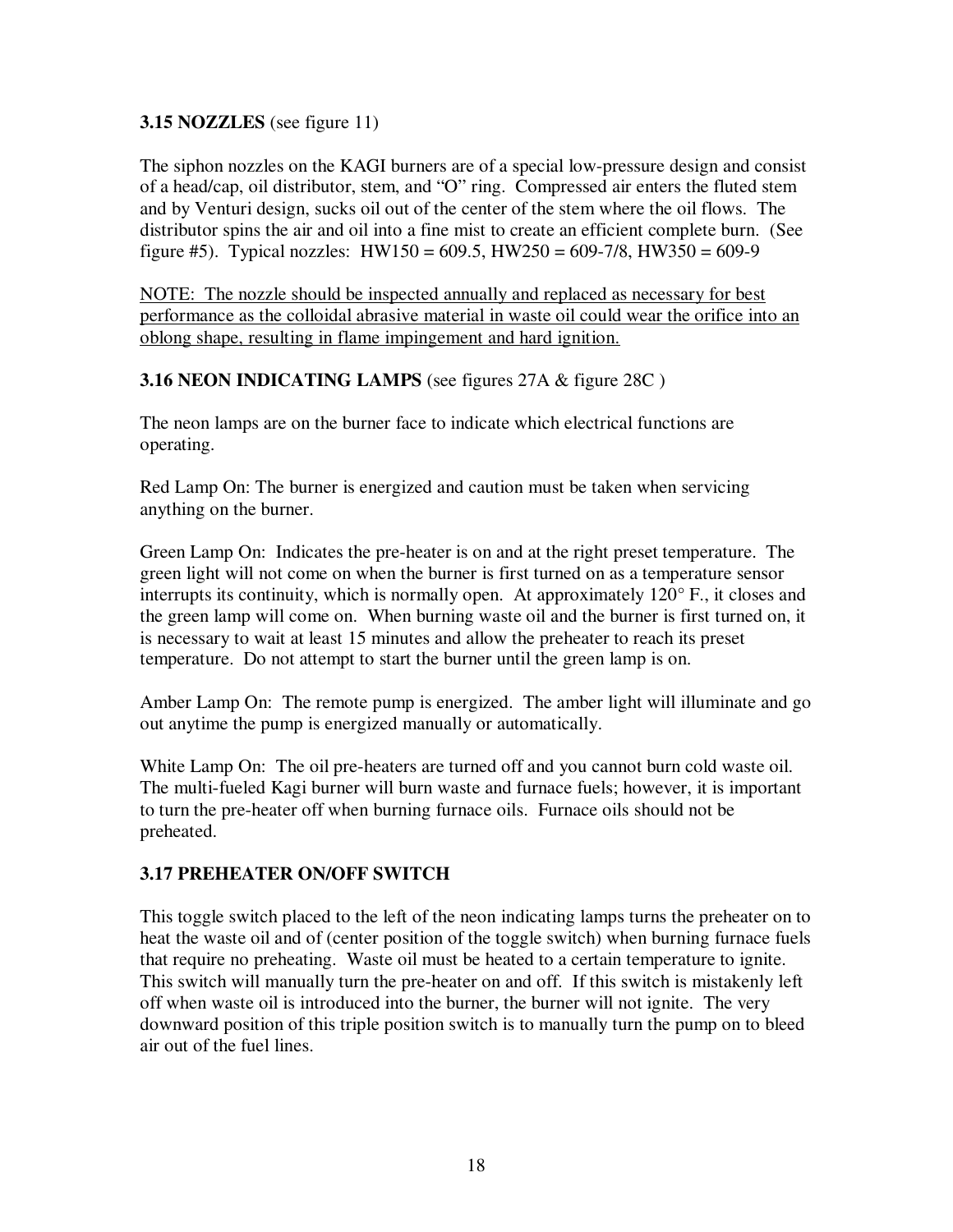# *CAUTION!! DO NOT OPERATE YOUR FURNACE WITH THIN FURNACE FUELS WITH THE PREHEATER ON!*

The KAGI burner has not been designed to burn anything lighter in viscosity than furnace fuels; therefore, it is NOT necessary that this switch be left on to preheat the oil when burning #1 and #2 furnace fuels as the lessened viscosity from heating will greatly increase the fuel flow.

# **3.18 SOFT START TANK (standard on all KAGI burners)**

The soft start tank illustrated in drawing figure #12 is a miniature air tank placed between the air shut-off solenoid and the discharge nozzle on the KAGI burners. The purpose of this tank is to interrupt the air pressure flow to the nozzle. The air enters this tank and tries to pressurize this small tank, allowing the air discharging from the nozzle to come out gradually, enriching the oil-to-air mixture. A higher fuel to air mixture ignites better, resulting in a reliable burner that ignites every time, wherever the air pressure may be set. Generally, if a waste oil burner doesn't have this tank, and the burner is adjusted to a leaner mixture; it will burn clean and hot, but will usually not re-ignite when it cycles off. There is a small stainless steel drain screw on the bottom of the tank that should be periodically drained to keep its volume from being decreased by any water or fluids that could leak into the tank. The soft start tank and kit can be purchased separately from KAGI manufacturing and installed on any waste oil burner to improve its performance.

# **4.00 INSTALLATION**

# **4.01 CONSIDERATIONS FOR PROPER INSTALLATION**

The considerations for proper installation include:

- 1. Mounting burner
- 2. Mounting circulation blower (may come already installed)
- 3. Oil tank and fuel line piping
- 4. Chimney
- 5. Clearances
- 6. Compressed air supply
- 7. Electrical supply
- 8. Air circulation
- 9. Wall thermostat location

# **4.02 REQUIRED REFERENCE MATERIALS:**

The installer of heating equipment in the United States must consider requirements in the various National Fire Protection Association Code reference books.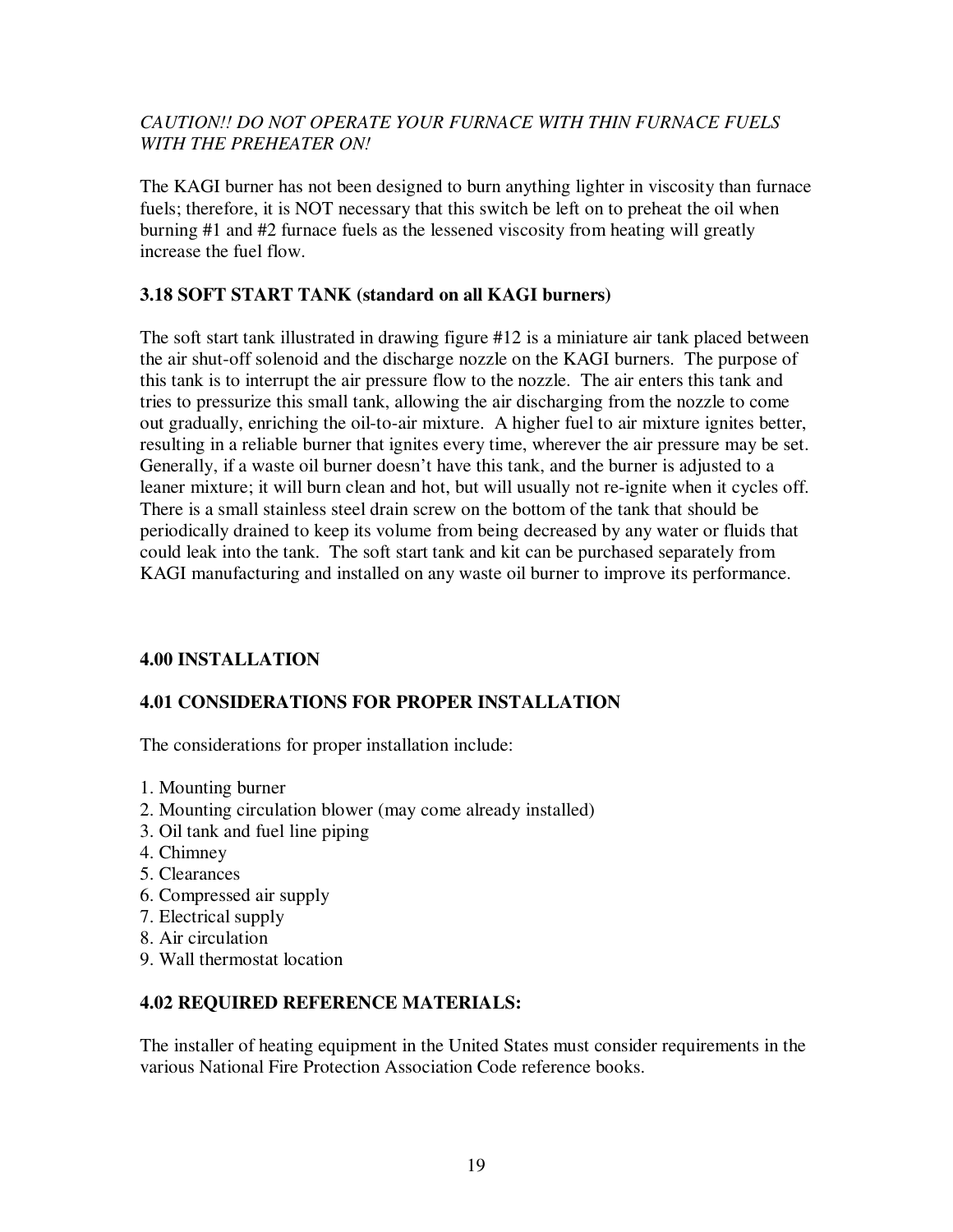- 1. NFPA 30 "FLAMMABLE AND COMBUSTIBLE LIQUID CODES"
- 2. NFPA 31 "INSTALLATION OF OIL BURNING EQUIPMENT"
- 3. NFPA 70 "NATIONAL ELECTRICAL CODE"
- 4. NFPA 80 A&B "REPAIR GARAGES AND PARKING STRUCTURES"
- 5. NFPA 90B "WARM AIR HEATING"
- 6. NFPA 211 "CHIMNEY, FIREPLACES, VENTS AND SOLID FUEL BURNING APPLIANCES"

The above standards publications are available from:

National Fire Protection Association Batterymarch Park Quincy, Massachusetts 02269

**4.03 INTRODUCTION** (see figure 6 - 9)

Choose a proper location prior to installing your Heatwave furnace. Carefully adhere to the following installation guidelines, as many service and performance complaints are due to improper installation. Some of the recommended guidelines may not seem important, but any deviation may be an illegal building code violation. Field investigation has shown that virtually all furnace problems are directly or indirectly related to varying from manufacturer's recommendations.

Your HEATWAVE furnace may be installed on the floor, hung from the ceiling, or placed anywhere in between. Floor installation, check with your local building inspector as to the minimum space required from furnace to floor, as this varies from state to state. For floor installation, set the furnace on an 8" non-combustible platform. This provides air circulation under the furnace and makes it easier work on.

# **4.04 SITE SELECTION REQUIREMENTS**

1. Access to 20-amp grounded outlet on a separate circuit for the Models HW150 and HW250 furnaces and 30-amp for the model HW350 furnace.

# **IMPORTANT! INSTALL A SEPARATE ELECTRICAL DEDICATED LINE.**

- 2. Access to oil storage tank
- 3. Access to chimney
- 4. Access to compressed air line
- 5. Air compressor capable of minimum 2.0 CFM at 20 PSI for the HW150 and HW250 and 3.0 CFM at 30 PSI for the Model HW350.
- 6. Clearance for the fuel line to furnace
- 7. Adequate circulation of air from furnace through building
- 8. Adequate combustion air to burner and furnace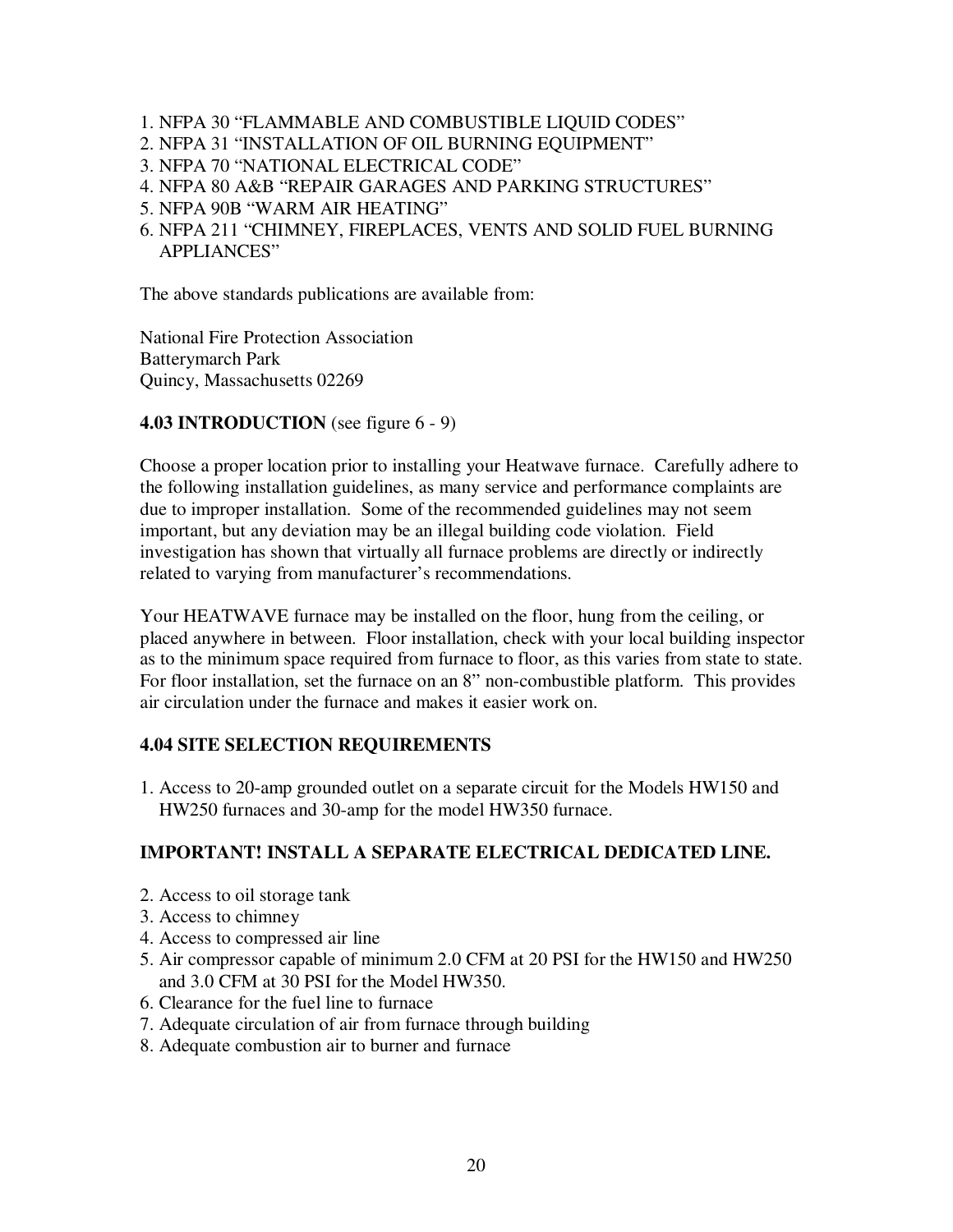# **4.05 INSTALLATION OF FURNACE ON A COMBUSTIBLE FLOOR**

Normally, the heater should not be installed on a wood floor without some sort of brick, block or metal shelving to serve as a barrier between the heater and the wood surface. Local fire authorities should be consulted to help you in conforming to code. Usually the furnace must be set on an elevated, ventilated concrete or fireproof ceramic block not less than 8" high and onto an iron or steel flat pan with the edges turned up to contain any fuel drippings.

# **4.06 INSTALLATION: CEILING REQUIREMENTS**

For ceiling installations, the ceiling must be structurally capable of supporting the weight of the furnace to be hung. Use 5/8" all-thread rod on the straight through hanging design of the cabinet or screw the rods through, using the four brackets on the top of the furnace cabinet to attach to the ceiling supports.

# **4.07 INSTALLING HEATER TOO HIGH**

**DO NOT MOUNT THE HEATER ANY HIGHER THAN NECESSARY,** as you must service and clean your furnace periodically, and the lower the furnace the safer. Also, to created proper negative draft, you may use the cheaper single-wall chimney connector inside the building. However, code requires that Class "A" insulated chimney connectors be used through your ceiling and outdoors. REMEMBER, if you don't have enough DRAFT, you must add more chimney, and adding it outside to the building can be costly!

# **4.08 VENTILATION AND COMBUSTION AIR REQUIRED**

Each installation situation is different and requires varying numbers and sizes of outside air openings. Study the groupings listed below and determine which best describes your situation. Remember that in every situation, ventilation air and combustion air must be provided.

# **4.09 VENTILATION AND COMBUSTION AIR GROUPINGS**

- A. Furnace located in a confined space within a building with all air for ventilation and combustion coming from inside the building.
- B. All combustion and ventilation air coming from outdoors (a very airtight structure)
- C. Ventilation air coming from inside the building, combustion air coming from outdoors.

# **4.10 LOCATION OF FURNACE: CONSIDERING VENTILATION AND COMBUSTION AIR**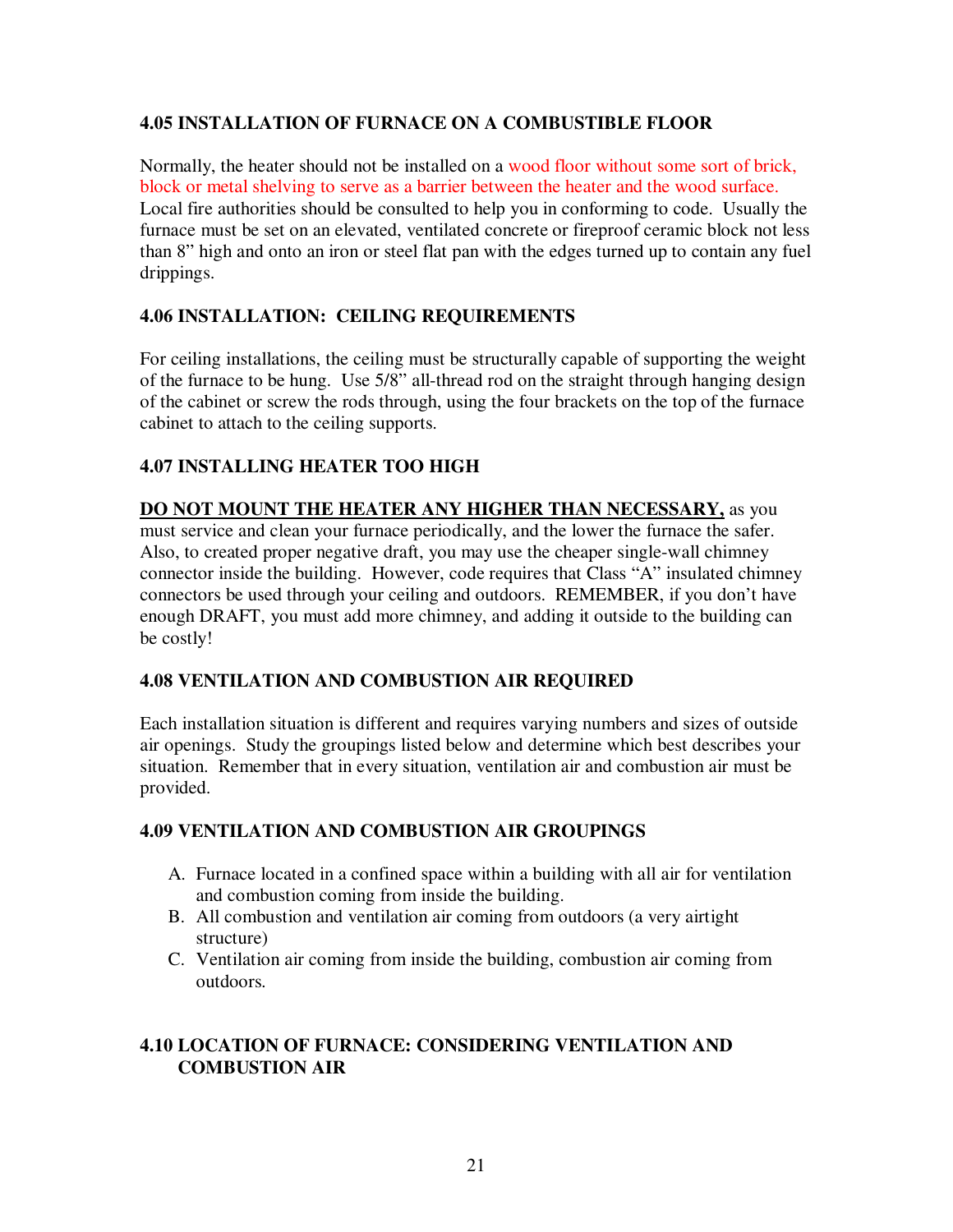- A. You must select an installation location that will provide a sufficient amount of air for combustion. Avoid closets, utility, and furnace rooms if you can; however, if the furnace must be installed in a closed room, add fresh air openings to insure that proper combustion air is supplied to the heater. In a building with all air coming from inside the building, the confined space shall be provided with two permanent openings, one near the top of the furnace room and one near the bottom. Each opening will have a free area of not less than one square inch per 1000 BTU per hour (140 square inch) per gallon per hour of the total input rating of all appliances in the enclosure freely communicating with the interior areas having in turn adequate infiltration from the outside.
- B. Should the building be extremely airtight in construction, the doors/windows seldom opened, and furnace is installed into an UNCONFINED space where infiltration of air is not adequate to provide air for combustion and ventilation, the air for combustion and ventilation shall be obtained from the outdoors or from spaces freely communicating with the outdoors. A permanent opening or openings having a total free area of not less then one square inch per 5000 BTU (28 square inch per gallon per hour) of total input rating of all appliances shall be provided under such circumstances.
- C. If you install your furnace in a confined space and all air for combustion and ventilation is obtained from the outside, there must be tow openings communicating with the outdoors or by means of vertical ducts; each opening is to have a free area of not less than one square inch per 4000 BTU per hour (35 square inches per gallon) of the total input rating of all appliances in the enclosure.
- D. If horizontal ducts are used, each opening shall have a free area of not less than one square inch per 2000 BTU per hour (70 square inches per gallon per hour) of total input of all appliances in the enclosure.
- E. A furnace in a confined space where adequate ventilation is provided from inside the building and combustion air is obtained from outdoors, the enclosure shall be provided with two openings for ventilation. In addition, there shall be one opening directly communicating with outdoors or to such spaces (crawl or attic) that freely communicated with the outdoors. This opening shall have a free area of not less than one square inch per 5000 BTU per hour (28 inches per gallon per hour) of the total input of all appliances in the enclosure.

# **4.11 AIR CIRCULATION / HEAT DISTRIBUTION**

There are many recommended ways to direct heated air in your buildings. Advice from a qualified heating mechanic is helpful. Generally, heated air is directed toward areas of maximum heat loss. Some mechanics will implement a circular air movement for comfort. Some time and money spent in proper placement will pay off in comfort and lower costs.

**NOTE: HEAT RISES!!** Theoretically, if your ceiling is too high, you can never heat the ground area. If your roof or ceiling height is over 14 feet, install industrial ceiling fans to bring this valuable heat down. Installing ceiling fans will not only give you comfort but can give you a twenty percent reduction in energy costs. Do not use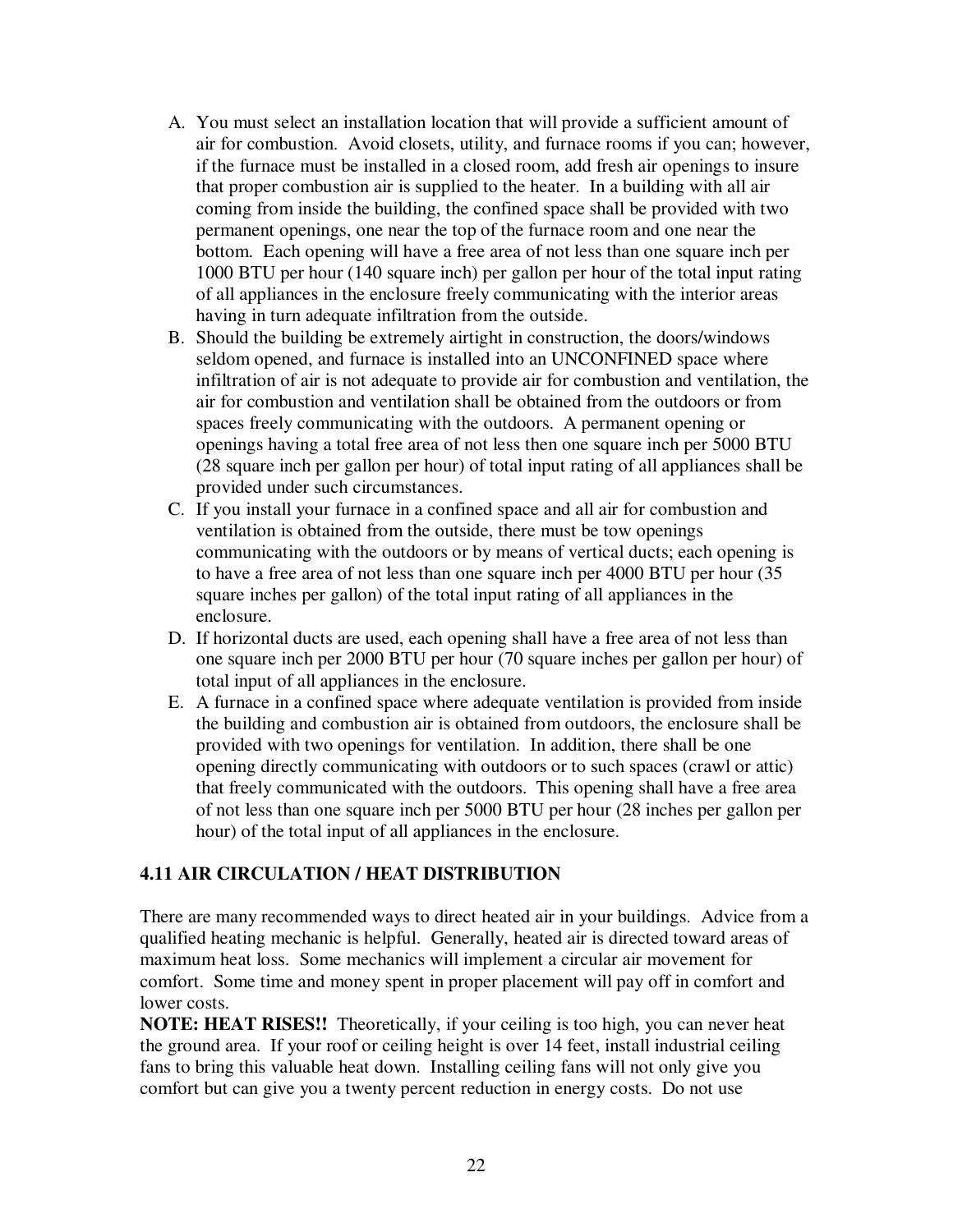anything smaller than a 56" blade fan as smaller, shorter blades will cause the air to tumble resulting in an uncomfortable draft. There are many situations where the furnace is functioning properly, but there is poor heat distribution.

# **4.12 MINIMUM CLEARANCES FROM COMBUSTIBLES**

# MINIMUM CLEARANCES FROM COMBUSTIBLES MUST BE MAINTAINED FOR SAFE OPERATION

These clearances are:

| <b>MODELS</b> | <b>HW 150</b> | HW250     | HW350             |
|---------------|---------------|-----------|-------------------|
| <b>BACK</b>   | 26            | 26"       | 26"               |
| <b>TOP</b>    | 10"           | 10"<br>10 | $10$ <sup>2</sup> |
|               | 10"           | 10"       | 10,22             |

# ANY CHIMNEY CONNECTOR: 18" CLEARANCE ON ALL MODELS

Once you have chosen the location for your HEATWAVE furnace, set the furnace into position. On ceiling mounted furnaces, I recommend that the louvered end be pointed downward to reduce air flow resistance. In this way the louvers need not be adjusted so far down, and the circulation air can blow straight out. The burner side of the cabinet should be mounted slightly upwards to increase the tilt of the burner. There is supposed to be a 5° tilt on the burner blast tube of the cabinet, a little more will guarantee no oil drippings onto the floor! If there is oil condensation, it will drip oil into the chamber where it can burn. With the furnace in position, you are ready to install the burner and blower, connect the chimney, and install the oil and compressed air line.

**4.13 BLOWER INTALLATION:** (You may not have to do the following on furnaces manufactured by Siebring Manufacturing)

- 1. Fit blower over mounting flange on side of furnace and fasten in place with #10 x ½" Tek screws provided.
- 2. Mount the blower motor on top of the blower housing.
- 3. Assemble the pulleys and drive belt between the motor and blower.
- 4. Run the wires from the blower motor down the conduit on the top front of the furnace junction box.
- 5. Fasten the flex conduit between the blower motor and EMT conduit.
- 6. Fasten the round fan guard to the blower side opposite the blower belt and pulleys using #8 x ½" Tek screws provided. Holes for Tek screws are not pre-drilled. Fasten the belt guard to the pulley side of the blower using  $#8 \times \frac{1}{2}$  Tek screws provided.
- 7. The blower installation is complete.

# **4.14 BURNER INSTALLATION**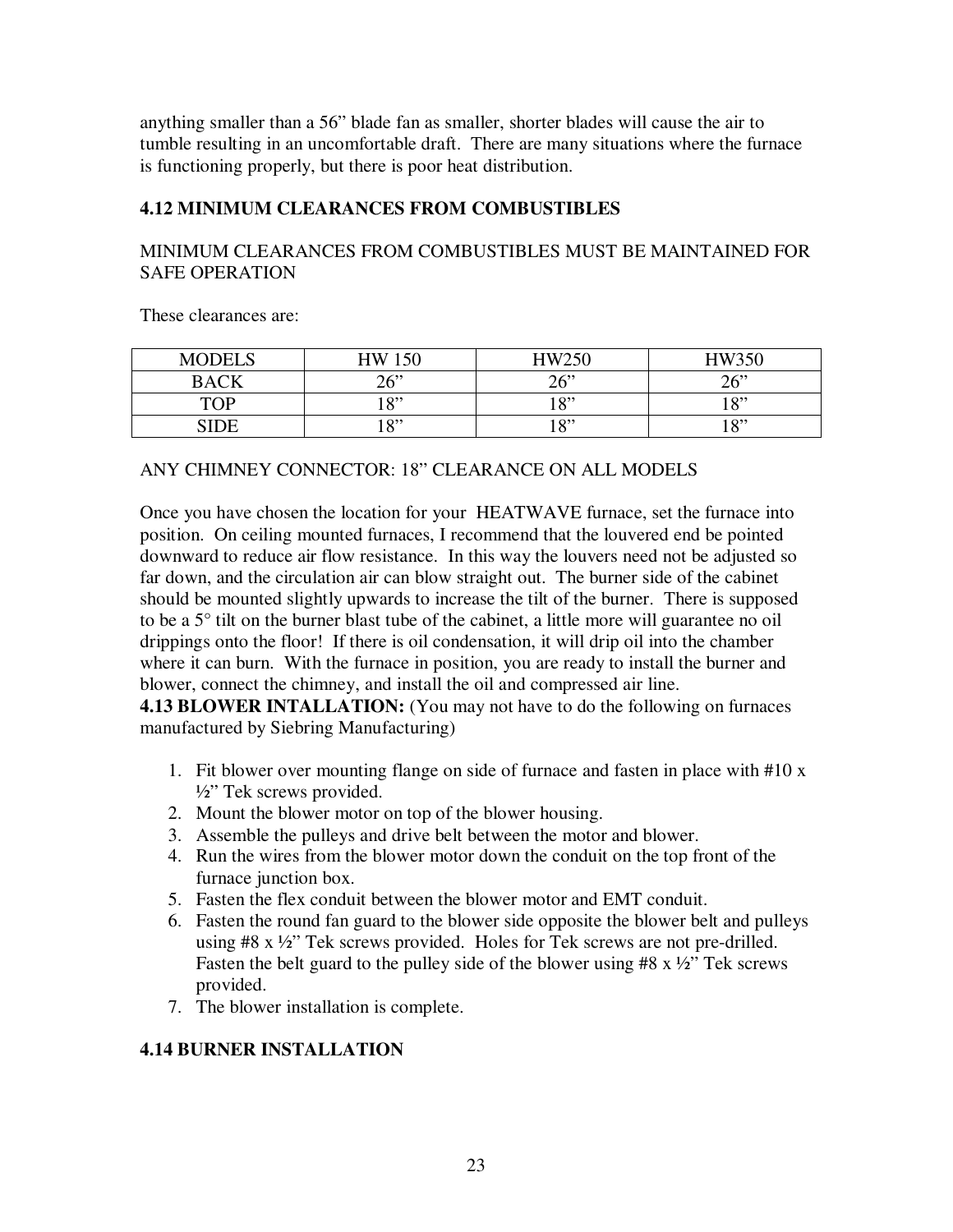- 1. Check the electrode alignment before installing burner into the cabinet. The burner was tested and adjusted before leaving the factory. However, the electrodes may have been knocked out of alignment during shipment. (See figure #13 in the drawing section for proper adjustment)
- 2. On the burner is the electrical box with hinged lid containing the oil and air preheaters and the electrical wire terminal strip. Please check to insure all of the screws are tight and the pre-heater thermostat is se to 140° F. If you are starting the furnace with #1 or #2 furnace fuels, be sure to turn the pre-heater switch OFF! (Center position of the switch to the left of the indicating lights on the burner) **Ensure that the pre-heater switch is ON (all the way up on the three position switch) for burning waste oil.** (See figure #12, index of drawings for illustration) Once the cover is replaced and tightened down, the burner is easily mounted on the cabinet using the three flange nuts provided.
- 3. Attach the swing-out burner bracket to the burner mounting flange.
- 4. Remove swing-out bracket from furnace mounted bracket by removing the hinge pin and one  $\frac{3}{8}$  X 16 (9/16" wrench) flange nut.
- 5. Remove burner mount flange nuts from swing-out bracket.
- 6. Remove burner from box. Remove plastic wrap and cardboard blast tube protector.
- 7. Mount swing-out bracket to burner flange by inserting the two  $\frac{3}{8}$  stud ends (welded to the bracket) through the left and right burner flange mount holes. Install two  $\frac{3}{8}$  X 16 flange nuts loosely.
- 8. Mate swing-out bracket and furnace mounted bracket and install hinge pin. Check for clearance by swinging the assembly, adjust as required to allow the blast tube to clear and tighten the left and right flange nuts.
- 9. Install burner gasket. If using the cardboard type gasket, burner retention head must be removed prior to installing the gasket. Remove the ¼" drive sheet metal screw to remove retention head. Install gasket and reinstall retention head.
- 10. Swing assembly closed and secure by installing one ⅜ X 16 flange nut on the upper burner mount stud.
- 11. Connect burner power cord into the socket on the electrical box located below or near the burner. As a safety feature this POWER CORD MUST BE DISCONNECTED BEFORE THE BURNER CAN BE SWUNG OPEN FOR SERVICE!

# **4.15 CHIMNEY REQUIREMENTS** (see figure 7)

- **1.** The chimney sizes to be used with all HEATWAVE furnaces are 8" diameter. DO NOT USE ANYTHING LESS THAN STANDARD OIL CHIMNEY CONNECTORS, of not less than 24 gauge steel.
- **2.** Single wall may be used inside the building. However, Class A insulated chimney connectors MUST be used in exiting the ceiling or roof and the outdoors. NOTE: The furnace may operate using a single wall chimney connector outside on the roof. HOWEVER, THIS IS DANGEROUS and AGAINST CODE. The rising hot air is what creates draft and when the cold outdoor air chills the single wall pipe; an air plug is created in your chimney which will cause backfiring and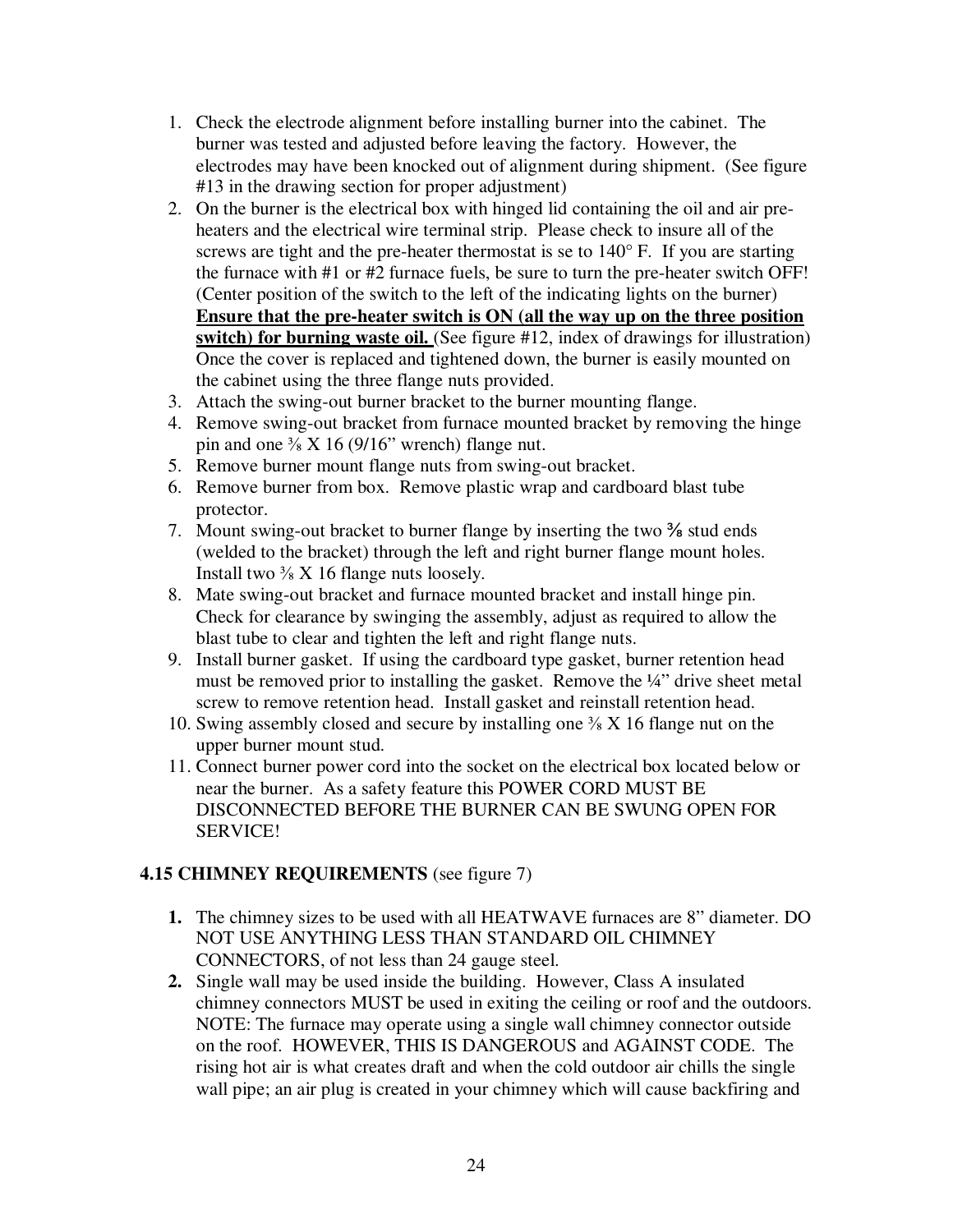sooting of your electrodes, finally leading to NO IGNITION! Your furnace is made to operate on a negative draft, if the combustion chamber should leak, all obnoxious gases will exit out the chimney. You have no doubt, built a fire in a fireplace when the room was cold. Much of the initial smoke blew back due to the absence of a heat-generated draft. Once the chimney was heated, a draft was created and the smokes exited up and out. This same principle is why you must NOT INSTALL SINGLE-WALL chimney connectors outdoors. Also, cooling this hot exhaust condenses acid, which will quickly corrode your outdoor chimney. DO THE INSTALLATION RIGHT THE FIRST TIME!

- **3.** DO NOT REDUCE YOUR CHIMNEY SIZE TO LESS THEN 8"! In fact, whatever the stack collar size is on your furnace, do not reduce it to a smaller size. THIS IS AGAINST BUILDING CODES IN MOST STATES. It may be tempting to install your HEATWAVE furnace into a 7" or smaller existing chimney but THIS IS AGAINST CODE AND SERIOUS AND DANGEROUS PROBLEMS WILL BE CREATED. DON'T DO IT!!
- **4.** The chimney will be at least 3' above the point where it passes through the roof and 3' higher than any obstruction within 10', such as another building, false fronts and roof peaks. **(**Refer to HEATWAVE'S drawing illustrating the furnace installation) (See Drawing Index figures 6 - 8)
- **5.** No chimney shall pass through or be within 2" of combustible material, unless it is guarded at the point of passage with a non-combustible collar. Observe the manufacturers minimum clearances on products such as insulated collars and triple-wall connectors.
- **6.** Install proper recommended roof jacks (Insulated pipe supports), rain collars, and proper sealant to insure against water leaks.
- **7.** Install a "T" on the chimney coming from the furnace instead of a curved  $45^{\circ}$ chimney connector. So, if water should leak from above, it will not carry to the hot combustion chamber. Let the water drop from the "T". (See index of drawings, figures 6 - 8 for illustration)
- **8.** The chimney must have a nonrestrictive type cap on the outside approved for oil burning equipment.
- **9.** The chimney shall be capable of producing a -.02 W.C. when cold. (Refer to manometer or draft gauge in index)

# **4.16 CERAMIC OR MASONRY CHIMNEY**

I do not recommend using an existing masonry chimney. You can avoid making an excessive horizontal run by simply going straight up. Remember, you want to get the hot corrosive exhaust up and out.

Many ceramic chimneys are carboned, sooted, or coked up, restricting proper draft. Although the outside diameter on many may seem adequate, the inside liner, sometimes made of clay, is extremely small. You cannot connect your 8" HEATWAVE stack into a 5" square chimney and still retain a good unrestricted flow. Existing ceramic chimneys may be too small and restrictive or TOO LARGE. Avoid using chimneys that run from the ground up and are constructed on the outside of the building. IF YOU DON'T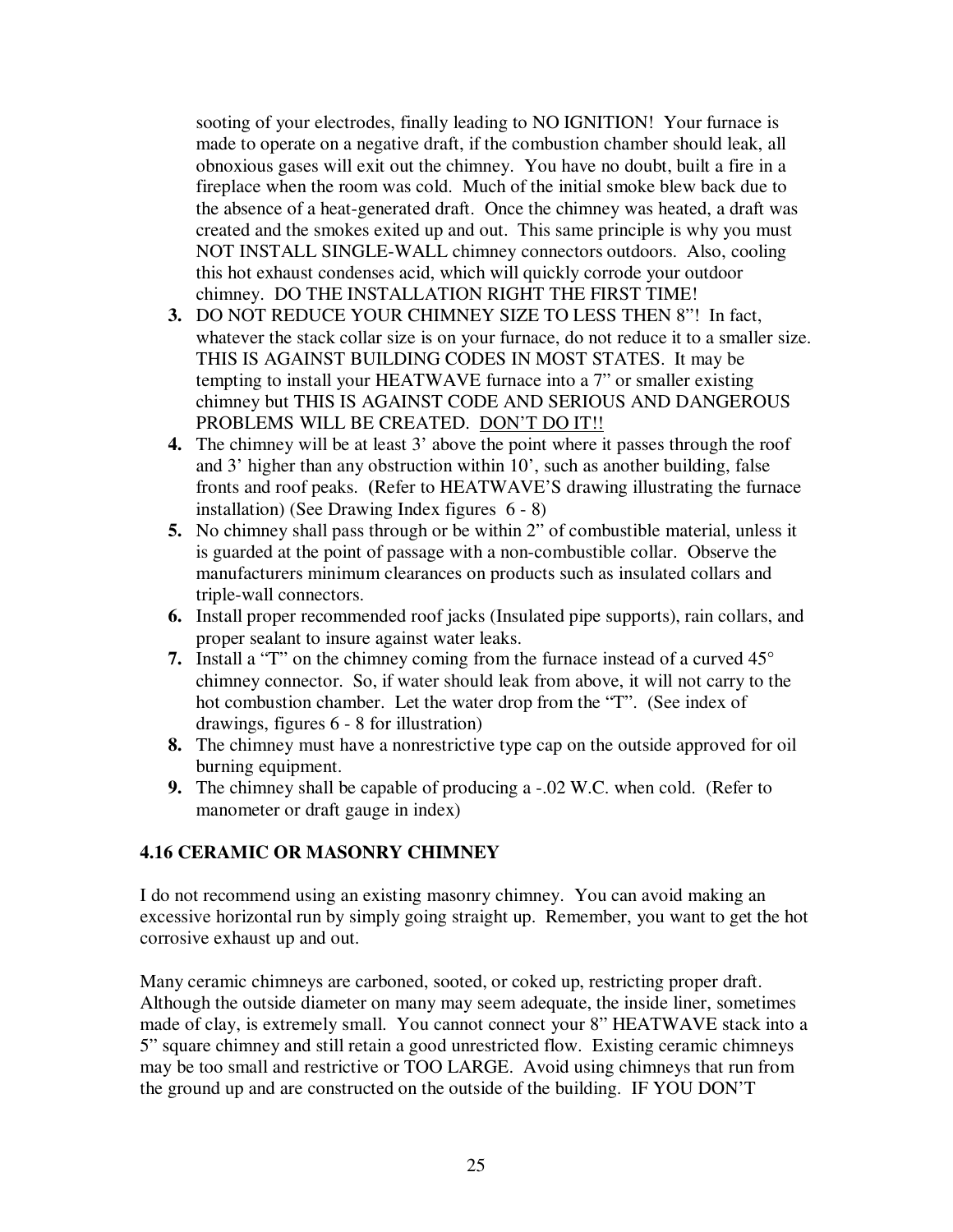WANT TROUBLE, AVOID USING THIS TYPE OF CHIMNEY. Remember rising hot air is what causes the necessary draft; these chimneys are cold and will create an "air plug". To correct many field installations with outside chimneys, it is necessary to put an insulated metal chimney inside the large cold chimney or to incorporate a power DRAFT BOOSTER. If a masonry chimney must be used, adhere to the following guidelines:

- 1. Use a masonry chimney that is constructed on the INSIDE of the building, not an external COLD CHIMNEY.
- 2. Be sure the passageway of the chimney is at least 8" in diameter, and does not exceed 12".
- 3. The masonry chimney must have a non-restrictive cap designed for oil burning equipment.
- 4. The masonry chimney must be capable of producing a negative draft of -.02 W.C. when COLD.
- 5. Do not use a chimney that has an opening below the exhaust entry of your waste oil furnace, such as a fireplace. You must block such openings with ceramic fireproof material at least 12" below the HEATWAVE exhaust entry pipe. Avoid using a masonry chimney where other appliances are connected to the same chimney.

# **4.17 CHIMNEY CONNECTOR**

This is the pipe that connects your heater to the chimney. This pipe must be approved for oil burning equipment, be 8" in diameter and not less than 24 gauge steel. The following should also be considered:

- A. Use a "T" at the base of the chimney with a removable cap at the bottom. This cap will allow access to the dust for cleaning and keep condensation from the inside and water leaks from the roof entering the hot combustion chamber. The chimney connector attaches to the side of this "T" (see Index of Drawings #10, 11 & #14 for illustration).
- B. When installing the connector, avoid sharp turns and bends and any features which will create resistance to the natural draft flow. Many uniformed installers will purposely use long runs of single-wall inside a room to radiate heat, trying to reduce the stack temperature and make the furnace more efficient. This is against code and your heater will malfunction due to poor draft. Cooling the draft this way will also condense the acidic exhaust which will eat up your connectors. Avoid exceeding 10 feet horizontal run, in some states this length is restricted to not more than 12 feet. Other states have a formula of vertical chimney to horizontal length such as 30% to 70%. Remember, where you can, avoid horizontal lengths of chimney connectors.
- C. By code, the chimney connector must rise at least ¼" per foot. THIS MUST BE TREATED AS A MINIMUM. The greater the pitch will help the natural draft flow. Therefore, try to get the connector as vertical as possible.
- D. The chimney connector must be at least 18" away from all combustible material. THIS IS A CODE REQUIREMENT.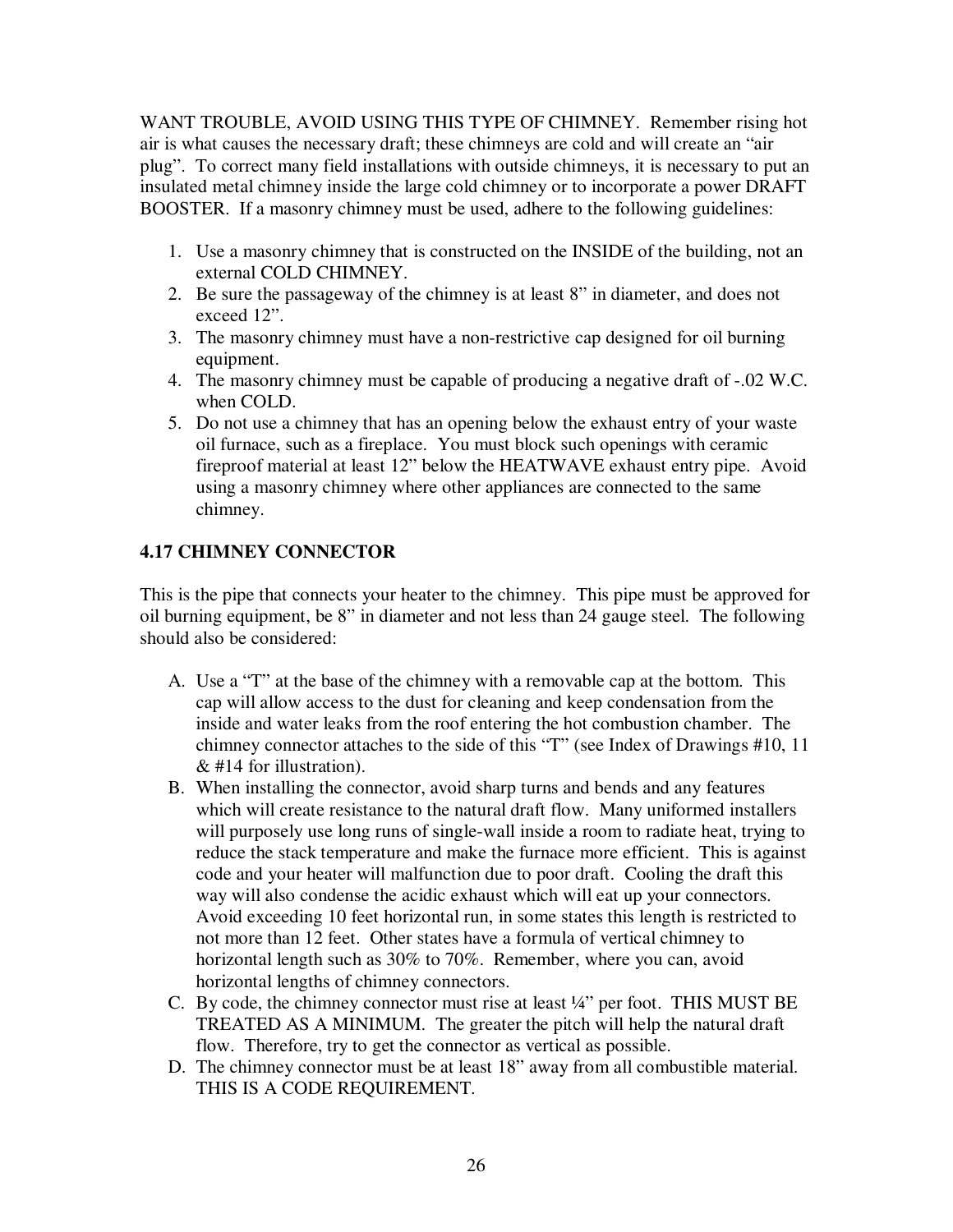- E. DO NOT pass the connector through any unheated areas such as false ceilings, attics, storage rooms, etc. Class A insulated pipe must be used in these situations. These areas will cool chimney connector and exhaust gases, killing the natural draft. Again, the rising hot gases create necessary draft.
- F. DO NOT install any device such as heat reclaimers, manual draft controls, or anything that will obstruct the free flow of flue gases into the chimney or connector.
- G. Chimney connectors should be held with a minimum of three screws or rivets at each connection, with not more than two elbows or 45° chimney fittings; and should be installed as close as possible to the chimney. Both the chimney and connectors should be kept in good condition. All joints, clean out access doors, and any leaks must be sealed.

# **4.18 CHIMNEY CLEARANCE OUTDOORS**

Keep the outdoor chimney clear of all obstructions, such as other buildings, roof peaks, or false fronts. The chimney should be three feet higher than any other obstruction within 10 feet. See drawing on installation figure 6 - 8 and further information under "Chimney Installation".

# **4.19 SPECIAL CHIMNEY CAPS FOR DOWNDRAFTS**

Furnaces located in an especially windy area or situated below a hill where winds have a tendency to blow down chimneys causing erratic flame fluctuations can be corrected by using special turbine caps or sail caps that turn away from the wind. Your local furnace supply store should have them available. KHS stocks these sail cap.

# **4.20 BAROMETRIC DAMPER/BAROMETRIC DRAFT CONTROL**

The barometric draft control cuts or decreases the draft automatically to prevent the draft in the combustion chamber from exceeding an established level. By code, the barometric damper MUST be installed on your furnace.

#### **THE BAROMETRIC DAMPER MUST BE AN APPROVED TYPE FOR OIL BURNING EQUIPMENT. DO NOT USE ONE DESIGNED FOR WOOD STOVES.**

It should be installed close to the furnace, preferable in; the first section of the flue pipe. The opening in the pipe should be the full size of the collar of the draft control. The hinge should be level and swing freely. The barometric damper should be facing away from the draft created by the movement of air from the circulation blower. On furnaces mounted close to a wall, the circulation blower draws quite a large volume of air; thus, it could cause the damper to malfunction. Use a spirit level to ensure that the control does not lean forward or backward and is level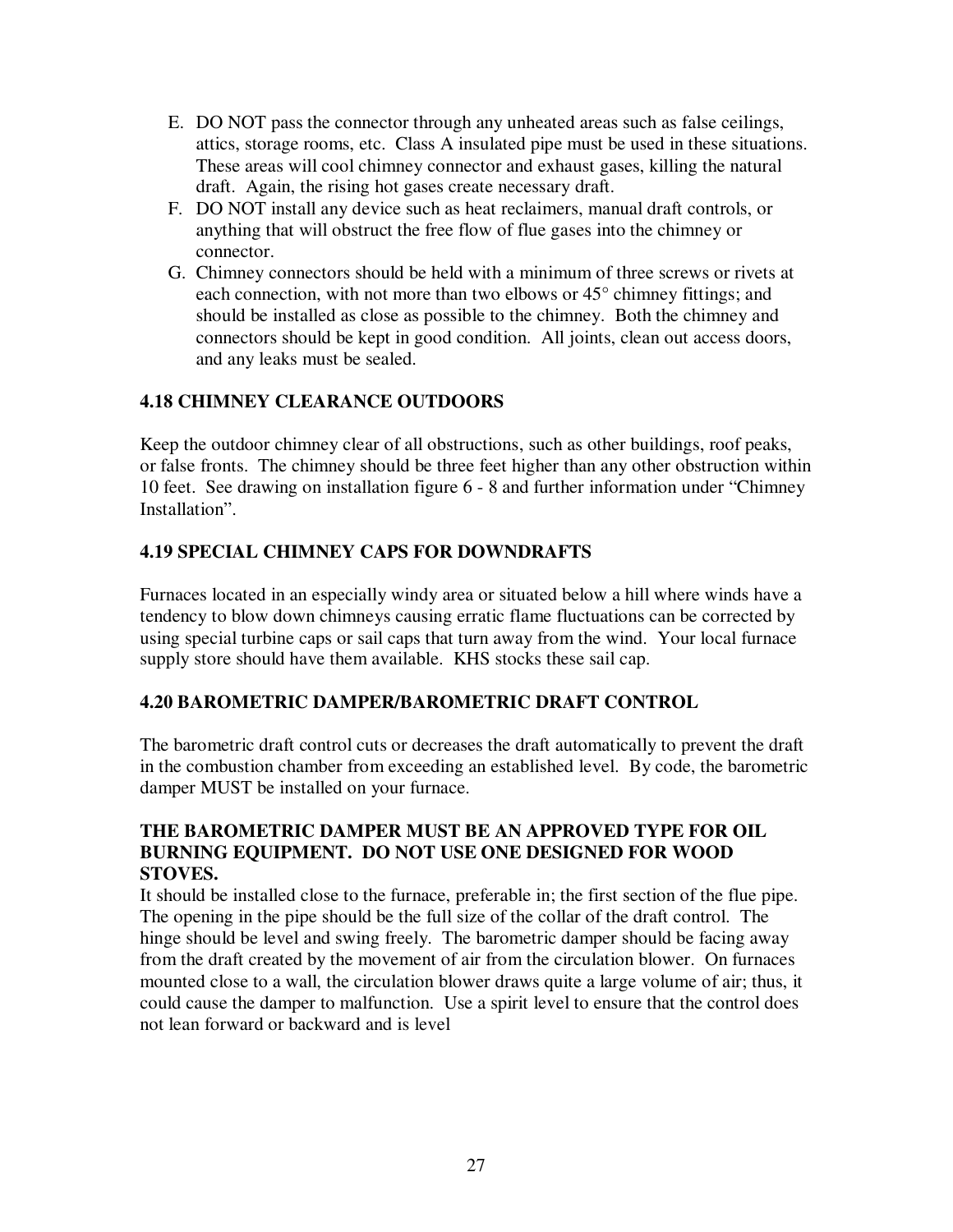Follow the manufacturer's advice (supplied with the damper) on the assembly of your barometric damper, as the weights (such as the balancing weights) and parts on most barometric dampers must be first assembled before they are installed in the pipe.

Proper operation of your furnace and your barometric damper depends upon proper installation and adjustment.

# **4.21 OIL TANK INSTALLATION / PUMP / PIPING SECTION**

#### **CAUTION: You must adhere to NFPA (National Fire Protection Association)**

No. 30 – "Flammable and Combustible Liquids" and NFPA

No. 31 – "Installation of Oil Burning Equipment" and all federal, state and local codes. Be careful, especially about buried tanks, as federal rulings may change and they would override any state and local rulings.

# **4.22 FURNACE AND STORAGE TANK CLEARANCE**

To ease installation and keep costs down on piping fuel, install your fuel tank inside your building where it will stay warm and as close to the furnace as possible; however, NO CLOSER THAN SEVEN FEET. Since all pumps push fuel better than they suck fuel, it is VERY IMPORTANT to mount your fuel pump as close to and as low to your supply tank as possible. Waste oil can be very thick when cold so do not expect ANY pump to suck thick waste oil higher than 12 feet vertically. Keeping waste oil in a warm ambient makes colloidal water and sludge separate out faster. Observe recommended pipe ID sizing in the vacuum and pressure side of the fuel system.

# **4.23 TANK SIZE SELECTION**

It is best to use as large a tank as possible and to place it in an environment where the ambient temperature doesn't drop below 35° F. Waste oil can have as much as 20% contaminants and undesirables such as water and sludge, which will separate to the bottom of the tank when the oil is kept, warm and thin. We do not recommend using a 50 gallon drum as a storage tank as it is too small a container; as owners frequently run out of oil at night and mechanics are pouring waste oil into the drum, constantly stirring up the contaminants, which can cause frequent filter clogging. Waste oil sitting seems to clean itself. You have no doubt checked the oil in your car after it has stood for awhile and noticed how clear it was; then, shortly after starting your car, it turned black. Take advantage of this property of waste oil. You may not be able to use as large a storage tank as you desire. If you have a basement in your building, you may by code be restricted to 60 gallons as a storage minimum. Check with your local fire marshal as to what size tank you can use, as in many areas, regardless of code regulations, you will not be able to store more than 60 gallons of waste oil. Without a basement, generally you may be able to use two unenclosed tanks for a total aggregate of 660 gallons.

For safety, be sure each tank can be turned off with a ball valve. Use a straight-through type valve, as other designs would be hard to clean. You may be asked by the fire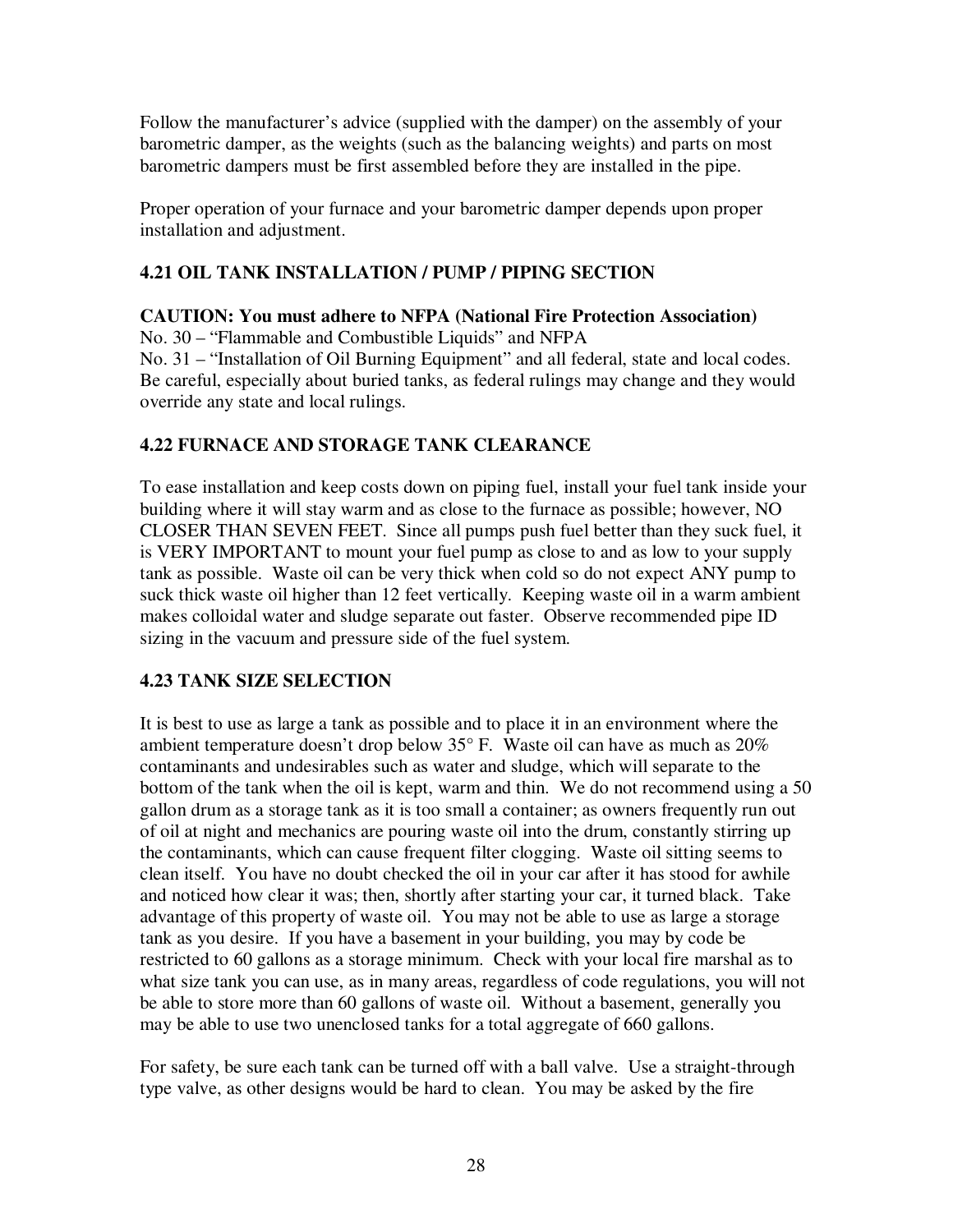inspector to install an automatic fire shut-off valve or an anti-siphon valve on these tanks. Be sure that the supply tank inside has at least a 2° pitch with a drain valve at the lowest end to remove water and sludge. On large tall storage tanks, especially where the tank is installed on a high elevated location, the head pressure to the pump must not exceed 3 PSI to the pump. This is an OSHA regulation. Call KHS for info to correct this problem.

# **4.24 OIL TANK TEMPERATURES**

THERE IS NO PUMP THAT WILL PUMP A SOLID. Waste oil becomes extremely thick when it is cold, and will turn virtually into a solid in extreme cold. Do not install your storage tank outside where low temperatures will chill the oil. If you must locate it outside, you will have to bury it below the frost line or install an approved immersion oil heater. It will also be necessary to INSULATE THE TRANSFER PIPES AND WRAP THEM WITH HEAT TAPE.

# **4.25 UNDERGROUND TANKS (USE OF)**

You may pipe waste oil directly from a buried outside tank to your heater. However, be sure your piping is buried below the frost line. If the piping is above ground and exposed to the cold ambient, these pipes must be wrapped and insulated with heat tape. Be sure that the pump is located inside the building where it is warm and as low as possible to the ground.

If you bury your waste oil transfer pump, or it is below ground level or near a storage tank, by code, the pump must be explosion-proof in design. Try to avoid this situation as code requirements may make it costly to install. If you are using an old buried underground tank, I find most of these old tanks are extremely dirty. Be sure that it is clean and free of leaves, floating debris, and water. Many waste oil collectors will pump away your oil, but leave the sludge and water behind, as it is a liability and a burden to dispose. Carefully pump and properly dispose of any water, anti-freeze mixtures, etc., before using your underground tank. (See figure #9 for designing a floating sump to be used in dirty tanks).

# **4.26 VENT PIPE FOR THE STORAGE TANKS**

# USE THREAD SEALING COMPOUND ON ALL PIPE CONNECTORS; BE SURE TO FLUSH ALL LINES BEFORE START-UP. (See section on Pump Priming)

Install a vent pipe to your storage tank using 1-1/4" diameter or a size equal to the fill pipe. Do not use vent pipe less than ¾" diameter. Your vent pipe MUST BE AS LARGE OR LARGER THAN YOUR FILL PIPE. The vent pipe must extend outside the building and at least two feet from any building openings. The vent pipe must not crossconnect with any other pipes and not extend into the supply tank more than one inch. Install a weatherproof breather cap onto the end of the vent pipe so water and any debris can be kept out.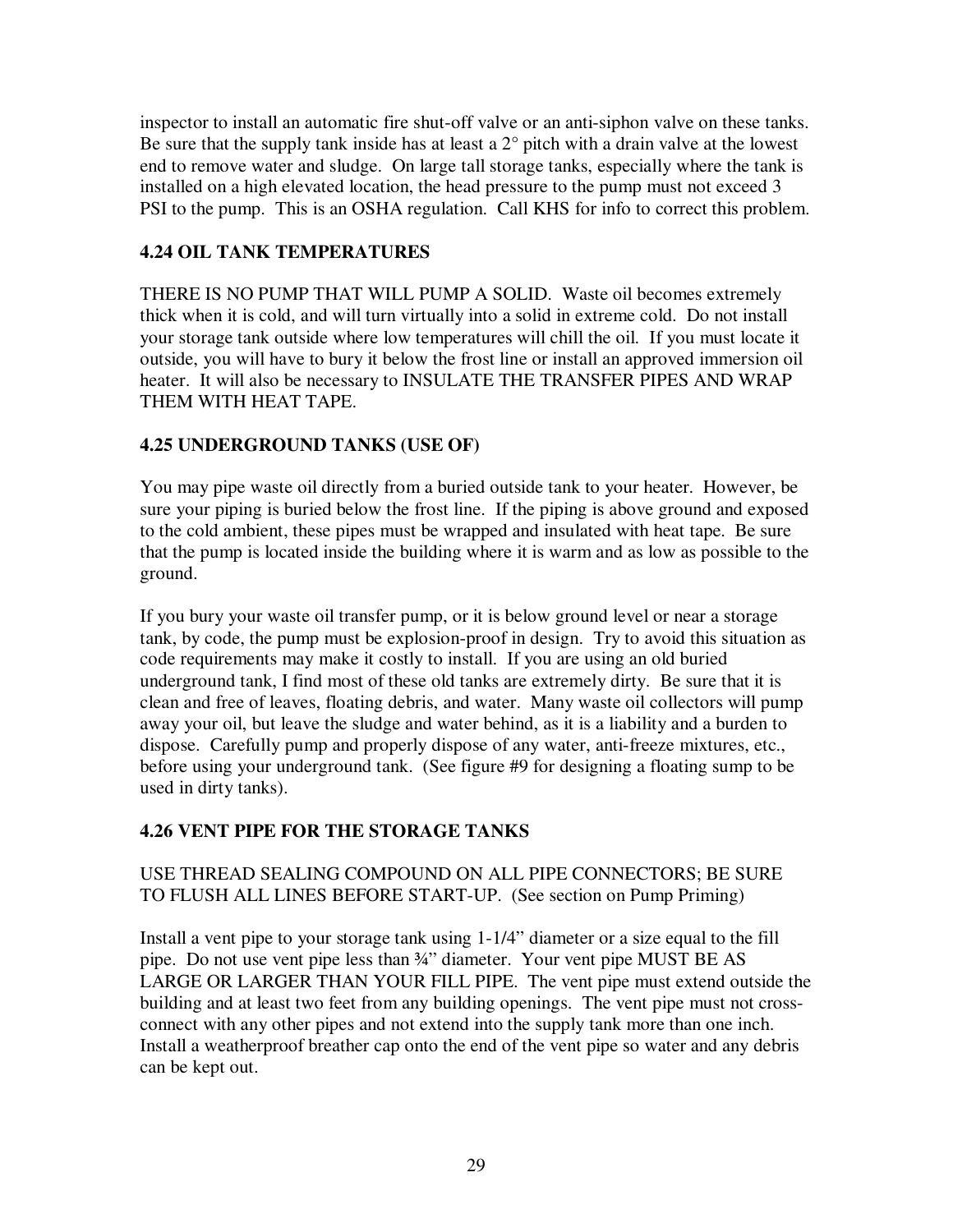#### **4.27 FILL PIPE**

Install a fill pipe using black NPT iron, not exceeding the diameter of the vent pipe. This fill pipe must extend to the outside of the building and at least two feet from any building openings. The fill pipe should connect to the storage tank and not extend into it more than one inch. Install a weatherproof cap onto the fill pipe.

#### **4.28 TANK VENTING / FILLING / GAUGE**

The inside tank must be vented outside with a pipe not less than 3/4" ID. It may by code be larger, depending on the fill pipe diameter. Since waste oil can contain gasoline, these vapors must be vented to the outdoors. There should be a gauging device to determine the amount of fuel inside the tank and all parts of the storage tank must be sealed. Generally, the fill pipe is placed through a wall and capped. Many waste oil furnaces including the HEATWAVE furnaces are sold and installed onto a workbench tank with the furnace on top and the storage tank beneath the heater. Code allows this type of installation, provided the heater is at least five to seven feet above the tank; however, HEATWAVE does not recommend this system unless all the building codes are adhered to and maintained as such. Tanks must have a fuel gauging device, a fill pipe separated by a wall and capped and the tank sealed shut.

Always strain the waste oil before pouring it into the main storage tank, as it would be impossible to clean the storage tank otherwise. It is recommended to let the waste oil flow over a bar magnet to pick up any, metallic sludge, which will cause your magnetic solenoids in the waste oil burner to stick and malfunction.

**4.29 TANK AGITATOR** (For mixing different viscosity oils)

If you run out of waste oil and fill your tank with lighter viscosity fuels such as #1 and #2 furnace fuels, for efficient combustion, the pressure adjustment on the oil regulator should be checked. If the storage tank capacity is small such as a 55-gallon drum many owners use, frequent adjustments may be necessary as a smaller volume of fuel changes the total viscosity. A 55-gallon drum is not recommended for a storage tank. A tank of at least 250-gallon capacity is recommended. There are commercial agitators approved for tank use. Using copper tubing and blowing compressed air into the bottom of the tank can make an inexpensive, safe agitator. The rising air bubbles and the force from the compressed air will cause currents inside the tank to agitate and quickly mix the different viscosity oils to a single homogeneous mixture.

#### **4.30 FLOATING PICKUP OIL SUMP** (For dirty underground tanks, figure #9)

If you suspect your buried tank of being contaminated, it would be wise to use a floating pickup sump. This simple device floats up and down with the oil level in the tank and takes the oil from near the surface where it is cleaner. Water, sludge, and anti-freeze tend to be heavier and collect near the bottom of the tank. If a floating sump is not available commercially, it is simple to make one. Take a single-wall, thin, flexible, gasoline-proof,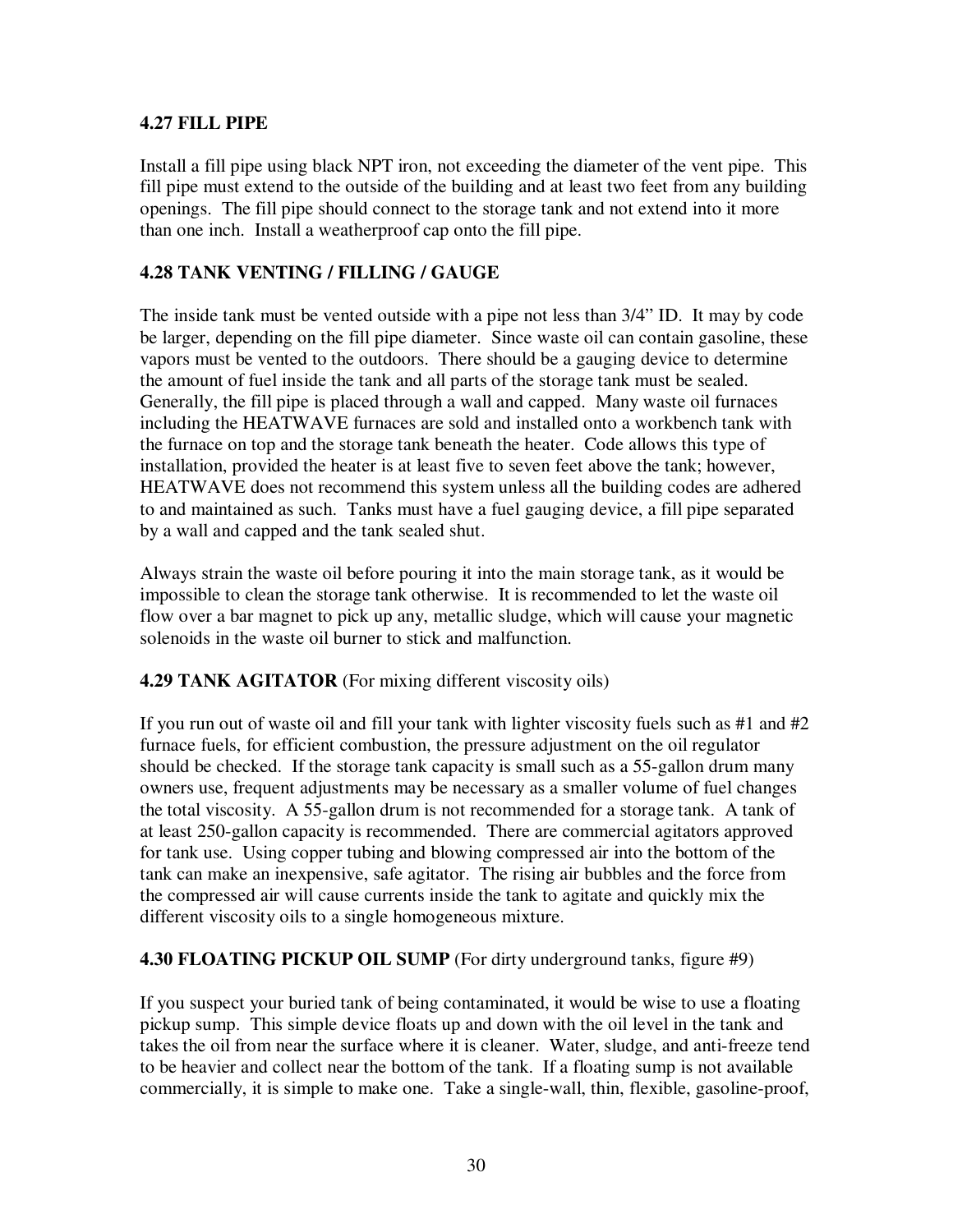synthetic rubber hose and cut a length of it so that when perpendicular with the check valve and suction strainer on the end, it will be one foot off the bottom of the tank. Wrap or connect a buoyant material, such as a small, slender, round butane tank, after it has been soldered shut and clamp it to the hose. It must not be able to move up and down. Be sure that the materials are corrosion and gasoline-proof. A float made out of stainless steel such as ones used in automotive gasoline tanks can be screwed onto the end of the suction strainer. Weigh the check valve and suction strainer that you are using and calculate by weight volume the amount of oil it must displace to be buoyant. Remember that waste oil, as thick as it is, is lighter than water. A specific gravity of .78 at room temperature could be used for your calculation. The float will not be very large. After construction, simply check it with a container of #2 furnace oil. The orifice of the floating sump when correctly made should be slightly lower than the level of the oil. Do not worry that the thin, single-wall hose will collapse, as the oil flow to the burner is extremely slow. It would be less than four gallons per hour. (See Index of Drawings for illustration (Figure #9).

# **4.31 PUMP INSTALLATION AND GENERAL PUMP INFORMATION**

Mount the pump as close to the oil supply as possible and as low as possible, as all pumps push well, but lack strong suction.

DO NOT MOUNT THE PUMP OUTDOORS IN AN UNHEATED STRUCTURE. The Heatwave pump and most electric gear-driven pumps are INDOOR PUMPS. The HEATWAVE-furnished pump is not explosion-proof. You will need an explosion-proof electric pump motor if you are going to mount your pump below ground such as next to an underground buried tank. Check with building code authorities to obviate any serious hazards you may create installing buried tanks or pumps. Your pump from Heatwave is optional and if you prefer a different model or make, Kagi Heating Supplies & Manufacturing, Inc. probably has it available.

MOUNT YOUR PUMP HORIZONTALLY as specified by the manufacture for best performance and safety. Some pumps will not bleed well in a vertical position. DO NOT MOUNT YOUR PUMP VERTICALLY with the pump head up; should the pump shaft seal leak, oil could drip into the electric motor.

DO NOT MOUNT YOUR PUMP SO ACCESSIBILITY FOR SERVICE IS RESTRICTED. Most pumps have a filter or screen built inside that must be cleaned periodically.

Install a pressure and vacuum gauge directly into your pump. These gauges are not expensive and are available from Kagi Heating Supplies & Manufacturing, Inc., 1-888- 866-5244 (toll free) usually less than \$25.00 each, and will help keep service maintenance down. These gauges will also help diagnose problems in the fuel system. Install a shut-off petcock on your vacuum gauge, as constant vacuum on any vacuum gauge will ruin it. Merely turn it on when a reading is desired and then shut it off again.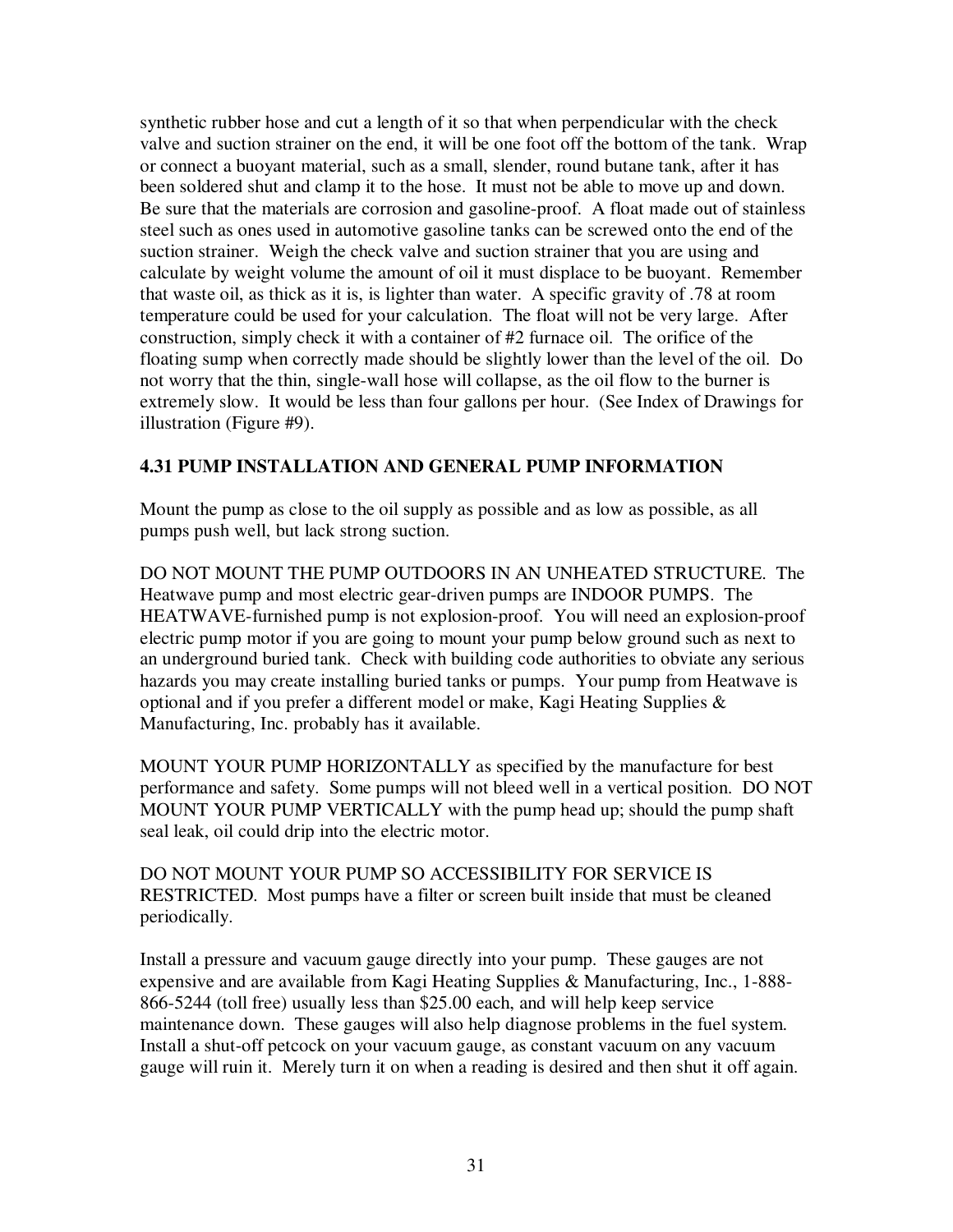When you know that the filters, pump screens, and suction strainers are clean, as on a new installation, this will be your lowest vacuum reading; mark your vacuum gauge with permanent ink. This will be your "zero" starting point. In use, be sure the reading does not exceed "20" of Hg. When the vacuum rises at least four inches or more from the established "zero" point, it is time to clean your filters or strainers. As the oil chills and thickens or different viscosity oils are added to your storage tank, you will know by the vacuum gauge reading why it has a higher reading. A pump failure, malfunction, or vacuum leak will be discovered very quickly with the vacuum gauge.

Do not exceed the limitations stated by your pump manufacturer, as exceeding these limits will cause malfunctions and shorten the pump life. Installing the pump, differently as shown in this manual, may cause damage to your pump, and thus void all warranties.

The fittings on your pump may be smaller than  $\frac{1}{2}$  or  $\frac{3}{4}$  diameter. Which are sizes of piping used to transfer the oil. You may reduce these sizes at the pump. The larger sizes used in piping are to overcome flow resistance. Observe the rotations of the motor driving the pump. If you are furnishing your own pump and motor, ascertain the rotation of the pump, as it won't work if it's turning backward. The arrow on some pumps may be the rotation needed for the pump and not the flow direction.

# **4.32 OPTIMUM PUMP LOCATION**

All pumps push fluids well, but do not have good suction. The push of a pump is directly related to the internal bypass pressure, which is regulated and adjusted. An adjustment screw can increase this pressure, which is on most transfer pumps. The suction unfortunately cannot be increased over the weight of the atmosphere, and this depends on altitude and geological location. The oil is pushed on the suction side (even with a perfect vacuum) by atmospheric pressure, which is only 14.7 lbs. per square inch at sea level. Therefore, we are limited by the resistance on the suction side created by length and distance up, along with natural flow resistance and high-viscosity fluids. With this information in mind, try to locate and use the best situation for the pump; this is to place the transfer pump as close to the oil supply as possible and as low as possible to avoid any lift.

# **4.33 FUEL FILTER AND LOCATION** (see figure 19)

Depending on the manufacturer's recommendations, a filter or filters are to be installed on the suction side and sometimes on the pressure side. In general, most manufacturers of waste oil burners want the filters installed on the suction side of the piping. Combu and Sunfire suggest two filters, a 100-micron filter and a 300-micron filter on the suction side. Suntec and Delta pumps require only one, a 100 micron-filter (see figure 30). Many installers avoid installing filters on the suction side due to problems arising from minute air leaks coming from thread connections, poor sealing on the oil filters, time lost in priming the oil filter etc. On the other hand, filters mounted on the pressure side are prone to pressure leaks, which should worry many owners. Many of the oil filters on the market especially ones sealed with a rubber "o" ring are not U.L. engineered to withstand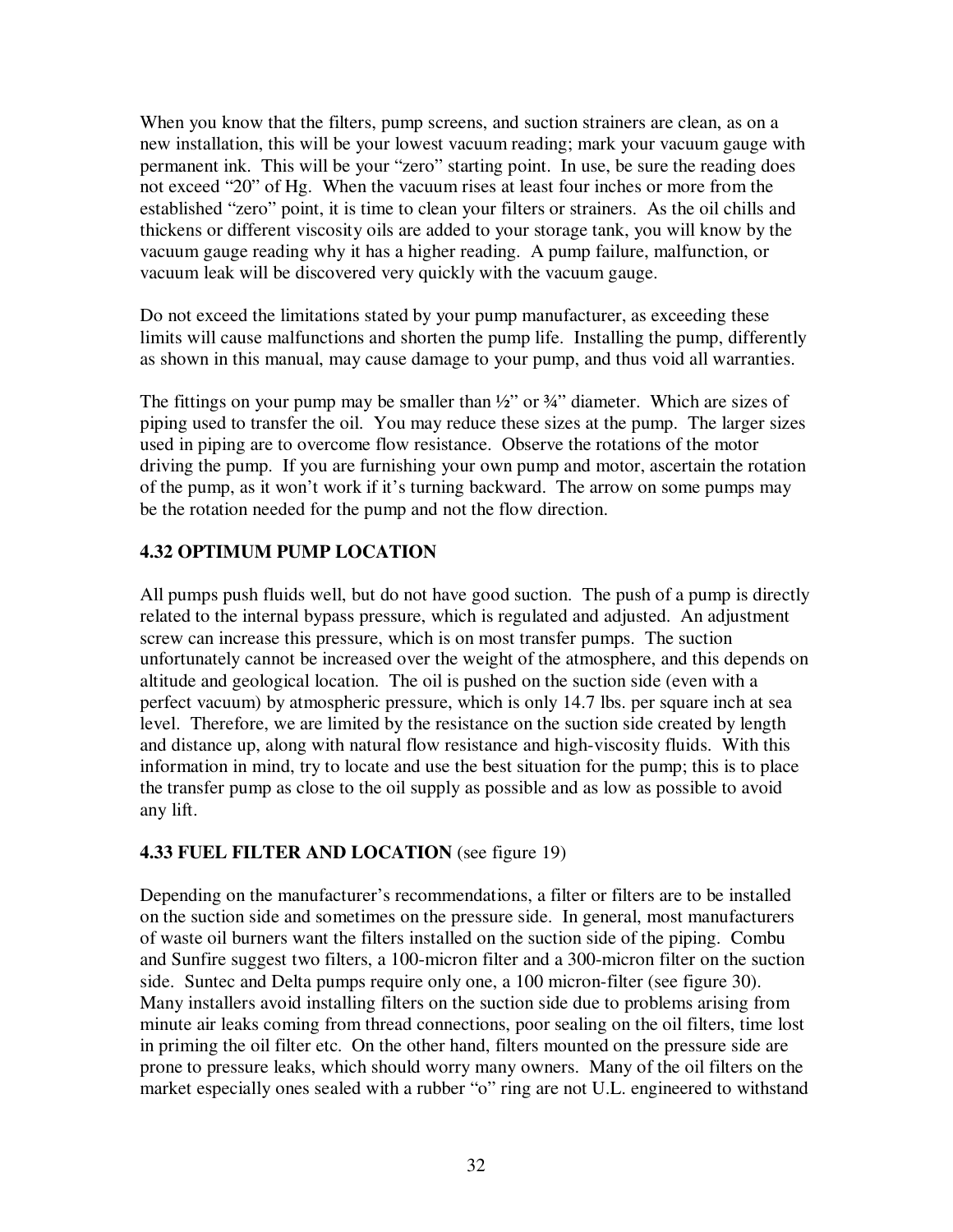pressures over 35 PSI. A malfunctioning by-pass on a pump could shoot the pressure over 350 PSI! NOTE: **The rubber o-ring seal designed filters furnished by furnace vendors are designed for pressure under 40 PSI! Install filters according to the manufacturer's instructions.**

HEATWAVE OIL FILTERS ARE TO BE INSTALLED ONLY ON THE SUCTION SIDE OF THE FUEL DELIVERY SYSTEM. (See drawing illustration Figure #10  $\&$  30 in the back of the owner's manual. Also, carefully read section 8.40 on Oil Pressure Climbing, due to Cold Oil Expanding).

DO NOT INSTALL A SHUT-OFF GATE VALVE ON THE PRESSURE LINE TO PREVENT OIL FROM COMING BACK FOR SERVICING THE FILTERS. Use a check valve instead. If a gate valve is accidentally left closed, serious high pressure could develop.

# **4.34 PIPING AND FUEL LINES**

See Index of Drawings for piping and tank installation guidelines. The maximum suction lift and maximum line lengths specified for different viscosity oils are based on a suction vacuum of 29 inches (at sea level) of Hg at the pump. For best results, the lift and length should be as short as possible to minimize suction vacuum. Operating suction vacuum should never exceed 20" of Hg. Dirty restricted oil strainers or filters will raise you vacuum. Operating your pump with vacuum in excess of 20" Hg will vaporize volatile fluids in your oil and cause air locks and pumping failure.

The standpipe inlet that supplies the fuel must be at least 12" off the bottom of the tank to prevent water and sludge from clogging the filters and strainer permanently. It is very important that the suction piping is AIRTIGHT. Whenever air enters the suction line for any reason, any air leaks, however slight, will interfere with pump and furnace operation. Always top up the lines and filters with filtered oil before starting the pump.

DO NOT RUN THE PUMP DRY FOR EXTENDED PERIODS. Be sure to install a check valve or foot valve to prevent the fuel from running back into the tank. Check with local authorities to determine if you can install a check valve inside your tank. If this is forbidden in your area, install a check valve at the lowest, most convenient point.

A "T" should be installed at the highest point in the suction line with a removable cap to fill lines, filters, and the pump for priming. This vent pipe is necessary for the expansion of the fuel by heat. Remember, liquids cannot be compressed; however, trapped air can be.

DO NOT USE TEFLON TAPE. Many pump manufacturers forbid its use and will void the warranty if this tape is found in their pumps. "Pipe Dope" or Teflon liquid cement or any other thread sealant is permissible. Avoid using connectors, reducers, etc. Keep connections to a minimum to avoid air leaks. Removable steel unions although tight, are always a source of leaks. They are designed for pressure, not vacuum. Use flare fittings,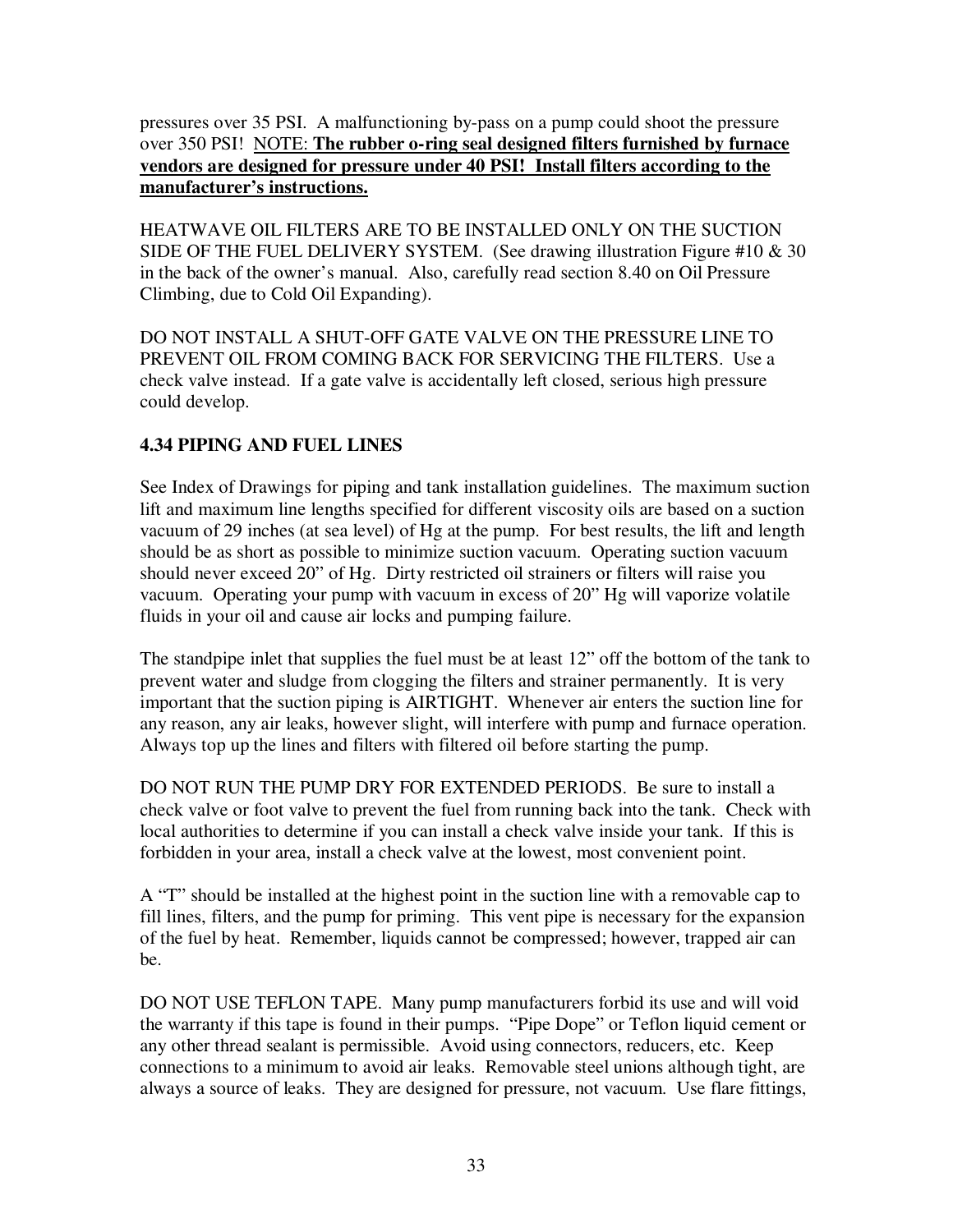not compression fittings on the suction side. **CAUTION: DO NOT USE STEEL UNIONS as they will leak under vacuum!** Pressure check the suction side for leaks with liquid soap.

NO AIR SHOULD SPURT OUT OF THE FUEL PUMP BLEEDER VALVE! IF IT DOES YOU MUST CORRECT and ELIMINATE THIS SMALL VACUUM LEAK. Failure to stop a small vacuum leak will cause air to accumulate in the suction side; a column of air will parade up to the burner and a SHUTDOWN WILL OCCUR!

# **4.35 PIPE DIAMETER**

Hagen-Poiseville's law teaches that liquids have frictional flow resistance. Therefore, in horizontal runs we must consider the inside diameter of the transfer pipe to lower the flow resistance. Observe the guidelines on pipe diameters given in this manual. Do not attempt to operate this furnace with too small a diameter pipe. On the other hand, too large a pipe especially on the suction side would be prone to leaks (due to large and coarse threads) and hard to bleed using a small displacement pump. Using too small a pipe may be a CODE VIOLATION! Use of too small a pipe will result in noises, overheating of the transfer pump and other undesirable problems.

Generally, on the **pressure side** if the ambient temperature is above 40° F., 3/8" inside diameter copper tubing can be used up to 30 feet, and in lengths of 30 to 70 feet use  $\frac{1}{2}$ "inside diameter piping. For lengths up to 200 feet, on the suction side of the piping, use  $\frac{3}{4}$ " inside diameter piping. If the ambient temperature is going to be low, use minimum of  $\frac{1}{2}$ " inside diameter on the pressure side and  $\frac{3}{4}$ " inside diameter pipe on the suction side. If the suction, the pump, or delivery pipes are exposed to freezing temperatures, use heat tape.

# **4.36 PIPE MATERIAL**

DO NOT use rubber, plastic, fire-resistant rubber hose, or galvanized iron pipe. Use only copper, brass, or black iron pipe. This is the LAW. In case of fire of outside origin, plastic pipe or any heat-sensitive material will only feed the fire. If you are using copper tubing, use flare joints and **DO NOT USE SLEEVES and COMPRESSION NUTS.**  Solder is permissible but you must use solder that has a melting point in excess of 1100° F.

# **4.37 COMPRESSED AIR SUPPLY**

Compressed air for the KAGI burner is needed to suck out and atomize the heavier viscosity oils, using a special low-pressure fuel delivery nozzle. The KAGI burner does not use a large amount of air and only needs a compressor capable of delivering 2.0 cubic feet of air at approximately 20 PSI for the models HW150 and HW250 and 3.0 CFM at 30 PSI on the model HW350. This is referred to as the PRIMARY AIR or air for atomization. Set the air pressure at 12 PSI or above for waste oil.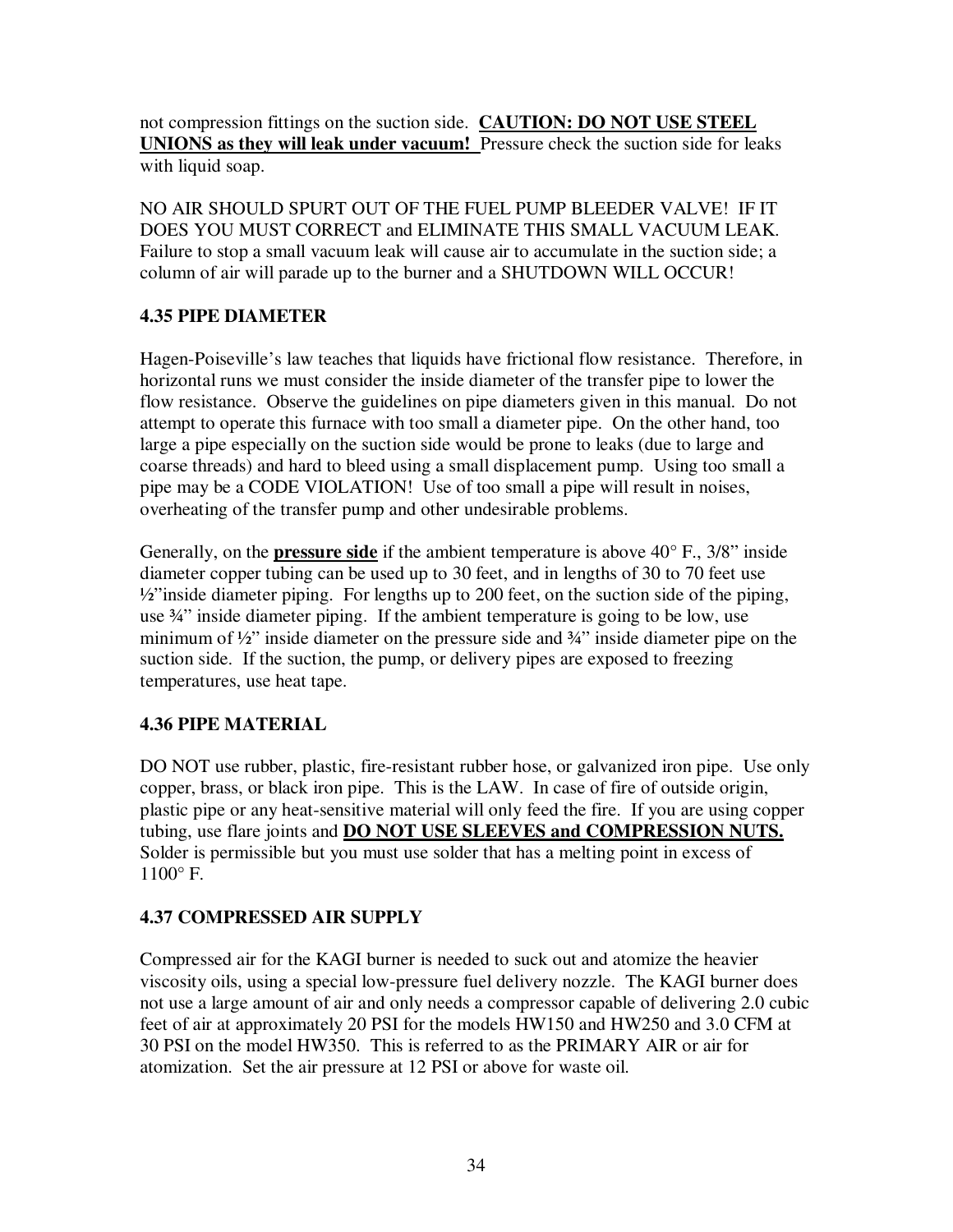NOTE: Exceeding the recommended air pressures will NOT necessarily increase the burning rate. To increase the burning rate, a different larger gallon per hour (GPH) nozzle must be used. DO NOT INSTALL A LARGER NOZZLE in your KAGI heater, as over-firing your furnace will VOID your warranty and could create a hazardous situation. You may, however, use a smaller size nozzle to burn lighter viscosity fuels. Call the KAGI Service Center for your particular problems regarding fuel viscosity and your nozzle size. Excessive air, whether from the primary or secondary, will chase more heat up your stack instead of into your room. Your CO2 readings will be lower, indicating a lower thermo-efficient burning furnace.

NOTE: Be sure to call the KAGI Service Center for proper installation of your remote air compressor. WARNING: Do not connect and overload the primary with the air compressor. You must install a 24 volt / 110 volt switching relay.

WATER IN THE LINES: If your air supply contains high moisture content or water, your furnace will not ignite. It is hard to detect moisture vapor coming out of the nozzle as the spray is still very black. Do not connect the airline from the ceiling down to the burner, as condensation is the pipes will collect by gravity and enter the air regulator. Instead, bring the air supply lines up to the burner so any condensate will stay at a lower level. Install a moisture and water trap at the lowest location to keep your air lines dry.

CAUTION: Do not use air coming from an inline automatic oiler to your KAGI burner. Your furnace will malfunction and coking of the electrodes and other problems will arise. Automatic air oilers are for AIR TOOLS and NOT for waste oil furnaces. .

# **4.38 COMPRESSED AIR PIPING**

Use  $\frac{1}{4}$ " NPT black iron or 3/8" copper tubing for piping the compressed air supply. Install a shutoff valve at the compressor and at a location near your furnace for quick disconnect of your air service if it is required. A quick disconnect union at the regulator makes it easier yet. (The KAGI burner has quick disconnect couplers for the oil and air!) A tee with a short drip leg and a valve for blowing out any condensation should be installed. If the shop air pressure is high (some are set at over 200 lbs. PSI), install a primary air regulator with a built-in water trap. The KAGI air regulator is tested at 150 PSI; however, it should not be operated with such high pressures. The primary regulator should be set at approximately 30 PSI during operation and this will stop shop air pressure fluctuations that will affect the burner.

Always remember to plumb uphill to your burner, as this will keep condensation from entering your burner, which causes frequent shutdowns.

# **4.39 NO COMPRESSED AIR AVAILABLE**

If compressed air is not available or the source of air is too far away, we suggest purchasing a small air compressor to use at the site. If a separate compressor is used, do not use electrical current from KAGI'S primary control, as it will overload this circuitry.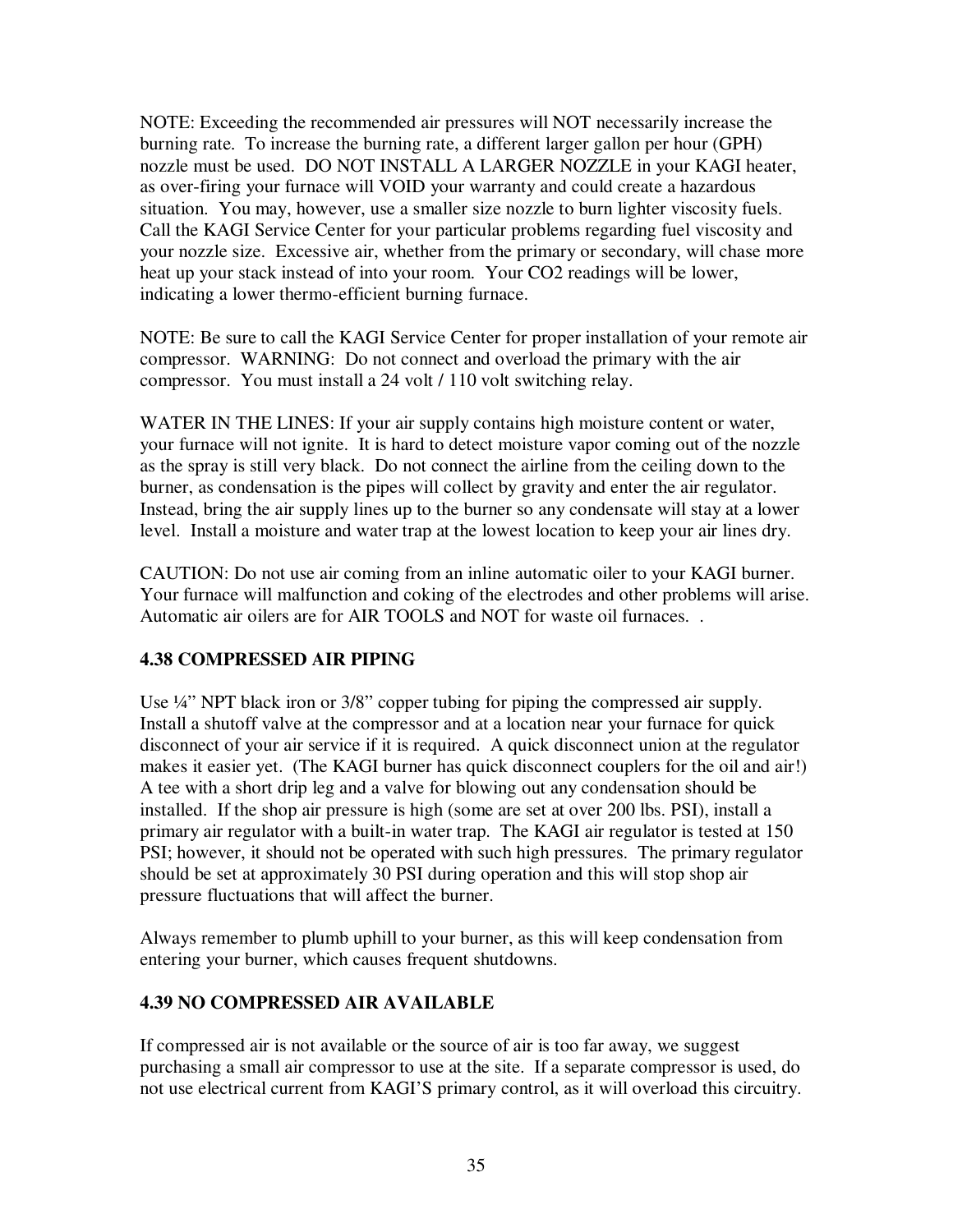Please call KAGI for technical assistance and parts needed for the proper installation of your remote compressor.

NOTE: IF YOU HAVE A COMPRESSOR, DO NOT USE A REMOTE COMPRESSOR UNLESS it is for economic reasons. Extra large compressors with high horsepower motors consume a high amount of energy on start-ups.

There is a popular belief that should a piston-type air compressor lose air pressure at night by i.e. bursting a hose or line in the shop, after it loses all its pressure, the air compressor will burn up. This is not true. Compressors with no static pressure will merely "free wheel" happily all night. It is heat that is damaging to a piston-type compressor, by overloading its capacity. If the compressor failed, it was due to fail regardless. We recommend that if you do not wish to leave the compressor on at night for fear of a rubber hose breaking, etc., install a shutoff ball valve at the compressor to the shop and leave the compressor on. Connect a small copper airline from the compressor tank to your Heatwave furnace for night operations. KAGI does not recommend leaving your heater on at night with the compressor off. Should the small diameter copper line break or leak, your compressor should be able to handle the air loss.

**4.40 ELECTRICAL SUPPLY** (see figures 21 & 22)

NOTE: ALL WIRING SHALL BE DONE IN ACCORDANCE WITH THE NATIONAL ELECTRICAL CODE, NFPA NO. 70 and state and local ordinances for equipment installed in the United States.

The HEATWAVE furnaces Model HW150 and HW250 shall be on its own individual electrical circuit (dedicated line) fused at 25 Amps and the HW350 at 30 Amps, 120 Volts AC, 60 Hz.

Adjacent to your heater or as close as convenient, install manual service disconnect. All line power in will be connected and enclosed within the junction box.

MAIN POWER CONNECTIONS: BLACK (Hot, L1) WHITE (Neutral, L2) GREEN (Cabinet Ground)

Auxiliary equipment such as power vents or auxiliary transfer pumps of no greater than 1/8 HP may be added to the primary electrical load. A GROUND CONNECTION MUST BE PROPERLY ADDED TO THE FURNACE TO AVOID ELECTRICAL SHOCKS.

# **4.41 ELECTRICAL CONDUIT**

The electrical conductors for the waste oil pump and power supply must be of rigid conduit, a minimum of 12 AWG and include an equipment ground.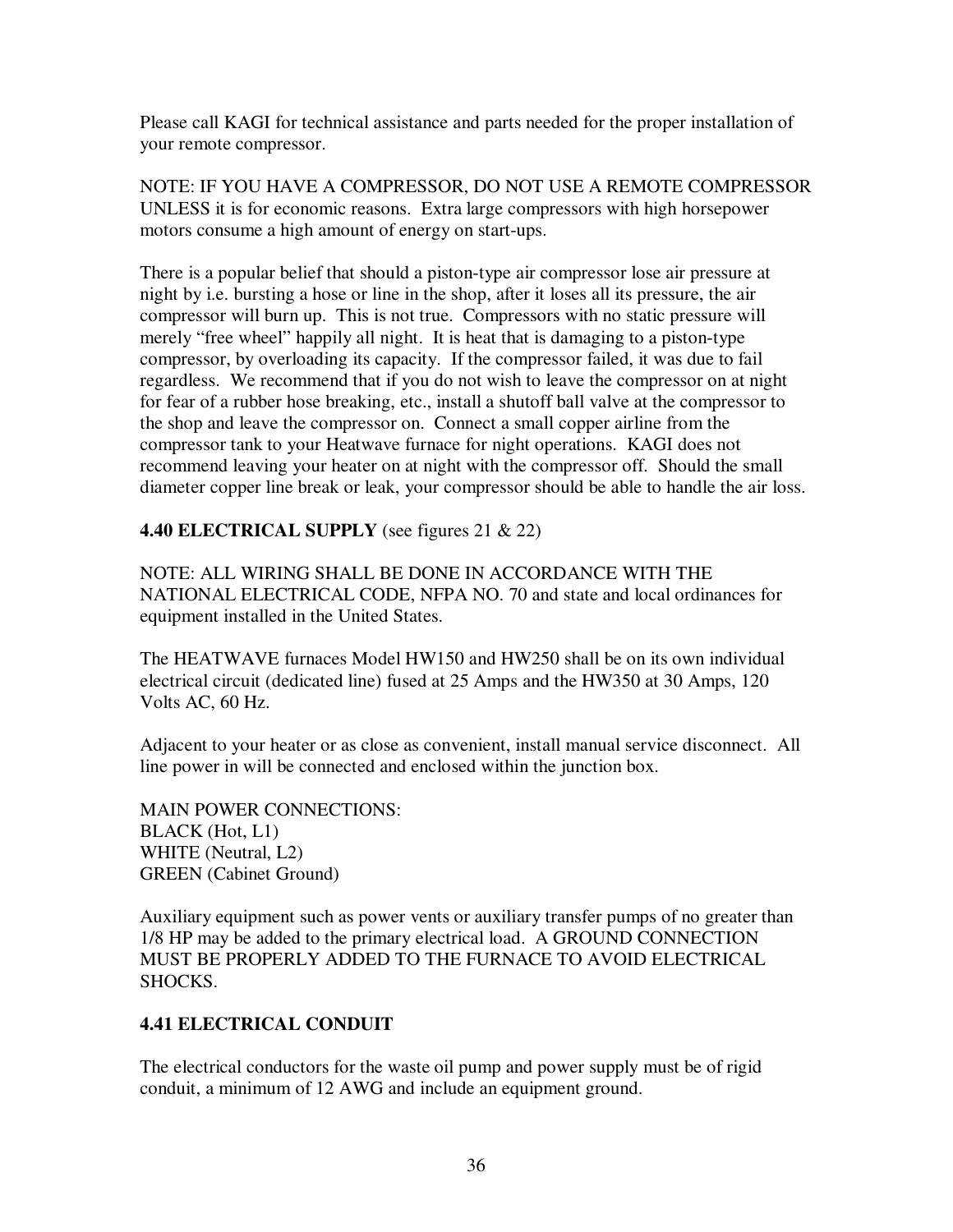#### **4.42 ELECTRICAL SUPPLY PUMP**

110 Volt AC, two wires from motor:

HOT---------------------BLACK COMMON-------------WHITE

#### **4.43 PUMP CONNECTIONS FROM WIRING SCHEMATIC** (figure 22):

| YELLOW (from junction box) -------------HOT |  |
|---------------------------------------------|--|

#### **4.44 ELECTRICAL WALL THERMOSTAT**

Locate and install a low voltage (24V) wall thermostat away from draft so that it will record true room temperature. Select a model that has an "OFF" or "OPEN" position, if you generally turn the power off to your heater during the night or on weekends. If the ambient temperature is below the thermostat setting, your furnace will try to start when power is turned on to your heater. On almost all-waste oil furnaces, after the power is turned on to the furnace the preheater must warm the waste oil before ignition. If your thermostat has a minimum of 40° F., simply cut on of the wires and install a toggle switch so an open circuit can be established. This will ensure that the furnace can be delayed in firing until the waste oil is up to temperature. Attempting to start the furnace when the oil is too cold will cause smoking, rumbling, and flooding of your furnace. DO NOT TURN THE CURRENT to your furnace off, such as on weekends. Constantly turning the current off and on to your burner will shorten the longevity of your air heater. Leave the current on to your burner during the heating season and off during long periods of non-use such as summer time.

NOTE: Most states do not require that the low voltage wiring of the wall thermostat or boiler aqua-stat is in a conduit pipe.

#### **4.45 DUCTED INSTALLATIONS**

Opposite the squirrel cage blower is an opening with louvers. These louvers can be removed so a plenum may attach to direct heat to various parts of the building. The HEATWAVE furnace is not designed with a cold air return duct; therefore, the furnace should be located so as to allow cool room air to circulate through the furnace. Ducting must comply with state and local ordinances pertaining to attachments and clearances stated in the National Fire Protection Association Ruling #89-M.

General guidelines dictate at least 6 inches of clearance between combustibles and the first six feet of duct. Provide at least 2 inches thereafter. If ducting through a wall, provide adequate opening in the wall for return air.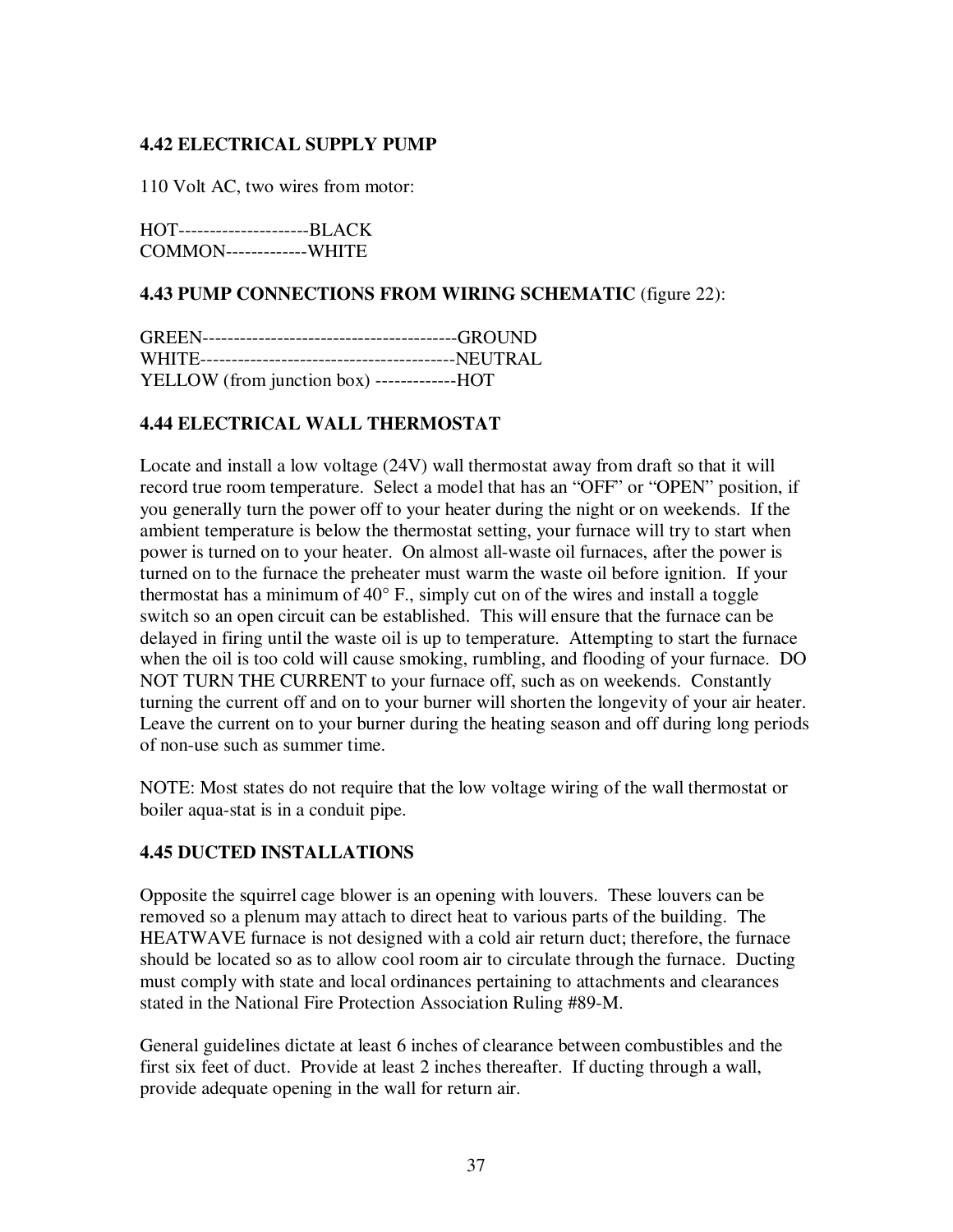Avoid putting the HEATWAVE furnace into the coldest room such as the shop where smoke and other pollutants will be ducted to the office area. Instead, locate the furnace in the warmer office area and duct the hot air to the shop. Warm clean "take off" air can be taken close to the heater and uninsulated duct can be used.

Ducting the air from a cold ambient temperature will require use of insulating materials on the ducting system.

The ducting system should be designed in such a way so that the same cubic inches of output vent is always available.

DO NOT INSTALL AN AIR FILTER or anything that would restrict the cold air return flow! The HEATWAVE furnace has been designed to operate without an air filter. Impeding the cooling airflow across the heat exchanger will cause the Hi-Limit switch to kick the burner off.

#### **4.46 DUCTING PRESSURES AND CHANGES**

(The ducting pressure is -.33 inches W.C. for calculations)

For higher static pressure requirements, the blower speed can be set higher. Increasing the blower speed will put higher demand on the blower motor and cause overheating. You may change pulley sizes; however, do not overload your present blower motor to where it is overheating. If more H.P. is to be used, a switching relay might be needed. DO NOT OVERLOAD THE FURNACE ELECTRICAL CIRCUITRY. Consult a licensed electrician to make this change and a person specializing in ducting calculations.

**4.47 LOUVERS** (Non-ducted Installation)

On non-ducted installation, do not remove the louvers on the front of the furnace as these louvers can direct the heated air up and down. The louvers will provide some static pressure and load the cabinet casing slightly, and result in better heat transfer form the chamber to the air jacket. Do not put anything in the air blast stream that would impede the airflow. **YOUR FURNACE WILL OVERHEAT IN A SHORT TIME IF THE AIRFLOW IS BLOCKED.**

#### **4.48 COMMENT ON INSTALLATION DRAWING (SEE INDEX DRAWINGS)**

The floor mount and ceiling hung installations are similar; however, waste oil furnaces are different in design and performance than standard oil furnaces and the advice given in this manual should be followed for safety and proper performance. Although code recommends ¼" rise per foot as illustrated in the drawing for chimney connectors, it is best for your chimney installation to be as perpendicular as possible. The reason is that the exhaust flue can be cooler than 400° F. and any condensation will CREATE SULFURIC ACIDS which will corrode the chimney connectors. It is best, where expense is secondary, to install stainless double-wall chimney connectors inside the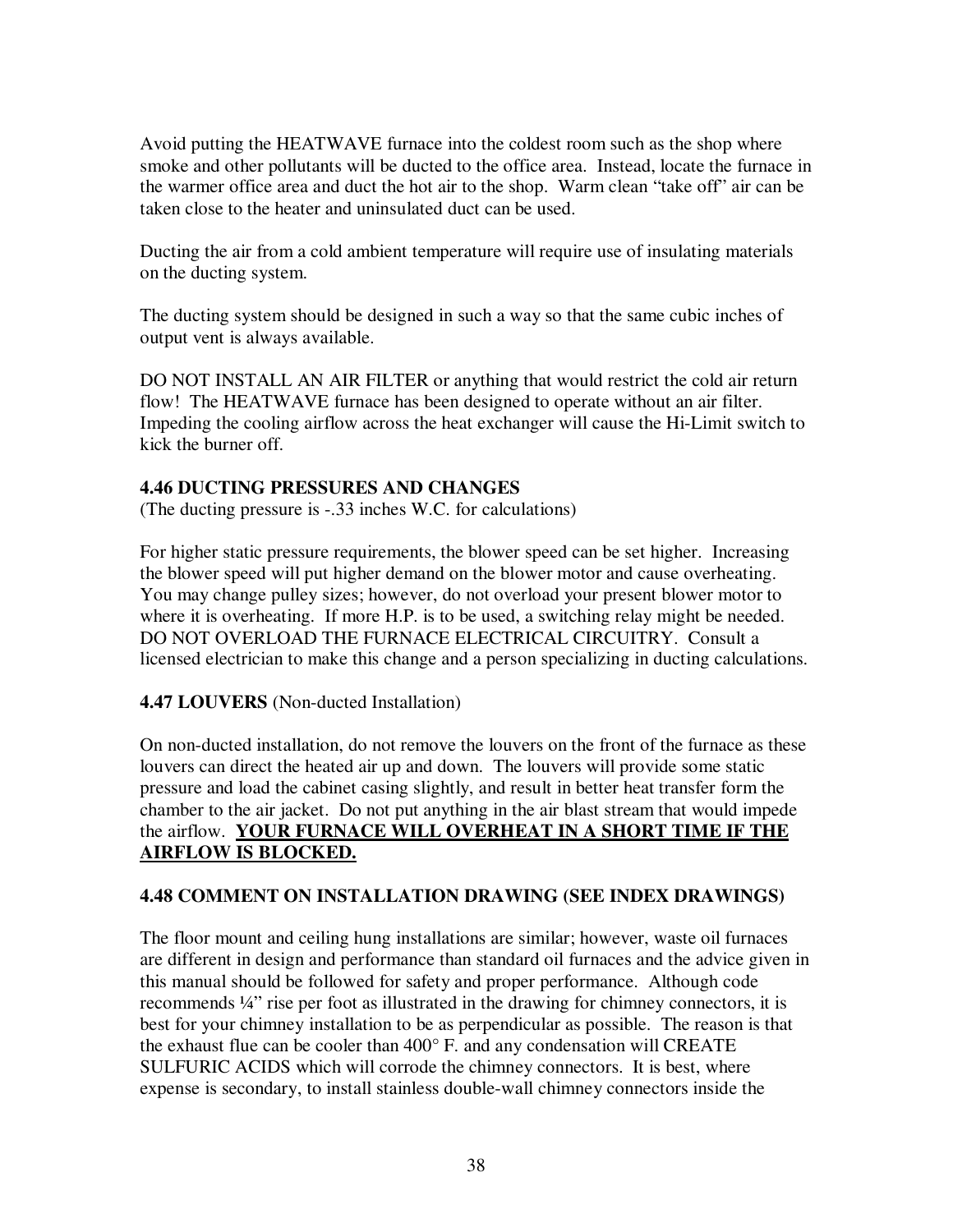buildings. In situations where the heater is installed near the ceiling, use as much insulated pipe inside the building as you can. It will guarantee more draft that is so badly needed. Most ceiling-hung installations, I have observed, have inadequate chimney connectors, resulting in insufficient draft. Extending the outside chimney requires the use of insulated stainless steel pipe connectors for outdoors and the extra expense of labor for installing additional items such as guide wire supports.

### **4.49 COMMENT IN INSTALLATION WIRING DIAGRAM (SEE INDEX OF DRAWINGS)**

Be sure that a dedicated line is connected to your furnace! It is against building code to connect your furnace using extension cords or a nearby plug-in. If you don't use a clean dedicated line, you will experience poor ignition, flooded furnace, transformer failures and a host of other problems that may be hard to diagnose. Under certain circumstances, it may be difficult to adhere to these drawings for an exact "just so" installations, as there may be a beam or other obstruction in the way. Where installations cannot be done as illustrated in the drawing, look under specific headings, such as "Chimneys". Don't forget KAGI'S Service Information Center, if you cannot find the appropriate information.

# **4.50 SUMMARY OF INSTALLATION INSTRUCTION**

### **All installations must be done and certified by licensed electrical and heating technicians.**

- 1. First, determine the proper location for your HEATWAVE furnace, keeping in mind accessibility for service to the furnace cabinet and burner and ambient temperatures that would affect the ducting of heat and the materials used. Make sure that no combustible materials are nearby, and that ventilation and combustion air to the furnace are adequate, and in accordance with code.
- 2. The ceiling-hung furnace must be as low as possible. The support rods must be the size designated for that model furnace. Do not use rope, chain, or anything that will allow the furnace to swing or not be secure. The furnace must be hung from ceiling beams, with supports adequate by code to safely carry the weight of the furnace.
- 3. The chimney connectors to the furnace must be installed as vertically as possible to exhaust the emissions, with a minimum of length and turns, to reduce the natural draft flow. The chimney design must be long in vertical length to produce a minimum of negative .02 inches W.C. of draft when cold and .04 to .06 inches of W.C., operating hot.
- 4. Any outdoor chimney must be Class "A" insulated pipe with proper roof jackets, rain collars and an unrestricted approved cap for oil furnaces.
- 5. The furnace must have a barometric damper approved for oil burners, installed in the proper place of the chimney.
- 6. The furnace must have a single dedicated electrical line from the electrical panel, properly grounded for shocks, conducted and installed by code. The furnace must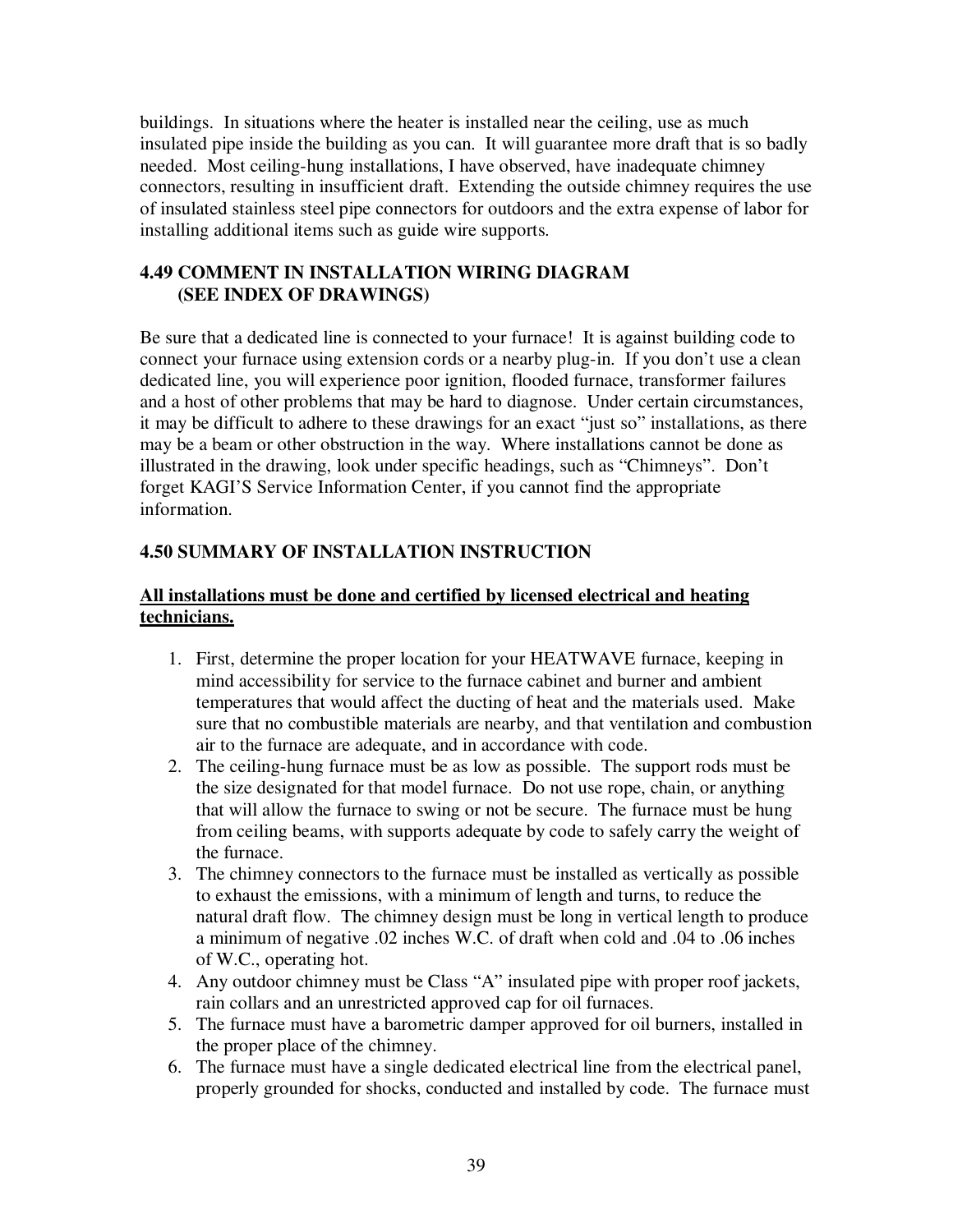have a main power shut-off switch besides that on the electrical panel; this switch should be near the furnace, accessible, and clearly marked. HEATWAVE furnaces have this breaker on the furnace cabinet.

- 7. A wall thermostat with an "off" or "open" position must be used; it must be located properly and away from draft.
- 8. The oil storage tank must be a code-approved type for waste oil and of the proper size, not to exceed what is permissible by local authorities. The tank must be located where the ambient temperature does not fall below 35° F. Approved methods to keep this oil warm should be implemented if the oil temperature drops below 35° F. The tank should be as close to the furnace as possible, but not closer than seven feet. The storage tank must have a  $5^\circ$  tilt to drain accumulated water, with a straight-through ball valve that can be cleaned. A check valve must be installed at the lowest point of the piping to keep the oil pump from losing its "prime" and the feed pipe in the tank must be sufficiently above the bottom of the tank to avoid picking up any water and sludge.
- 9. The oil transfer pump must be installed indoors, as close and low to the oil storage tank as possible, not exceeding 17 inches of Hg., operating, and in as warm an environment as possible, never below freezing temperatures.
- 10. Piping used for transferring the waste oil must be made of iron, brass, copper, or steel, NOT plastic, rubber, fire-resistant rubber hoses, or galvanized steel. The piping must be of proper size without any leaks in the suction side. If solder is used on copper piping, it must have a melting point of over 100° F. Flared fittings instead of compression nuts and ferrules should be used on copper piping.
- 11. Air lines to feed compressed air to the furnace must run uphill to the burner, so condensed water which forms in the piping will not run down into the burner. There must be traps to collect and drain off any water in the lower sections of the pipe, and if water is a problem with the shop air, a water pre-filter trap should be installed.

#### **5.00 START UP PROCEDURE**

- 1. Set the wall thermostat to "open" or lower than ambient room temperature. Make sure that the power at the main breaker is OFF to the heater.
- 2. Make sure the supply tank is filled with the recommended fuel and the filters, lines, and transfer pump are filled with filtered waste oil or #2 furnace fuel and primed.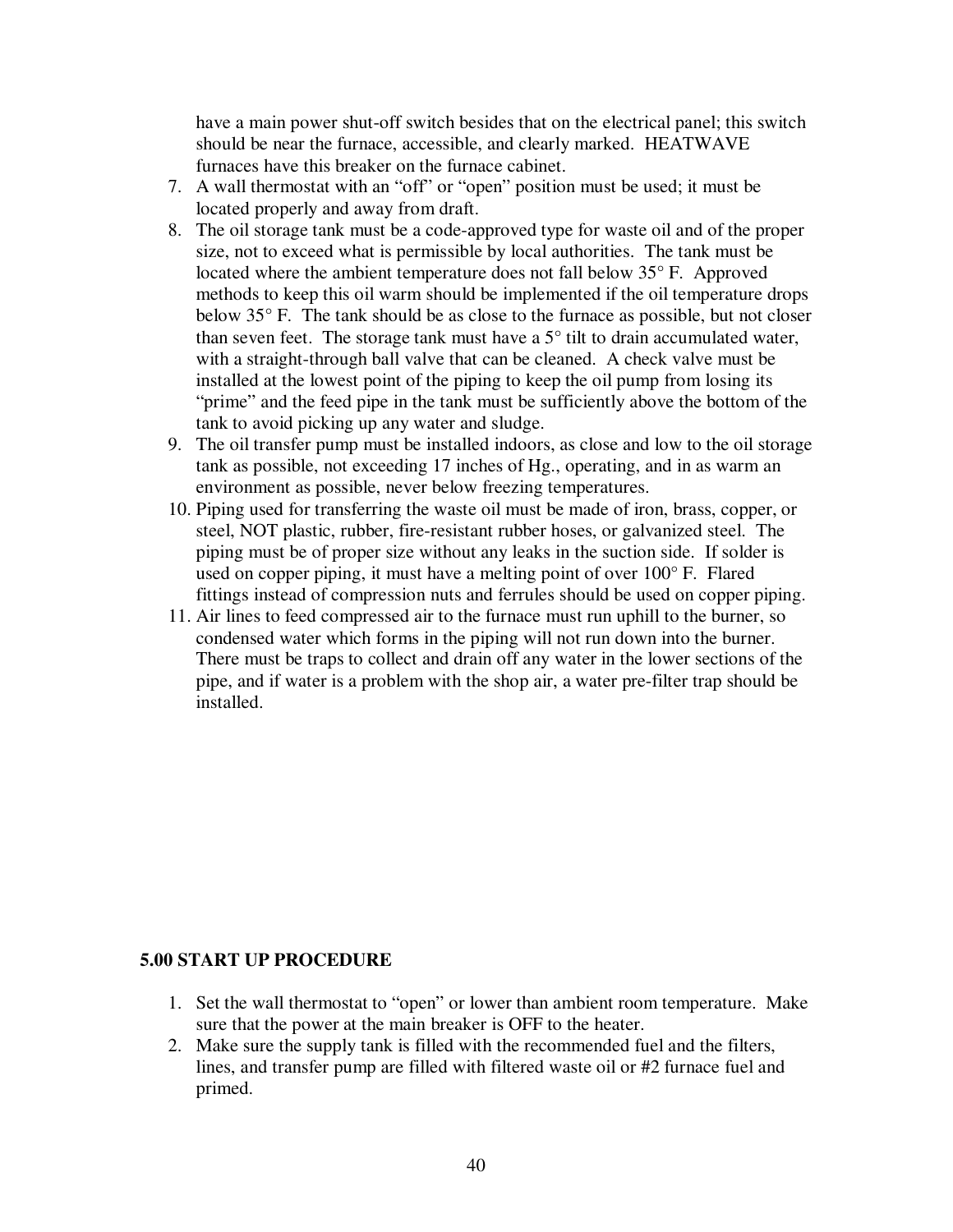#### **5.01 PUMP PRIMING** (see figures 17 & 18)

DO NOT RUN YOUR PUMP DRY FOR EXTENDED PERIODS as you may seize the shaft within the pump. The pump comes pre-lubricated and filled with oil; however, you must PRIME THE PUMP AND LINES. Most gear pumps are not self priming.

Remove the cap on the "T" which is on the suction side of the pump at the highest location. This tube allows expansion of the fuel and provides a place to add oil for priming. See Index of Drawings for Piping Schematic. For priming, be sure your waste oil is filtered, or use #2 furnace fuel. Do not use clear, clean 30 or 40 SAE motor oils, as ignition may be harder. IF YOU USE CLEAR MOTOR OIL, THEN ADD a little filtered black waste oil to help ignition, the colloidal carbon in waste oil helps ignition. If you prefer, add a little stove oil to your new 30 SAE motor oil.

Turn electrical power to furnace on, then open the bleeder valve on your pump and start the pump by switching the toggle switch to "pump on" position. Ensure that the toggle switch is moved to preheated position when finished priming the fuel lines. The toggle switch must be moved to the preheated position to burn waste oil; and wait till the green temperature-indicating lamp comes on. Wait an additional 10 minutes before starting the furnace. Close the wall thermostat to call for heat (move the temperature setting above the ambient temperature). With the air pressure set at approximately 15 PSI, the oil pressure at 3 PSI and the air blast tube adjustment at approximately ¾ inch slot opening (not interpreted as ¾ of the way open), the burner will fire up.

#### REMEMBER THE PUMP TURNS WHEN THE BURNER IS OPERATING, BUT STOPS WHEN THE BURNER SHUTS DOWN.

#### THE FOLLOWING IS FOR WASTE OIL BURNERS WITH NO OIL PRIMING SWITCH.

• You may put a jumper cable between the FF terminals on the oil primary control AFTER THE BURNER STARTS. This will continue to keep the burner and pump going until the jumper is removed. Leave this jumper on until oil comes out of the bleeder screw on the pump, and no air is spurting out of the bleeder screw. The oil must come out of the bleeder screw steadily and evenly with no spurts. If it does come out in spurts, YOU HAVE AN AIR LEAK ON THE SUCTION SIDE OF THE PIPING AND YOU MUST CORRECT IT, or your furnace will frequently shut down in the morning.

CAUTION: BE SURE TO REMOVE THE JUMPER CABLE WHEN FINISHED TESTING!!

• IMPORTANT: DO NOT FIRST PUT THE JUMPER ON THE FF TERMINALS OF THE OIL PRIMARY, AS THE BURNER WILL NOT START! Put the jumper on after the burner turns on. This will keep the burner and the pump operating whether it is burning or not – SO BE CAREFUL!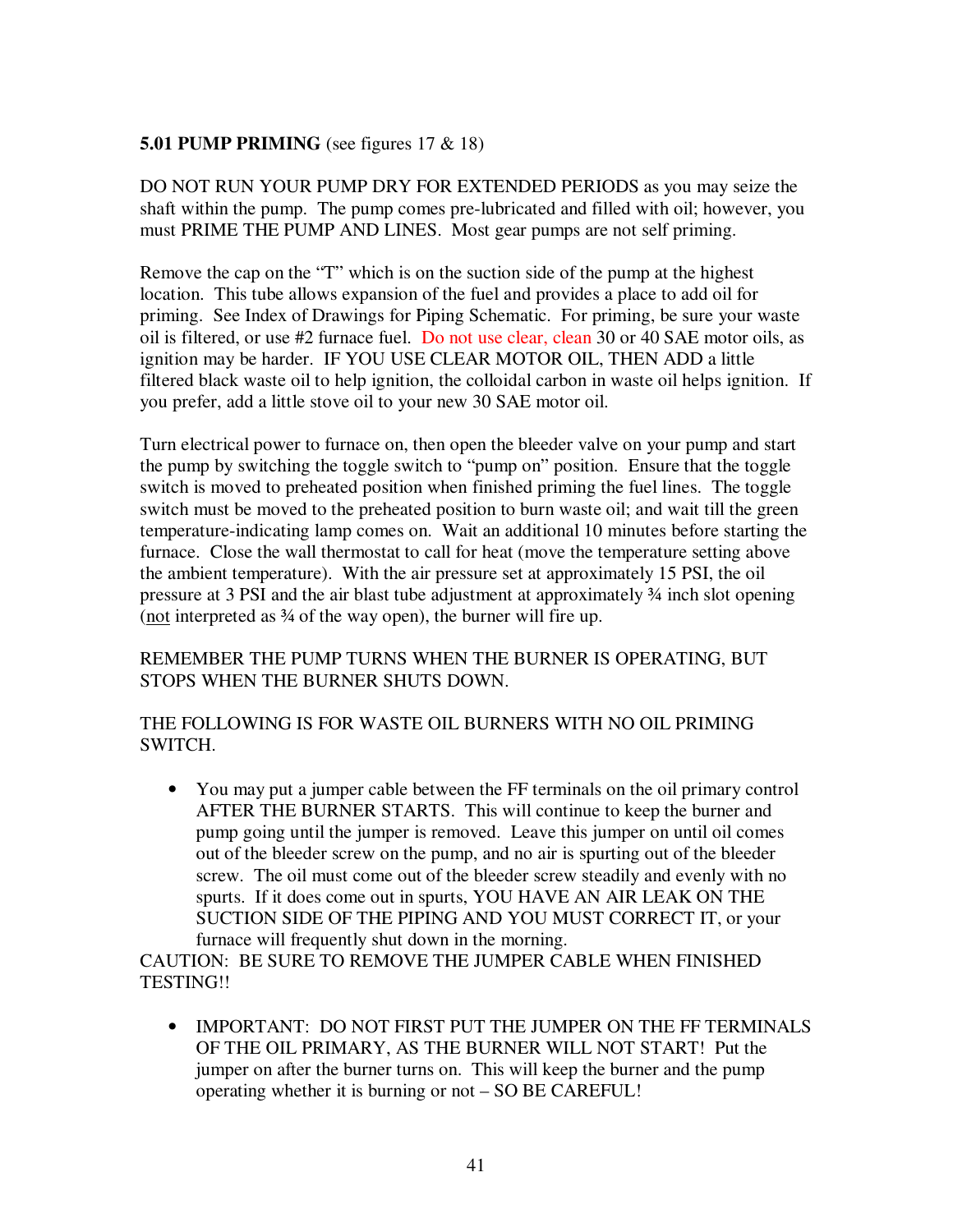• Disconnect the fuel line connected to the burner and run a coffee can full of oil through, flushing the new piping and lines, while rattling the piping to dislodge debris, dust, bugs, etc.

NOTE: There is NO strainer or filter from the burner oil regulator to the nozzle. Avoid removing the nozzle by taking this precaution. IF YOU DON'T FLUSH THE LINES, YOU WILL HAVE TO CLEAN THE NOZZLE OF WHATEVER DISLODGES FROM THE FUEL DELIVERY SYSTEM!

• After ascertaining that there is compressed air to the heater, set the primary air regulator (RECOMMENDED OPTIONAL), if you have installed one, to 30 PSI. Set the air pressure on the burner (Regulator is on the LEFT side of burner) to 15 PSI. When burner is operating, set air pressure to  $15 - 20$  PSI for used crankcase oils. Do not exceed 20 PSI on the small BTU/hr burners. On higher KAGI BTU/Hr burners, especially models used on boilers, higher air and oil pressures are used. On the model HW350, set the air pressure to 20 PSI. Adjust the oil regulator (on right side of burner) to 3 PSI on the HW150 and HW250 and  $4-5$ PSI on the HW350. THESE SETTINGS ARE ONLY STARTING POINTS AND WILL VARY WITH OIL VISCOSITY, WHICH CHANGES WITH OIL TEMPERATURES AND NOZZLE ORIFICE SIZE!

NOTE: IT IS RECOMMENDED THAT WHEN LIGHTER FUELS ARE BURNED SUCH AS #1 AND #2 FURNACE FUELS, THAT A CORRECT SMALLER SIZE NOZZLE BE USED. HEATWAVE has furnished a nozzle size that meets all-around needs for waste oil burning, however, for top efficiency and good performance, install a smaller orifice nozzle when burning light furnace fuels that do not need preheating!

- Check your chimney and be sure you have draft of at least .02 inch W.C. when cold.
- Push reset button on the oil primary as it may not have been reset at the factory.
- YOU DO NOT HAVE TO TOUCH THE PRE-HEATER SWITCH (leave it on the up-most position) IF YOU ARE GOING TO BURN CRANKCASE OILS AT THE START!

Check the pre-heater switch located on the left side of the burner face where the indicating lights are and ensure that the switch is on for burning waste oil (all the way up on the three position switch), off if you use #2 Furnace fuel (center position on the switch). You DO NOT need to pre-heat furnace fuels when you are burning fuels such as #1 and #2. Leave the temperature setting of the pre-heater (located under the swing cover the oil primary sits on) where the factory has it. It is usually set at approximately 140° F. If the oils you are burning are extremely thick, the temperature may increase to  $145^{\circ}$  F., NOT ANY HIGHER!

#### INCREASING THE PRE-HEATER TEMPERATURES HIGHER THAN FACTORY SETTINGS WILL RESULT IN COKING OF YOU PRE-HEATER AND A "TEAR DOWN CLEAN" WILL BE NECESSARY. THE TEMPERATURE SHOULD BE JUST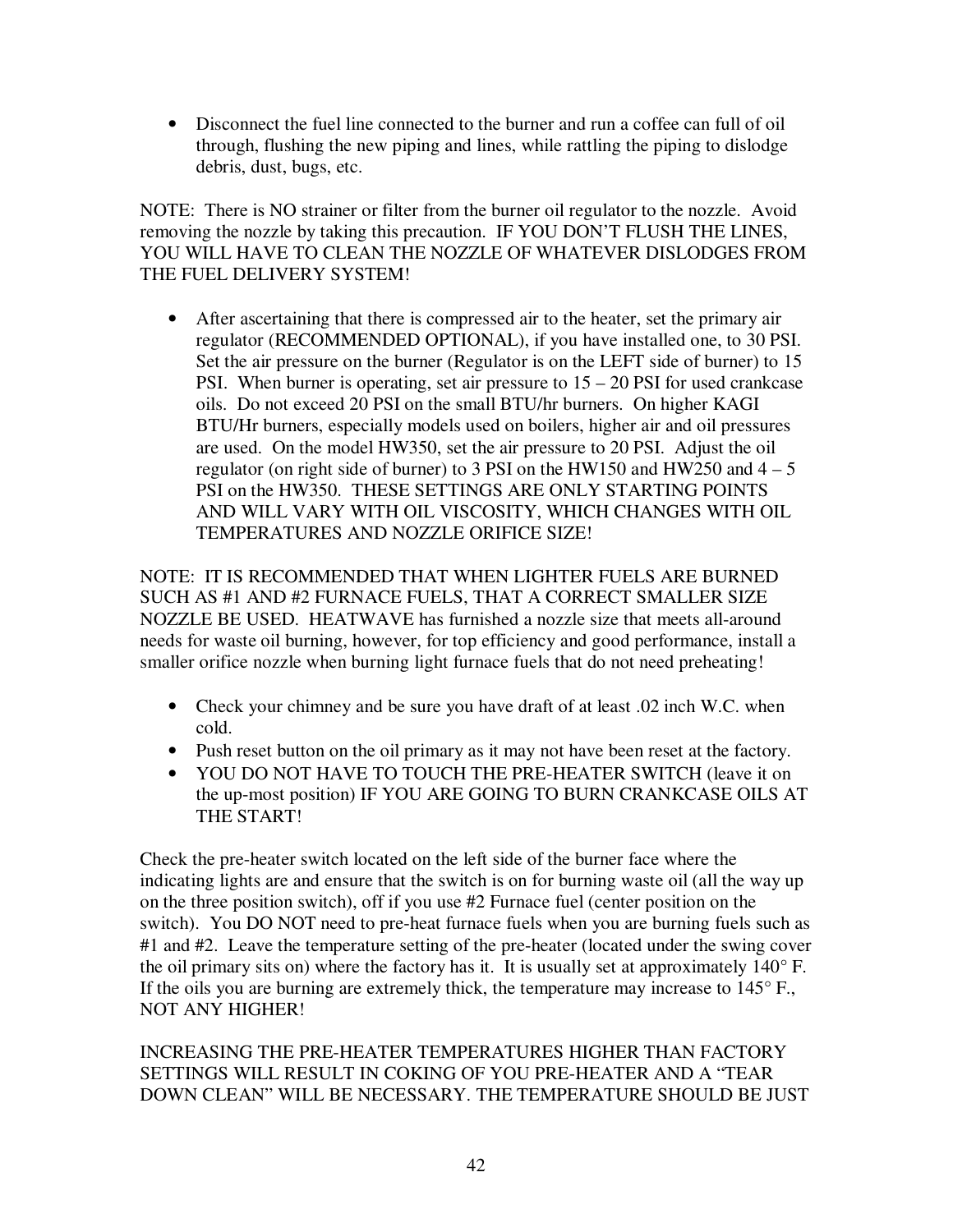HIGH ENOUGH FOR IGNITION AND NO MORE! If your oil is too thick (more than 50 weight SAE) dilute it with furnace fuel. You may have to add up to 20% by volume.

- Turn the main electrical breaker to your heater on. A red neon-indicating lamp will come on, warning that the burner is "ON". Wait about 15 minutes, a thermodisc switch will close and turn a green indicator light on. As the preheater heats up to 120° F., this normally open thermo-switch closes, energizing the green neon light. The green light indicates the preheater block is at the proper ignition temperature. Trying to start the burner before the waste oil in the preheater is at proper ignition temperature will cause the burner to misfire and malfunction.
- Turn the wall thermostat to the desired setting. The burner should fire. Refer to Burner Trouble Shooting in this manual (See Index) if ignition does not occur.

NOTE: If ignition does not occur, try lowering the atomization air pressure. Your secondary air has been preset and adjusted at the factory when your burner was benchtested; however, if the opening is too small or too large, ignition will not occur. Try a 34" slot opening as a start. This is not to be interpreted as  $\frac{3}{4}$  of the way open!

#### **NOTE AND CAUTION: If ignition does not occur, DO NOT REPEATEDLY PUSH THE RESET BUTTON. You may be spraying unburnt fuel into your**

**combustion chamber.** You can easily check oil delivery by looking into the observation port next to the burner. If you have flooded the furnace, refer in this manual to proper cleaning and unflooding of your furnace.

- AFTER THE BURNER HAS RUN FOR AWHILE AND THE CHIMNEY IS WARMED UP, ALL FOUR ADJUSTMENTS MUST BE MADE FOR GOOD IGNITION AND A COMPLETE BURN. The four adjustments that you, as an owner, must make are the air pressure, oil pressure, turret (secondary air), and the barometric damper. See Index on "Burner Adjustments".
- A cadmium cell and oil primary are part of the safety controls on your KAGI burner and will stop the oil burner within a pre-determined number of seconds (usually 45) if the burner fails to ignite or if you have a flameout. The oil burner will not come on until the primary (red button) is reset. **NEVER PRESS THE RESET BUTTON MORE THAN TWICE IF IGNITION DOES NOT OCCUR.** Refer to start up procedures and trouble shooting in this manual. After the burner primary kicks off, **YOU WILL HAVE TO WAIT THE TIME PROGRAMMED IN THE PRIMARY CONTROL'S COMPUTER BEFORE YOU CAN PUSH AND RESET THE PRIMARY CONTROL AGAIN.**
- **WARNING! AFTER FLAMEOUT, DO NOT PUSH THE RESET BUTTON IF THE HEATER IS HOT TO TOUCH. IF VOLATILE GRAY VAPOR IS IN THE FURNACE, YOU COULD CAUSE AN EXPLOSION! WAIT UNTIL THE FURNACE IS COOL TO THE TOUCH AND NO GRAY VAPOR IS RISING.**

• After flame is established and the furnace has warmed up, a combustion air adjustment may be necessary. The altitude, location of your furnace, and the type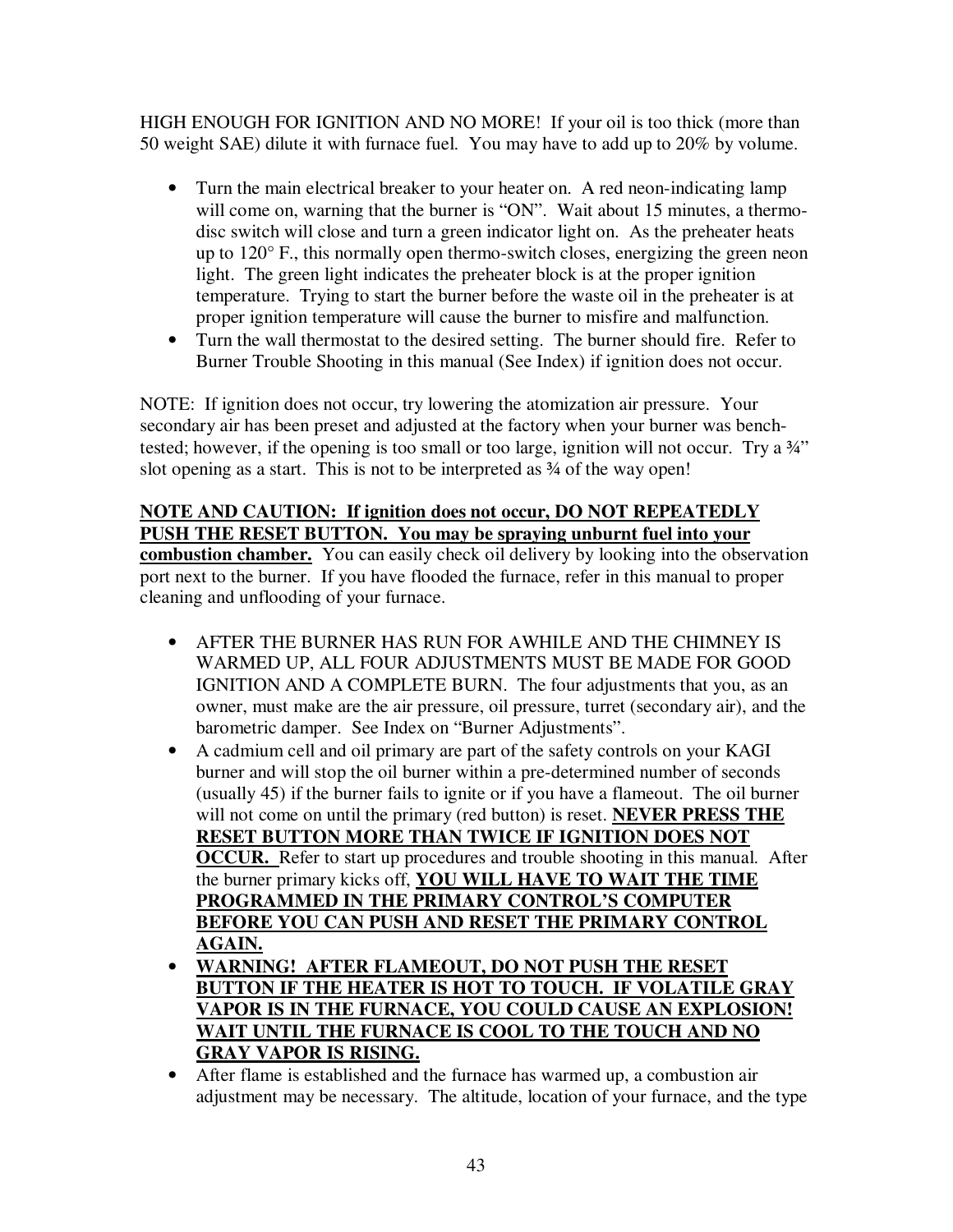of fuel and viscosity will necessitate different air settings for good combustion and maximum efficiency.

#### **5.02 FURNACE SMELLS WHEN FIRST FIRED UP**

The furnace may smell and smoke slightly when first fired up due to the over spray of oils and paint. Do not be concerned, as after a short time the odor will burn off and disappear.

#### **6.00 FURNACE ADJUSTMENT AND GENERAL OPERATION GUIDELINES**  (Read the following 6.01)

#### **6.01 FURNACE CONTROLS REQUIRING ADJUSTMENT**

- 1. Barometric Control (See Index for "Barometric Control and Adjustment")
- 2. Air Pressure Regulator (See Index for "Air Regulator). Air pressure should not exceed 20 PSI on lower BTU burners. Too high a setting could prevent reliable ignition. Maximum air pressure is based on the burner nozzle size. Pull up on the locking ring on air regulator (left side of burner) and turn knob in or clockwise to increase the air pressure or counterclockwise to decrease. Reset locking ring after setting is made.
- 3. Oil Pressure Regulator (See Index for "Oil Regulator"). Turning the adjustment screw in or clockwise, increases the oil flow, turning the adjustment screw counterclockwise decreases the oil flow. It is **not important** that the oil gauge shows a reading. The proper pressure maybe less than 3 PSI. It can be near zero when burning #2 furnace fuels. Adjust the oil pressure by observing the flame length! (see figure 28)
- 4. Secondary Air Adjustment (See Index "Combustion Air Band")
- 5. Combustion Air Band, Turret, Blast Tube Air, Secondary Air Adjustment. The circular band opposite the burner motor admits combustion air (generally referred to as "secondary air") to the flame. The amount of air is regulated by loosening a band set screw and turning this band to increase the air gap between the housing and the slots in the band. Generally, too much secondary air will result I poor ignition and a lean air-fuel mixture, which will cause a loss in furnace efficiency. Too little secondary air results in a smoky, highparticulate laden flame. To obtain maximum efficiency from your furnace, adjust the band so the maximum smoke spot is #3 on the Shell-Bacharach Scale when burning crankcase oils and used transmission oils, and #2 on the scale when burning #1 and #2 furnace fuels.

#### **6.02 ADJUSTING THE SECONDARY AIR WITHOUT A SMOKE SPOT TESTER**

If a Bacharach Smoke Tester is not available, decrease the secondary air until the flame turns from yellowish to orange, and tips of black smoke appear. Slowly turn the air band and gradually admit more air in until the black wisps of smoke are gone. DO NOT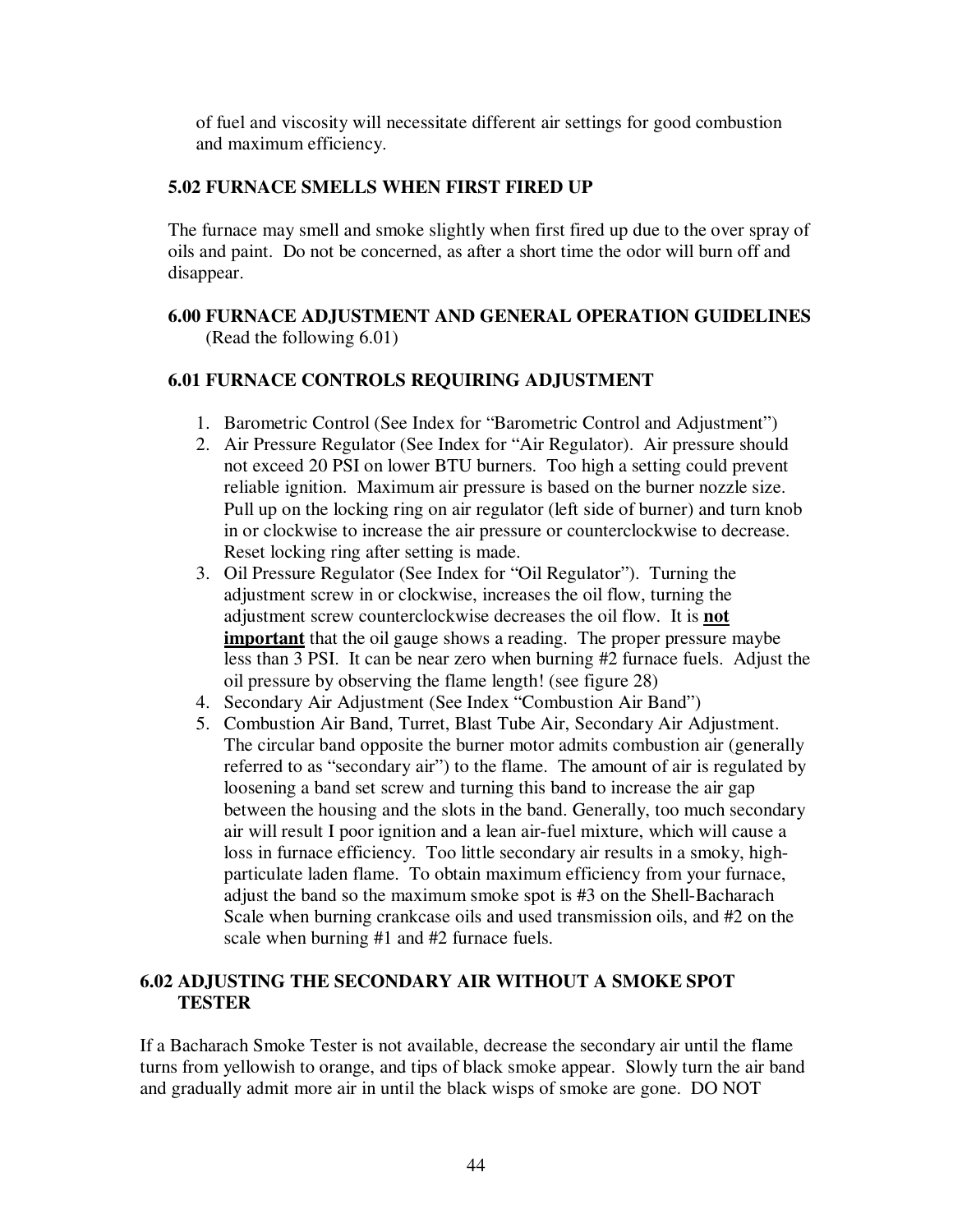OPEN ANY FURTHER. Lock the band set screw tight after you have made the adjustment. While a leaner flame is hotter and cleaner in a furnace, excessive secondary air will cause heat to shoot up the chimney, lowering carbon dioxide readings while raising carbon monoxide percentages.

#### **6.02a ADJUSTING THE FLAME USING THE CAD CELL ON FURNACES WHERE THERE IS NO FLAME OBSERVATION PORT:**

#### **Caution – Wear Safety Glasses!**

Adjusting the flame for top efficiency with the Cad Cell:

#### FOR HEATING TECHNICIANS ONLY!

The burner can be adjusted to a high burning efficiency by monitoring the flame intensity (brightness) with the cad cell. Generally a brighter flame will be a better burn. After the flame length is established, quickly disconnect the two yellow wires on the FF terminal of the oil primary control unit and install a short jump cable. If you wait too long (approximately 45 seconds) the burner will kick off and you will have to restart the burner! With the jump cable on, you have bypassed the safety feature of the cad cell and oil primary. The burner will continue to run flameout or not. Take a volt/amps multitester and switch to continuity testing, and connect to the yellow cad cell leads. The cad cell turns light into continuity. The brighter the light, the better continuity. You will use the cad cell as the eye, to monitor the flame to its best burn of brightness. Adjust the secondary air (combustion air or blast tube air) and the air pressure for atomization of the oil. Do not increase the oil pressure as you may put the burner in an over-firing mode. Do not exceed the factory settings on models not equipped with a soft start tank, as excessive air pressure will cause hard starting of the burner. In all cases, after setting the adjustments, turn the wall thermostat on and off, and be sure the burner will self-ignite. After the burner has operated for at least 20 minutes, keep face away and carefully open the inspection port and observe the flame length.

#### **CAUTION! BE SURE THE JUMP CABLE IS REMOVED FROM THE FF TERMINALS ON THE OIL PRIMARY CONTROL AND THE TWO YELLOW CAD CELL WIRES ARE RECONNECTED!**

#### **6.03 ADJUSTING THE OIL PRESSURE REGULATOR**

The oil regulator is located on the right side of the burner. There is a locking nut on the stem; after loosening it, turn it clockwise to increase the oil flow, turn it out or counterclockwise to decrease the oil flow. The burning rate or flow rate can be adjusted by simply turning this screw. Too high an oil pressure reading will cause excessive furnace temperatures and an over-firing condition. Too low a setting causes the furnace to be under-fired. Rather than set the oil pressure for a particular fuel, it is best to observe the flame from the observation port. Over firing will void your warranty.

#### **6.04 FAN SPEED**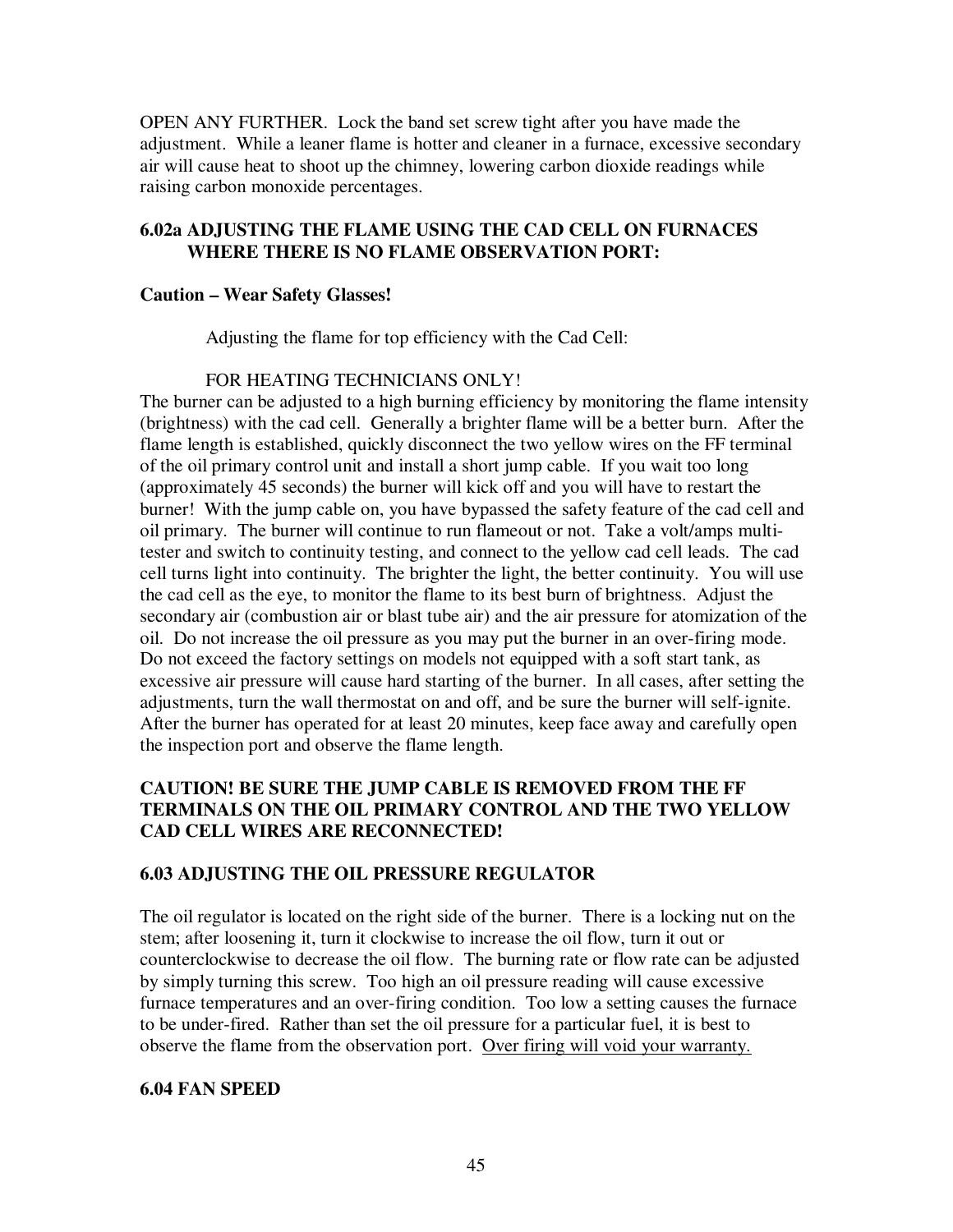The circulation blower speed and air movement for your HEATWAVE furnace has been carefully engineered and selected for most applications of free air and minimal ducting requirements. Do not deviate from the recommended installation techniques unless you are a qualified licensed heating mechanic. If you speed up the blower for your particular needs, please heed these notes:

- The furnace should be started and allowed to come to operating temperature.
- Take an electrical current draw of the blower motor.
- If the current draw is less than the rated amperes on the motor, the speed of the blower can be increased.
- If the current draw is greater than the rated running current of the motor, then the speed must be decreased or a large horse power motor maybe needed for proper air flow and ducting pressures.
- Blower speed can be changed using different rpm motors or changing pulley sizes.

### **CAUTION: EXCESSIVE BLOWER SPEED WILL CAUSE THE MOTOR TO DRAW TOO MUCH CURRENT AND OVERHEAT, DAMAGING THE MOTOR.**

You will have to install a higher HP motor. If a higher HP motor is chosen, be sure you have a qualified licensed electrician properly install the motor so he will not overload any electrical components of the HEATWAVE furnace.

# **6.05 DRAFT READINGS**

LET YOUR HEATWAVE FURNACE RUN FOR AT LEAST 30 MINUTES before drilling a hole and checking the draft. The draft is checked with a manometer (liquid type) or an airflow sensitive draft meter. If you pay a heating mechanic to adjust your draft control, this is money well spent as too much draft will cause all the heat to exit up the chimney and decrease the carbon dioxide readings; to little a draft could cause furnace malfunctions that lead to a bad ignition, sooted electrodes, etc.

The HEATWAVE furnace must have a -02 W.C. when cold and -.04 to -.06 W.C. (water column) when running hot. After adjusting the weights to the proper draft, be sure to tighten the lock nut on the draft control.

### **6.06 DO NOT USE POWER DRAFT BOOSTERS TO OVERCOME NEGATIVE PRESSURES IN A BUILDING USING EXHAUST FANS, CAR EXHAUSTERS, PAINT OR SPRAY BOOTHS, ETC.**

Most waste oil heaters are engineered to operate on a negative draft and if this negative pressure in the building causes a downdraft through the chimney, obnoxious gases, such as carbon monoxide, will be forced back into the room. A situation like this violates building codes, as air for compensation is required when exhaust fans are used. **DO NOT TRY TO CORRECT SUCH A SITUATION WITH A POWER VENT.**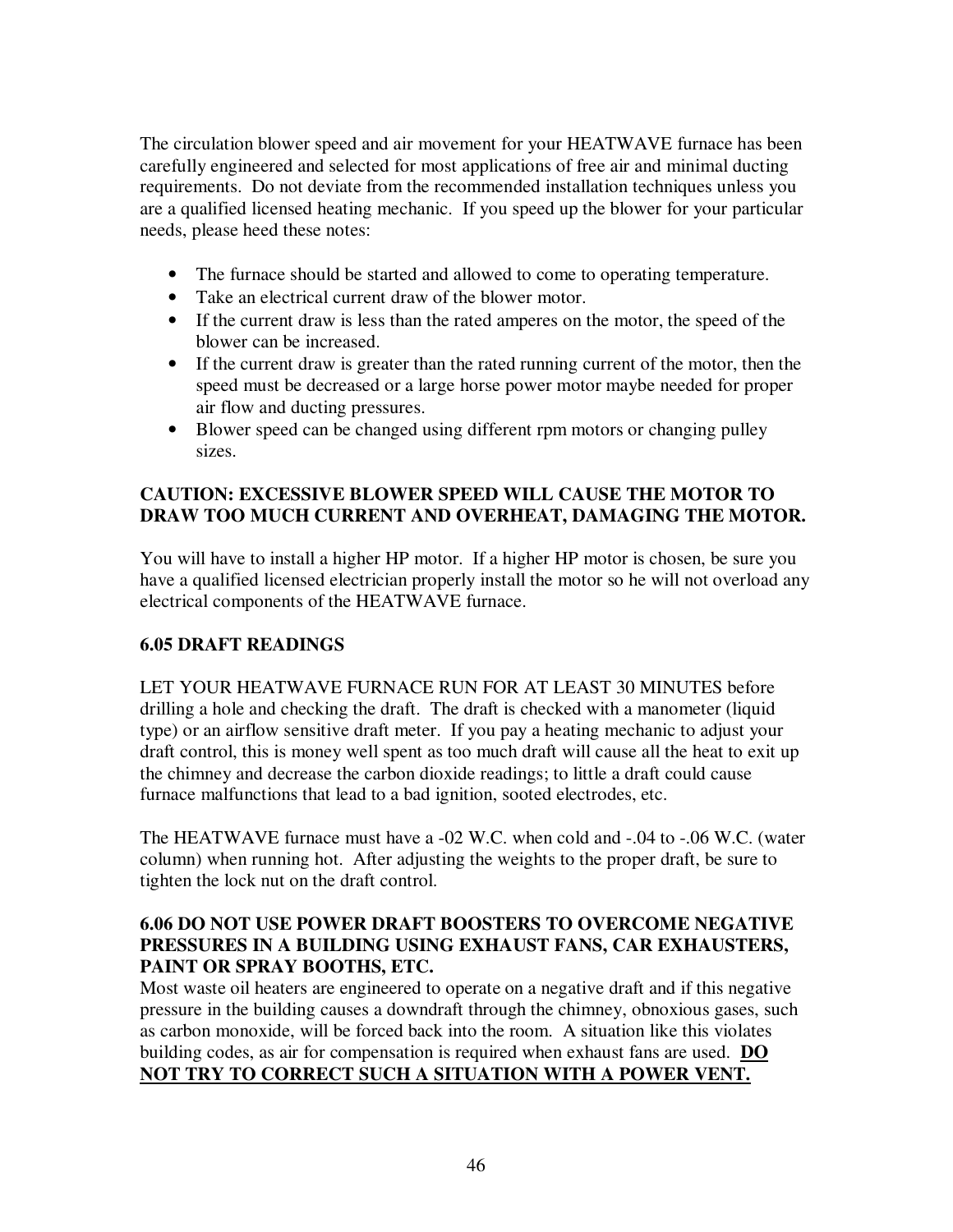#### **6.07 VENTING ALL COMBUSTION AIR FROM OUTDOORS TO OVERCOME NEGATIVE DRAFT AND/OR EXCESSIVE DUST**

When a furnace must be installed in an area where a negative draft will be created by exhaust fans from painting booths, or by extremely dusty conditions from industrial grinding, painting, etc., outside air must be brought directly into the KAGI burner. The ambient air around the KAGI burner must be completely sealed out of the burner so there is no leakage of inside room air to the combustion blower.

On a Beckett-type burner, an optional rubber boot is available for this purpose. It completely covers and seals the burner combustion blower assembly. There is no rubber boot available for a KAGI burner; however, it is a simple matter to accomplish this. Shut off the combustion air completely by closing the opening with the adjusting band. In areas where there could be leakage, use some sealant such as silicone to make these areas airtight. Next, remove the two screws and cover plates that are on the end of the combustion blower housing opposite the motor. Use 4" pipe connectors to bring outdoor air in. Adjacent to the combustion blower opening, install a 4" adjustable damper; you may have to thread the shaft so a locking device can be installed. The combustion air will be regulated by this damper instead of by the adjusting band. Check and seal all joints on your burner and pipe, making sure that they are all airtight. KHS has available a 4" adjustable damper for your needs.

Many installers state when the combustion air is brought in through sealed pipes from the outdoors, a barometric damper is not necessary. It has been my experience, however in many cases to get the burner to operate properly, a pipe connector must be brought in horizontally from the outdoors, and a barometric damper installed outdoors. In theory, if the chimney is too tall vertically, with too much heat rising, the draft could be excessive. I suggest the draft be checked with a draft meter while the furnace is in operation; it should not exceed .08 W.C.

#### **6.08 VIEWING THE FLAME FROM THE OBSERVATION PORT**

THE OBSERVATION PORT SHOULD BE OPENED SLOWLY WITH YOUR FACE TURNED AWAY. As a safety precaution, wear a TINTED FACE SHIELD or at least an eye shield for protection should there be a backfire or a flame blow-back. The heat from burning waste oil can be in excess of 2200° F.

CAUTION: THE DOOR IS EXTREMELY HOT; USE A TOOL TO PROTECT YOUR HAND WHEN LIFTING THE DOOR. Carefully lift the door and observe the flame quickly. The flame characteristics will change almost immediately, as the opened door will change the combustion air ratio. Quickly close the door again and observe the flame before the air enters the chamber and changes the flame. Repeat this procedure several times until you are sure the observed flame is the same as before the door was opened.

**6.09 OPTIMUM FLAME LENGTH** (see figure 15 for flame characteristics)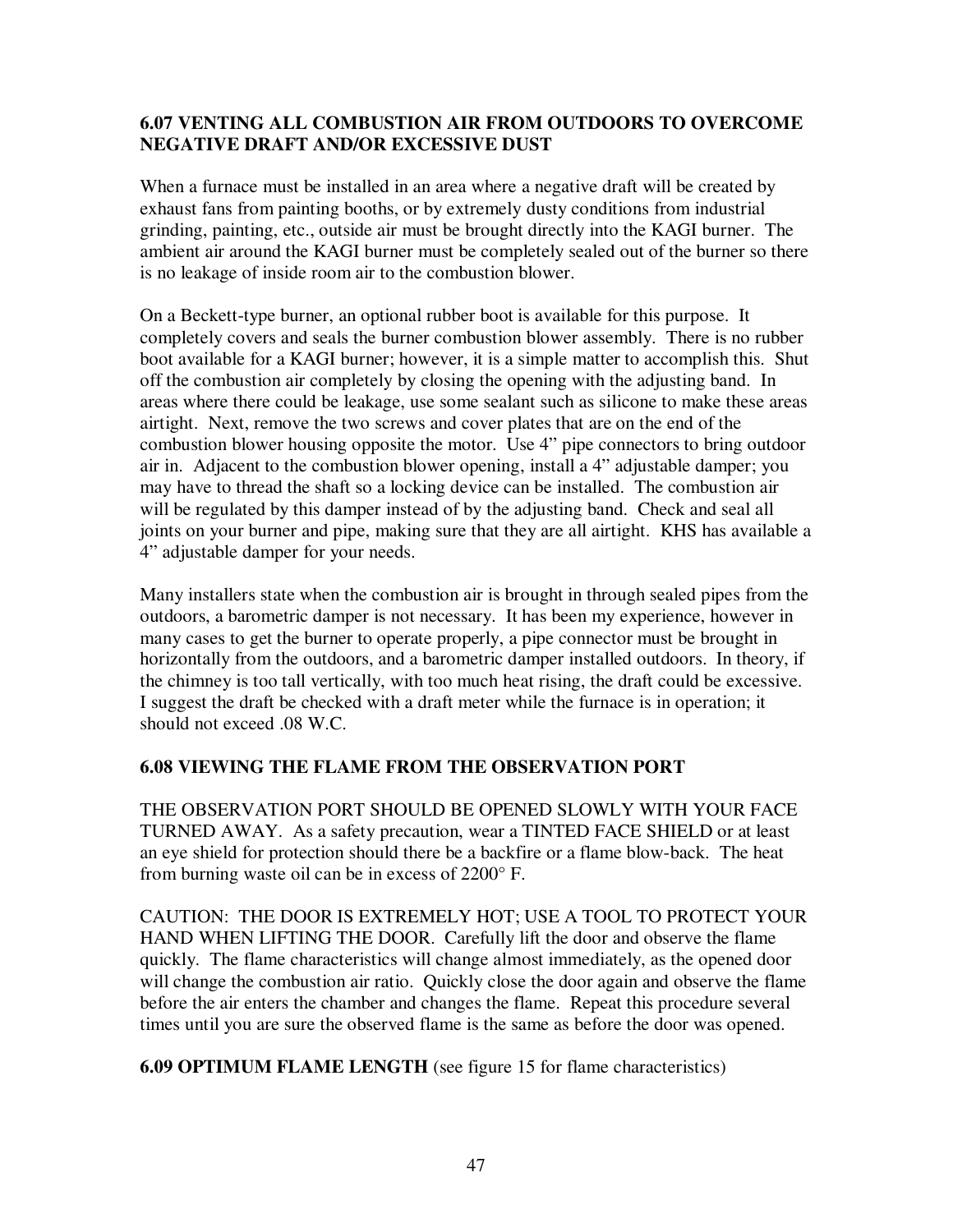NOTICE: The stainless steel chamber protection shield or ceramic target inside the combustion chamber should not glow RED HOT. With the burner operating for an extended period, carefully open the observation port KEEPING YOUR FACE AWAY, push the red reset button on the oil primary and HOLD IT DOWN. The burner will immediately stop. If the target is glowing RED HOT, you are over-firing your HEATWAVE furnace. Turn the oil pressure down! Do not be concerned if the pressure is not legible on your oil pressure gauge. The flame length is all that you should be concerned about. When your HEATWAVE furnace is properly adjusted, the tip of the flame will be  $\frac{3}{4}$  of the way across the combustion chamber, occasionally touching the target. The stainless steel or ceramic target should last a long time, if you are not overfiring your furnace. This target is a replaceable part; however, avoiding abuse of the target will lengthen its life. The stainless steel and ceramic target is really not necessary, provided the furnace is not over-fired. The chamber walls are constructed of heavy 10 gauge steel; HEATWAVE has installed this extra stainless steel or ceramic wall to protect the chamber in case of accidental over-firing. DO NOT OVER-FIRE YOUR FURNACE AND DESTROY THIS TARGET.

NOTE: Adding chloride solvents to your waste oil storage tank is not only illegal but will also oxidize any stainless steel target and chamber.

### **6.10 FLAME LENGTH WILL INCREASE ON ITS OWN**

One of the unique and useful features of the KAGI burner is its ability to turn the oil heating mechanism off when the burner is resting or cycled off. This feature makes the KAGI burner more reliable that other models as the oil heater is not cooking and coking up the oil. However, this feature is also the reason you must operate your KAGI burner for at least 20 minutes before the final setting. When the burner first comes on, this heating cartridge is dormant. As the burner continues to burn this cartridge heater becomes hotter and hotter. The flame lengthens, as the oil becomes hotter and thinner. This is why after the flame length is adjusted and established, in a short time the flame can lengthen on its own, overheating the target area.

It is this unique feature about the KAGI burner that makes it out perform other burners, especially when used in a boiler. The oil spray gets hotter and hotter with use and minimizes oil impingement on the sides of cold wet based boilers. Most waste oil burners on the market have only one oil heating element, and although the flame is good on initial start up, as the cold oil comes into the burner, thermo-efficiency is reduced and wet oil can collect on the bottom of the boiler chamber. There should not be any black residue or oil in a boiler chamber. This indicates poor combustion and an incomplete burn of hydrocarbons.

#### **6.11 OPTIMUM FLAME COLOR**

Reading and review the section on Secondary Air Adjustment from 6.01 to 6.03. Not the flame color will be orange with some yellow. If the flame is roaring and it is white or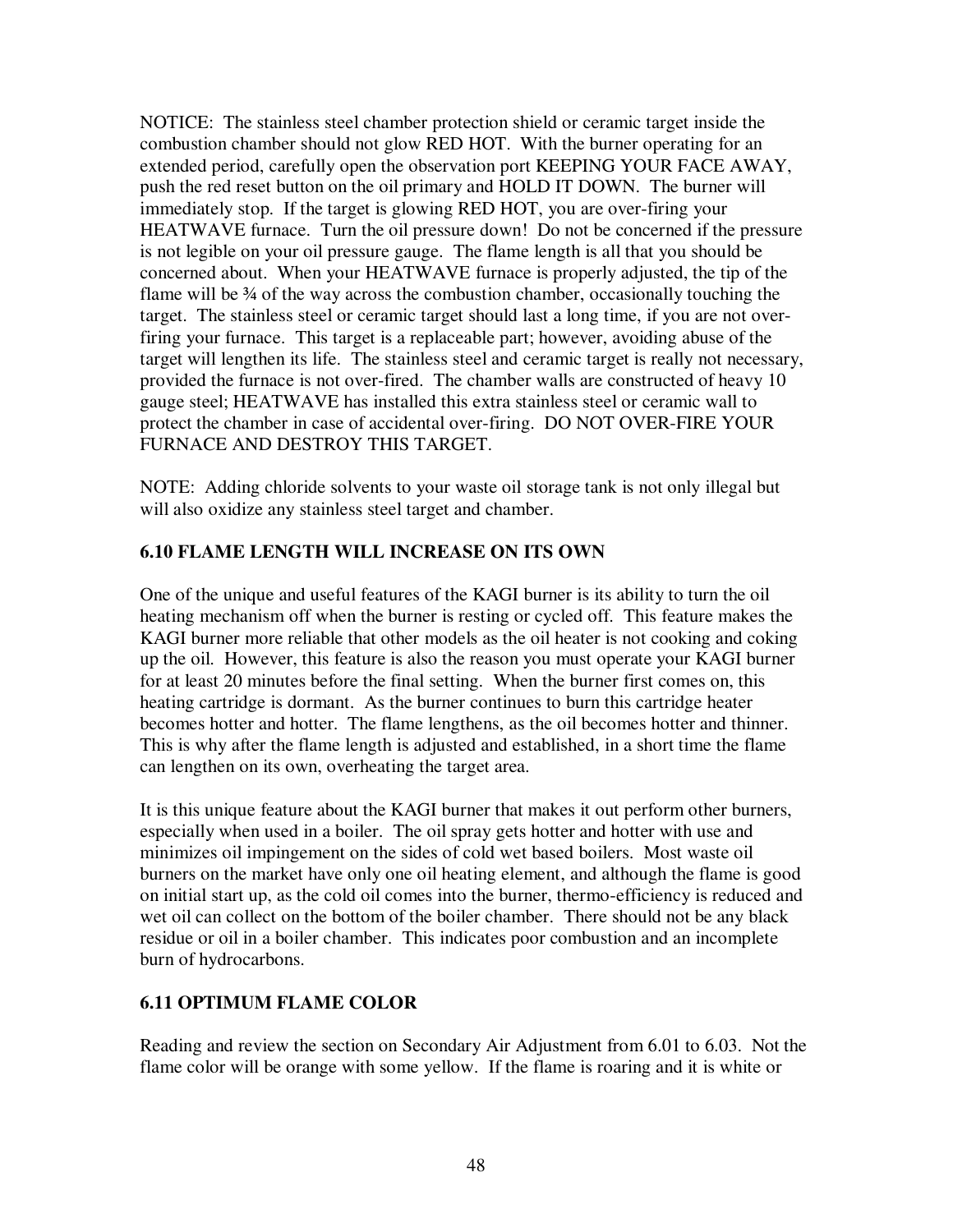more yellow than orange, there is too much air pressure and secondary air. Adjust it down for maximum furnace efficiency.

CAUTION: Use minimal secondary air. Too much secondary air either causes the burner to be difficult to ignite or allows excess heat loss through the chimney.

### **6.12 FLAME GLOWS DARK RED OR ORANGE**

If your HEATWAVE furnace is emitting too much smoke, with a dark red or orange flame, the chimney and heat exchanger will become sooty and require cleaning. Your oil consumption will also be excessive.

# **6.13 OVER FIRING YOUR FURNACE**

Over firing your furnace and keeping your target RED HOT can create a hazardous situation. Should you be burning #1 or #2 furnace fuels, which are more combustible than waste oil, a flame-out could spray explosive vapors onto this red hot target which could act as a "Glow Plug" causing an explosion. SAFETY FIRST! DO NOT OVER FIRE YOUR FURNACE.

# **6.14 ADJUSTABLE FLOW RATE**

The HEATWAVE furnaces have the ability to adjust the flow rate for burning. This feature makes HEATWAVE furnaces the most desirable furnace on the market. Many other furnaces have a locked-in flow rate, which gives you low heat when the oil you are burning has low BTU content and the fuel is thin. Waste oil is cheaper and more available then furnace oil. With HEATWAVE, the variable oil regulator allows you to burn thin or thick oils by a simple adjustment of the oil regulator that will give the desired heat output and burning rate.

Inspect the viscosity of waste oils put into your storage tank and adjust your burner to these oils to obtain satisfactory performance form your HEATWAVE furnace.

#### **6.15 FILTER WASTE OIL**

Do not deposit waste oil into the holding tank without straining it. Cigar butts, gasket material, leaves, etc., will clog your check valve and strainer. If you do not wish to service your strainers often, take the precaution of straining the oil before dumping it into your storage tank. Also, it maybe impossible to clean your tank of debris if your tank does not have a large cleaning access door.

# **6.16 FILTER WASTE OIL THROUGH A MAGNET**

If your oil solenoid frequently sticks due to MAGNETIC SLUDGE, use a strainer with a built-in magnet or simply pour the waste oil over a MAGNET before depositing it. Magnetic sludge is black and looks like waste oil, however it will mover with a pencil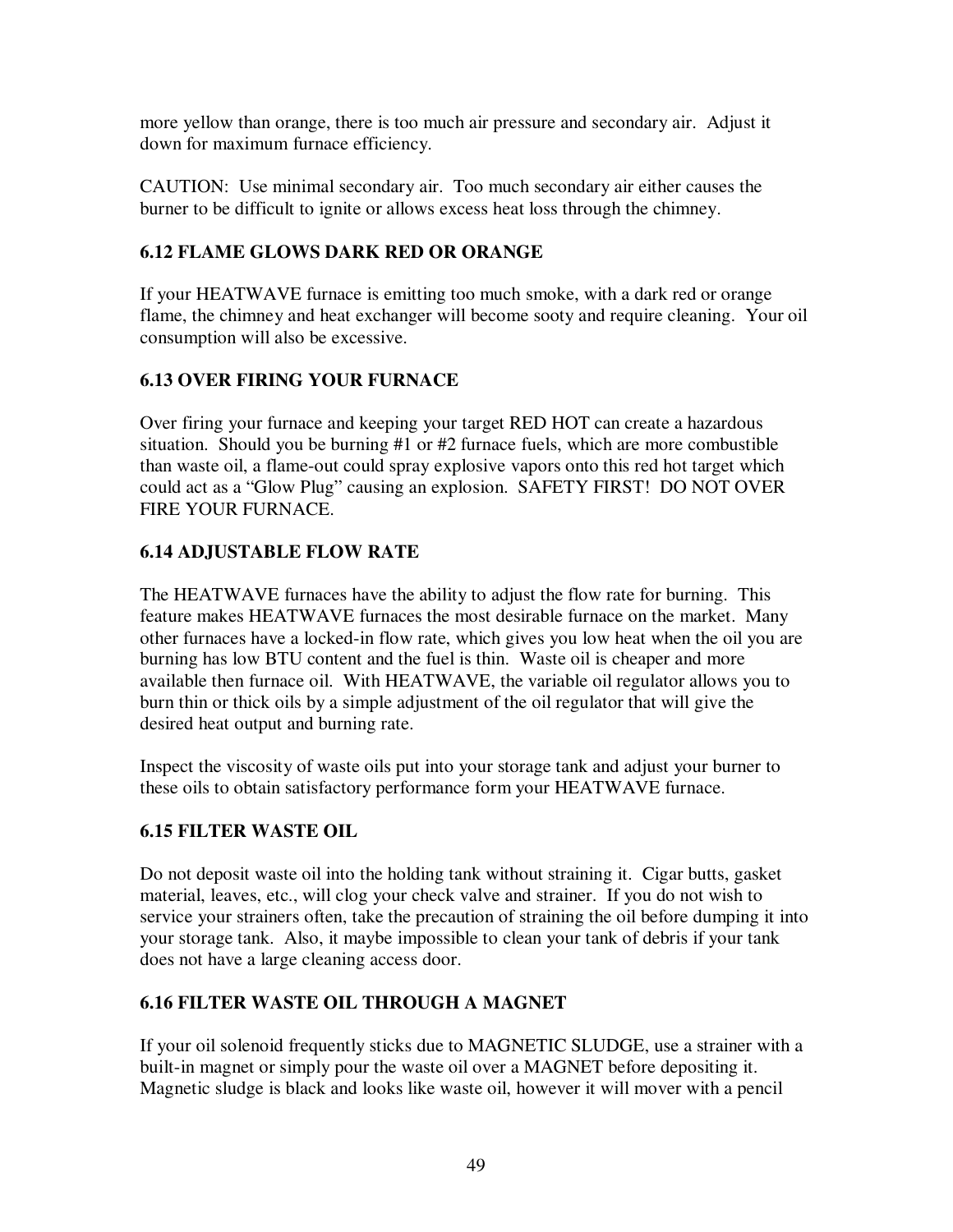magnet. Most manufacturers use a magnetic oil solenoid which is exposed to the oil flow and this collects the magnetic sludge, causing malfunction of your oil solenoid.

### **6.17 ADDING THIN FUEL OIL TO WASTE OIL SUPPLY**

CAUTION: If you run out of waste oil and your storage tank is refilled with #2 furnace fuels, you may have to readjust your burner. If your regulator is set for the thicker waste oils, introducing thin oils on this adjustment will put your furnace in an over firing mode. If you add thin oils to your supply tank, it will take at least eight hours for the different viscosity fuels to mix, longer if the oil temperature is low. You must agitate and mix this oil in the storage tank to avoid resetting your burner adjustments. For best results, use compressed air to mix your oil. Check your flame length, it may have changed.

### **6.18 BURNING REAR END GREASE**

Your HEATWAVE furnace is not safety-tested or listed to burn rear end grease. The highest permissible viscosity by weight is 50 SAE.

Does rear end grease burn? YES, but the ash build-up is faster as these types of oils have a higher ash content. Many owners dilute these thicker oils with #2 furnace fuels by 20% and successfully burn them. KAGI does not recommend burning rear end grease due to the high ash residue.

### **6.19 BURNING SYNTHETIC, COOKING, AND OTHER OILS**

Many people ask if a KAGI burner will burn synthetic oils such as Ams-oil? Many synthetic oils have a higher flash point and do not burn as well by themselves. The common oils with the lower flash points burn better. Clear new motor oils behave the same way, and do not ignite as well as dirty black waste oils. The colloidal carbon in waste oil helps the arc ignite the oil. If you wish to burn new clear motor oils, it is best to add a little black waste oil to help ignition. Fortunately, these oils are all miscible with motor oil and other combustible oils and will all mix together and burn. Many KAGI burner owners have reported they have successfully burned a mixture of up to 20% #2 furnace fuels added to synthetic oils. There are expensive synthetic oils that will not burn as it is **NOT** an oil-based hydrocarbon. Roll up a piece of newspaper, and dip it into your unknown test oil, light it and see if it burns. For burning cooking oils and bio-fuels, call KHS for information.

WARNING! HEATWAVE does not recommend burning anything other than crankcase oils, used transmission fluids, and #1 and #2 furnace fuels in their HW150 and HW250 furnaces. The same on the HW350 with the exception of burning only #2 furnace fuel instead of #1 furnace fuels. Only these oils have been tested in the HEATWAVE Multi-Fueled Furnace by ETL, a nationally recognized safety testing laboratory.

CAUTION: HEATWAVE takes no responsibility for damage caused by burning anything other than recommended and SAFETY TESTED fuels in the HEATWAVE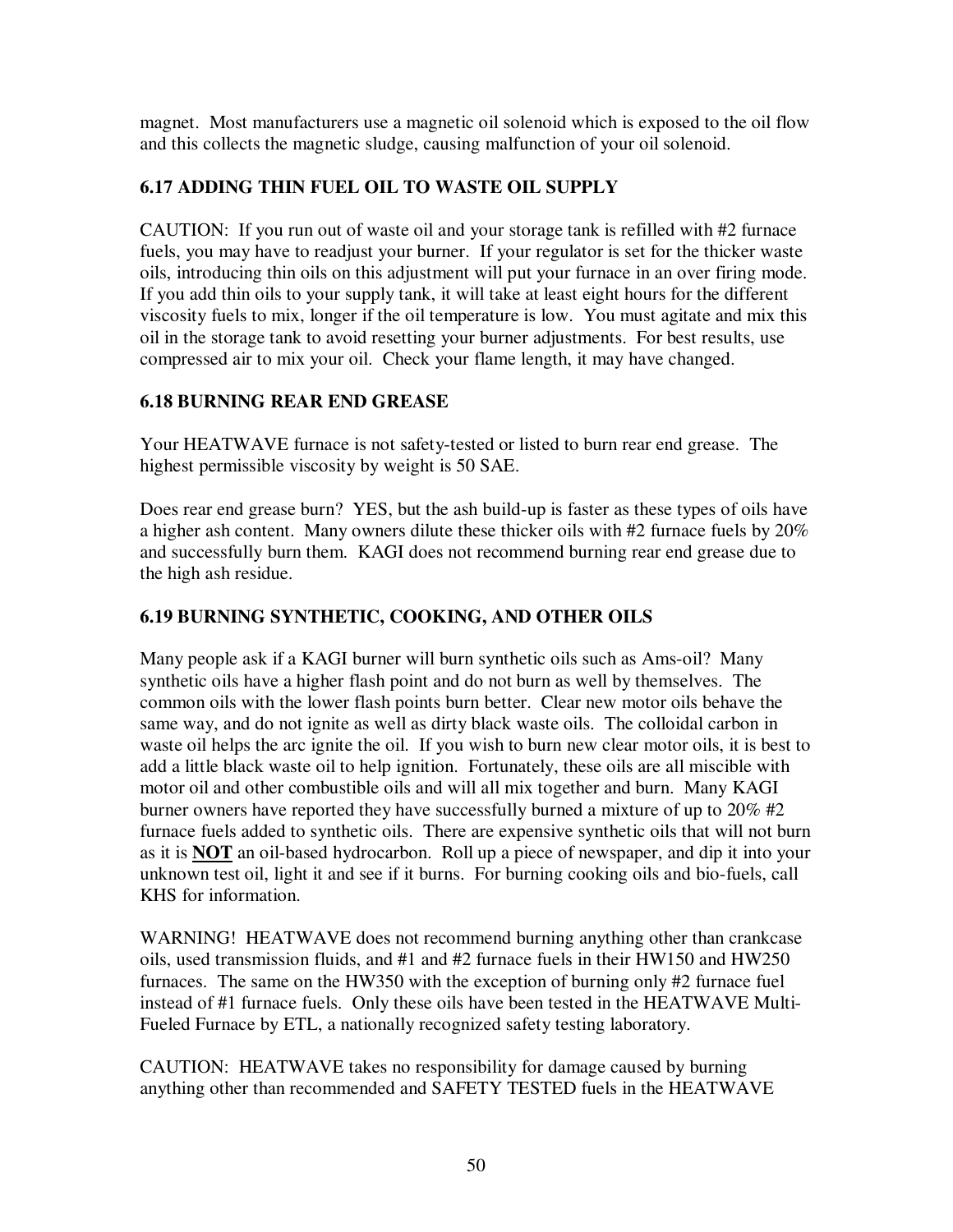furnace. The information in this manual is provided to educate the owner, and answer questions that are repeatedly asked, NOT to encourage the owner to do things contrary to the recommendations of the safety test lab and the manufacturer.

### **7.00 CHECKS AND MAINTENANCE**

While you should not attempt to repair your HEATWAVE furnace, you can perform simple checks and maintenance to encourage efficient performance and determine what might be wrong in the event of a malfunction.

### **7.01 MAINTENANCE AND SERVICE**

Your service and maintenance will depend on how much you use your HEATWAVE furnace and the contaminates that are present in your fuel. A HEATWAVE furnace is NOT a heater requiring arduous daily care. After using and maintaining your HEATWAVE furnace for awhile, you will automatically be able to determine what should be done and how often. If you were to burn clean, new #2 furnace fuel day after day, you would never clean the furnace filters or the dust chambers. HEATWAVE does not insist on daily maintenance, as common sense will usually (but not always) tell you when certain things should be checked. If your shop has a problem with water in the airlines and no water traps are installed, your KAGI burner will perform just fine provided you keep the water out of the burner. The frequency with which the water should be drained would depend on the time it takes to develop enough water in the system to cause problems. It could be daily, or even monthly. As the manufacturer, we recommend dust cleaning sooner than it probably will be necessary, but frequent inspection, if not cleaning, is a beneficial safety precaution. HEATWAVE will advise various "add-ons" to minimize maintenance on your HEATWAVE furnace. These recommended add-ons have been developed from information that has been gathered by observing furnaces installed by professional heating mechanics through the years.

#### **7.02 USING STACK TEMPERATURE FOR DETERMINING WHEN DUST CLEAN-OUT IS NEEDED.**

Your HEATWAVE furnace when clean will have a high efficiency and a stack temperature of about 450° F. As the dust accumulates in the chamber, on the sides of the heat exchanger and in the flue tubes, it acts as an insulator and reduces the furnace efficiency. The stack temperature will continue to rise until it may exceed 750° F. You can install a stack thermometer permanently in the stack of your furnace and use the indicated temperatures as a guide to determine when to clean your furnace. Otherwise, dust removal from your chamber flue tubes, stack, and heater exchanger should be part of the monthly maintenance. Examining these areas will tell you much about the oil you are burning and the extent of the cleaning that needs to be done. Every 55 gallons of waste oil burnt can produce approximately one pint of dust. Stainless steel stack thermometers are available from Kagi Heating Supplies & Manufacturing, Inc. (1-888-866-5244 toll free)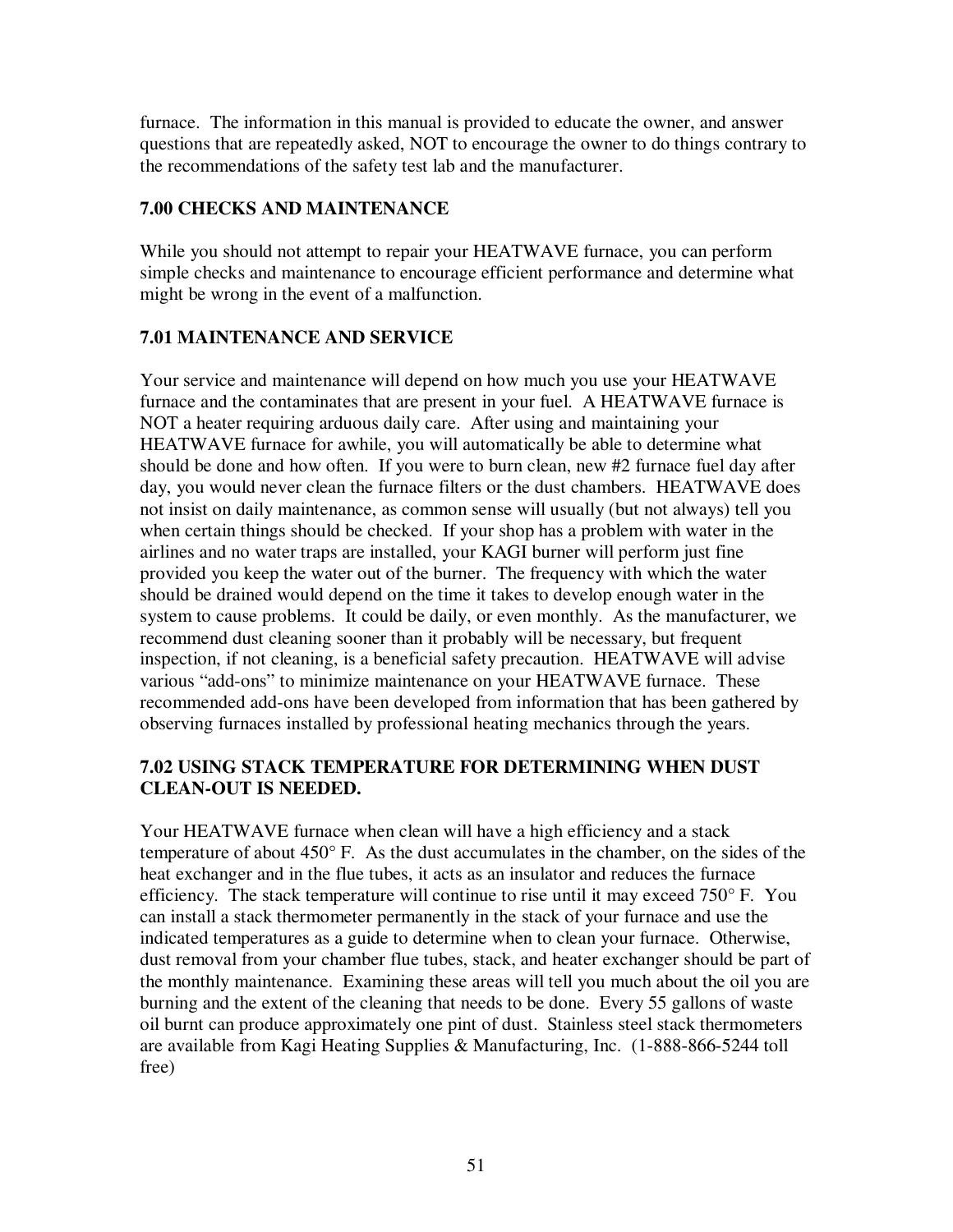### **7.03 PROTECTIVE CLOTHING AND INDUSTRIAL DUST MASKS MUST BE WORN WHILE ATTEMPTING TO CLEAN THE DUST OUT**

Most of what constitutes the dust that accumulates from burning waste oil is silica ash. Waste oil **can** contain undesirable heavy metals such as lead and cadmium; however, except for lead, the particles are extremely minute. Even the lead, which comes from fuel, is being slowly eliminated by replacement with substitutes such as alcohol to raise the octane rating and remove the need of lead to raise the octane rating of fuel. Since waste oil is variable and many foreign things can be in it, avoid any contact with it and dispose of it properly.

# **7.04 DUST REMOVAL FROM 2ND CLEANOUT DOOR: CAUTION!**

To minimize dust removal chores, HEATWAVE has provided two dust clean-out doors on every model furnace manufactured by HEATWAVE. Many competitive models have only one clean-out door and the chimney must be removed for access to the dust chamber, making dust removal arduous. With a HEATWAVE furnace, when the dust door on the burner side is removed, the dust in the flue tubes can be pushed away and dropped to the rear and removed with a vacuum cleaner. See Figures 33  $\&$  34.

THIS ACCUMULATION MUST BE COMPLETELY REMOVED or it will seriously restrict or deflect the exhaust draft and overheat certain parts of the chamber. The internal baffle that separates the primary and secondary flue tubes could burn out, causing dangerously high stack temperatures.

This dust that has dropped to the rear can be removed with a vacuum cleaner through the burner mounting hole or the inspection port. For thorough cleaning, the chimney side dust door should be removed occasionally.

Remember a clean, dust-free furnace will operate more efficiently as the dust is a good insulator of heat and will not allow the heat to transfer to the air jacket. The heat will go up the chimney instead of heating the room.

#### **CAUTION! OPERATING YOUR HEATWAVE FURNACE WITH DUST CLOGGING THE FLUE TUBES WILL RESULT IN POOR HEAT OUTPUT AND CAUSING CRACKS AND WARPING OF THE CHAMBER AND DUST DOORS.**

We again recommend a permanent installation of a thermometer registering up to 1200<sup>°</sup> F. to monitor exhaust flue temperatures and over-firing of the HEATWAVE furnace and/or excess accumulation of dust.

# **7.05 MAINTENANCE SCHEDULE**

• **DAILY**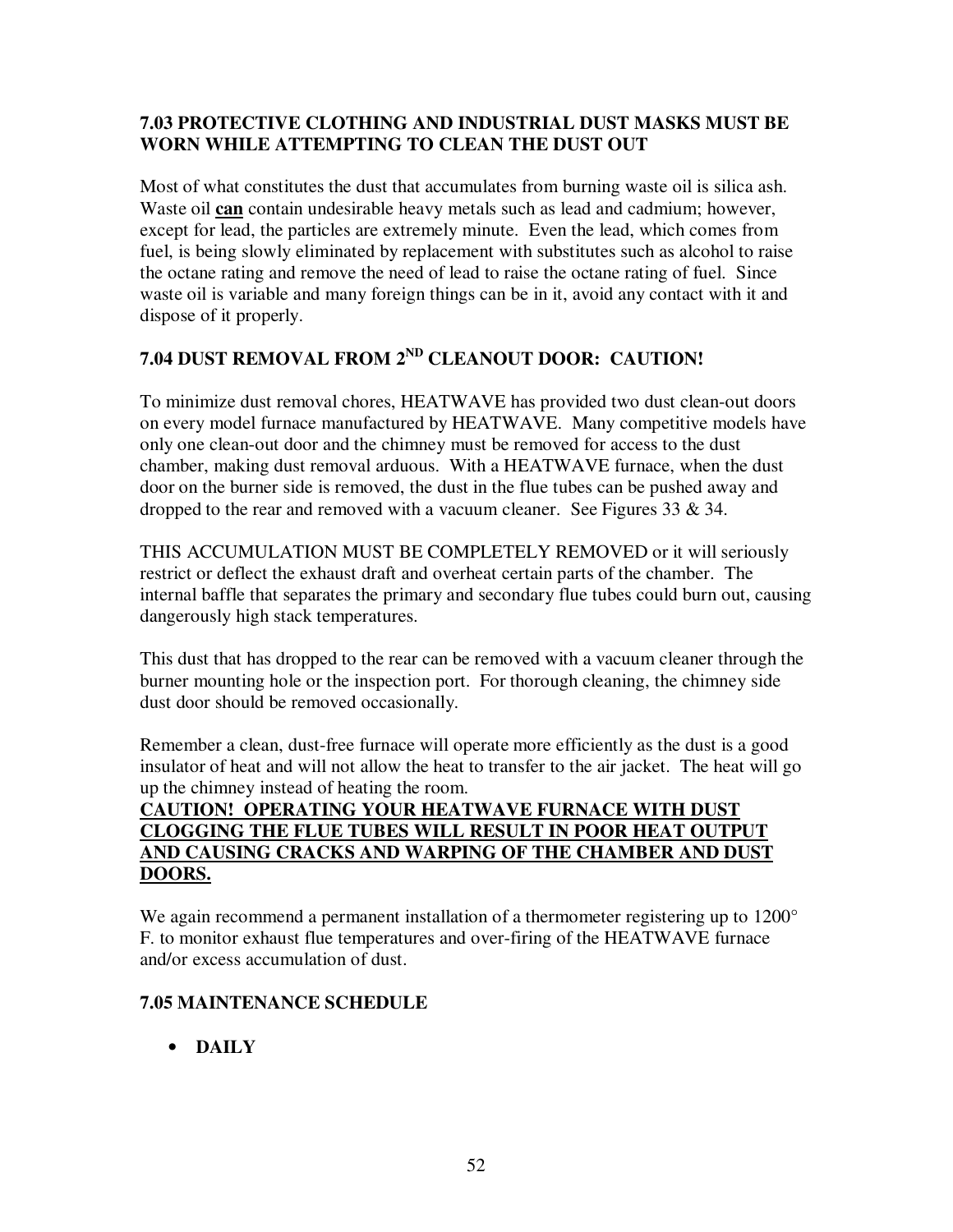- **1.** Inspect flame length for over-firing and adjust the air pressure, oil pressure, and secondary air accordingly. For burner control layout see Figure #12, Figure #15 for flame characteristics.
- **2.** Inspect flame color and adjust according to instructions.

### • **WEEKLY**

**1.** Inspect oil lines, pump pressure and vacuum, airlines for water, and oil filters for fuel flow. Clean if necessary.

NOTE: If these daily and weekly maintenance procedures are carried out, most of the adjustments will be constant and need no alteration. HEATWAVE furnaces are reliable, requiring minimal service compared to other makes. Many owners' report not touching their KAGI burners all season. As the manufacturer, we are concerned about safety and the prevention of problems and therefore ask that these inspections be carried out. Extensive, costly damages can be avoided by taking care of things before they happen.

### • **MONTHLY**

- **1.** Check blowers belt adjustment and adjust if it is loose.
- **2.** Check stack temperature; if over 750° F. and you are NOT OVER-FIRING your furnace, clean the dust out of your flue and combustion chamber. The stack temperature on a HEATWAVE furnace hovers around 450° F. on a normal burn. You may have to clean the flue and dust chambers in your furnace two or three times a season, depending on the frequency of use and the contaminants in your oil.
- **3.** Check draft with draft meter and adjust if it is off the recommended setting.

#### • **END OF THE SEASON**

- **1.** Clean furnace and flue pipes. See recommendations in section on "Seasonal Cleaning".
- **2.** Flush lines, filters, and pump with #2 furnace fuel.
- **3.** Turn wall thermostat to "open" and "off" position.
- **4.** Spray light oil inside and outside of chamber and parts to prevent corrosion.
- **5.** Turn off power to the furnace from the breaker panel.
- **6.** Clean your oil storage tank, strainers, and check valve.

#### **7.06 SEASONAL CLEANING**

Seasonal cleaning should be performed AT LEAST ONCE each heating season, even if the furnace is functioning well. Waste oil that is excessively dirty may dictate that the furnace be cleaned more frequently. Follow the steps below to do your seasonal cleaning: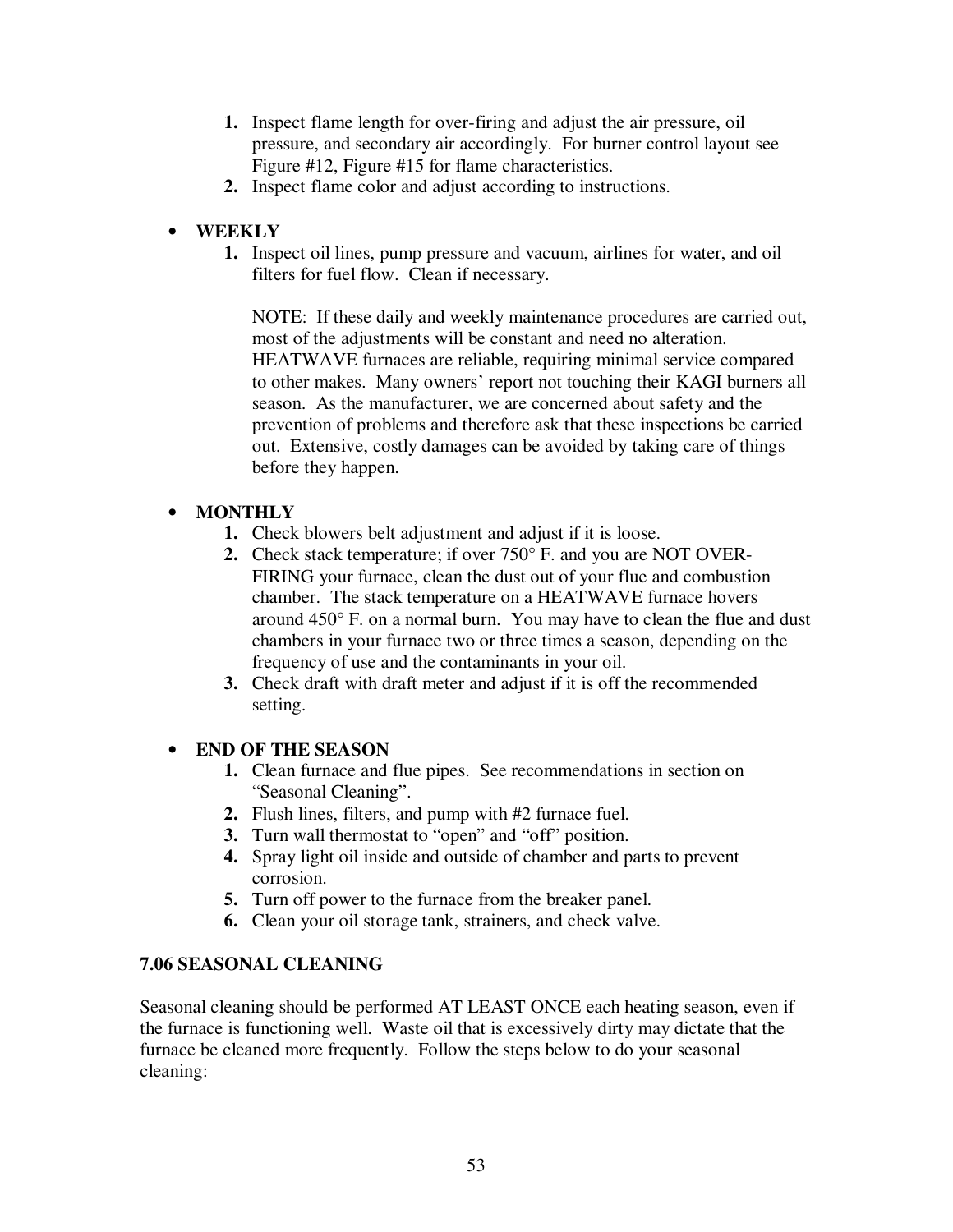- 1. Turn the wall thermostat to open or off.
- 2. Turn off the power to the furnace from the breaker panel, making sure there is no current to the furnace.
- 3. Shut off the air supply to the furnace.
- 4. Put on dust mask, eye protection and protective clothing.
- 5. Remove the chimney flue, inspect and clean out the dust.
- 6. Leaving the exhaust flue off, remover the cabinet door clamps on the chimney side of the furnace, and remove the panel to expose the dust clean-out doors. Do the same on the opposite side. Remove the brass nuts on the clamps securing the dust chamber doors. The internal flue tubes, filled with dust, will be exposed. With a vacuum cleaner and suitable round brush, remove this dust. KHS stocks 8 inch chimney and 4 inch flue brushes for the HEATWAVE furnace.

The dust is not bonded onto the sides of the flue tubes, but a little gentle brushing will be needed to remove this dust.

Remove the nuts that secure the burner onto the universal flange and all the energizing power wires, including the wall thermostat wires. Next, disconnect your air and oil supply line. Remove the burner. Clean whatever dust is accessible through the burner flange opening. Check for "clinker" build-up in front of the burner tube. Open the observation port next to the burner and remove any dust and clinkers. If there is black coal-like residue in the chamber, the burner is probably not giving you a complete burn of your fuel. Go through the basic adjustment, and if you are not able to eliminate this black clinker build-up, check the oil cartridge heater to see if it is burnt out (this is the cal rod heater closest to the Oil Regulator). Disconnect the wires and see if the heating element is "open" using a continuity tester.

The air pre-heater is the one to your right and is easy to check for failure. If the aluminum block is hot and uncomfortable to the touch, it is working and not burnt out (see figure 30 for heat element checkout). It may, however, not be up to its proper temperature, check the aluminum block heater with an accurate pyrometer to see if the actual temperature is lower than the indicated temperature on block thermostat. It should read 160° F. Adjust the thermostat, using your pyrometer and not the differential. The thermostat may be working but not accurate.

The residue in the chamber should be a yellowish-gray ash and not difficult to clean out. With the dust door removed on the chimney stack side, you now have access to the dust opposite the burner. Remove the dust as it acts as an insulator. It will also soak up any wet oil from flame impingement or flooding, make cleaning difficult.

NOTE: One of the advantages of the HEATWAVE furnace over others is the second dust clean-out door, which is opposite the exhaust stack. Removing the chimney flue is not necessary for periodically cleaning the internal flue tubes. Removing the chimney flue is added work and much of the dust can be removed in between seasonal cleaning. A little experience monitoring the dust build-up will help determine when both clean-out doors should be removed.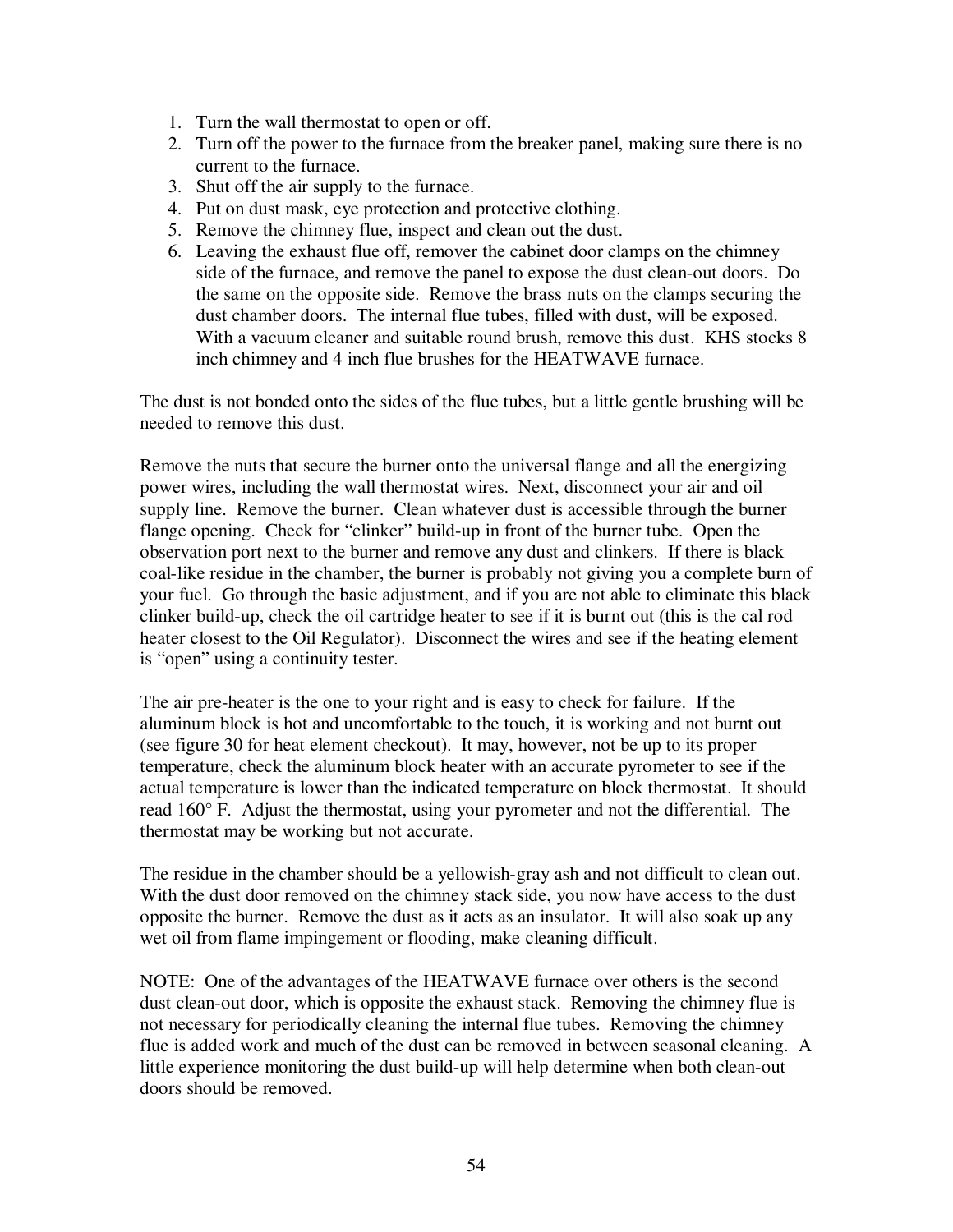7. Replace the chamber doors carefully; making sure the gasket material is not broken and a good seal is made. Replace this seal gasket if it is questionable.

 NOTE: There should be NO combustion chamber air leaks, as proper burner and furnace adjustments will be hard to make and the combustion efficiency will drop.

- 8. Replace the panels on the side to original positions and replace the flue tube dust cover making sure all the screws holding each section are secure.
- 9. Set the barometric draft control both horizontally and vertically using a spirit level, making sure it swings freely.
- 10. Remove the set screw or screws that secure the retention head to the blast tube and slide the retention head off. Clean the carbon from it by using a propane torch and heat it red hot and burn the debris off. Do not worry about overheating the retention head, as it is constructed of stainless steel.
- 11. Remove the nozzle and completely disassemble it, using an old toothbrush to clean the grooves in the oil distributor. See the expanded view drawing of the nozzle. (Figure #11) If you use a blow gun, be careful not to blow away the small stainless steel oil distributor, as it cannot be bought separately. Be sure to clean the **inside** of the nozzle assembly, and the cap. Any carbon here will cause your oil spray to go sideways and cause oil impingement and poor-to-hard ignition. Do not use a drill or any sharp instrument to clean the orifice. Check the "O" ring on the fluted stem and replace if loose in the bore. Observe the roundness of the discharge orifice; if it appears to be egg shaped, replace the nozzle. Check for arcing from the electrodes. The abrasive material in waste oil does wear the nozzle out. The nozzle should be replaced at least every two heating seasons.

#### *CAUTION: DO NOT TURN THE NOZZLE WITHOUT HOLDING THE NOZZLE HOLDER AS YOU WILL TWIST AND BREAK THE ELECTRODES!*

Remove the hold-down screw that secures the transformer and tilt the transformer back, exposing the buss bars and rear of the electrodes. Clean the insulators of the electrodes. Dust accumulation here will ground the electrical spark and cause hard-starting to noignition.

Turn the burner around and clean the front insulators of the electrodes. Clean the electrodes with steel wool and check and re-adjust to the proper gap, matching the drawing of the electrodes. See Index of Drawings (Figure #13). Check electrode porcelain for damage and cracks. If the electrodes are cracked or worn, replace them.

Remove the oil heating element by first cutting the wire that goes to the pre-heater switch. However, do not cut it too short, as on assembly we will use an insulated wire connector. The other wire of the heating element connects to terminal 4 or 5 (load terminal). Remove the oil-heating element using a 7/8" deep socket. There are two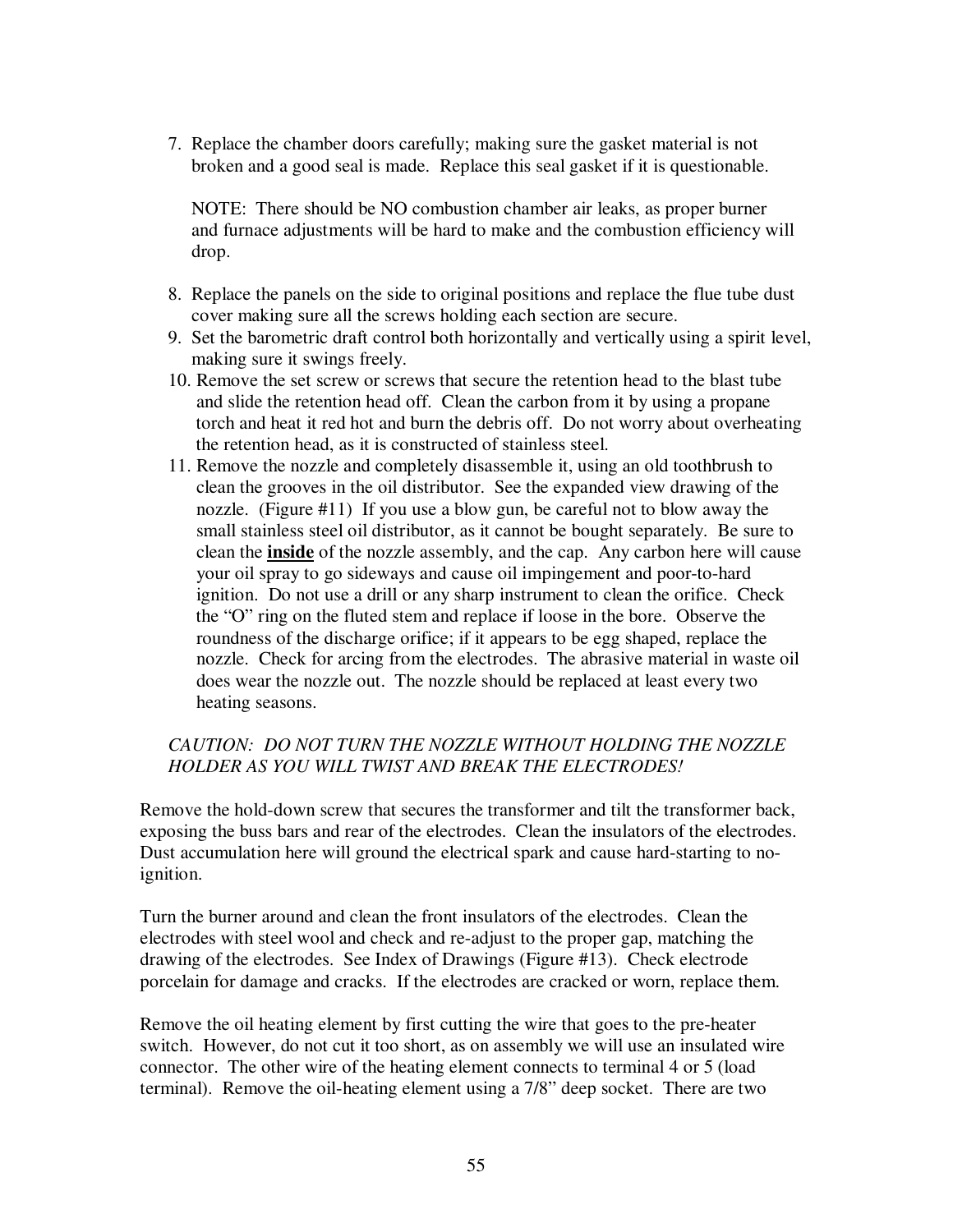heating elements; oil heater on the left, air heater on the right. Take out the cartridge heater and wipe off all debris, then buff. Wipe out the inside of the bore with a cloth. Use a bottlebrush or better yet, a 12 gauge shotgun brush. The carbon and debris will not be hard to remove. Blow out the heater well with compressed air and replace the heater, using thread compound on the coarse threads. The other element heats the compressed air supply and seldom needs removal and cleaning. Should water or rust pass into your burner, you would need to remove this unit and clean the passageways.

CALL Kagi Heating Supplies & Manufacturing, Inc. on what is necessary to thoroughly clean the oil passages on the KAGI burner.

Next, disassemble the oil solenoid valve and clean. If you use a blow gun, first remove the rubber o-ring from the brass body, as it is hard to find locally. This is the valve with an electrical coil over the valve. There are two solenoids used on KAGI burners and both are similar in appearance. It is not necessary to clean the air solenoid unless there are symptoms that demand it be cleaned. With a 5/16" or 8 MM open end wrench, turn the flat end of the valve body counterclockwise and remove.

Depending on the location of the spool, it is usually not necessary to remove the spool to get access to the valve body. With the valve body removed, clean the piston and valve body bore. Be sure after the piston is cleaned, it slides freely inside the bore. Lubricate with WD-40 oil. Be sure the spring is on the end of the oil piston and the rubber tip end down into the solenoid body.

*CAUTION: DO NOT USE CARBURETOR CLEANER ON THE RUBBER VALVE*  Soaking the piston in carburetor cleaner may swell and damage this rubber disk. Replace the whole valve, if it binds in the bore. Inspect the rubber disk on the end of the piston and if it is grooved deeply or appears it will not seal properly, replace it. A bad seal here will cause post-nozzle drip. Any part of the solenoid can be purchased separately from KHS.

CAUTION: Remove "O" ring inside the valve body before you use an air blow gun as you may blow it away. This "O" ring is of a special thickness and if it is lost you may have trouble replacing it locally. Use a rubber-tipped air blow gun and with the valve stem removed, blow through the oil passage and clean what you can. Assemble the valve body back together and make sure the rubber disc of the piston faces down. Do not overtighten the brass piston/stem housing.

Mark the secondary air band for location and remove. Remove the dust cover on the end of the aluminum burner housing to expose the burner squirrel cage blower. Clean the lint and dust off the blades. These blades lose their air moving efficiency if dirty and clogged, clean blades, replace band, and cover.

Set the transformer down and secure hold-down screw. Replace retention head, making sure the air gap around the electrodes is more than the gap between the electrodes, so that it will not short out. Install the burner back to the furnace flange, hook up air lines,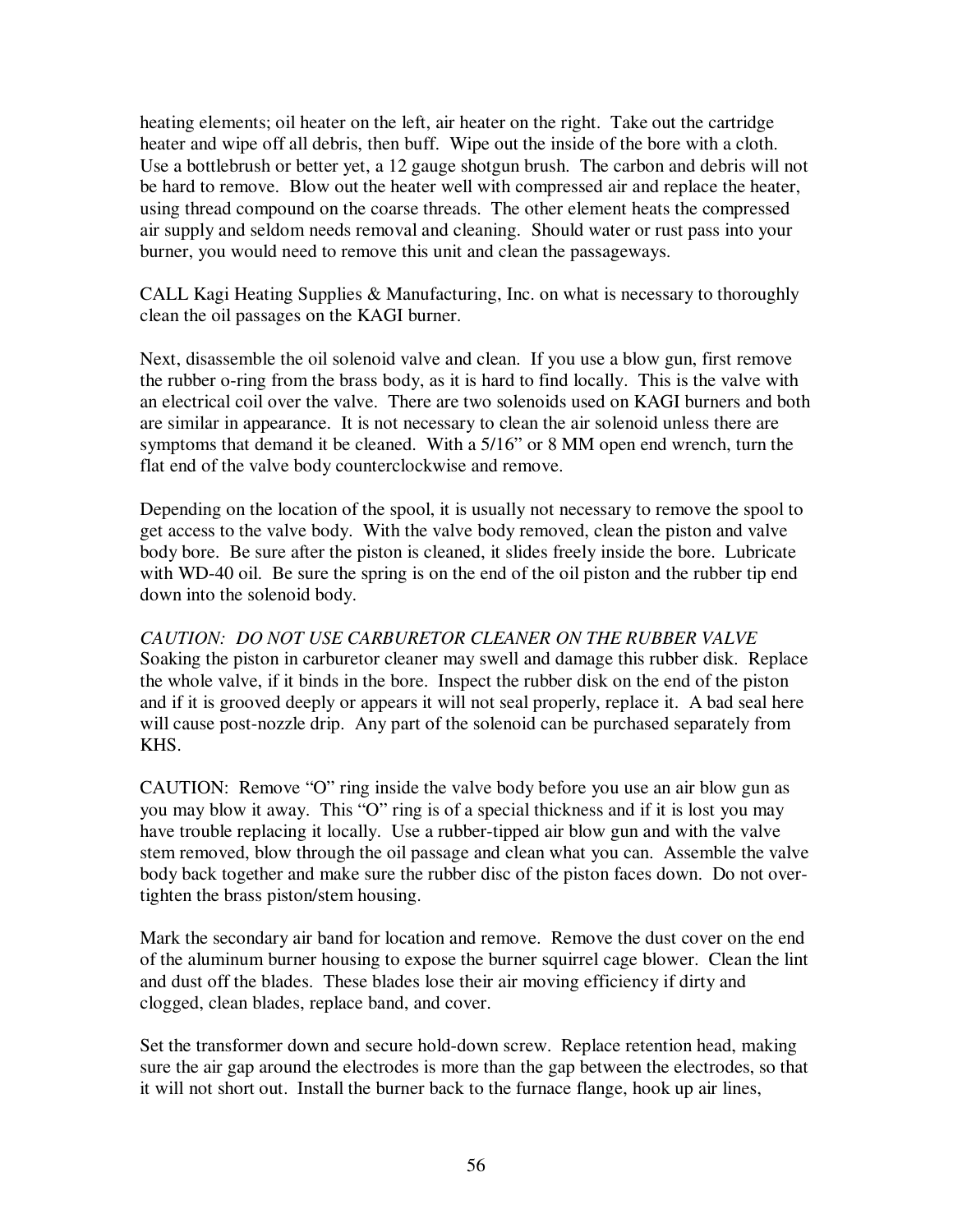burner power cord or wires, including the wall thermostat wires, as they were before. Look at the wiring schematic on the older models if you are uncertain as to where the wires were formerly attached. On the new HEATWAVE models, plug in the burner electrical cord.

Clean the fuel filters, screen in the transfer pump and the primary air regulator (most have a water trap and filter screen), and sediment bowl on the air regulator, if your model has one. Remove the storage tank screen and clean the suction strainer and check valve. Drain any water from your above ground storage tank, and if you have an outdoor buried tank, have a tank clean-out specialist remove the water and sludge and properly dispose of it. Prime your lines and pipes, and bleed the fuel system.

Take a shop-vac and clean the blades on the circulation blower as was done on the burner combustion blower wheel. Any dust or debris stuck to the blades will cause unwanted noise, vibration, and a drop in air discharge speed.

Inspect the blower fan belt for wear and cracks, and replace if questionable; adjust the belt, referring to the drawings on belt and pulley alignment and adjustment (See Index of Drawings #20).

Follow the start-up checklist, furnace adjustment, and flame adjustment, respectively, in this manual to prepare the heater for start-up.

If the furnace is to be shut down for an extended period, turn off the power to the furnace and spray the inside and outside of the combustion chamber with light oil to prevent oxidation.

#### SEE SECTION INDEX FOR MAINTENANCE AND CAUTION DECALS

#### **7.07 BURNER CLEANING**

KAGI burners have the reputation of operating as long as three to five years without touching the burner. KAGI burners have a unique pre-heater design that has been tested in the field for over seven years.

If your KAGI burner has been operating with a lessened draft due to dust accumulation or improper secondary air adjustment, there may be coking on the retention head (the stainless steel cap with blades around the nozzle). You can easily check this by removing the transformer hold-down screw, tilting the transformer back, and shining a flashlight inside. If the retention head is dirty, you must clean it, as this build-up will eventually short the electrodes. Any restriction here will lower burning efficiency.

Remove the burner, and then remove the screw/screws that hold the retention cap on the blast tube, slide of the retention head and clean. If the blast tube and retention head is not too dirty you can take a propane burner and heat the retention head until it is red hot and blast it with an air gun. It is constructed of stainless steel so heating is red hot will not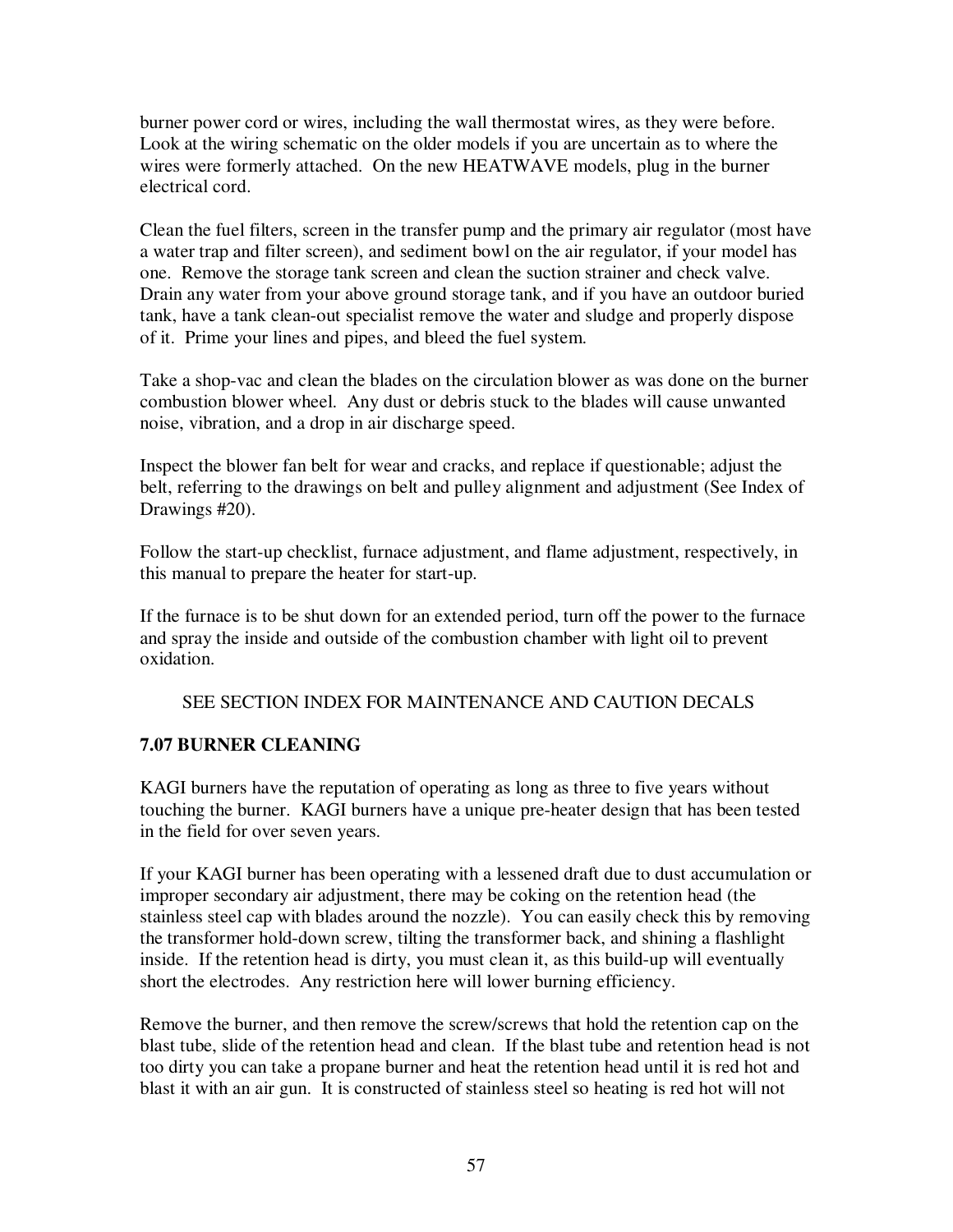damage it. If you remove the retention head, be sure to replace it in such a way that the electrodes are not shorted. Look at the electrode drawing (Figure #13) and be sure that the gap between the electrodes is less than any air gap between the electrodes and ground. Should the electrode be close to the nozzle, a shorting spark there will soon erode and destroy the nozzle. Whenever the burner is removed, take a 5/8" socket wrench and remove the nozzle; disassemble it and clean. Study the drawing of the nozzle, or look in the table of contents for "Nozzle: Exploded View" (Figure #11).

#### CAUTION: DO NOT TURN THE NOZZLE WITHOUT HOLDING THE NOZZLE HOLDER AS YOU WILL TWIST AND BREAK THE ELECTRODES!

#### **7.08 CLEANING STRAINER IN WASTE OIL TRANSFER PUMP** (see fig. 17/18)

Every pump has a screen or filter to protect the internal gears. If your pump becomes noisy or excessively hot, and the pressure flow rate is decreased, your pump screen may be dirty. The cover plate on a Suntec, Combu, or Delta pump has a built in cover filter screen after the demand port. Remove the cover, being careful not to damage the gasket surfaces. Remove the screen, wash in solvent, and blow out. Use a new cover gasket. However, if you must use the old one be sure the gasket is not damaged. If questionable, you better wait for a new one. This is an example where a vacuum and pressure gauge installed on your pump would be helpful in diagnosing. A vacuum leak or oil pressure drop can be discovered quickly with these gauges installed on the pump. Many manufacturers do not mention the presence of this pump screen and the importance of cleaning it. Perhaps the pump manufacturers know a finer filter than what is in their pumps is usually furnished and installed by their vendors (on the suction side to protect the pump) is the reason. It is common to find the pre-pump filters dirty and the pump screen clean. In time, the pump screen will get dirty, plug up and make the pump inoperable. Some of the debris is long and "football shaped" flowing through the prefilters, only to stop sideways and clog the pump screen. NOTE: The round hollow plastic disks that are in some Suntec J3 pumps are collapsible and are installed to absorb sound.

#### **7.09 CLEANING THE SUCTION STRAINER IN THE STORAGE TANK**

Some inspectors will **NOT** allow check valves and strainers to be installed in a buried tank, as they would be difficult to remove and service. If you do have a suction strainer and a check valve in your tank, use a stainless steel cloth strainer rather than a brass one for longevity. Many manufacturers furnish a brass strainer, which works satisfactorily. However, if you suspect your waste oil is high in acid, use the stainless cloth design. Waste oil can have a high sulfuric acid content that will eat the brass cloth.

#### **7.10 CLEANING THE OIL FILTERS** (see figure 19)

The oil filters should be inspected or cleaned every 30 days of furnace operation. Depending on the cleanliness of the fuel, the size of the tank, and the agitation of sediment, this procedure may have to be performed more frequently. Monitoring the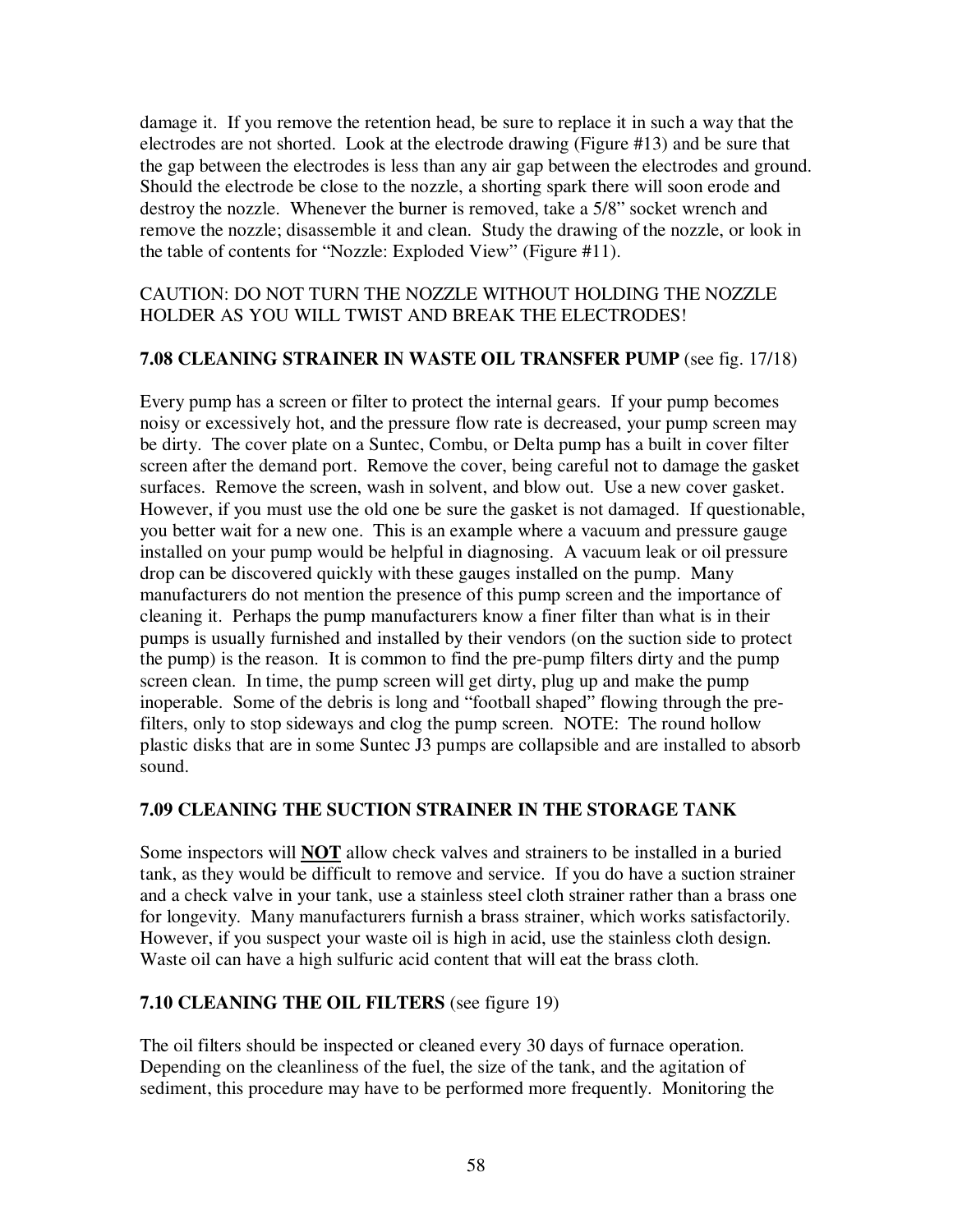condition of your oil filters during the first few months of operation will enable you to determine the frequency of filter cleaning necessary. A vacuum gauge installed on the oil pump or oil filter will help you determine when the filters are dirty. After all the filters and strainers are cleaned, mark the reading on the vacuum gauge. It will vary depending on the viscosity of the oil, temperature of the oil and the flow resistance to the pump. The reading when everything is cleaned will be your "zero" starting point. (Cleaning can be determined when there is a rise in the vacuum reading). Don't operate your pump with too high a vacuum reading, as it is hard on the pump. Do not exceed 18" HG.

NOTE: For longevity of your vacuum gauge, do not leave a constant vacuum on your gauge. Install a petcock so you can turn on the petcock, take a reading, and then turn it off. **A constant vacuum on any vacuum gauge will ruin it.** The above is not really necessary but KHS has a variety of vacuum gauges for sale.

#### FOLLOW THESE PROCEDURES FOR CLEANING OIL FILTERS:

- 1. Disconnect the power to your furnace or the pump.
- 2. Disassemble the oil filters.
- 3. Rinse the screen and container with solvent
- 4. Air dry the screen and housing.
- 5. Carefully inspect the screen for tears and leaks. Replace filter element if damaged.
- 6. Re-assemble the filters properly, ensuring the rubber gaskets are secure.
- 7. Fill lines with filtered waste oil or stove oil, open bleed screw on the pump; energize pump and bleed. (See Table of Contents for information on how to prime pump and system).

# **7.11 CLEANING THE NOZZLE** (see figure 11)

To prevent blockage to the nozzle, the fuel and air must be filtered. THERE IS NO STRAINER OR FILTER BETWEEN WHERE THE OIL ENTERS BURNER AND EXITS THE NOZZLE. Any small debris will eventually clog the nozzle.

#### PERFORM THE FOLLOWING STEPS:

- 1. Turn off the power to the furnace at the breaker panel, making sure no current will go to the furnace.
- 2. Remove the wiring, air supply line, wall thermostat wires, burner flange bolts, and whatever is attached to your burner, and remove the burner.
- 3. Put a 5/8" socket wrench on nozzle assembly while holding the nozzle holder. (CAUTION: DO NOT TURN NOZZLE WITHOUT HOLDING THE NOZZLE HOLDER AS YOU WILL TWIST AND BREAK THE ELECTRODES!)
- 4. Carefully remove the nozzle without disturbing the electrodes.
- 5. Disassemble the nozzle over a table so as not to lose any small parts, and unscrew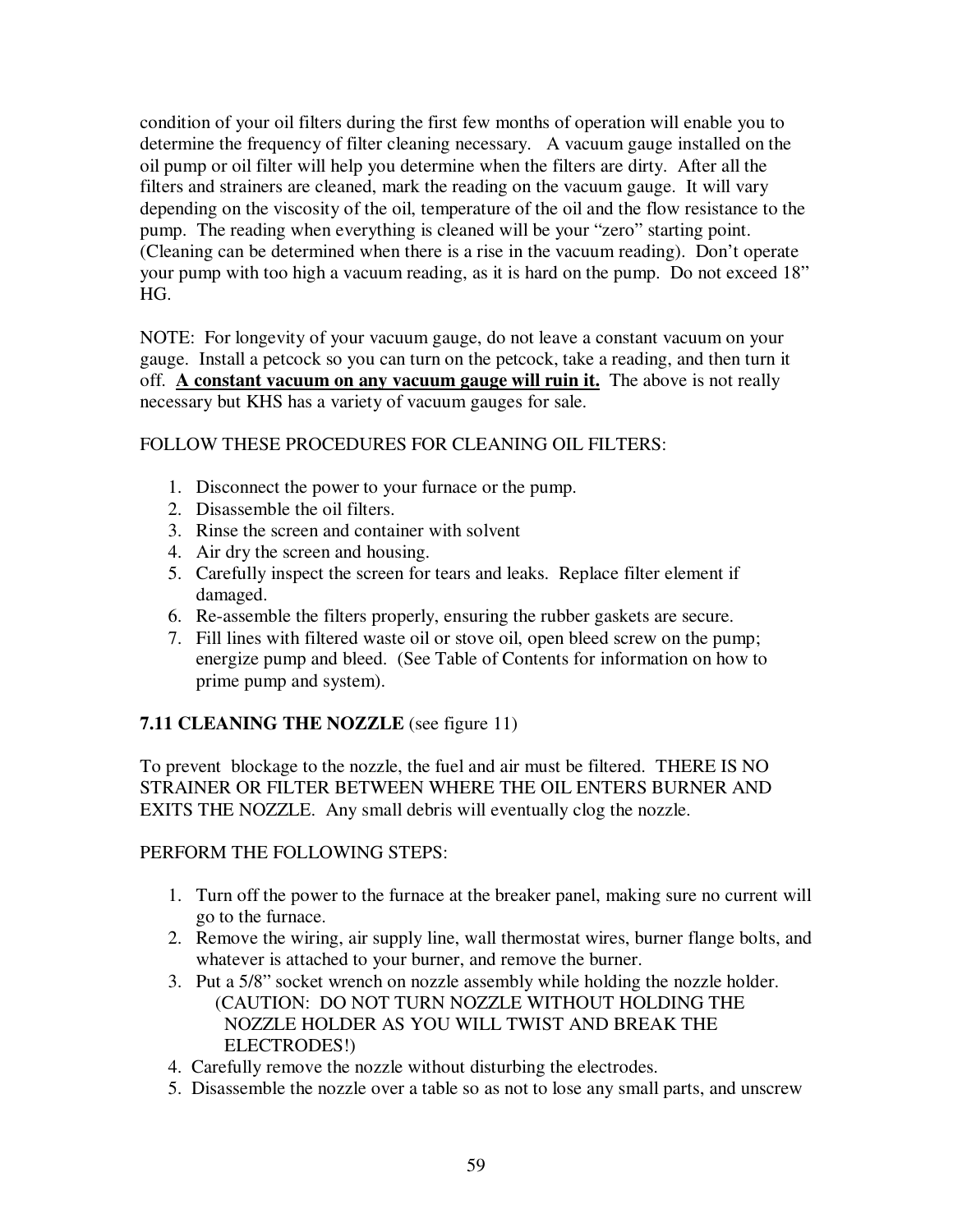the fluted stem with the rubber "O" ring away from the cap. Examine the rubber "O" ring for cuts and damages, and replace if questionable. If this "O" ring is bad, as you increase the air pressure, up to 15 PSI or more, the flame will get shorter and eventually blow out. Spray the small parts with an aerosol carburetor cleaner and examine parts. If you use an air blowgun, be careful not to blow the small stainless steel oil distributor away! You will not be able to purchase this spinner separately. Do not drill out any nozzles or use a sharp instrument that could alter the orifice. Examine the inside of the cap for carbon and remove it. Obstructions will make the spray go sideways, giving bad ignition and flame impingement.

- 6. Reassemble the nozzle holding the fluted member up putting the small oil distributor down into the bore. Hold the fluted member up and do not turn it upside down as it will fall out and lodge sideways inside the cap. Screw the cap down, holding the nozzle upright, and when the cap touches the oil distributor and there is no danger that it will not dislodge out. Hold the fluted member with a crescent wrench and tighten the cap. (CAUTION: DO NOT OVERTIGHTEN – THE TORQUE IS 4 INCH POUNDS).
- 7. Place a little grease on the nozzle O-ring to protect it and replace the nozzle in the burner nozzle holder, holding the nozzle holder so, the electrodes will not twist. Avoid touching the electrodes.
- 8. Check the electrode spacing. (See Figure #12 in the back of Owner's Manual).
- 9. Install the burner, connecting all airlines, oil lines, electrical wires, and flange nuts and bolts.

#### **7.13 CLEANING LINES, SOLENOIDS, AND PREHEATER BLOCK**

If your lines need cleaning, use furnace fuels such as #2 as they contain a cleaning detergent. Use a rubber tip blow gun to blow out the lines. Flushing your entire fuel piping system with new furnace fuel will keep the inside from sludging.

- SOLENOIDS
	- 1. Do not remove snap ring.
	- 2. Unscrew valve body from the solenoid base using an 8mm open end wrench.
	- 3. Clean body and piston with solvents. Do not use carburetor cleaner on the piston, as it will destroy the rubber-sealing disk. Remove the special rubber O-ring in the brass body before you blow out with air. This size Oring may be difficult for you to find locally and other thicker ones won't work. Do not distort the valve body by over tightening it. (See Figure #9).
- PREHEATER

The aluminum pre-heater seldom needs to be disassembled for cleaning. If it is restricted because paint or some unfriendly fluids were passed through it, send the pre-heater back to the manufacturer (Kagi Heating Supplies and Manufacturing, Inc.) for service. If it is urgent it be cleaned on the job, it is not necessary to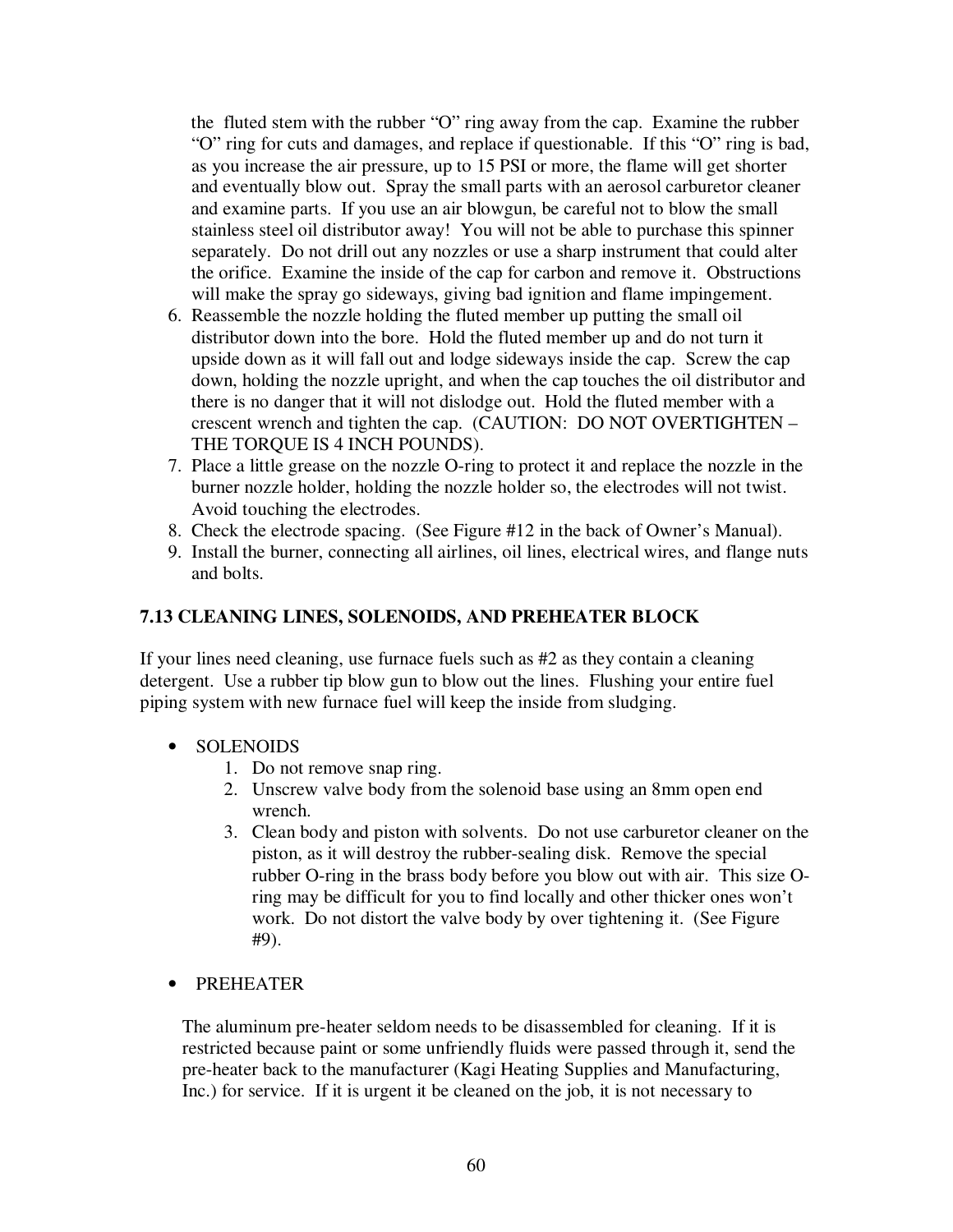remove it from the burner electrical box. First, try flowing carburetor cleaner or lacquer solvents through it before removing the Allen seal plugs for wire brushing the oil passages. If the steel Allen plugs are to be removed from the block for cleaning, be sure the block is heated up before attempting to remove the Allen plugs.

REASON: The heat expansion co-efficient of aluminum is greater than steel. On stubborn frozen steel Allen plugs, an acetylene torch flame right on the plug works well. This heat will breakdown the sealant and expand the hole. Use an industrial grade Allen screw wrench. If you stripped the Allen head plug, call KHS for removing instructions.

CAUTION: REPEAT! Use a high quality industrial-type Allen wrench, as these plugs can be extremely tight. After heating the plug, smack it hard with an impact driver.

### **7.14 CLEANING THE CAD CELL**

Remove the transformer hold-down screw and flip the transformer back on its hinge. The cad cell is now visible. It is the switch with two yellow wires connected to it. The body is black and the "eye" of the cad cell pulls off. However, it maybe a model that the eye does not disconnect from the cad-cell body.

### **7.15 CHECKING THE CAD CELL**

- 1. With the burner operating, turn the oil regulator screw counterclockwise and shut the oil supply off.
- 2. When there is flame-out, the primary oil safety switch locks out after  $15 45$ seconds (the time in seconds depends on the model primary control).
- 3. Adjust oil regulator back to original burning position.
- 4. Disconnect the cad cell leads. These are the two yellow wires on the primary control, which are connected to the terminals marked F-F. Start the burner first and immediately jump the F-F terminals. NOTE: Do NOT connect the jumper first, as the burner will not start. With a flame established in the combustion chamber, measure the cad cell resistance with an ohmmeter. The resistance should be in the range of 300 – 1000 ohms. Due to the difference in cad cells, the ohms will vary. However, the method of checking and its function will not change. Generally, if the resistance is a greater then 1600 ohms, the cad cell needs only cleaning. Make sure the cad cell which is located under the transformer has a clear view of the flame. Check its position and adjust it so, it is pointed at the flame as directly as possible. Look up more information under CAD CELL in your index and study its function for better diagnosing.

#### **7.16 OIL PRIMARY RELAY TEST**

An oil primary relay test will determine if a control problem is present in the relay or in the cad cell sensor (figure 10):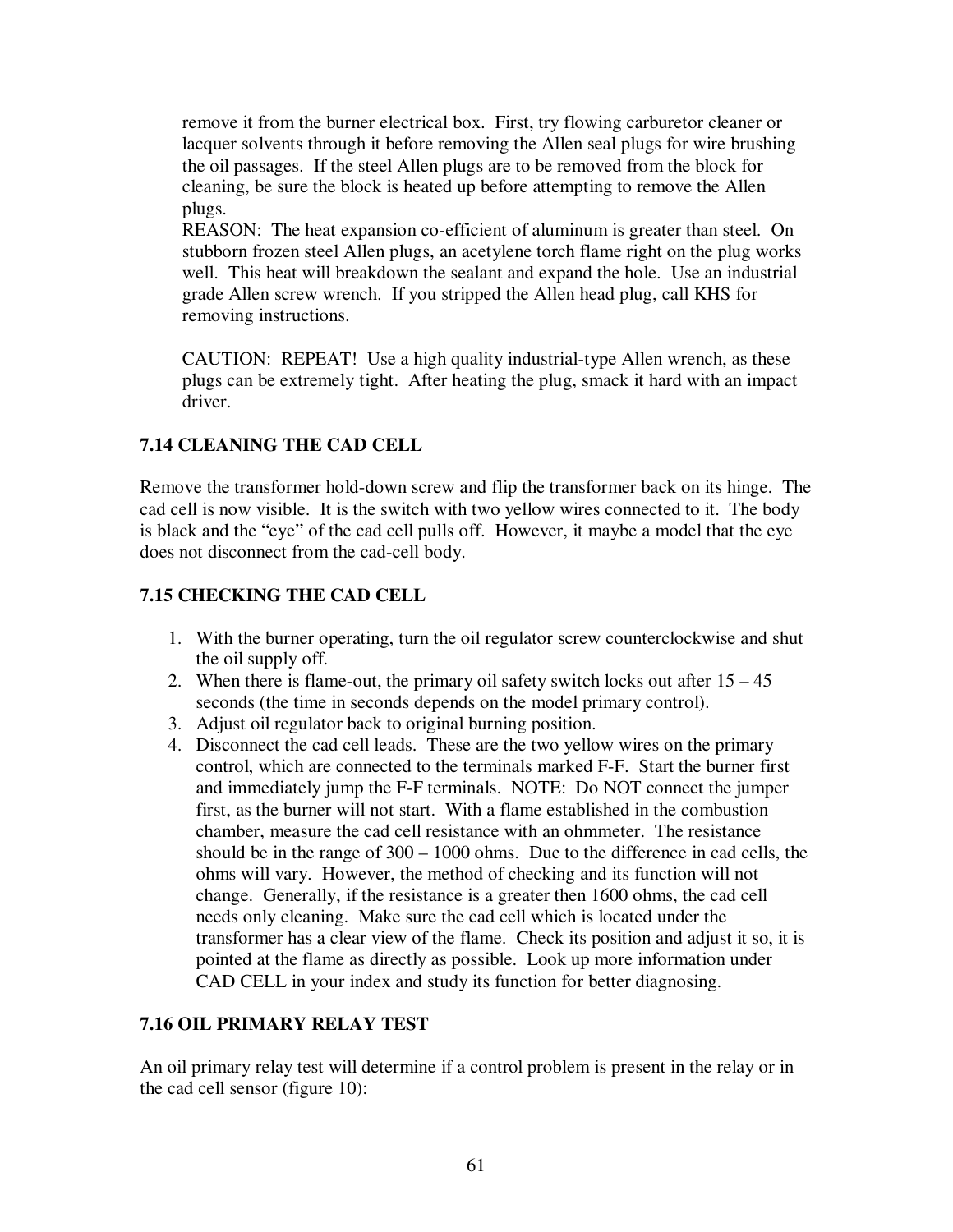- 1. With the power off, disconnect sensor lead wires at the relay.
- 2. Connect a 1500-ohm, ½ watt resistor (available at Radio Shack or similar electronics store), if the oil primary is a Honeywell, across the sensor terminals of the relay. With the power on, initiate a call for heat. The burner should not start.
- 3. Remove one lead of the resistor. The burner should start. Immediately reconnect the lead. The burner should run without locking out on safety.
- 4. Again, remove one lead of the resistor. The relay should go off on safety within its normal lockout time.

A primary control that responds as described above is functional. If it does not, it may be defective. Call a KAGI Service Technician for assistance.

# **7.17 CAD CELL SENSOR TEST**

Remove yellow lead wires from relay. Connect an ohmmeter across the disconnected lead wires. Resistance values will be affected by a dirty cell face, and open circuit, misalignment of cell, insufficient light or a bad cell.

# **CAD CELL RESISTANCE VALUES IN RELATION TO LIGHT**

When taking cell readings, NEVER CONNECT OHMMETER TO THE SENSOR TERMINALS OF THE RELAY. Take all readings across the sensor leads, but only when they are disconnected from the relay.

- NORMAL RESISTANCE FOR BURNER START UP: 5000 ohm or higher is considered good for normal firing.
- NORMAL RESISTANCE FOR BURNING OPERATING: Cell resistance should not exceed 750 ohms.
- NOTE: WITH BURNER OPERATING: The resistance should be 750 ohms or lower of a shutdown will occur.
- DROP OUT POINT BURNER OFF: False or outside light strong enough to drop resistance below 10,000 ohm can prevent flame relay from dropping out after flame cut off which will block the next starting cycle.
- MINIMUM FALSE LIGHT RESISTANCE BURNER OFF: Cell resistance on a good job should not drop below 20,000 ohm from false outside light (i.e., light reflected through air shutter around cover plate or any crack or opening in the unit).
- NORMAL DARK CELL RESISTANCE

|                   |               | B             |               |              |             |         |
|-------------------|---------------|---------------|---------------|--------------|-------------|---------|
| $0 - OHM$         | 300           | 750           | <b>1000</b>   | 10000        | 20000       | 1000000 |
| <b>CELL</b>       | <b>BRIGHT</b> | <b>BRIGHT</b> | <b>BRIGHT</b> | <b>LIGHT</b> | <b>DARK</b> | DARK    |
| <b>RESISTANCE</b> |               |               |               |              |             |         |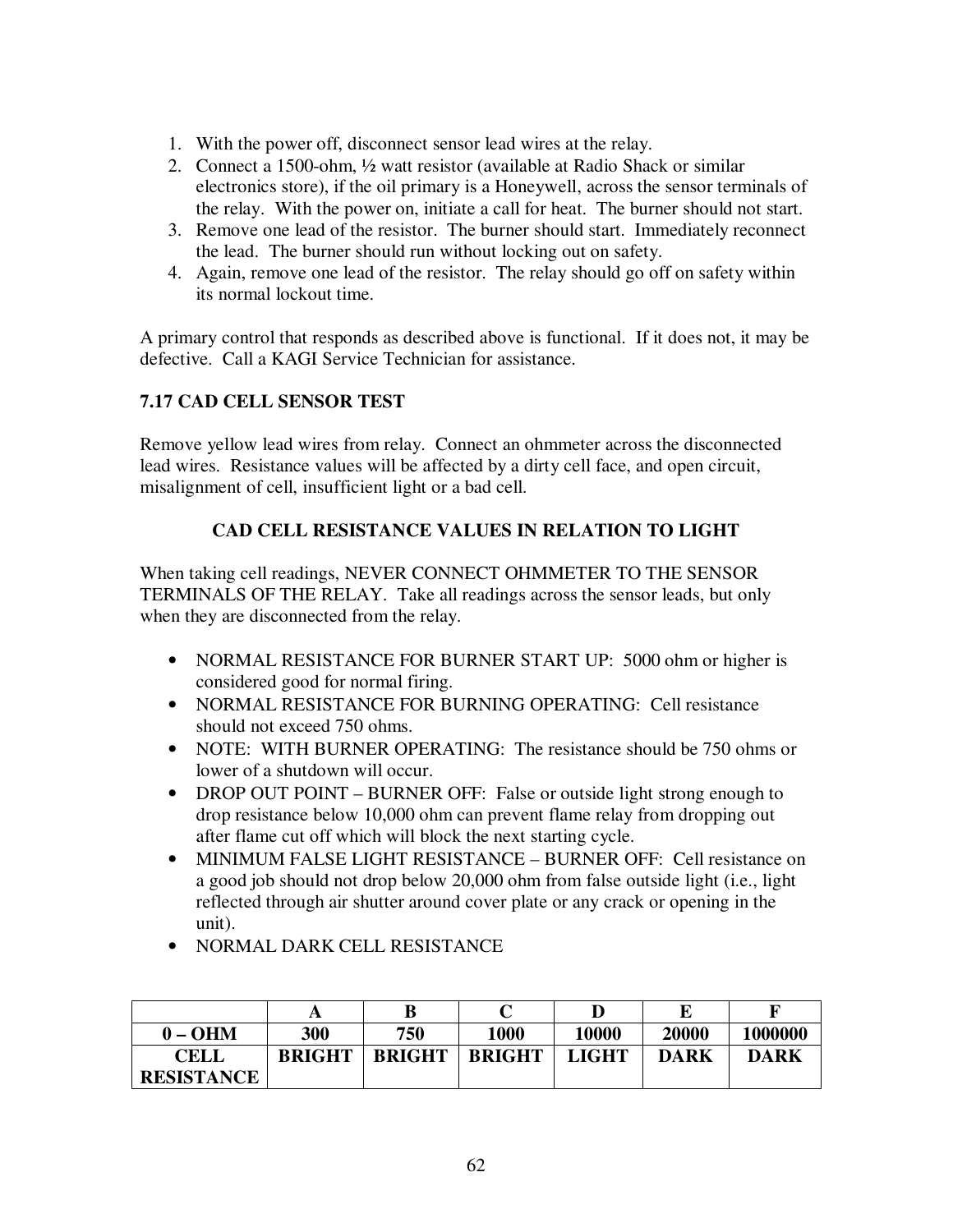### **7.18 CHECKING THE BLOWER PULLEY**

Pulley alignment is accomplished by the horizontal position of the blower motor on the bracket, which has oblong holes. A straight-edge can be used to mover the motor into the right position. If the alignment is off to the eye, it is excessive and will cause premature belt and motor bearing wear. Lay the shorter end of a carpenter square along the case of the motor and adjust the position of the motor pulley until the longer leg of the square is parallel to the belt. Pulley alignment should be checked if the pulleys are changed for different ratios. Inspect the alignment about twice a season. See figure 20.

### **7.19 BLOWER BELT TENSION**

Too much tension on a belt drive will shorten bearings and belt life and too little will cause slippage, wearing pulleys and destroying belts. Too little tension will also lower the efficiency of the blower. If the belt is slipping, a higher temperature will be noticed on the furnace output with the slower air movement. The two pulleys and the belt must be tightened to correct it. It is recommended that the belt tension be checked twice a season and adjusted if necessary. The tension is adjusted by the length of the adjusting bolt and lock nut, against its stop, on the hinged motor bracket plate. (Check Index of Drawings for belt tension illustration). A deflection of approximately  $\frac{1}{2}$  per foot of span should be obtained by pressing the belt firmly. Be sure to recheck the tension, especially if the belt has been replaced, as new belts will stretch shortly after being installed. (See Figure #20 in Index of Drawings for illustration).

# **7.20 REMOVAL OF ACCUMULATED EXCESS OIL**

- 1. Turn the room thermostat to "open" or "off" position.
- 2. Allow the furnace to cool to room temperature, and then shut off the furnace at the main breaker.
- 3. Shut off the air supply to the furnace.
- 4. Open the combustion chamber dust cover. (See "Dust Removal" in Index for Directions).
- 5. Remove excess wet oil from the bottom of the firing chamber on the bottom and sides and wipe off all excess oil with a cloth. Some access is available from the burner observation port.
- 6. Replace the dust cover door to its original position.
- 7. Reconnect the air supply.
- 8. Turn on the power to the furnace.
- 9. Follow procedures on how to operate a furnace that has had wet oil in the combustion chamber. (See Index on "Flooded Furnace").

#### **7.21 CHECKING THE OIL PRIMARY CONTROL** (see figure 10)

CAUTION: BE SURE THAT THE COMBUSTION CHAMBER IS FREE OF OIL AND VAPOR BEFORE PROCEEDING.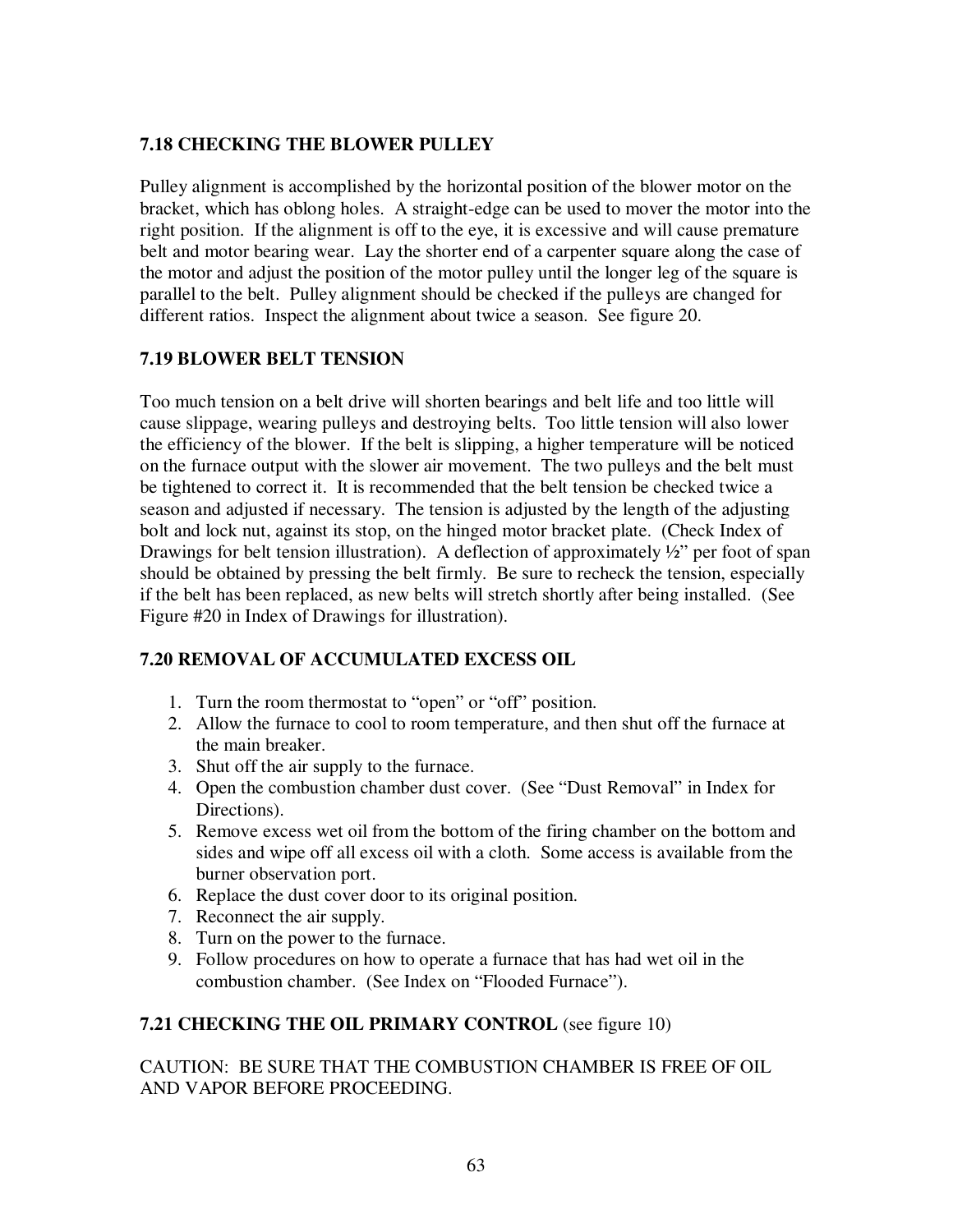### • TEST FOR FLAME FAILURE

- 1. While the furnace is running, stop the oil spray/flow by turning the oil regulator to the off position (turns the oil regulator crew counterclockwise). 15 to 45 seconds after the flame goes out, the safety switch should trip and the burner should stop.
- 2. Reset the primary. (This is the red button on the gray or black box on top of the burner).

#### • TEST FOR IGNITION FAILURE

- 1. With the furnace cold, turn OFF the power to the furnace.
- 2. Turn the wall thermostat up above ambient room temperature.
- 3. Disconnect power to the oil pump.
- 4. Turn on the power to the furnace. The burner will start but without power to the pump there will be no oil and no flame. The safety switch should trip 15-45 seconds.
- TEST FOR POWER SUPPLY
	- 1. Turn the power off to the furnace while the burner is operating. When the burner goes out, restore the power and the burner should restart. If the oil primary does not operate as described in A, B, and C, above, check the wiring. If the wiring checks out, check the cad cell before replacing the oil primary. Look in the Index under "Oil Primary" and study the information on the oil primary control to better acquaint yourself with this safety switch. A good understanding of its wiring and function will help you to diagnose problems yourself and keep your HEATWAVE furnace operating at peak performance.

#### **7.22 BLEEDING THE PUMP**

See Index under "installation of Tanks, Piping, and Pumps" for more comprehensive information on the pump.

- 1. Prime all pipe, lines, and filters with FILTERED WASTE OIL OR #2 FURNACE FUEL. NOTE: MOST PUMPS ARE NOT SELF-PRIMING: DO NOT RUN YOU PUMP DRY!
- 2. Loosen bleed screw on your pump. (See figures 17 & 18 in the drawing section).
- 3. Turn the manual pump switch to the "ON" position.
- 4. Tighten the bleed screw if the oil comes out STEADY and SMOOTH. If no oil comes out, check the storage tank oil level and the priming you have done on the suction side, and be sure you have not created an air leak at the filters. If you continue to get air mixed with oil, check again to make sure that the fuel level in the storage tank covers the inlet port and the suction piping is completely topped with oil. If it is, inspect the SUCTION PIPING for leaks. If the oil flows smooth and steady, and every now and then a spurt of air comes out of the bleeder,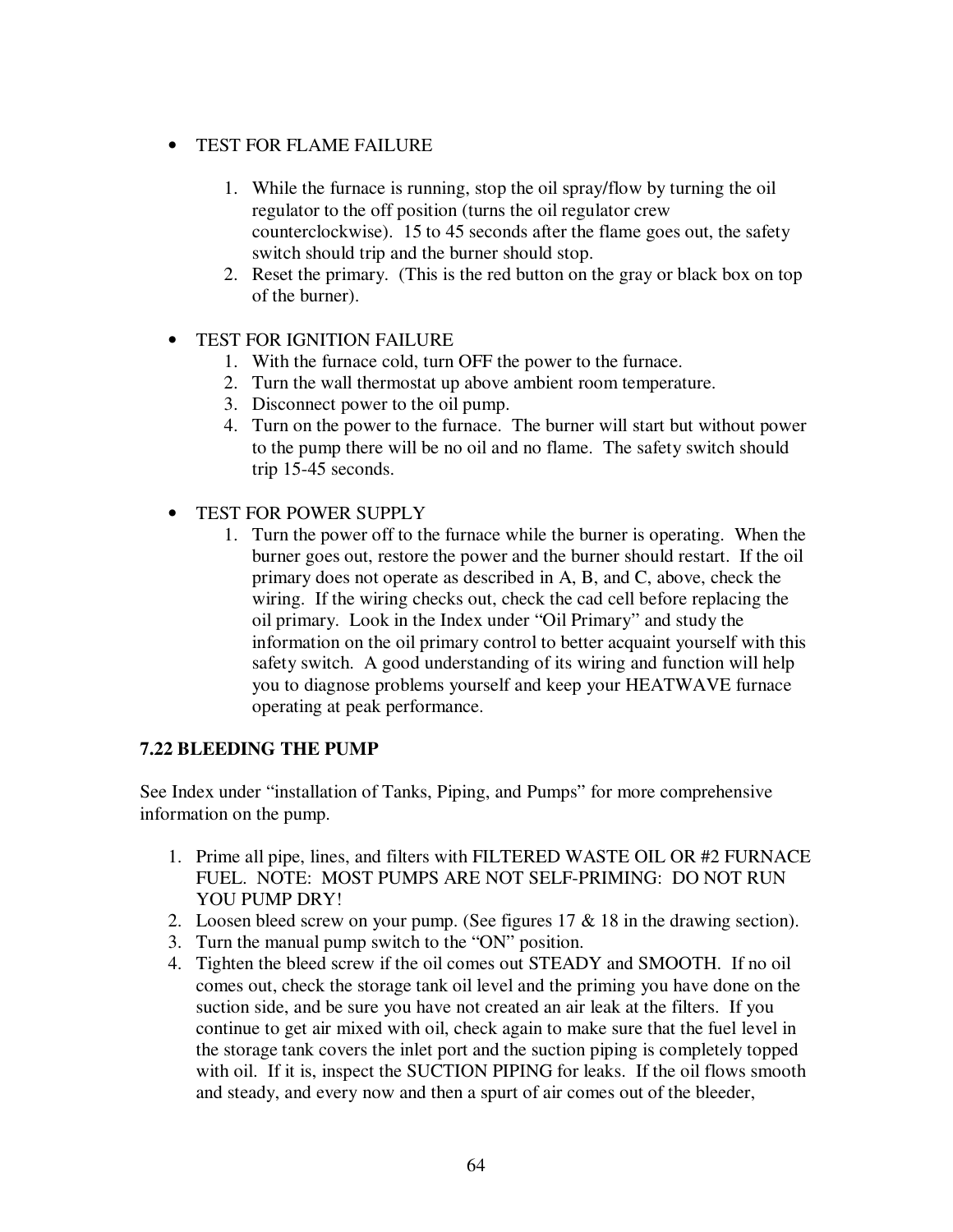THERE IS AN AIR LEAK AND YOU MUST CORRECT IT! If you do not, this small leak will cause you much grief, such as shutdowns when you least expect them. When larger pipes are used, even with pipe dope and cement on the threads, vacuum leaks will happen. Many steel unions do not use a sealant material and butt up metal to metal, which, although tight, WILL NOT SEAL. CAUTION: DO NOT USE STEEL UNIONS FOR A BREAK IN YOUR SUCTION SIDE OF YOUR FUEL LINES! Do not use this type of connector; simplify your piping by using a minimum of connectors. I recommend copper piping and soldering the unions. DO NOT USE TEFLON TAPE as pump manufacturers do not approve of its use in their pumps. Many will not warranty the pump if it is returned with Teflon tape inside the gears. REASON (from the pump manufacturers): The Teflon tape is thin and Teflon tape that is exposed on the inside of the threads will work loose into the pump.

On new installations you might check the rotation of the pump motor, as it is possible to get a motor wired to turn in the opposite direction. Some of the arrows stamped on the pump by the manufacturers may designate rotation and NOT the oil flow. Check the "U" joint coupler in case it is defective. It may be slipping on the shaft and you'll never hear it (that is the reason for having a pump pressure gauge installed permanently at the pump). If you have a coupler that uses a serrated interior, it will slip inside if defective, and you'll hear this one. If the above does not solve your problems, the pump will have to be checked and if defective, be replaced.

#### **7.23 CHECKING THE OIL PUMP PROPERLY**

#### **Read Section 7.23 Owner's Manual Carefully**

If your oil pump is leaking oil from the shaft, it generally needs replacing it. If you are constantly plagued with air in the lines on the pressure side, you may NOT have a leak in the suction side of your plumbing but a leak from the pump shaft. Remove your pump and plug the out-port and allow air pressure of at least 40 PSI to be introduced into the pump. Immerse the complete pump in a container of kerosene and observe. If there is an air leak coming from the drive shaft of the pump, discard the pump. An air leak from the cover can be repaired. I have not had luck with pump repair kits. If the pump passes these tests, disassemble the pump completely. Pay particular attention to the demand portholes to see that they are not plugged up. Always use a new cover gasket and check the cover with a file for burrs that will keep the cover from sealing. Inspect the gears for scoring. A worn gear set will not produce the vacuum needed to operate properly. Discard pump if the gears are scored. Check the drive shear pin to see if it is missing or broken. After the pump is assembled, be sure you have a pressure gauge and vacuum gauge installed to ascertain the pump condition. Use a clear plastic high-pressure pipe to observe bubbles from the pressure side. You will have to put a gate valve on the intake side after the pump is primed and operating, for checking purposes. If the vacuum is low (under 18") or there are bubbles coming out from the pressure side (when the gate valve is opened on the intake port), your pump is defective; it is sucking air in from the shaft. The shaft may not leak under pressure; however, the way the seals are made to seal the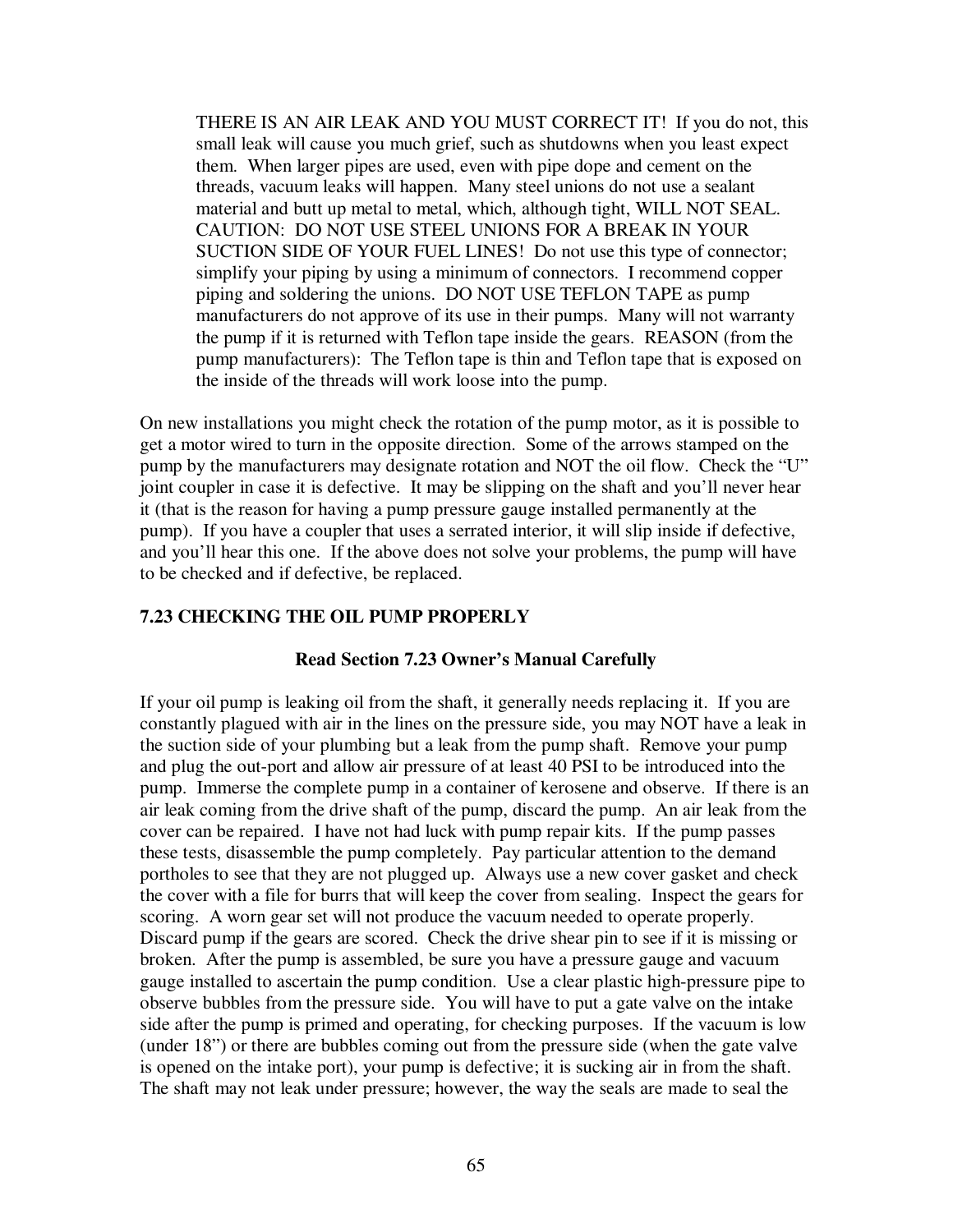shaft, they can be defective – sucking in air but still holding some pressure. NOTE: Always put oil into the pump cover after cleaning the pump and screen. You will encounter difficulty bleeding the pump if you fail to add oil. All new pumps come sealed full of oil!

### **7.24 CHECKING THE OIL REGULATORS:** (see figure 14)

- 1. Check to see if the oil flow is entering at the right port. The regulators are easily disassembled and the mechanics of the oil-flow can be found when they are opened up. KAGI Manufacturing bench tests and checks each burner. However, a part could have been borrowed or put on the wrong way by a technician. Don't take anything for granted! The inlet for the oil is stamped "IN" on the bottom of the oil regulator. There is only one inlet and three outlet ports. I have seen burners where the owner could not regulate the flame down. The oil was piped into the wrong port! The burner was operating from the by-pass pressure from the fuel pump! The pressure to the nozzle was coming in at 40 PSI.
- 2. Check for oil pressure at the intake port of the regulator. Crack the fitting loose and inspect for pressure. If there is not or low pressure, follow the flow back and correct it.
- 3. Check for outlet fluctuations from the regulator. If there are fluctuations on the output, then check the inlet source for fluctuations. If it is the oil regulator, check the oil supply all the way to the pump and tank. If it is the air regulator, check the air supply clear to the compressor.
- 4. Take the regulator apart, it is simple in design, clean the parts thoroughly, and reassemble. If the regulator is defective, install a repair kit from KHS or replace it with a new one.

# **7.25 CHECKING THE TRANSFORMER**

CAUTION: HIGH VOLTAGE CAN BE DANGEROUS, PROCEED WITH EXTREME CAUTION!!!

- 1. Remove the hold-down screw securing the transformer.
- 2. Flip the transformer back and upside down, exposing the underside and wires. The studs carry the high voltage current onto the brass buss bars.
- 3. Follow the two wires (Usually one white and one blue) and disconnect at the terminals; check with a high voltage transformer tester. This is a universal 14,000 volt transformer that is used on all models. If you do not have access to a tester, do the following:
	- **DO NOT DISCONNECT** the energizing wires from the transformer; get a screwdriver with a die-electric plastic or rubber handle.
	- Turn the oil regulator counterclockwise to shut the oil flow off so not oil will spray out of the nozzle during the test.

CAUTION: DANGER HIGH VOLTAGE AT THE TRANSFORMER HIGH TENSION TERMINALS: MAKE SURE THE SCREWDRIVER IS WELL INSULATED!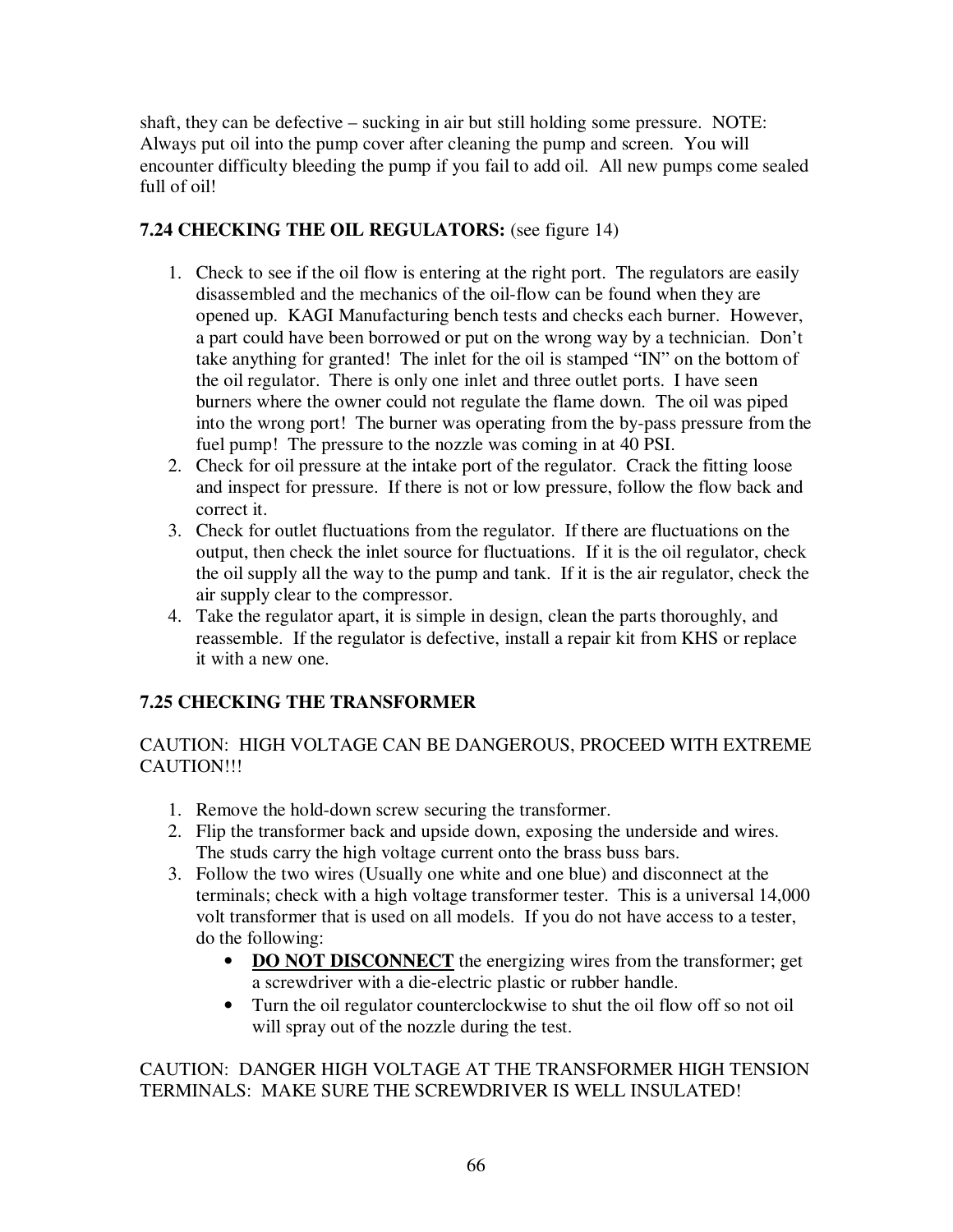### CAUTION: DO NOT TOUCH THE TRANSFORMER HIGH TERMINALS WHEN THE BURNER IS OPERATING OR LET IT ARC TO ANY BURNER COMPONENT.

- Cross the two terminals with a screwdriver. DANGER: HIGH VOLTAGE! Make sure the screwdriver has a good insulated handle.
- Turn the burner on. Move the screwdriver away from one terminal.
- If the transformer is good and generating high voltage, you will get a strong arc between the tip of the screwdriver and transformer terminal. It will jump an arc automatically  $\frac{1}{2}$ " or more away from these two points and a good transformer will pull an arc a good 1" to 2" apart before losing the arc. If it won't jump a  $\frac{1}{2}$ " or follow a larger gap, the transformer is weak and must be replaced. Do the same test checking each stud terminal to ground in the same way. If one stud terminal is dead, it may still jump a gap at the electrode tips; however, it may not be hot enough for igniting the fuel. This has fooled many service technicians that do not have a tool for checking transformers.

# **7.26 CHECKING FOR WATER IN THE NOZZLE DISCHARGE SPRAY**

- 1. Since the oil spray is black, it is hard to detect water in the spray by sight.
- 2. WARNING: Disconnect the transformer wires so there is no spark at the electrodes.
- 3. Hold a mirror in front of the nozzle and start the burner, spraying oil onto the mirror.
- 4. Inspect the mirror. The oil will stick to the mirror and the water will bead up and run down to the bottom of the mirror.

#### **7.27 CHECKING FOR WATER IN THE OIL SUPPLY**

In a warm environment, the water in waste oil will settle to the bottom of the tank. Waste oil can have up to 2% water by volume that will not settle out. It is very common to drain one cup of clear water out of the bottom of a 250 gallon storage tank every week. Waste oil with very little colloidal water in it is very black. As it takes on water, it turns very black to black-brownish. More water turns it into brownish color to eventually a gray whipping cream consistency. If you take a little of the brownish oil on a wooden stick and strike a match under it, it will burn with a sputtering flame. Fortunately, water and sludge settle to the bottom of the tank; that is the reason to put the oil pick-up tube a foot off the bottom of the storage tank. There are additives that can be mixed with waste oils to help settle the water quicker. However, any additives are an extra expense, and in time the water that is in waste oil will settle out by itself in a warm environment.

#### **7.28 CHECKING FOR WATER IN THE AIR SUPPLY**

If your air piping runs downhill to your burner, you will get water from condensation in your airlines. If your air compressor is not drained periodically, you will get water built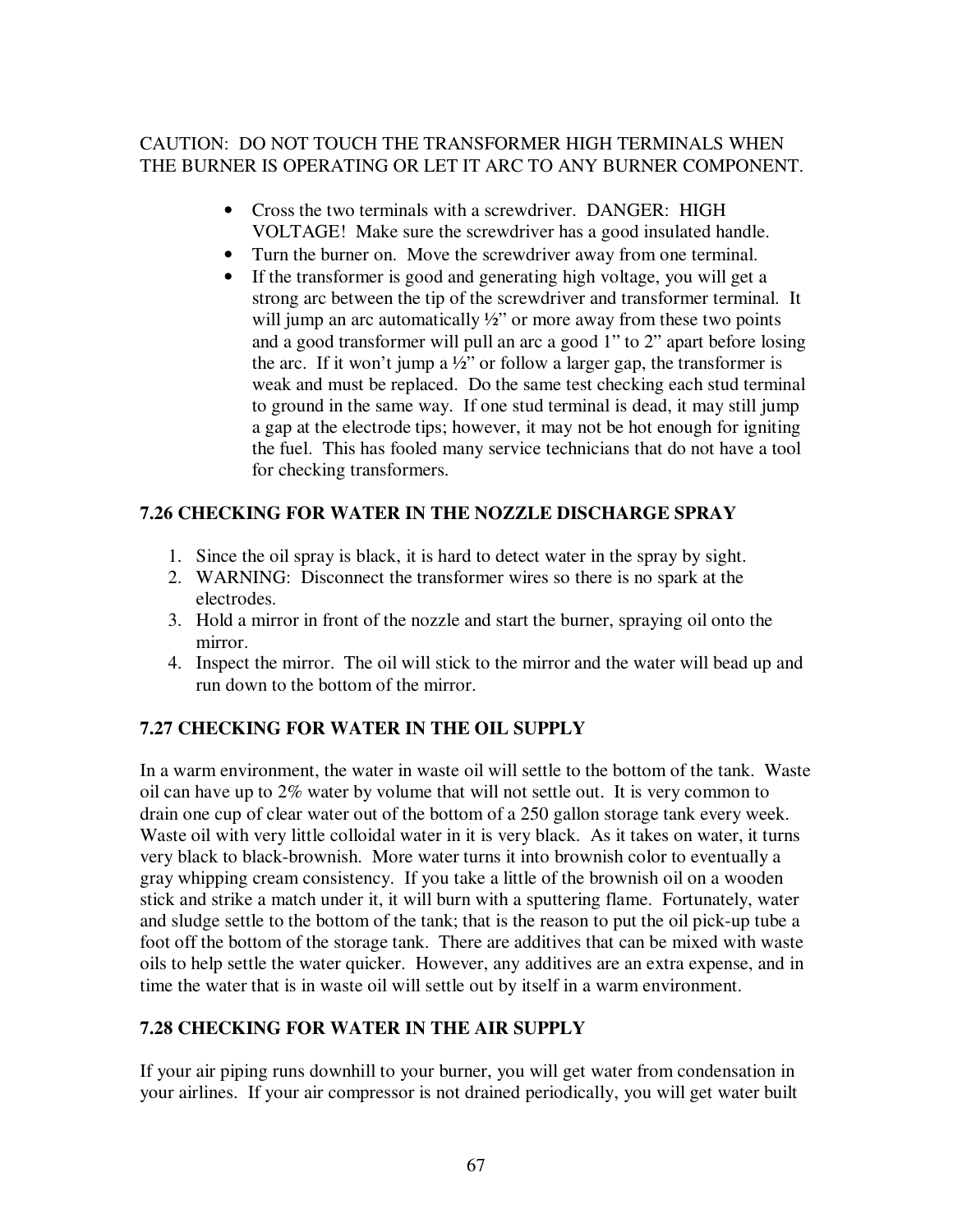up to a point where it will pass into your burner. If you disconnect the airline and let it blast into the palm of your hand, this expansion of air has a cooling effect and you will feel the moisture in the compressed air condense in your hand. Drain your tank and lines and install a desiccant-type air trap to collect water. Water mist or moisture in the atomizing air will make your furnace a nightmare to keep running properly. Typically, the wet air, contaminated with compressor oil and debris, will cook on the air pre-heater, then the residue will flake off and clog your nozzle, forcing you to clean the nozzle every continuously.

### **7.29 CHECKING THE NEON INDICATING LIGHTS**

- 1. Use a multi-tester or a test light and determine if current is at the lamp. If it is, the lamp is burnt out, replace it. Note: The lamp cannot be checked with an ohm meter, current is required to check for operation.
- 2. If there is no current to the lamp, check the wiring and correct the problem.
- 3. If the lamps flicker or are dim, replace them as they are ready to fail.

### **7.30 JUMPING SWITCHES TO CHECK COMPONENTS –** *CAUTION: ELECTRICAL WIRES ARE HIGH VOLTAGE; PROCEED WITH CAUTION*

It makes good common sense to use a short jumper to check many electrical switches and controls. However, do not bypass and leave the jumper on, as this is a dangerous practice. The following switches can be jumped to ascertain if they are malfunctioning or defective:

- 1. Air pressure switch.
- 2. Oil primary (black to the orange wires).
- 3. Fan control switch and hi-limit control.
- 4. Wall thermostat connections T-T on the primary.

#### **TO TEST THE ELECTRONIC IGNITOR:**

- **1.** Disconnect the power to the oil burner.
- **2.** Take the ignitor off the burner chassis so you can see the high voltage terminals.
- **3.** Clean the porcelain insulators around the high voltage terminals. Check for signs of cracking or crazing, which is a series of fine cracks in the porcelain.
- **4.** Disconnect the power to the motor so that no oil will spray into the combustion chamber while you are checking the spark generator.
- **5.** Turn the power on and energize the primary control. You may have to disconnect on of the cad cell leads to get the primary control to start. Be careful, the ignitor is alive with the power on and can give you a nasty sting if you touch one of the high voltage terminals.
- **6.** Using a well-insulated, dry screwdriver blade, touch one of the high voltage terminals and then extend the blade across to the other high voltage terminal. A strong, active spark should appear as you get close to the second terminal. Stretch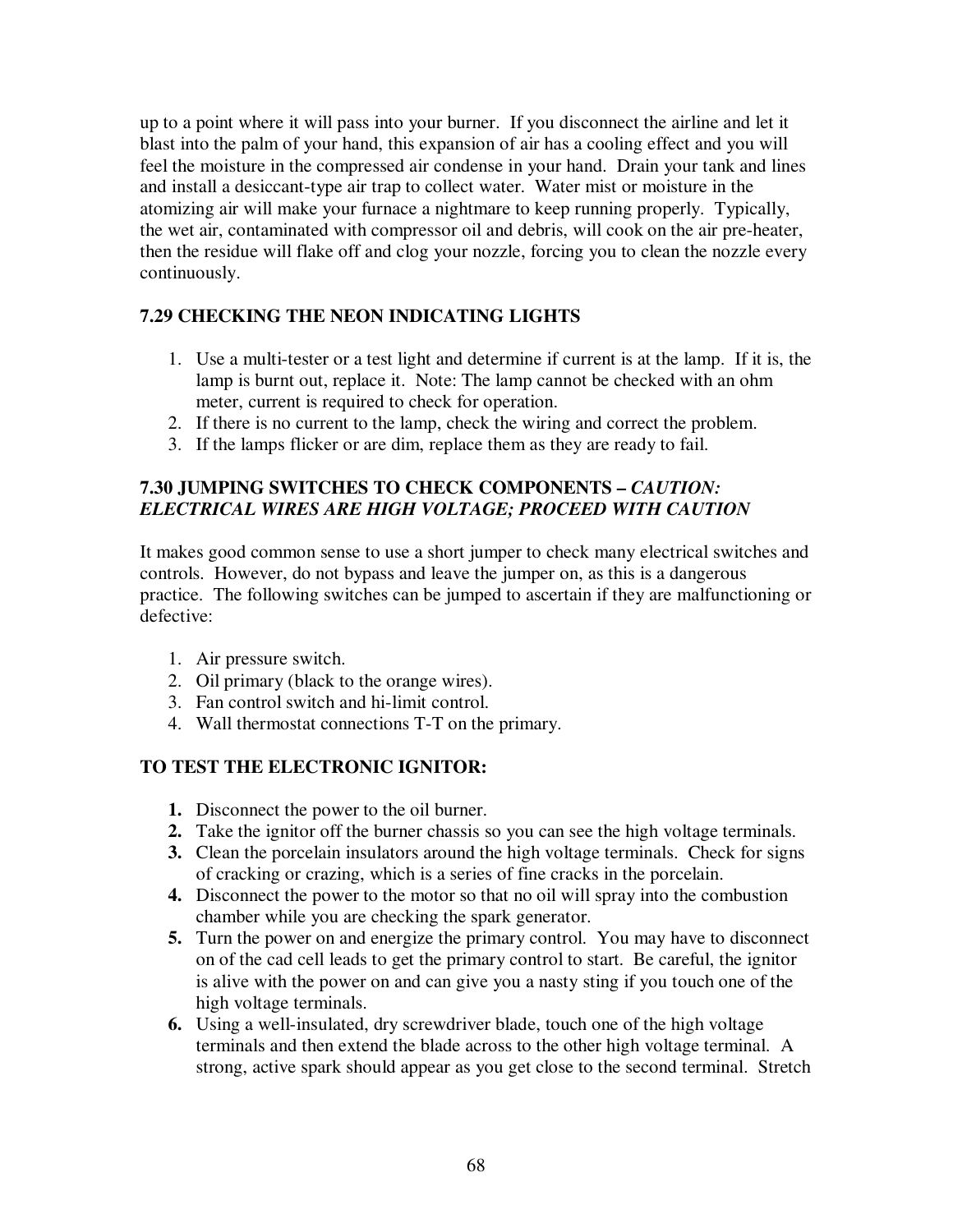the spark by moving the screwdriver away from the second terminal. The spark has to be at least  $\frac{3}{4}$ " long.

**7.** Another method of testing an electronic spark generator is with an Ohmmeter. Disconnect the wiring to the ignitor and test each high voltage terminal to the burner chassis. You should get a reading of less than 2,000 ohms. The other terminal should give you the same, or close to the same reading. The terminal-toterminal resistance should be twice the individual terminal resistance. If the terminal to chassis resistance differs by more than 10%, the spark generator should be replaced.

### **8.00 TROUBLE SHOOTING THE HEATWAVE FURNACE (see Kagi manual for additional information)**

### **8.01 SEVEN COMMON REASONS WHY THE BURNER WILL NOT IGNITE:**

- IGNITION
	- 1. No spark
	- 2. Bad electrode adjustment
	- 3. Partially or totally shorted spark
	- 4. Weak spark (bad transformer)
- TEMPERATURE
	- 1. Waste oil is not heated to the proper ignition temperature. (Is the preheater switch on?)
	- 2. Atomization air is cold and not being heated to the proper temperature
- NOZZLE SPRAY
	- 1. Nozzle plugged
	- 2. Nozzle spraying off pattern, debris restriction, defective nozzle
	- 3. Nozzle spraying but fuel flow is inadequate

#### • IMPROPER ADJUSTMENT OF

- 1. Secondary air (blast tube air)
- 2. Oil pressure regulator
- 3. Air regulator (for atomization)
- FUEL
	- 1. Suction Leak in fuel piping.
	- 2. Too thick (high viscosity)
	- 3. Water, antifreeze, sludged oils in tank
	- 4. Non-combustible liquid or synthetic oils in tank
- AIR FOR ATOMIZATION
	- 1. Heavy moisture or water in lines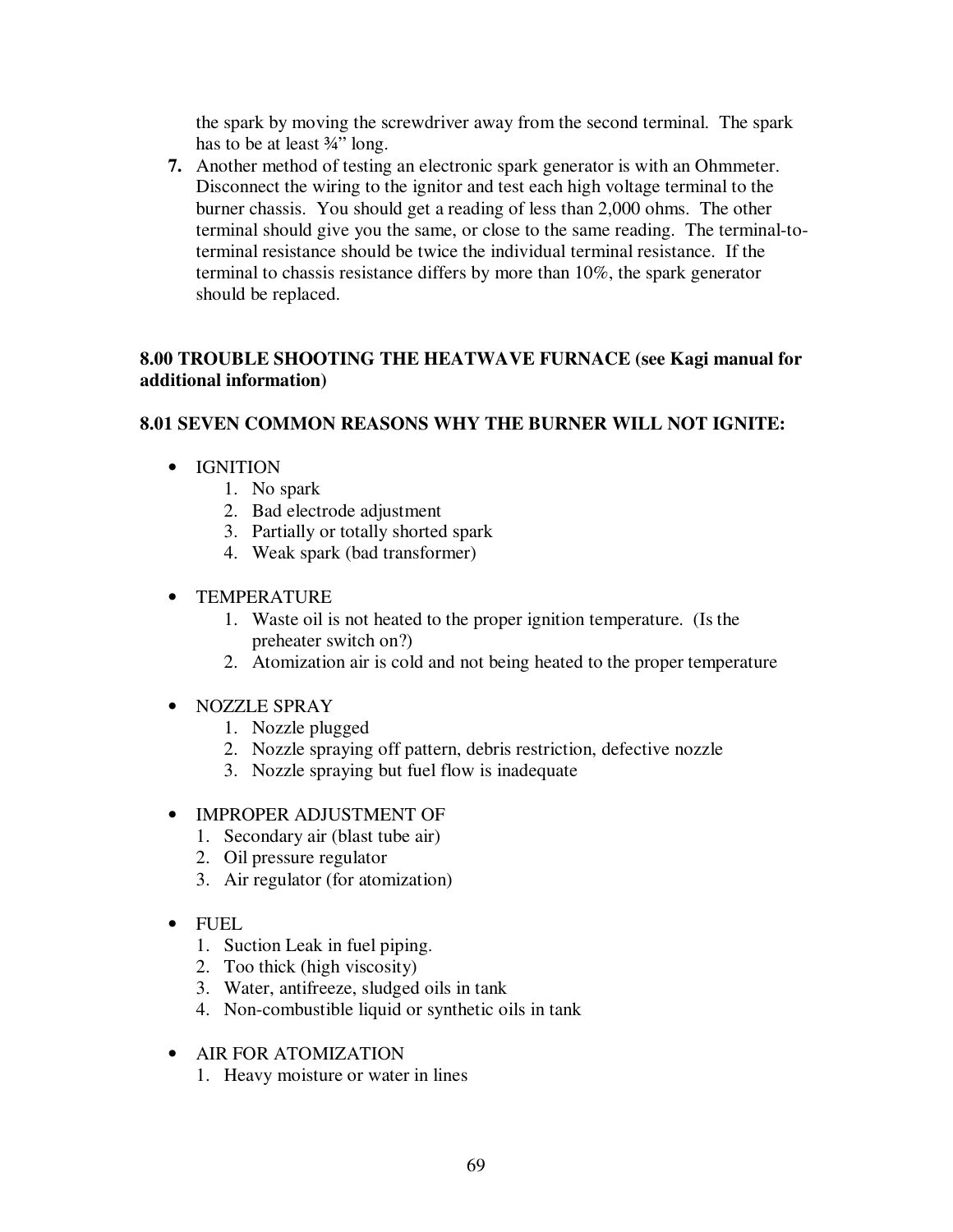- FLOODED CHAMBER
	- 1. Caused by oil impingement (defective nozzle, missing spinner in nozzle)
	- 2. Improper retention head position or angle of blades
	- 3. Oil is too cold, excessive oil pressure
	- 4. Burnt oil heater

Failure of ignition means that one or more of the above conditions are present. Do not attempt to perform major repairs on your furnace. See the HEATWAVE warranty. Call the KAGI Customer Service Department.

#### **8.02 FLOODED FURNACE**

If your HEATWAVE furnace has been flooded with excessive fuel, the excess must be removed. Refer to the section in this owner's manual on dust cleaning for instructions on gaining access to the combustion chamber. Even with proper clean out, there may be a thick coating of residual oil on the inside of the combustion chamber. When the burner is fired up, this thick oil will heat and turn into a grayish vapor as it tries to burn. Due to the rich mixture and lack of oxygen, your furnace will smoke and rumble. Do not be concerned as this residue must be heated and burned off. Sometimes turning the oil pressure down or off while the burner is rumbling will help. When a furnace is rumbling, it is starving for oxygen.

If you get a flameout, DO NOT PUSH THE RESET BUTTON. YOU MAY CAUSE AN EXPLOSION – IF YOU PUSH THE RESET BUTTON WHILE THE GRAYISH VAPOR IS RISING. Wait until the vapor has cleared. It can be observed through the barometric damper or outside smokestack. When the furnace is cool to the touch and the grayish vapor is no longer rising, push the reset button and refire the burner. You must refire the furnace and heat this thick oil to force it to vaporize. After a few attempts, the furnace will be cleared, the extra fuel burned off, and the rumbling will cease.

#### FOR HEATING TECHNICIANS ONLY

For the first few seconds after a flooded furnace is started, the furnace will not rumble and will operate normally. As the thick residual oil starts to heat in the chamber, the furnace will rumble. Turn the oil regulator off immediately and continue secondary air to support combustion. Jumping the "F-F" terminals on the oil primary control will allow the burner fan motor to continue turning, pushing secondary air into the chamber to help burn residual oil and cool the chamber.

#### When flame-out occurs, DO NOT PUSH THE RESET BUTTON UNTIL THE FURNACE IS COOL TO THE TOUCH.

Remember, jumping the oil primary will pump oil into the chamber. *It is therefore, important to turn the oil off beforehand.* Disconnect jumper from the FF terminal when finished.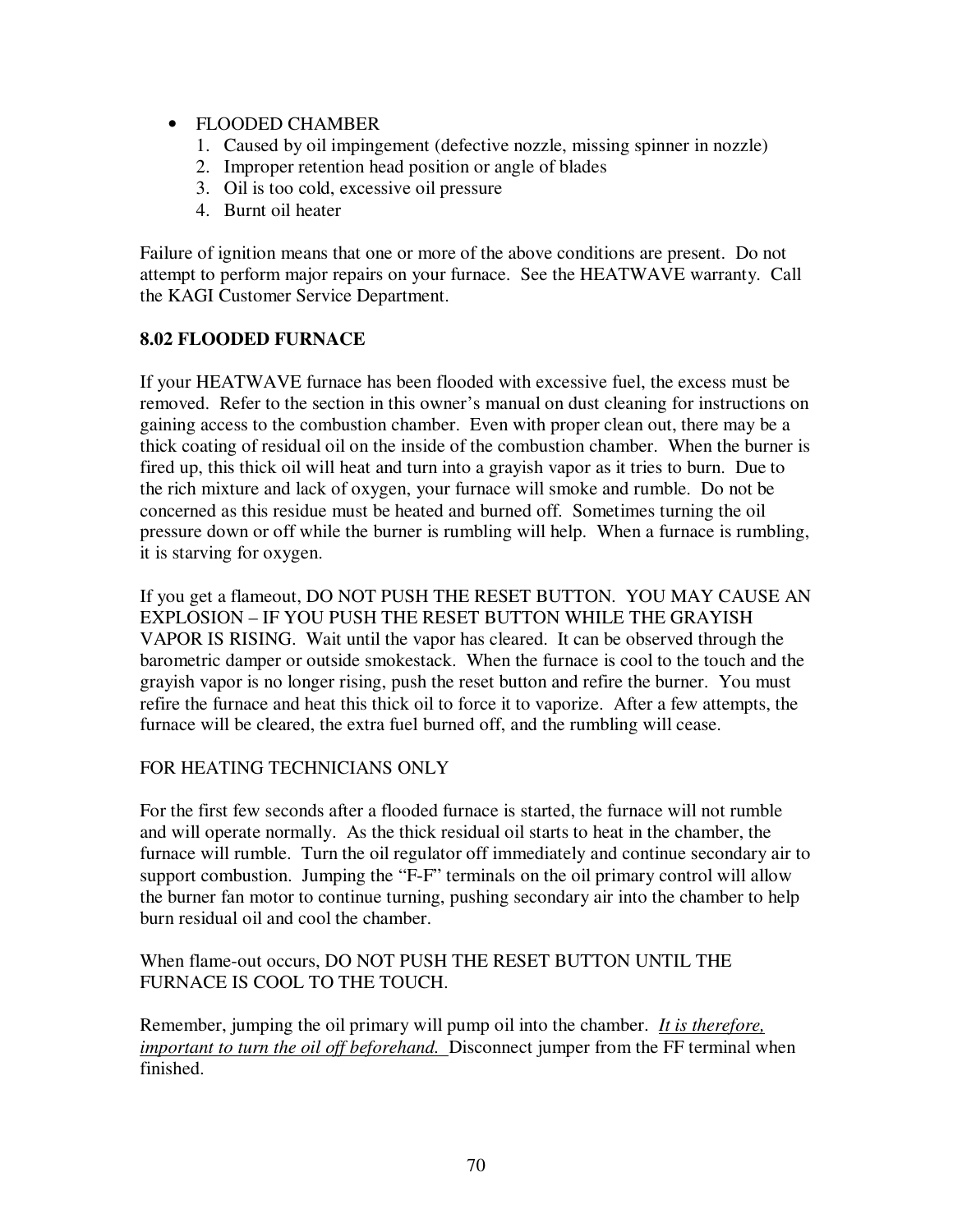#### **8.03 BURNER TROUBLE SHOOTING**

If the burner does not ignite after pushing the reset button, unburned fuel is being sprayed into the combustion chamber. Repeatedly pushing the reset button will flood the unit. A time delay is built into the oil primary and is the reason for the 30 to 90 second wait before the reset button can be pressed. This delay is engineered into the product. It is not a defect. If the reset shuts off, it is probably a result of one or more of the following conditions:

- 1. No flame
- 2. Flame is weak or flame cone is dirty resulting in insufficient light intensity to activate cad cell.
- 3. Dirty cad cell lens; defective or inoperative cad cell
- 4. Defective oil primary control

Usually, if the burner fires up and the reset button pops out, the cad cell is dirty. Clean the cad properly, put a jump wire across the FF terminals (See Figure #3). If the burner continues to burn, the cad cell may be defective. Remove the cad cell and check it with the continuity tester. It should be open. Expose cad cell eye to open light. It should move to full continuity. If there is not a reading present, the cad cell may be defective. The cad cell must have at less than 700 ohms running, sensing light from the flame but if it reads over 900 ohms, it may be defective. Call the KAGI Customer Service Department for assistance. The cad cell assembly is not expensive, so if there is any doubt to its condition, replace it to be sure you will have no problems.

Next check the oil primary. Obtain a <sup>1</sup>/<sub>2</sub> watt ohm resistor from a local hardware or electronics store. Remove the cad cell wires on the oil primary and hook up the resistor (See Figure #10). Attempt to start the heater. If the heater starts, the oil primary may be defective. Disconnect one lead on the resistor. The oil burner should start up and the flame should ignite. If the oil primary is functional, it should shut off within 15 to 45 seconds, depending on the model of the oil primary. Before the oil primary shuts off, hook the loose lead back up to the resistor. The oil burner should continue to burn and operate. If the oil primary then shuts off, it may be defective. Call the KAGI Customer Service Department for assistance.

If the oil primary shuts off with the resistor attached to both FF terminals, it may be defective. **Do not open up the primary control and bend, adjust the relay bars or springs or anything in the primary control. It was sealed and preset for safety at the factory. Instead, call for assistance.**

#### **8.04 FURNACE FAILS TO START**

If your furnace fails to start and you have determined that the burner is turning on but there is no ignition, you must, by a series of elimination's, find out if the problem is caused by lack of ignition or fuel. Looking into the observation port, you will see a black mist coming from the nozzle if the nozzle is discharging oil. You must bear in mind that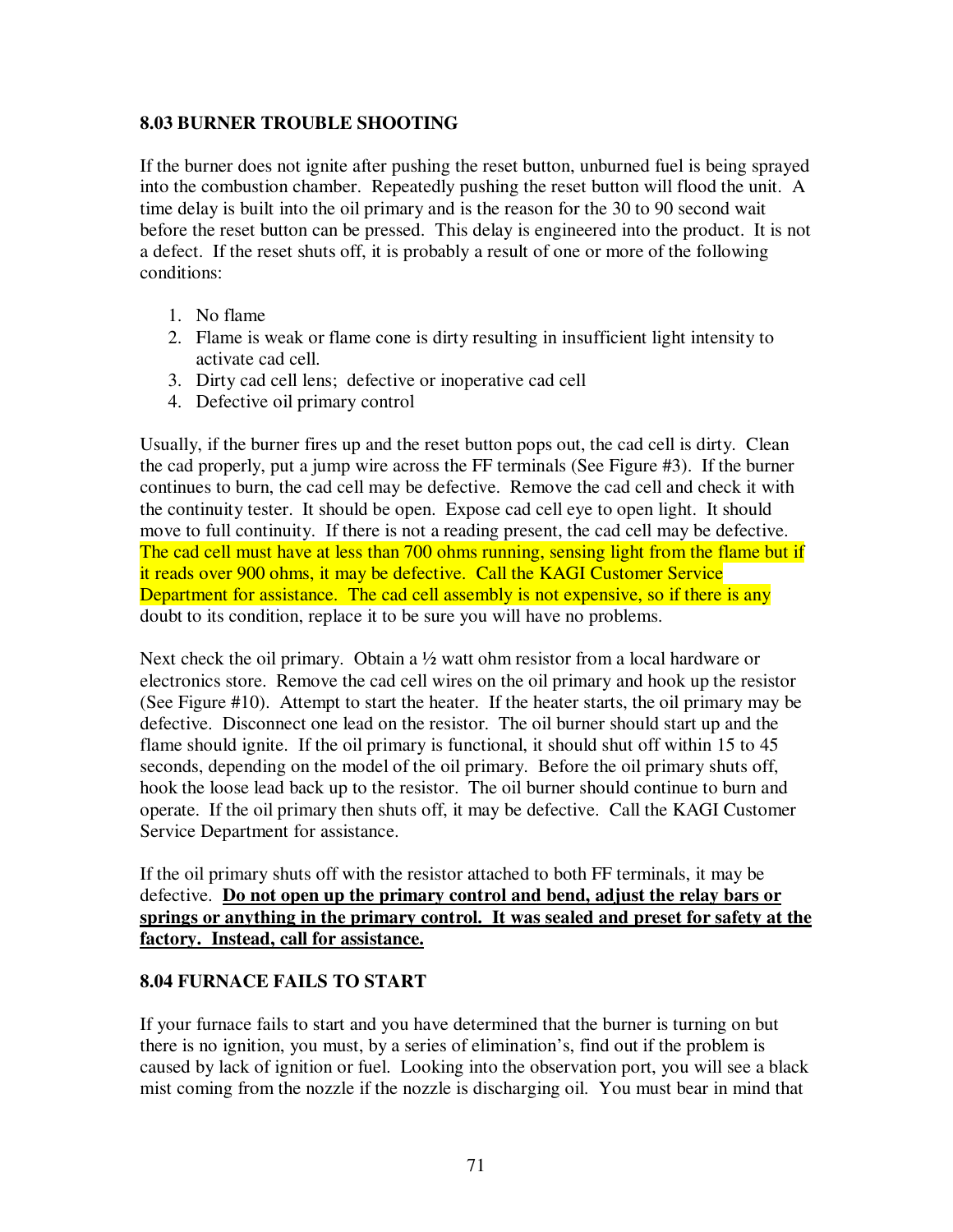even if oil is being sprayed out of the nozzle, ignition will NOT occur if any of the following conditions is present:

- 1. Oil preheater switch is turned off for burning waste oil.
- 2. There is water in the oil spray mist.
- 3. The oil is NOT combustible.
- 4. The oil is not up to ignition temperature. (Green lamp must be on!)
- 5. The oil is spraying to the side (defective nozzle or debris in nozzle cap).
- 6. The oil flow is restricted (not enough oil). This is a common occurrence that baffles most service people. The burner must have a certain amount of spray, as if it is too lean, ignition will not occur. This is very similar to an automobile carburetor where, if the idle mixture is too lean, even if fuel is entering the manifold the engine will die.

If there is no oil coming out of the nozzle, start from the pump and work up to the nozzle to determine why you are not getting oil. Start from the pump and check the oil pressure there, and continue to the oil filters and determine if they are clogged. If there is no adequate oil flow or not oil flow at all, check the following and make sure that:

- 1. Air pressure switch is not malfunctioning, and there is adequate air pressure to the switch (must have approximately 9 PSI to close).
- 2. Air proving switch is not malfunctioning and that it is closing (the air-proving switch senses the combustion air). NOTE: Some models do not have an air proving switch.
- 3. Oil regulator is set for proper flow pressure and is functioning properly.
- 4. Oil in your storage tank is adequate.
- 5. Oil solenoid valve has current and is functioning and not stuck shut.
- 6. Discharge nozzle is not obstructed.

After checking the above, determine whey you are not getting oil or an inadequate flow of oil, and remedy the problem.

After you have corrected the oil flow problem, if you are still NOT GETTING IGNITION, place a small amount of newspaper through the observation port into the combustion chamber in front of the nozzle and light it. Next, start the furnace, and if ignition occurs and the furnace keeps burning, you should conclude that the fuel is combustible and the ignition spark is weak, shorted out, or not there.

If the burner operates normally until the paper is burnt out, it is reasonable to conclude that the fuel has a high water content even if spark is present. Once ignition occurs in the burner, sparking of the electrodes is not necessary. Remember that on the standard KAGI burner, the spark is always arcing while the burner is operating. If the burner continues to burn when the paper is burnt away, and will not ignite on it's own, the fuel is high in colloidal water or the spark is there but not hot enough for ignition. You must ascertain what the problem is. Also look for a restricted defective nozzle, or for obstruction in the fuel delivery system. Looking at a mirror placed inside the observation port to examine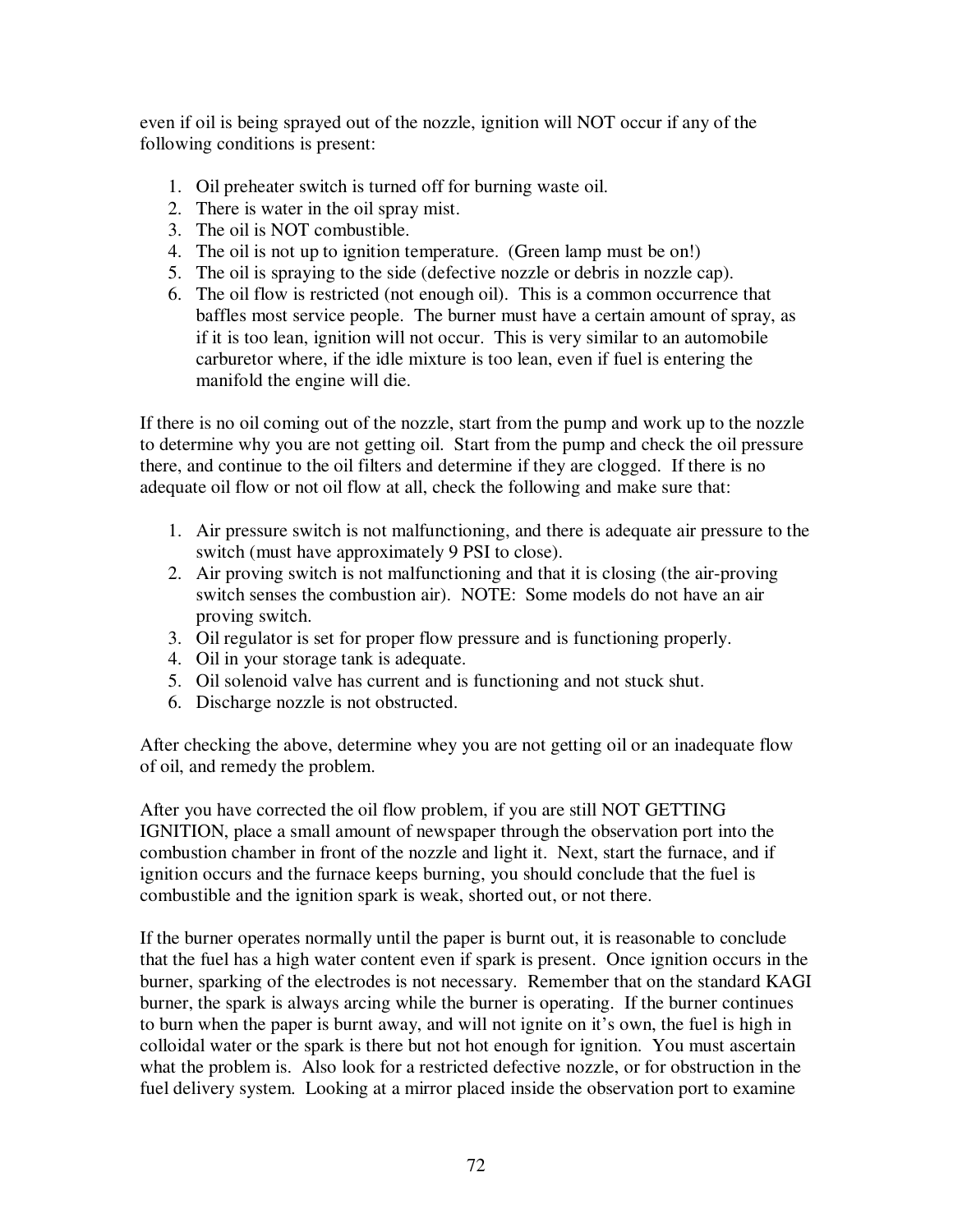the spark is helpful. However, it may be sparking at the electrodes, or leaking to ground at the rear of the electrodes from cracks or carbon tracks. CAUTION: (HIGH VOLTAGE CAN BE DANGEROUS; PROCEED WITH CAUTION)

Flip the transformer upside down and connect a jumper cable from each buzz bar to each electrode and with the oil regulator turned off, turn the burner on and watch for electrical leaks. Determine whether the spark is weak or not there. Look in index under "Checking the Transformer".

# **8.05 FURNACE STARTS, BURNS A SHORT TIME AND THEN SHUTS DOWN**

- 1. Listen to the nozzle discharging fuel. It makes a whistle and the loudness of this whistle varies with the discharge of oil. By turning the oil pressure up and down, you can hear this whistle. Familiarize yourself with the whistle and you will be able to determine by sound if the nozzle is restricted. If there is a spurting uneven noise, check for water in the fuel lines. When observed from the inspection port, the flame should reveal an uninterrupted spray of oil.
- 2. If the flame appears normal in length and characteristics, take a jumper cable and restart the burner first, and then jump the cad cell wires on the oil primary. These are the FF terminals on the oil primary control.

# **NOTE: Do not install the jump cables first, as the burner will not start.**

 NOTE: There is no danger from electrical shock as the circuitry is 24 volts on the oil primary FF terminals. If the burner continues to operate normally without interruptions, the cad cell lens is either dirty or defective. Clean the cad cell first and check; replace it if defective. See manual on checking cad cell.

- 3. If, after jumping the cad cell, the burner operates normally and then still shuts down, check the oil primary control. You can check the oil primary electronically later, but first try the oil primary control. You can check the oil primary electronically later, but first try this simple test:
	- Disconnect the power to the furnace at the main breaker. CAUTION: The electrical components inside the burner are 110 volts; safeguard yourself from electrical shock. Bypass the oil primary control. The current enters the primary through a black wire and comes out as a hot orange wire. The third wire (white) is ground or common. Unfasten the screw that holds cover hinge down, and lift up the cover, exposing the preheater block and wire terminal junction. The underside of the oil primary and its three wires are exposed. Follow the black and orange wires to the wire terminal strip and connect a jumper across the two terminals, which will bypass the oil primary. Replace the cover to original position, turn the power to the furnace "ON", and if the burner continues to run, your oil primary is defective.

# **CAUTION: Do not operate burner with this jumper on as it is bypassing the safety switch.**

# **WARNING: THIS PROCEDURE IS FOR TESTING PURPOSES ONLY!**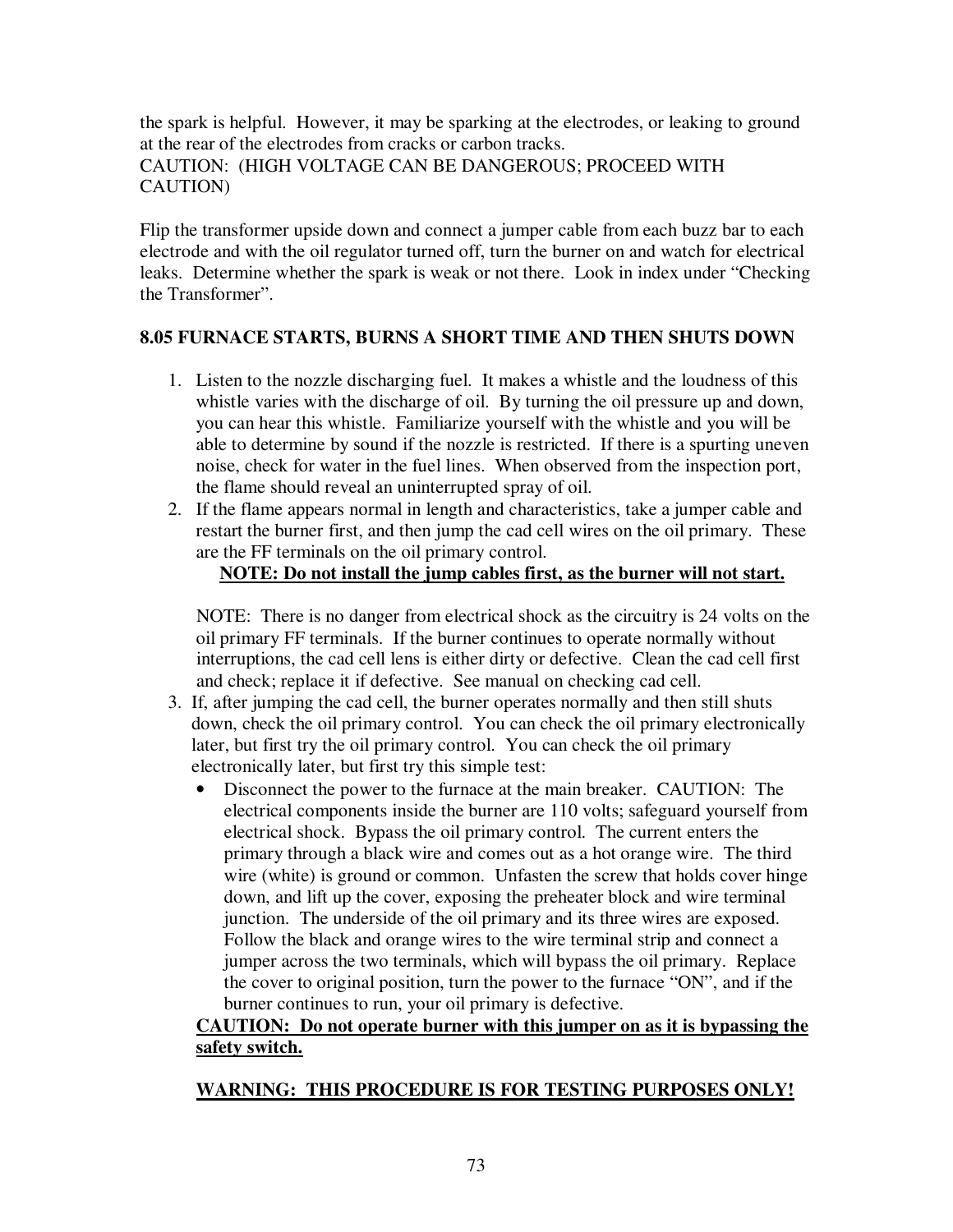4. If the burner still stops, the power to the oil primary circuit maybe interrupted. With the jumper to the primary on the black and orange wires bypassed, check obvious things such as fuses in the control panel, loose wire connectors in the power source, and check all terminal screws on the aluminum block wire terminals for tightness. If all things checkout at this point, trace the wiring back to the Hi-Limit control. There maybe a loose connection there or the Hi-Limit switch is defective. For checking purposes, you can jump the wires to bypass the Hi-Limit micro switch. If it checks badly, replace this switch. Study the wiring schematic and start from the power "IN" lines ending at the burner. After you understand the wiring schematic, you will find it easy to trace and locate the problem.

### **8.06 FURNACE BURNS WITH A SMOKEY FLAME**

Check all the following adjustment: secondary air, air pressure, and oil pressure. Check the draft and see if the chimney is restricted. A smoky flame indicates too much oil or not enough combustion air or both.

Check the nozzle and see if the oil distributor inside the cap was lost or unseated. Check the combustion blower for proper movement of air. If the motor is hot, the motor may not be turning at the proper speed. Check the blower cage for obstruction such as a rag or a piece of paper. Last, check the set screw on the combustion blower cage. It may be loose and spinning on its shaft. See Index of Drawings for illustration.

### **8.07 FURNACE BURNS WITH A LONG NARROW FLAME AND HITS THE TARGET**

If the flame is too long and doesn't seem hot and the furnace is not over firing, the temperature of the oil is to low. The flame should be roaring, noisy, and bushy when the temperature is proper, if one took a hot normally burning flame, and gradually turned the oil temperature down a little at a time, the flame would decrease in diameter, becoming smaller and smaller until it hits the target where it would drip and burn smoky and lazily on the target wall. Check the oil cartridge heater and the air cartridge heater for continuity, they both should be closed. There is also a possibility that someone has dumped too thick of oil in your storage tank and the oil heater is not heating the oil to proper atomization temperature. Check the nozzle, as someone may have dropped the small oil distributor out of the nozzle assembly. A smaller orifice nozzle with higher oil and air pressure may help atomize your problem oil. See Index of Drawings for illustration. (Figure #5)

#### **8.08 FURNACE BURNS AND THE FLAME HAS SPARKS AND FIREFLIES**

Many of the sparks and fireflies are due to colloidal aluminum, iron, and magnesium metal particles in the oil. This is due to the extremely hot flame of burning waste oil, which is oxidizing these metals. This is what makes fireworks glitter. The fireflies can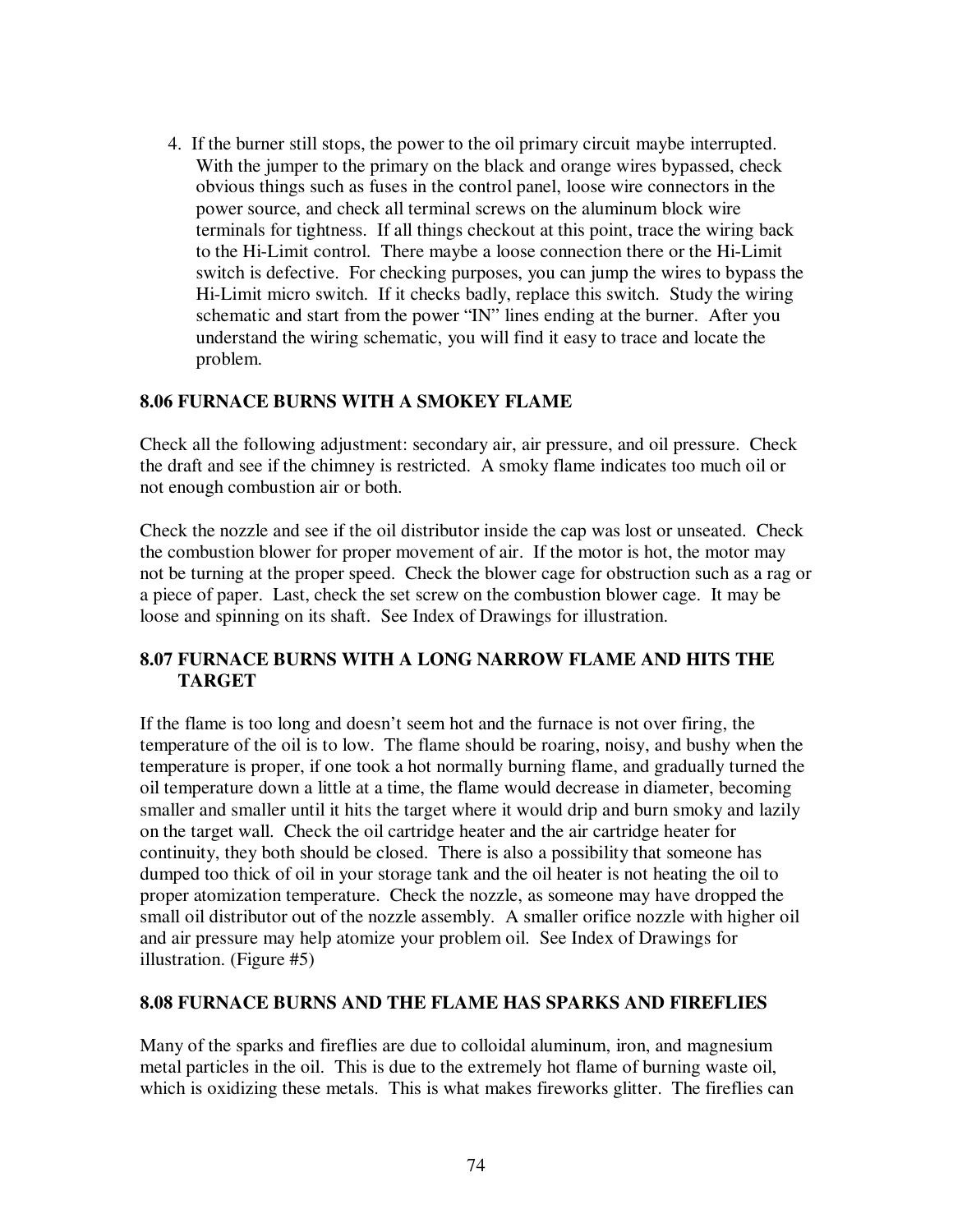be from glowing burning large particles of oil, indicating a bad nozzle which is not atomizing the oil properly or waste oil not at proper burning temperature. In waste oil furnaces, changing the nozzle usually will eliminate fireflies. Do not confuse oil impingement with fireflies.

### **8.09 FURNACE BURNS BUT HAS FLAME IMPINGEMENT: OIL SPLATTERS ON SIDES OF COMBUSTION CHAMBER AND FLAME IS LAZY AND SOOTY**

If the oil is spattering straight ahead, off the target wall, check first and see if the retention head blades are plugged up. Waste oil is heated to break the oil into microscopic droplets. Heavier larger droplets of oil are spun together by the retention head for a complete burn. If the blades are coked up it cannot accomplish this. Remove the retention head and clean.

Certain multi-grade oils will cause spattering of oil on the target. Changing to a smaller orifice nozzle and stepping up the oil pressure will cure this problem. Before you change nozzles, check the preheater block temperature and ascertain proper temperature. Do not exceed 160° F. Cold oil burning away from the flame area looks like fireflies. Treat this as poor combustion of the fuel.

**WARNING:** The temperature should be at 160° F. Check the oil heater element and see if it is burnt out (see figure 27). If the oil is not at the proper temperature, the droplets will be large and be thrown on the target for an afterburn.

If the oil is splattering on the sides of the chamber and burning sooty, check the nozzle for proper discharge angle. You may have a defective nozzle. Replace with a new one. If the retention head is not positioned in the right location, you will have oil impingement on the sides of the chamber. The retention head is secured with a metal screw and when this screw is removed, the unit can be slid forward and back. Using the face of the nozzle as a position to work from, first move the retention head back from its original position and check the impingement. Slide the retention head back and forth, experimenting on the optimum location for minimum impingement. The blades on the retention head can also be altered to minimize impingement. These blades can be bent and opened up to create a thrust of air more forward than the sides. These blades can be easily adjusted with a pair of duckbill pliers.

## **8.10 FURNACE BURNS WITH A SHORT FLAME**

1. You should be able to lengthen the flame by increasing the oil pressure and readjusting the oil pressure, check the bypass pressure at the pump. It should be a minimum of 40 PSI. If pressure is low at the pump, start by adjusting the pump pressure higher and follow by cleaning everything in the fuel delivery system. You will have to start from the suction strainer, to the oil filters, the oil regulator, and the oil solenoid, and finally to the nozzle.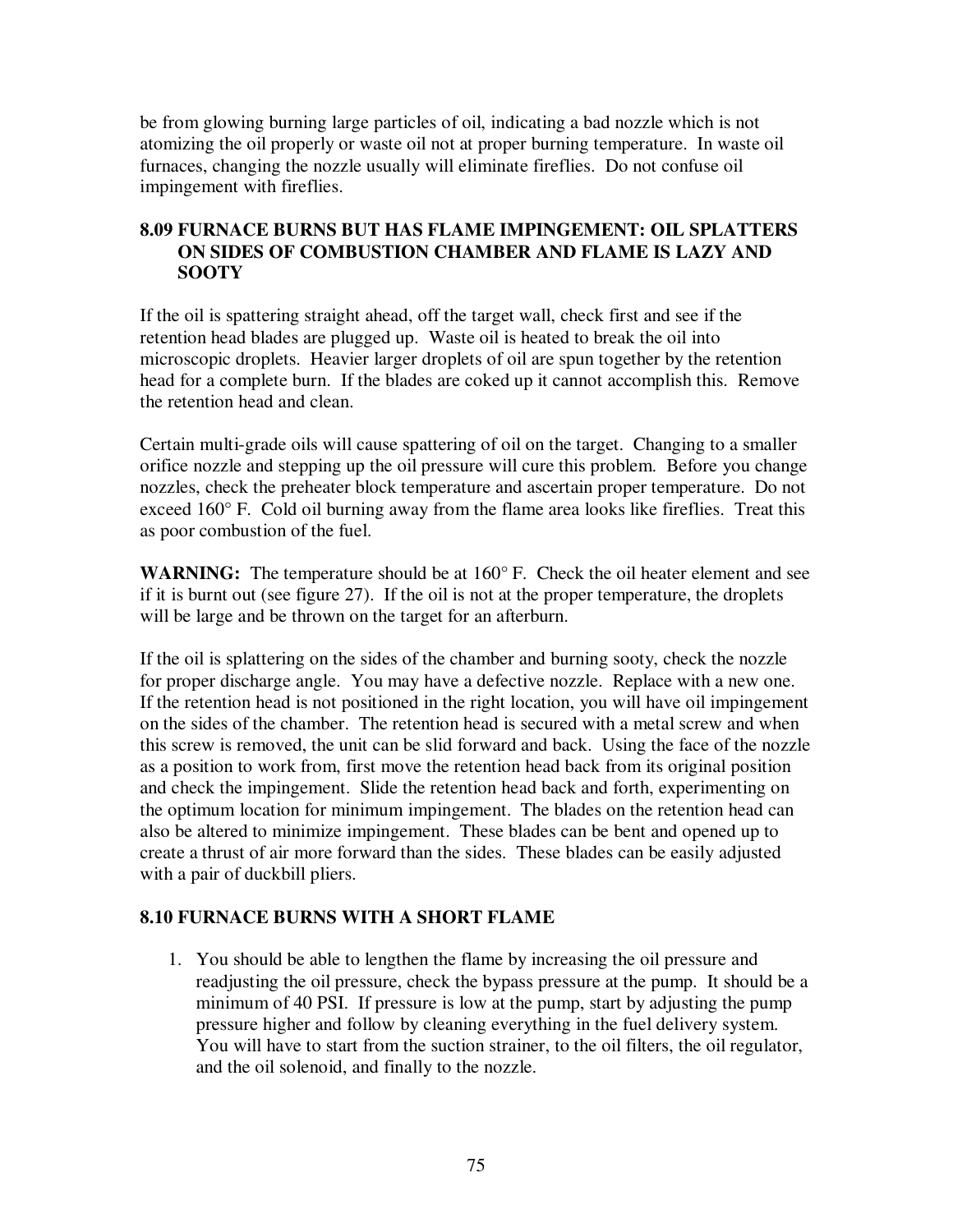- 2. Remove the nozzle and check for obstruction. On new installations, check for proper nozzle size.
- 3. Check the rubber "O-ring" on the removed nozzle (figure 11). Leakage here will cause the air pressure to blow back the oil flow.
- 4. If checking these above things still fails to give you a proper length flame, you have overlooked an obstruction in the oil delivery system. Please, recheck everything, starting from the nozzle back to your oil supply and you should find the cause.

# **8.11 FLAME PULSATES**

Flame pulsation is caused by one or a combination of the following. Check, repair, and adjust as necessary.

- 1. Air leaks in the suction side of the pump. First, tighten all connections, paying particular attention to the seal on the oil filters.
- 2. Debris in the oil or air regulator. Remove either regulator and clean.
- 3. Water or moisture in the air lines.
- 4. Combustion chamber has leaks. Check for cracks in the combustion chamber; inspect the dust covers for warping and the door gaskets for air leaks.
- 5. Check for adequate draft with a draft gauge. With furnace operating, setting should be .04 to .06 inches W.C.
- 6. Check burner motor and combustion cage blower. Be sure set screw is tight on the shaft. The blower cage may be loose and spinning on its shaft.
- 7. Check the rubber "O" ring on the nozzle for cracks, scratches, or cuts that will cause leaks.
- 8. Replace defective nozzle. Bad nozzles will pulsate the flame.
- 9. Check wire connectors to electrical solenoids for on and off interruptions.
- 10. Check solenoids by removing snap ring from solenoid spool coil and turning on the burner and gently pulling on the solenoid coil to see if the solenoid is magnetic. Replace if weak or questionable.
- 11. Nozzle holder nipple is loose and sucking air from the nipple threads.

# **8.12 FLAME PULSATES NOW AND THEN, ESPECIALLY WHEN IT'S WINDY, AND SOMETIMES GOES OUT**

When there is back draft down your chimney, the flag switch (on models with one) will momentarily flop up and down, interrupting the air solenoid, causing erratic flame fluctuations. When this problem persists, it will kick your oil primary off, causing a shutdown of your burner. Usually this is caused by not enough draft from insufficient vertical chimney. If you don't have sufficient draft, you must install more outside chimney. If you had a qualified heating mechanic install your furnace and enough chimney was used, your building roof design, and/or location, is causing this problem. You might try installing a special cap for windy situations. These are the spinning exhaust caps or sail caps that turn away from the wind. The final answer, though expensive, is an installation of a power draft inducer.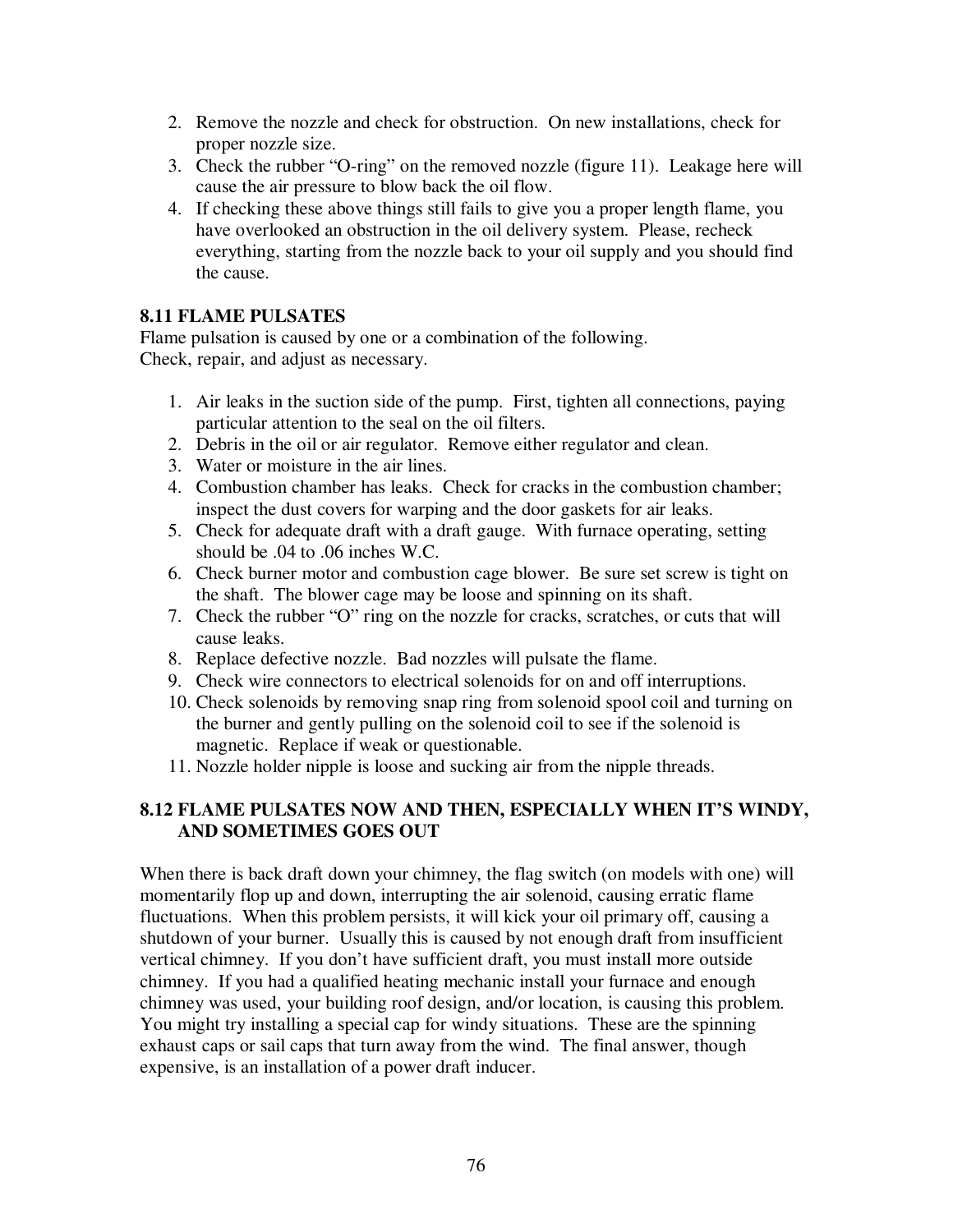### **8.13 FURNACE BURNS, BUT PUTS OUT LOW HEAT**

If the color and flame length is correct, and the furnace seems to put out poor heat, note that the type of fuel you are burning will determine BTU output. Thin #1 or #2 furnace fuels do not put out as much heat as the thicker waste oil. Check the barometric damper, and correct the draft, if it over .08" of W.C. Excessive draft will chase your heat up the chimney. Check the secondary air or combustion air. An excessive flow of free air will lower heat output and drive the heat up and out the chimney.

Look in your manual on how to properly adjust the combustion air. You may have selected a furnace undersized to your heat loss. If you have a large space with an extremely high ceiling, with no ceiling fans, you may need more furnaces to compensate for heat loss. Before you blame the HEATWAVE furnace, make a simple test and measure the temperature of the air coming into your furnace circulation blower, then measure the temperature on the plenum output side. The temperature rise should be approximately  $80^{\circ}$  to  $100^{\circ}$  F. If it is not within these limits, the furnace is not burning properly. Go through the basic adjustments again and determine why it is not burning properly and correct the problem.

The stack temperature should be approximately  $475^{\circ}$  F. If the stack temperature is around 750° or higher, clean the dust out of the flue tubes and chamber. This dust acts as an insulator of heat and will cause this heat energy to escape up the chimney, not out into the room. It is the same principal as a limed-up car radiator. The lime inside the radiator blocks the conduction of heat to the fins of the radiator. If the sensible heat (TD temperature) is around 90° F., your HEATWAVE furnace is performing normally. The TD temperature is a formula heating mechanics use to calculate proper movement of the air and temperature rise. The constants of the formula are: the cubic feet per minute the blower moves, the BTU output per hour capacity of the furnace, and the temperature in and out of the furnace circulation blower. Do not condemn your HEATWAVE furnace if the temperature rise is within these figures. You can adjust an acetylene-oxygen torch to burn clean and extremely hot, in excess of 2500° F., but it isn't going to warm up your shop.

Cold air is denser than warm air. If your shop air is  $50^{\circ}$  F, or cooler, the air movement will be stronger, blowing a larger mass of colder dense air. As the room air rises in temperature, it becomes thinner and less dense, moving less air through the heat exchangers, making the output air warmer.

### **8.14FLAME IS TOO SHORT AND GETS SHORTER WHEN INCREASING AIR PRESSURE, AND THEN GOES OUT**

When a longer flame cannot be established by increasing the oil flow and by adjusting the air pressure higher burning rate, the little rubber "O" ring on the discharge nozzle may not be holding, and is leaking. If this O-ring is cut or collapsed, the outgoing airflow (which sucks the oil out from the center of the nozzle) neutralizes this suction and diminishes the oil flow. If the oil ring is bad enough, increasing the air pressure will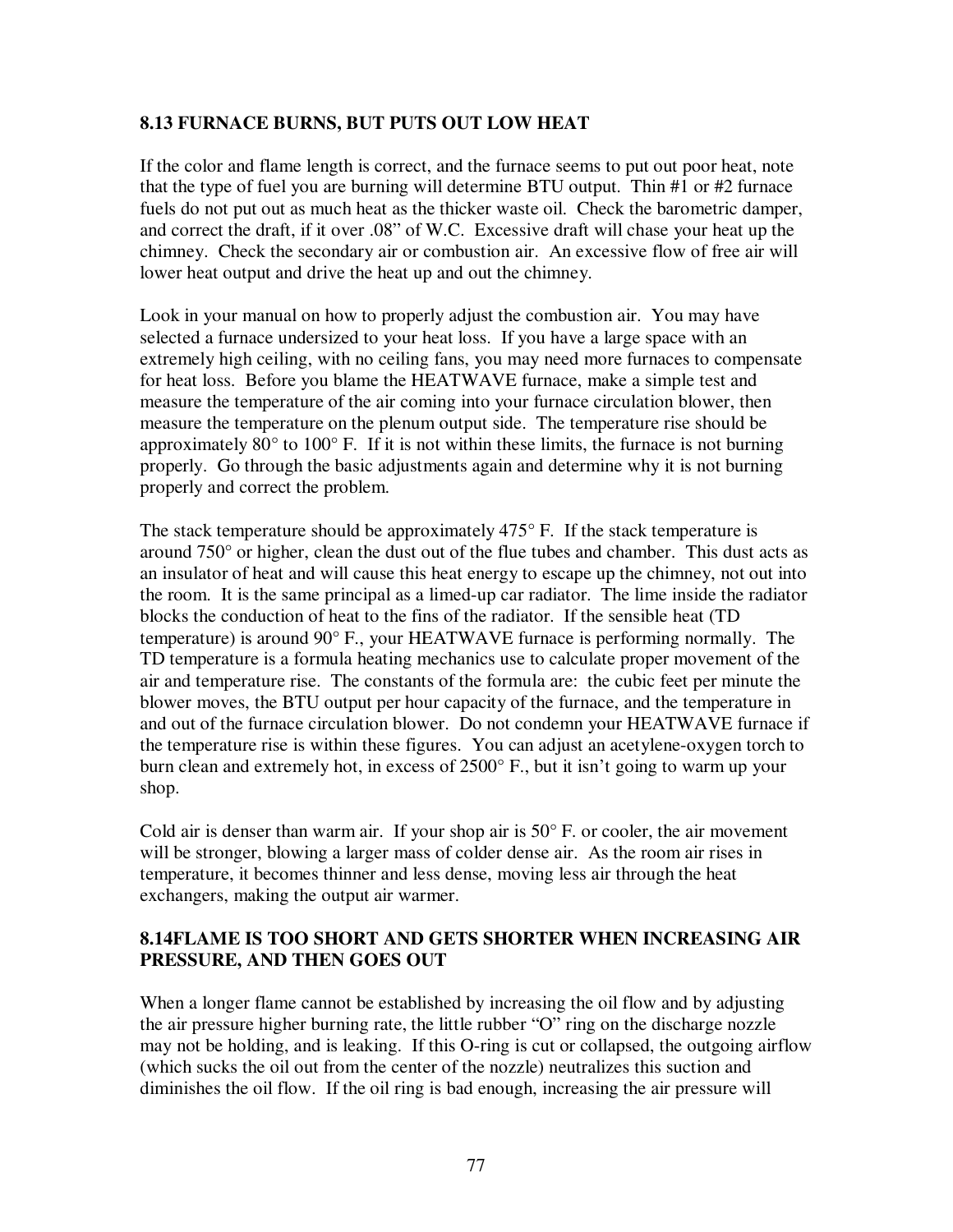force the oil backward toward its source. When replacing the o-ring, take the stem, Fig. #2 drawing in the back of the book and with the head and distributor off, push it into the orifice, which the o-ring fits into, and check for tightness. It should be very snug. If it is loose and leakage is feared, install a larger diameter "O"-ring. If the bore has a sharp edge on it, and it is cutting the o-ring, take an oversize drill bit and hand scrape this edge slightly to dull it. Always put a little Vaseline or grease on this o-ring to protect it as it is inserted.

### **8.15 FLAME IS HARD TO ADJUST (A little turn and it is too much; a touch backward and it's too small).**

This is usually caused by too high oil pressures your fuel pump is sending to your burner and/or excessive end play from a leaking or malfunctioning oil regulator. Also burning thinner fuel oils such as #2 furnace fuels and using a smaller inside diameter fuel piping than what is recommended on the pressure side of the pump. There is an adjustment built into all pumps to lower or raise oil pump bypass pressures. However, if it cannot be lowered to the factory recommended pressures, the bypass spring must be replaced. See Section 8.35, "Pump Bypass Pressure Too High."

# **8.16 FLAME WILL CONTINUE WHEN THE INSPECTION DOOR IS OPEN; (BUT GOES OUT WHEN IT IS CLOSED).**

This situation is usually due to inadequate draft caused by clogged flue tubes in the furnace cabinet, restricted chimney (improper cap, bird nests, and sooty chimney), back draft from wind or not enough chimney. Opening the inspection port merely admits more combustion air to support burning. Examine section 8.12 on proper chimney installation.

# **8.17 FURNACE BURNS TOO HOT**

If your furnace is burning too hot, check for the following:

- 1. Defective air blower system from slipping belt, squirrel cage slipping on shaft, seizing tight blower motor, clogged blades.
- 2. Defective fan control.
- 3. Thermostat calibration is wrong or thermostat is in bad location.
- 4. Burner is being over-fired or separation baffle burnt out.
- 5. Fan limit temperature setting is off. Settings: 90° Fan Off, 110° Fan On, 170° High limit, burner power off.

If the circulation air from the blower is restricted or diminished, the cabinet air temperature will rise very quickly. Should the burner be in an over firing mode the same will happen. The blower will come on at the temperature set on the fan switch, which is part of the Hi-Limit switch. If the fan/on temperature setting is set higher than factory recommendation, the furnace will operate hot until the fan comes on. The Hi-Limit control will automatically kick the burner off should the air jacket temperature exceed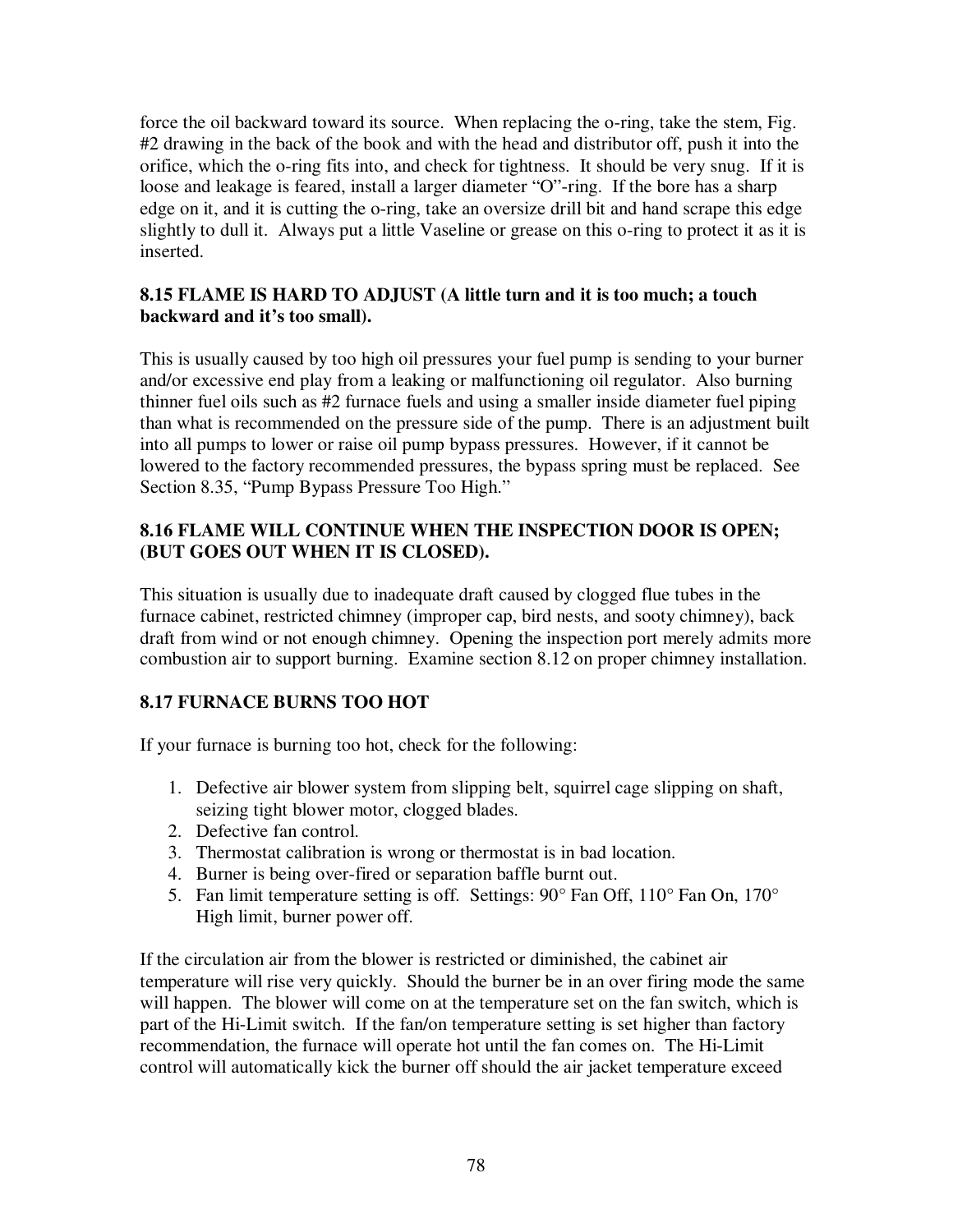200° F. Understanding the controls and their functions will help you correct your furnace adjustments so your furnace operates safely, giving comfortable heat.

# **8.18 FURNACE DOESN'T SHUT OFF**

If the burner keeps running after you turn the wall thermostat below room temperature, disconnect one wire from the TT terminal on the primary control. If the burner stops, the thermostat wires are crimped together somewhere and making continuity. Next, connect the wires back again on the primary control and disconnect the wires at the wall thermostat. If the burner still starts, this means the wires are shorted together. If the burner does not start when the wires are off at the wall thermostat, check the wall thermostat. The thermostat should indicate "open" when it is turned below room temperature. Replace it if it's bad.

# **8.19 FURNACE RUNS WELL, THEN THE BURNER STOPS AND THE BLOWER BLOWS COLD AIR**

The burner receives it's current from the Hi-Limit switch so in case the air temperature in the cabinet runs too high from a blower failure, over-firing, or a blocked heat plenum, it can shut the power off to the burner. One can tell as the red and green indicating lamps will be off. The Hi-Limit switch could be defective or set too low. Inspect the setting. It should be set at 200° F. If the Hi-Limit switch stops current to the burner and the cabinet temperature is low, the switch is bad. Check the air around the sensor, if it is 170° F. or lower, we can assume the fan-limit switch is bad. Replace with a new one.

Be aware that the Hi-Limit control has the fan on one circuit, with an independent circuit on the Hi-Limit safety. It should be easy to determine when the fan should come on and off.

# **8.20 FURNACE BURNS BUT RUMBLES**

When the furnace rumbles, it is an indication the furnace is starving for oxygen. Observe the flame through the observation door (CAUTION! DOOR AND KNOB MAYBE HOT!!): Open this door slowly and with face turned away. The flame is probably sooty from low oxygen. Go through the adjustments again; keeping in mind the rumbling is caused by lack of oxygen. If the flame appears normal, push open the barometric damper and see if the noise gets louder. If there is poor draft over the fire, opening the damper of the barometric control exacerbates the problem. You probably are experiencing poor draft and extra chimney should be installed. The furnace may operate normally on some days without rumbling, but a cloud cover could change the draft through the burner.

If your furnace has been flooded or there is residual oil in the furnace chamber, it will rumble until the oil is burnt off. If this is a frequent problem, check the nozzle for oil dripping after the burner cycles off and repair it if necessary. See Index for "Nozzle Dripping".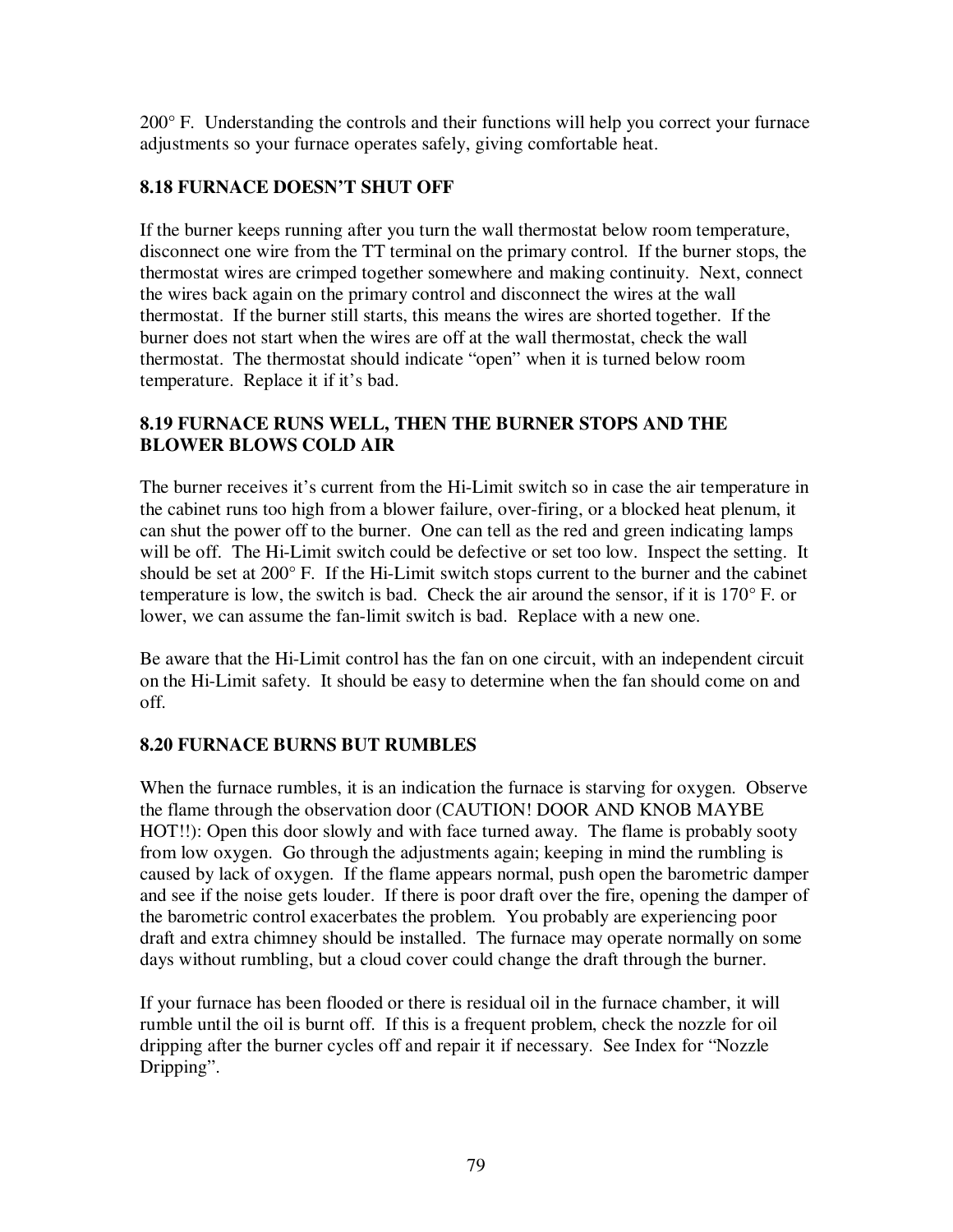## **8.21 FURNACE OPERATES, BUT SMELLS**

The odor from a new unit is nothing to be alarmed about. Over-spray and oils on the chamber will vaporize from heat and give off an odor. This will soon burn off. If however, the furnace was operating normally and then creates an odor, check the following:

- 1. Check for oil leaks that could be dripping onto the hot chamber.
- 2. Check for leaks in the chamber dust cover doors. When the cabinet blower comes on, in the right location, it could blow exhaust into the room.

NOTE: IF THE COMBUSTION CHAMBER SHOULD DEVELOP A LEAK, THE CABINET AIR PRESSURE IS GREATER THAN THE CHAMBER PRESSURE WHICH IS OPERATING AT A NEGATIVE DRAFT AND WILL FORCE THE EXHAUST IN, NOT OUT OF THE CHAMBER AND INTO THE ROOM.

3. Check for excessive dust in the furnace and flue pipes.

#### **8.22 FURNACE DRIPS OIL**

Check to see where the oil is coming from and tighten fittings, connections, etc., and secure the leak.

The furnace has a built-in  $5^\circ$  tilt on the burner blast tube so if the burner is up and the furnace is downhill, any condensation of oil vapor will drip into the chamber. If the burner is somewhat higher than the chamber and not generally level that is permissible, as the purpose of a level furnace is to ensure the blast tube has the proper tilt down to the chamber.

If the furnace operated satisfactorily for a while in the past and then begins dripping oil, first check the dust build-up in the flue tubes. Next, check the retention head for clogging. The oil spray may be bouncing back from the plugged retention cap and condensing. Check for clinkers that may have developed in front of the spray nozzle. Remember, that an uncleaned furnace with poor draft will cause the oil spray to come backward, condense, and drip oil. Keep your furnace clean at all times.

#### **8.23 FURNACE IS SET AT NIGHT BUT IS OFF BY MORNING**

The main difference between day and night furnace operations is the ambient temperature is usually lower at night and lower temperatures change operating conditions. For one thing, when the room temperature is set a little lower at night, this will make the oil in the lines colder and thicker. If the suction piping has a small leak, it will magnify this problem when the oil gets colder. Try setting the wall thermostat higher for one night, similar to your day setting, to see if someone is tampering with the air supply or electrical. Many times, someone is turning the wall thermostat off. The oil preheater must warm up for at least 15 minutes before the furnace is turned on to call for heat.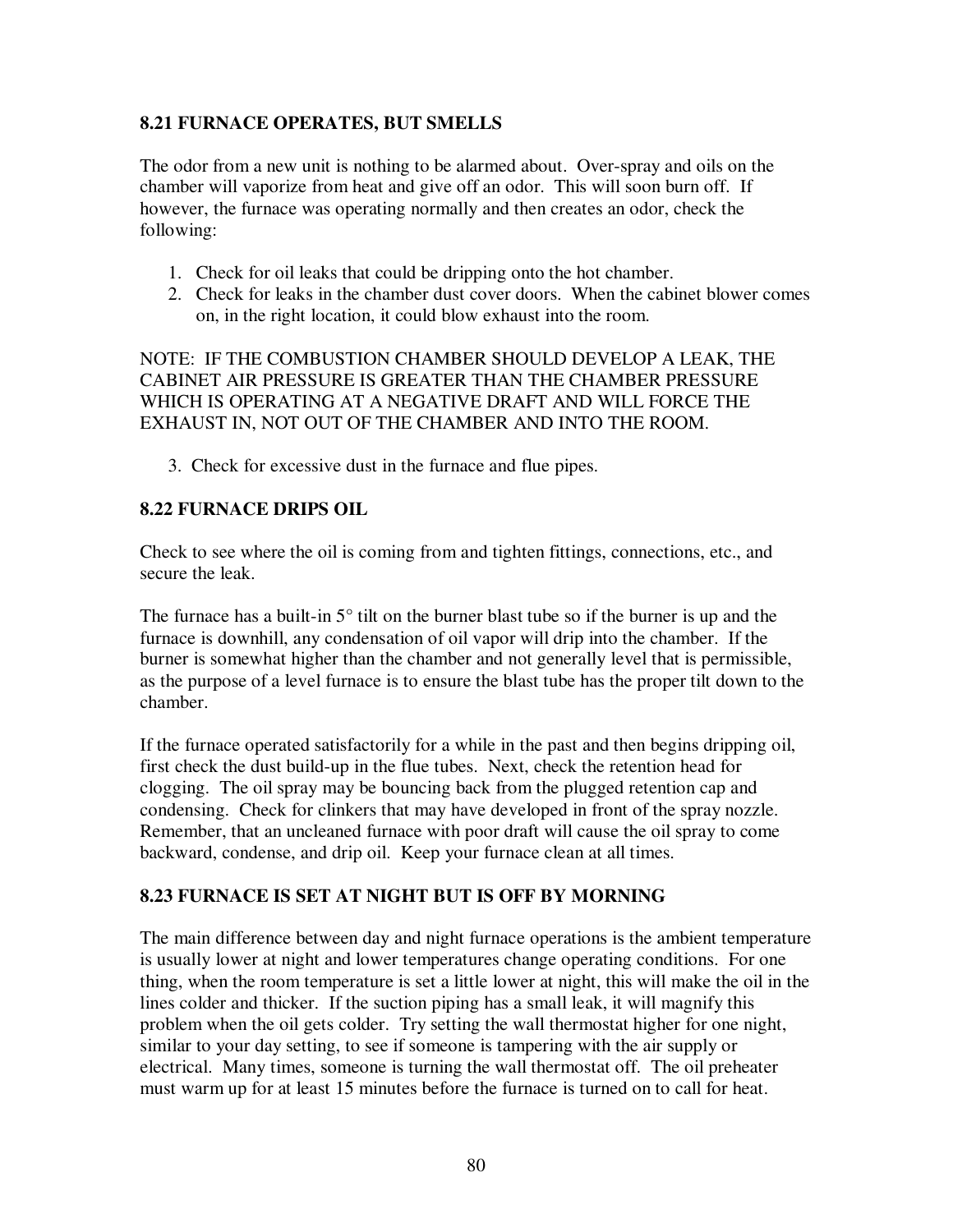If the furnace works properly when the thermostat is set high and fails when it is turned down at night, check the following:

- 1. Minute air leaks in the suction side of the pump piping. When the furnace is started in the morning, observe oil pressure indicated on the oil pump. If you don't have an oil pressure gauge at the pump, install one for these tests. I strongly recommend installing a vacuum and pressure gauge at the pump permanently for diagnosing and service maintenance. When the furnace is started in the morning, observe immediately what the indicated pressure is. A delay will cause the primary to kick off. There should be instant pressure at the pump at all times when the pump starts. Open the bleed valves on the transfer pump and ascertain if air is in the lines. A small amount of air will parade up the lines, gradually working up to the burner, causing an annoying shutdown. Don't forget to question the oil pump. It may not leak oil however, it can have a vacuum leak in the shaft. Read section on "How to Check the Oil Pump Properly".
- 2. Check the oil heater element to see if it's open. If burnt out, replace.
- 3. Check the rubber "o-ring" on the nozzle and replace it if it is leaking.
- 4. Check the aluminum preheater block and see if its temperature is about 160° F. Check with an accurate pyrometer. If you don't have a pyrometer, set the temperature slightly higher, at 145° F. to check your furnace.

If what was checked shows that the furnace operates well during the entire day, we can then conclude at night the oil viscosity increases due to colder temperatures, and this is related to the shutdowns. Since setting the room temperature down at night will delay the intervals at which the pump and furnace operate, a small air leak in the suction side of the fuel delivery system could cause the oil to settle down from gravity and create an air lock. The gritty debris in waste oil prevents a good seal in any check valve, causing the oil to drain down by gravity.

5. Check the possibility of a severe downdraft at night from winds, and correct this with a suitable chimney cap. Read section 8.12 "Flame Pulsates" in this manual.

## **8.24 FURNACE HAS EXCESSIVE ASH BUILD UP**

The residue from complete burning of waste oil should be a yellowish-gray ash. It should be dry and not caked up. If the residue is black and wet, and there are clinkers, there has not been a complete burn, as carbon unites with oxygen to form carbon dioxide, a gas. Go through your adjustments so the flame is burning clean, hot, and bright. You may unknowingly have contaminants in your oil that don't burn; they will leave a strange residue. Waste crankcase oils burn clean with a minimum of residue.

The type of ash buildup depends on the type of oil you are burning, and the length of time you operate your furnace. The interval between clean-outs may be too long. Generally, the heavier the oil, the higher the contaminants.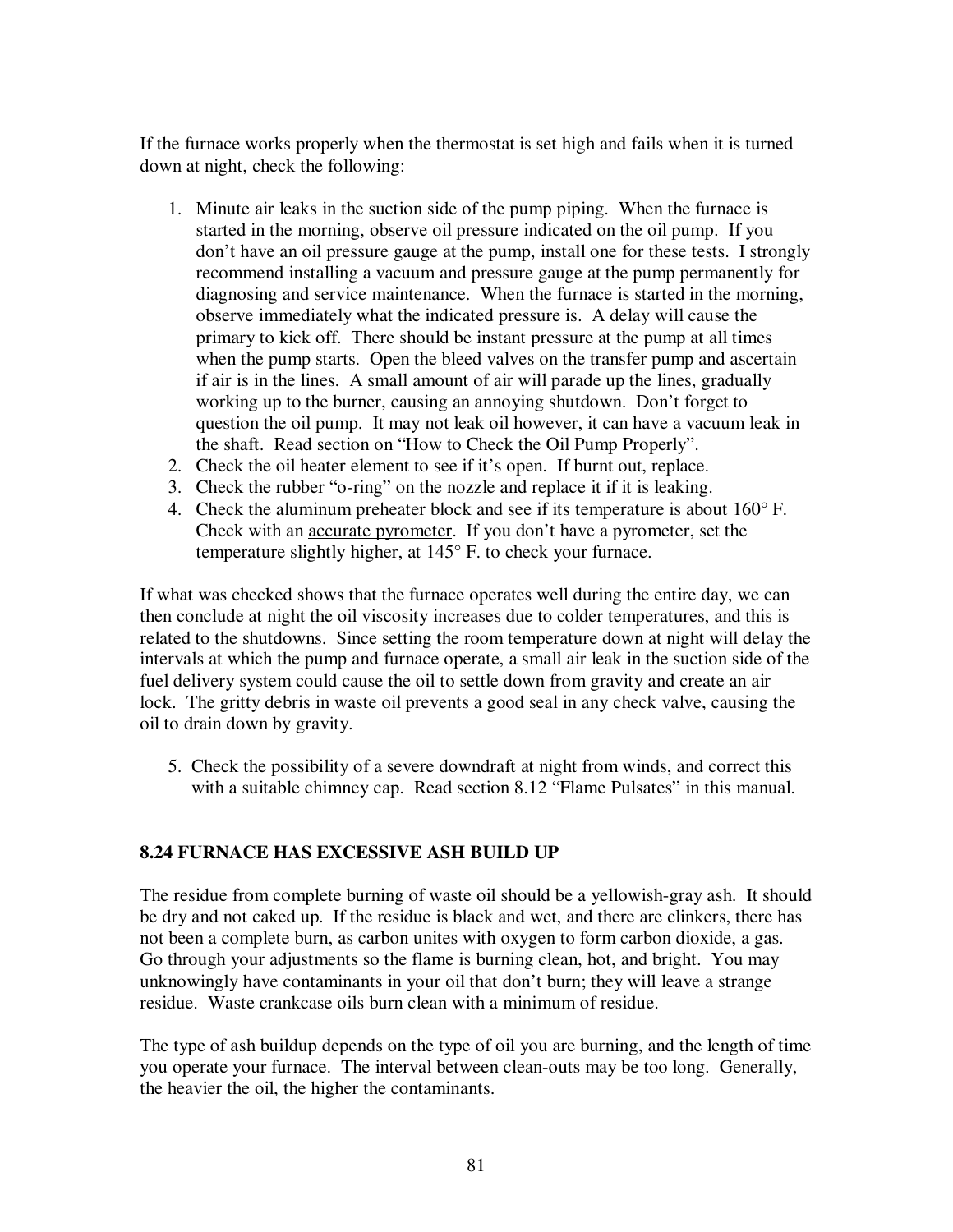## **8.25 FURNACE HAS BLACK CLINKERS IN CHAMBER**

Generally, carbon in the chamber means an incomplete burn. Read the section in this manual on "Excessive Ash", and check the dust buildup in the flue tube of the furnace. Check the draft before and after cleaning. A restricted flue tube means a cut in draft and a poor draft will result in bad combustion. The velocity is needed in the chamber for a good burn, and a poor draft will cause a sooty, smoky flame that will build up a residue.

### **8.26 FURNACE CHAMBER IS FLAKING METAL**

If your chamber is flaking metal, you are over-firing your furnace. The waste oil flame is very hot, in excess of 2300° F., which can oxidize steel. See "Over-firing Your Furnace" or "Proper Flame Length", in this manual. If your furnace is located in a wet or damp area, a little rust is normal. However, excessive rust should be brushed and treated with heat resistant stove black.

# **8.27 FLAME IS NOT BURNING IN THE CENTER OF THE BAFFLE TARGET; See Section 8.28**

## **8.28 FURNACE BAFFLE HAS BURNOUT HOLE OR IS LOOSE AND NOT IN RIGHT POSITION**

The flame is purposely engineered to not burn in the center of the baffle target. The reason is, if the baffle is ever burnt through, it can be removed and turned 180° F. and reinstalled. Should the welds or bolts break so that the baffle is not in its proper position, stop using the furnace; remove the baffle and correct the problem. A baffle in the wrong position could restrict or deflect the hot exhaust draft and cause premature combustion chamber failure. Hot exhaust deflected improperly can destroy the baffle that separates the primary and secondary flue tubes, causing dangerously high stack temperatures. HEATWAVE may replace this baffle with a heavy ceramic baffle in the future after testing for reliability.

If you are experiencing premature baffle deterioration, you are over-firing your furnace or burning contaminated waste oils that are high in chlorides. (Chlorides are from certain petroleum cleaning solvents.)

## **8.29 OIL PRIMARY TROUBLE SHOOTING**

#### • PROBLEM

The oil burner fires up, but the oil primary control reset kicks off. NOTE: The oil primary control is designed to kick off in 15 to 45 seconds if the burner does not fire up.

• HOW TO DIAGNOSE AND CHECK THE OIL PRIMARY CONTROL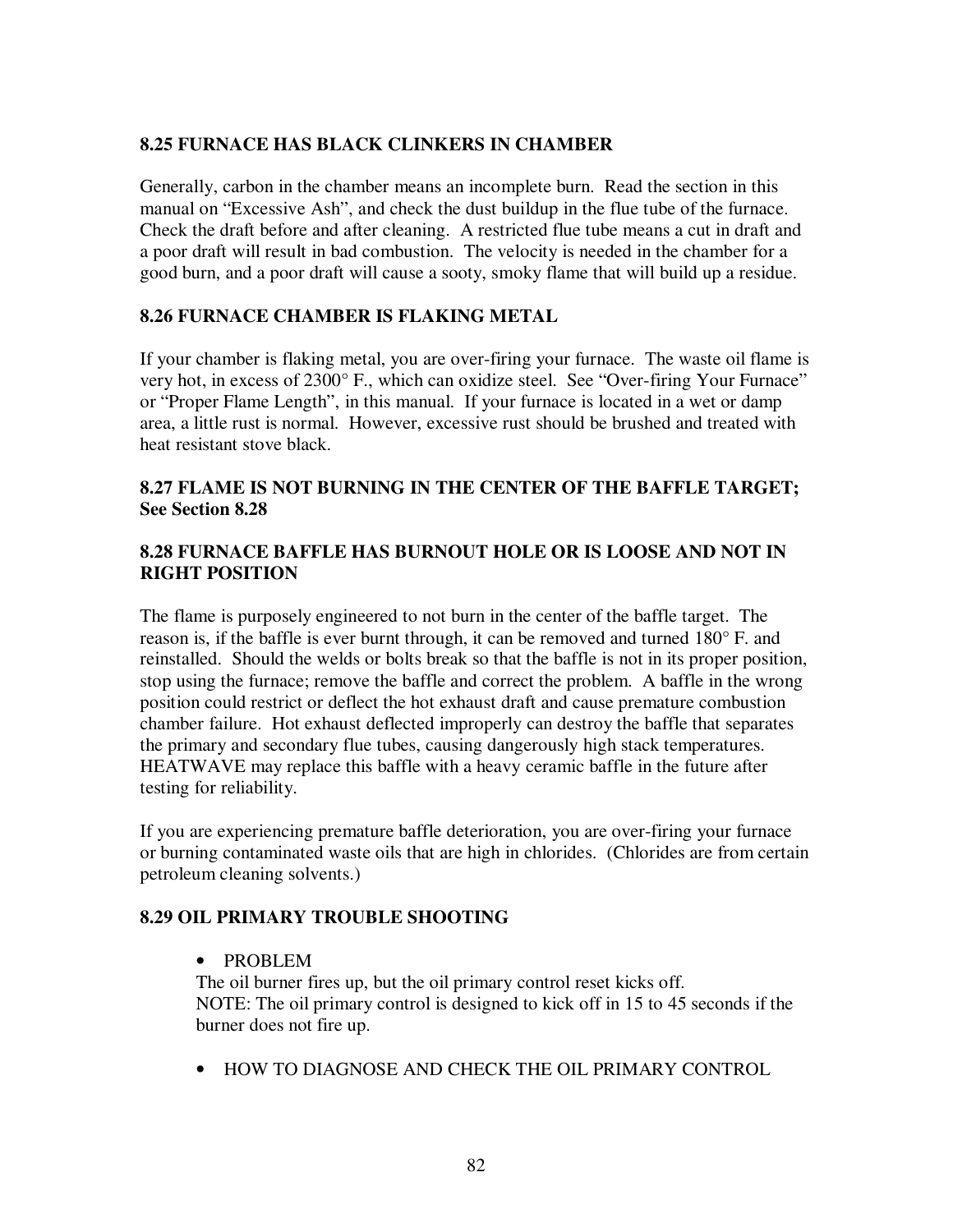The oil primary control is the gray box with the red reset button on the top of the oil burner. The cad cell or "electric eye" is the round device, with dimensions of approximately  $\frac{1}{2}$ " x 2", with two yellow wire leads connecting it to the FF terminals on the oil primary control. STUDY SECTION 7.16 "OIL PRIMARY TEST". See Figure #10.

## **8.30 OIL OR AIR SOLENOIDS CHATTER**

CAUTION: When working on any part of the electrical system on the burner, cut off the power to the furnace from the main breaker pane to avoid electrical shocks. Most of the electrical is 110 volts A.C. and dangerous. As a second check to assure yourself the power is off, push the plastic button on the fan control switch in. The blower should NOT come on. If the blower comes on, you were not successful in turning the main current off to the furnace.

Turn the flat slots on the brass body of the valve counterclockwise and take the valve body apart. Clean the piston, checking to see that it moves easily in the bore. Be sure the piston is replaced with the rubber disk down and ensure the spring is in the rear of the solenoid piston. Spray WD 40 to lubricate it and do not over tighten the valve stem when reassembling the valve. Turn the current back on, and see if the chattering has stopped. If it hasn't, shut the current off again and try lifting the spool up and down to see if the noise stops. If it does stop the chatter, remove the spool and put some thick silicon heatproof grease between the spool and body. In some cases, you will have to install a dielectric thin plastic shim. The chattering should stop; otherwise, replace with a new solenoid.

# **8.31 OIL REGULATOR IS NOISY (HUMS)**

If you are burning thinner oils such as #2 furnace fuels, your regulator may make an annoying hum or noise. Try adding thicker waste oil to stop this hum. If you have run out of waste oil and none is available, drop the oil bypass pressure at the pump. This usually takes care of the problem. In most cases, the oil pump is factory set to bypass at 40 PSIS; however, you probably do not need this much pressure. You need enough pressure to overcome the fluid flow resistance in the lines and all the restrictions that are in the burner. All you need technically is slightly more oil pressure than what the regulator is set at. In most cases less than 3 PSI. Check the up and down end play of the oil regulator stem. If it is excessive, this does not mean the regulator is defective. Replace it with a different one that does not have as much end play if you wish to stop the noise. If you have used smaller ID lines to fuel your furnace than what HEATWAVE recommends, this will exacerbate your problem. Correct it, and do it right.

# **8.32 PUMP DOES NOT WORK WHEN BURNER COMES ON**

1. Check the electrical first, making sure the power is coming to the pump motor. If you are not getting current, check all the wire connecting nuts for tightness. This current comes from the air pressure switch located under the lid of the primary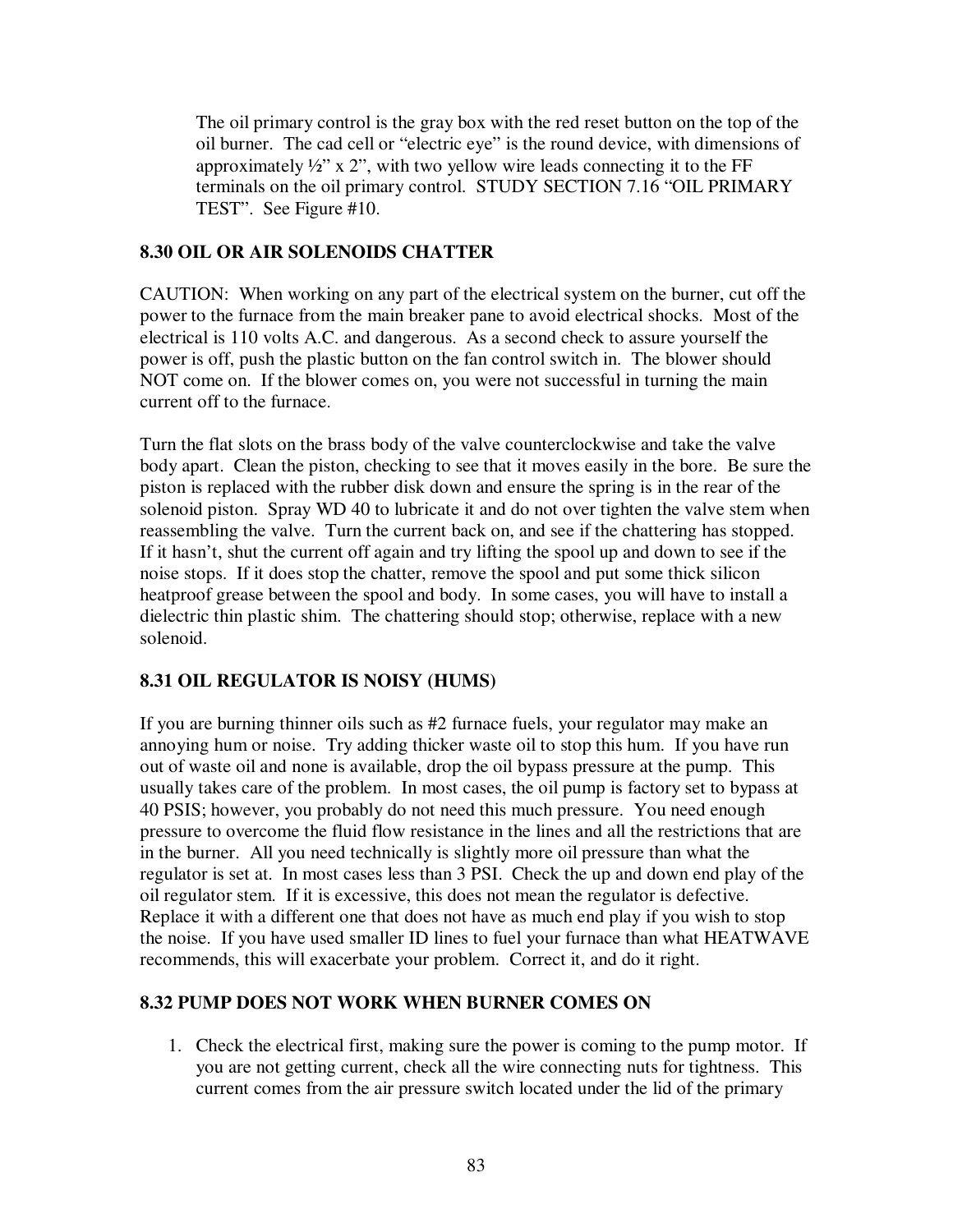control. Chase it down. You may have a loose terminal screw. Jump the two wires on the air pressure switch. If the pump comes on, the switch is defective or out of adjustment.

- 2. If the pump is turning but not working, check the rotation of the motor, it may be turning in the wrong direction. Most furnace manufacturers buy these motors and it is possible to receive one turning in the wrong direction. It is very simple to change the polarity and get it turning the other direction.
- 3. If the motor is turning and the pump is not working, check the set screw on the shaft for tightness if you are using this type of a coupler. If you are using a plastic coupler, check that the end caps are not snapped apart or that the internal teeth of the caps are rounded out internally. In time, if the end caps jump off or the teeth are gone, there would be noise.
- 4. If there is a serious air leak on the suction side of the pump, it will not work, as it is not self-priming. To check the pump to see if it could be defective, disconnect the intake port and feed oil directly into it, using a rubber hose and holding the end of the rubber hose uphill. Take the discharge line off and turn the pump on and open the bleeder valve on the pump till oil spurts out. The pump should shoot oil out from the discharge port. Or check by putting a little oil in the intake port of the pump and place your thumb to cover the intake hole; it should strongly suck your thumb.
- 5. If you suspect the pump is defective and sucking in air, remove the pump and plug the discharge side of the pump and pressurize the intake with approximately 50 PSI air pressure. Submerge the pump in clear kerosene to observe bubbles. If the bubbles are coming from the cover, replace the gasket. If the bubbles are coming from the pump shaft, replace the pump. See section 7.23 "Checking the Oil Pump Properly".

## **8.33 PUMP OPERATES WELL, BUT IS EXCESSIVELY HOT**

It is perfectly normal for the pump to run warm to hot, depending on the thickness of the oil. Compressing anything will create heat. On the single-line system, (which is what HEATWAVE uses); the oil is compressed to the factory set bypass pressure to push the piston aside to internally bypass the built up pressure. This creation of heat actually helps the waste oil furnace, as waste oils become very thick and heavy when cold. The heat from the pump will heat up the oil for a better flow. How hot is too hot? You may not be able to keep your hand on the pump and that could be normal. Check the pump's bypass pressure; it should be 40 PSI. Lowering this pressure will drop the temperature. The pump could have a scored pump shaft and this could be binding, generating excessive heat. To check this, disconnect the pump from the motor shaft and turn by hand. It should turn freely without binding. If tight, replace the pump.

## **8.34 PUMP OPERATES BUT IS NOISY**

- 1. Check the plastic, motor-to-pump coupler. It may be stripped internally or the caps could have snapped partially off.
- 2. Check the pump shaft for scoring.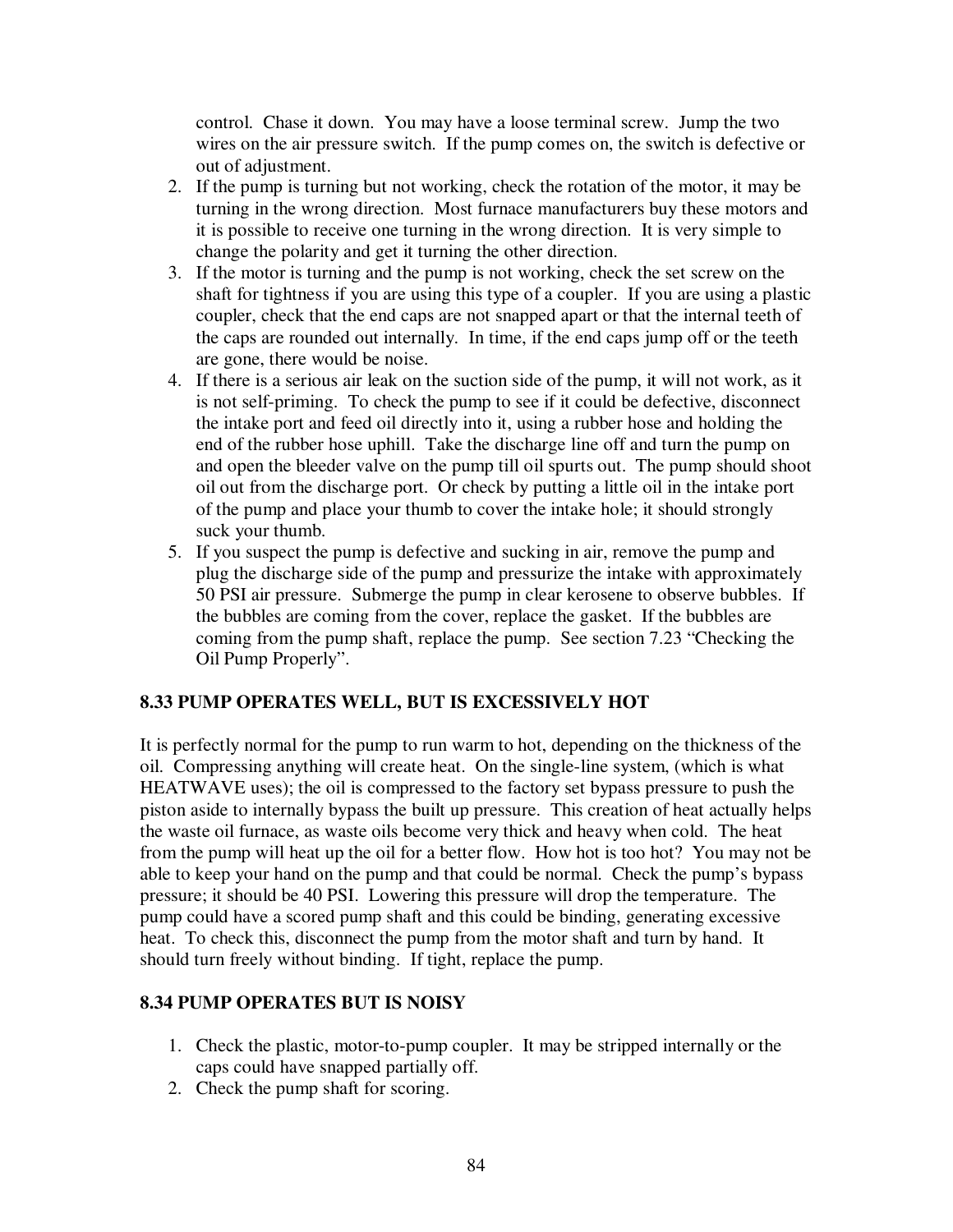- 3. Check if the pump motor is defective, transmitting the noise.
- 4. Check if the internal pump screen is plugged.
- 5. Check the vacuum on the pump and ascertain if the oil filters or suction strainers are plugged or restricted. (Pumps are noisy on high vacuum).
- 6. Check the oil pressure bypass at the pump and see it is not excessive. Check with the manufacturer as to what the bypass pressure of the pump you are using should be set at.

# **8.35 PUMP BYPASS PRESSURE TOO HIGH**

To lower the bypass oil pressure of you remote oil pump to the recommended factory specifications is an easy task. There is a lock nut and adjusting screw generally opposite the discharge port. The adjusting screw may be hidden under a removable cap. Turning the adjusting screw compresses the inside spring and raises the pressure, which turning counterclockwise lengthens the spring and lowers the pressure. If you cannot lower the pressure to the factory specs, *DO NOT CUT OR SHORTEN THIS SPRING.* If this spring is shortened beyond a point, your pump will not function. The piston opposite this spring must be in the bottom position to function. You must obtain and install the proper weaker spring. All pumps have a built-in adjustment screw to raise or lower the pressure, but to within a certain range, i.e., pump with a bypass at 40 PSI can be adjusted from 25 to 100 PSI.

If the oil pressure is too high, it will be difficult to adjust the flame. You will experience a situation where a very slight turn will be excessive, resulting in over firing or a slight turn backward and it's under firing. Too high an oil pressure and burning thinner viscosity oils such as #1 and #2 furnace fuels will exacerbate this problem. Installations where the fuel pressure line from the pump to the burner is smaller than recommended internal diameter will restrict the flow and also exacerbate the problem.

## **8.36 PUMP TURNS, BUT NO PRESSURE**

On new installations check Section 4.00 of this manual. If the pump was working in the past and does not produce adequate pressure, check for fuel restrictions feeding the demand port on the pump. Start from the pump screens and work back to the oil in the storage tank. If all seems well, remove the pump, disassemble it, and examine the pump gears and faceplate. Check for excessive wear from abrasion. A metal gear pump cannot pump abrasive grit and last very long. If your oil has this uncommon property, switch to a diaphragm-type trash pump. The KAGI technicians can assist with this type of problem.

#### **8.37 PUMP HAS TOO MUCH VACUUM OR NO VACUUM**

If your pump has too high a vacuum (exceeding 20" HG) you are overworking your pump. If the pump is located too high from the oil level, and the oil viscosity is thick and cold, your pump's life will be shortened and frequent heater shutdowns will occur, due to air locks from the fuel vaporizing inside the pipes. The simple fact is your piping has too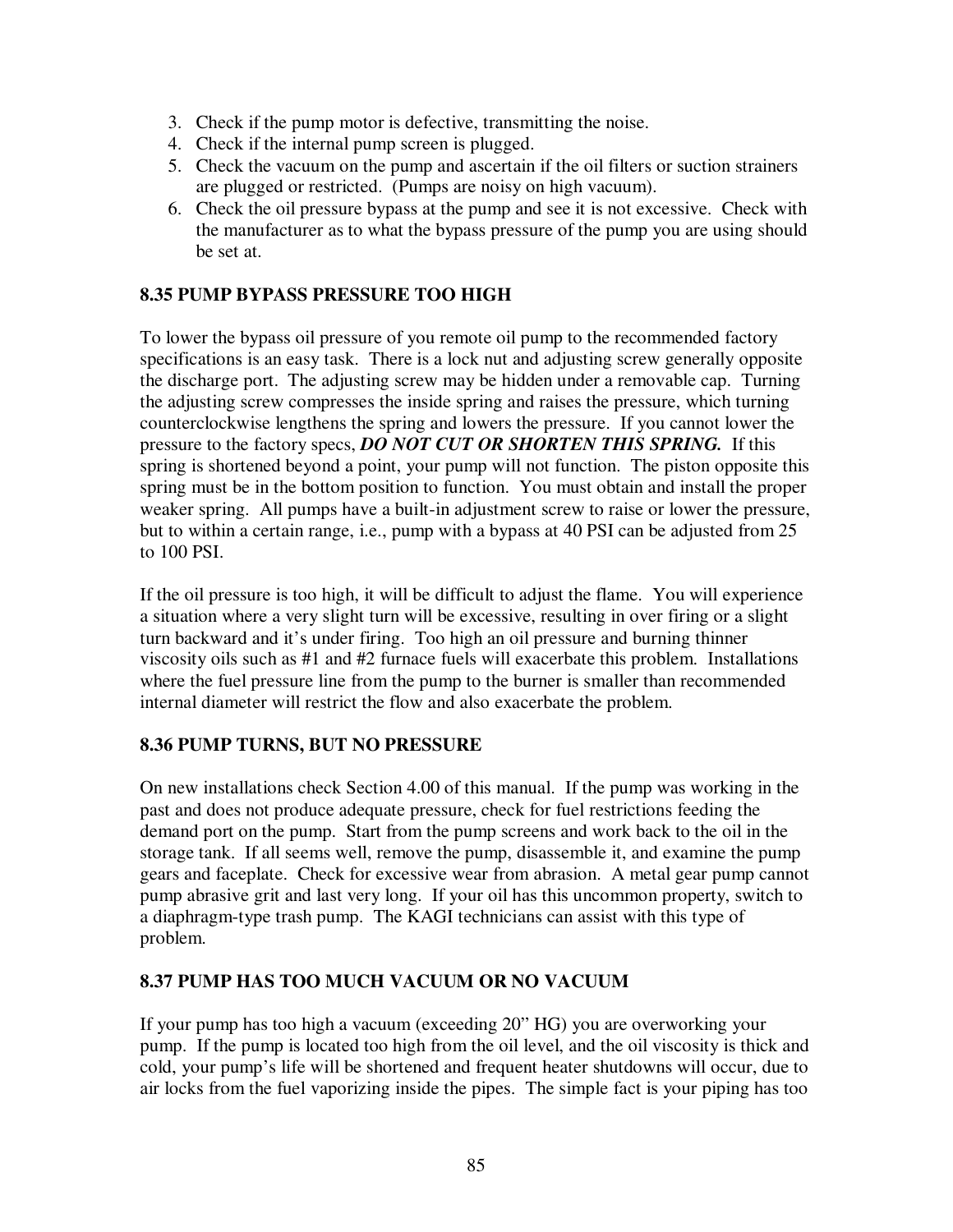much flow resistance. Check the inside diameter (ID) of the pipes that they are not too small for the load. A pump located on top of a storage tank will not have much vacuum load and piping as small as  $\frac{1}{2}$ " ID instead of  $\frac{3}{4}$ " (on the suction side) copper can be used for this short a distance. However, longer distances will require larger ID pipes to lower the flow resistance. (See Index of Drawings figure #16 for Piping Schematics). If the oil temperature is warm (70° F. or higher) and there is NO flow resistance to your pump, this is an ideal condition and your vacuum will be zero or next to zero. Whatever the vacuum is, mark the vacuum gauge with an ink pen after all filters and strainers are clean, and monitor the vacuum rise. A rise in the vacuum of five inches or more should indicate the cleaning necessary on your inline filtering messy job.

NOTE: Put a petcock on your vacuum gauge so the vacuum may be turned on or off for reading. Leaving a constant vacuum on any vacuum gauge in time will ruin any vacuum gauge.

## **8.38 PUMP WAS WORKING UNTIL THE OIL FILTER/SCREEN IN THE PUMP WAS CLEANED**

If you are using a ¾" or larger ID suction fuel lines with single or dual filters, remember that it takes time to evacuate this large amount of air. The gears on most pumps are small and have a small displacement. Therefore, allow enough time for priming. Depending on the wear on your pump, the gears may have more clearance than when they were new and need a little help to be primed. Removing the filter/s and filling them and the lines is a must. Remove the intake line entering the pump and take an oil can and fill the cover cap with oil to help seal the gears. You may have to do this several times. If you did not install a "priming fill T" or check valves in the suction system, you will experience more difficulty to get the first prime. Make this checklist:

- 1. When you removed the screen and cover plate from your pump was a new gasket used? Is there a burr on the cover and pump surfaces so that the gasket is not sealing? (It doesn't take much of an air leak to cause trouble).
- 2. Did you reseal the joints in the suction piping with thread sealer? Do not use Teflon tape!
- 3. Are the oil filters and pipes full of oil? Did you put oil into the pump cover to aid priming the pump? **DID YOU OPEN THE BLEEDER VALVE?** Your pump **will not suck or prime unless** you open this valve!
- 4. Did anyone remove the bypass piston in the pump and install it backwards? It can fit backward, but it will not work. Did you install all the parts in the pump properly? It the drive pin for the gears sheared off or missing? It is very small and will drop out.
- 5. Is the bypass adjustment screw, screwed out excessively? If it is past a certain point, the pump will not suck.

Read all the sections in the manual on pumps and "the correct way to check the pump."

## **8.39 NO SPARK AT THE ELECTRODES**

1. Check for shorted electrodes on the retention head.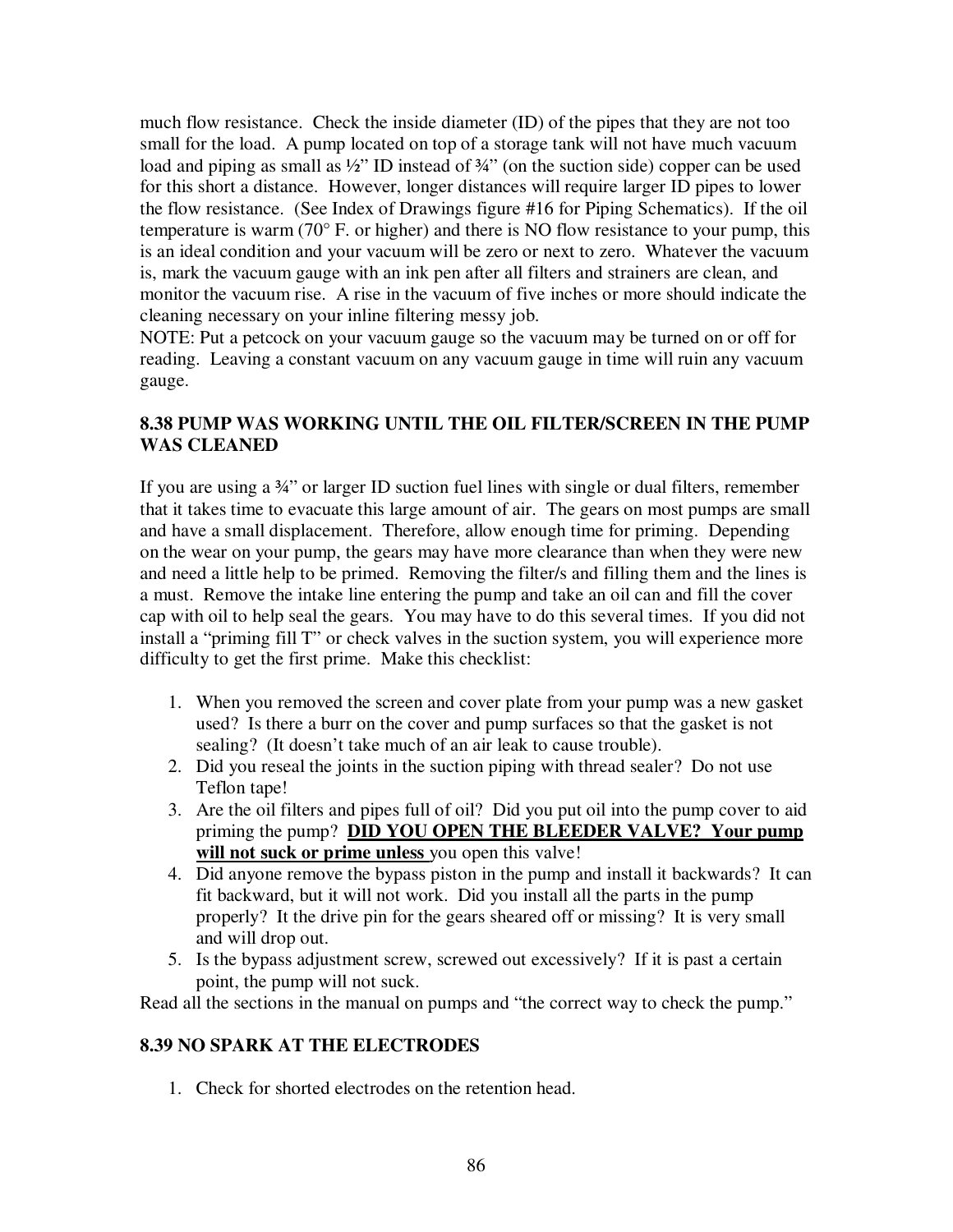- 2. Check for cracked insulators on the electrodes allowing spark to reach ground.
- 3. Check for sooted dirty porcelain at the rear of the electrodes that is grounding the spark.
- 4. Check for broken or shorted buzz bars at the rear of electrodes.
- 5. Check for loose wire nuts, loose wires on the circuit board, contact between the transformer high tension studs and buzz bars and the transformer circuitry. The transformer must have current to operate.
- 6. Check for weak or defective transformer. Check each transformer high-tension stud to ground. You may have lost one electrical leg of the transformer. It will spark between the electrodes, but it will not be hot enough for proper ignition.

## **8.40 NO OIL DISCHARGE AT NOZZLE**

- 1. Check nozzle for debris that is restricting oil flow.
- 2. Check air proving switch for closing or malfunction. This switch is located under the transformer by the combustion blower wheel. Note: Your model burner may not have one.
- 3. Check the air pressure switch for closing. You must have at least 9 PSI of air pressure at the preheater block.
- 4. Check all oil solenoid for current and malfunction. *CAUTION: DO NOT TURN CURRENT ON WITHOUT ELECTRICAL SPOOL ON THE SOLENOID BODY, AS IT IS A DEAD SHORT AND WILL BURN UP IN SECONDS.*
- 5. Check oil pump for pressure, inspecting to see if there is sufficient oil in the supply tank, obstruction in the oil piping, and/or improper oil pressure at the regulator.
- 6. Check oil regulator for malfunction. Disassemble the oil regulator; clean it first before labeling the regulator as defective.

### **8.42 NO OIL SPRAY FROM NOZZLE DUE TO A MALFUNCTIONG AIR PRESSURE SWITCH** (Located under the hinged cover that the oil primary control sits on)

If your air pressure switch (located under the swing cover where the oil primary control is attached) is malfunctioning and it is a model where it interrupts the oil solenoid, it may be out of adjustment or malfunctioning. To determine if it is energizing the remote oil pump or the oil solenoid, follow one of the wire leads and see if it connects to one of the oil solenoid wires. This is the standard wiring for the KAGI burner. The KAGI burner as standard wiring has the air pressure switch, only, and solely, energizing the oil transfer pump. To review the KAGI burner wiring, the oil solenoid is energized by the primary control, period. The air pressure switch energizes the oil pump and nothing else. In this way, an oil pump that is located far away from the burner or is forced to pump cold thick oil will not overload the primary control. Many oil burners tap the current for the pump from the primary control. Most primary controls are limited to 10 amps whereas the air pressure switches that KAGI manufacturing uses is rated at over 3 HP.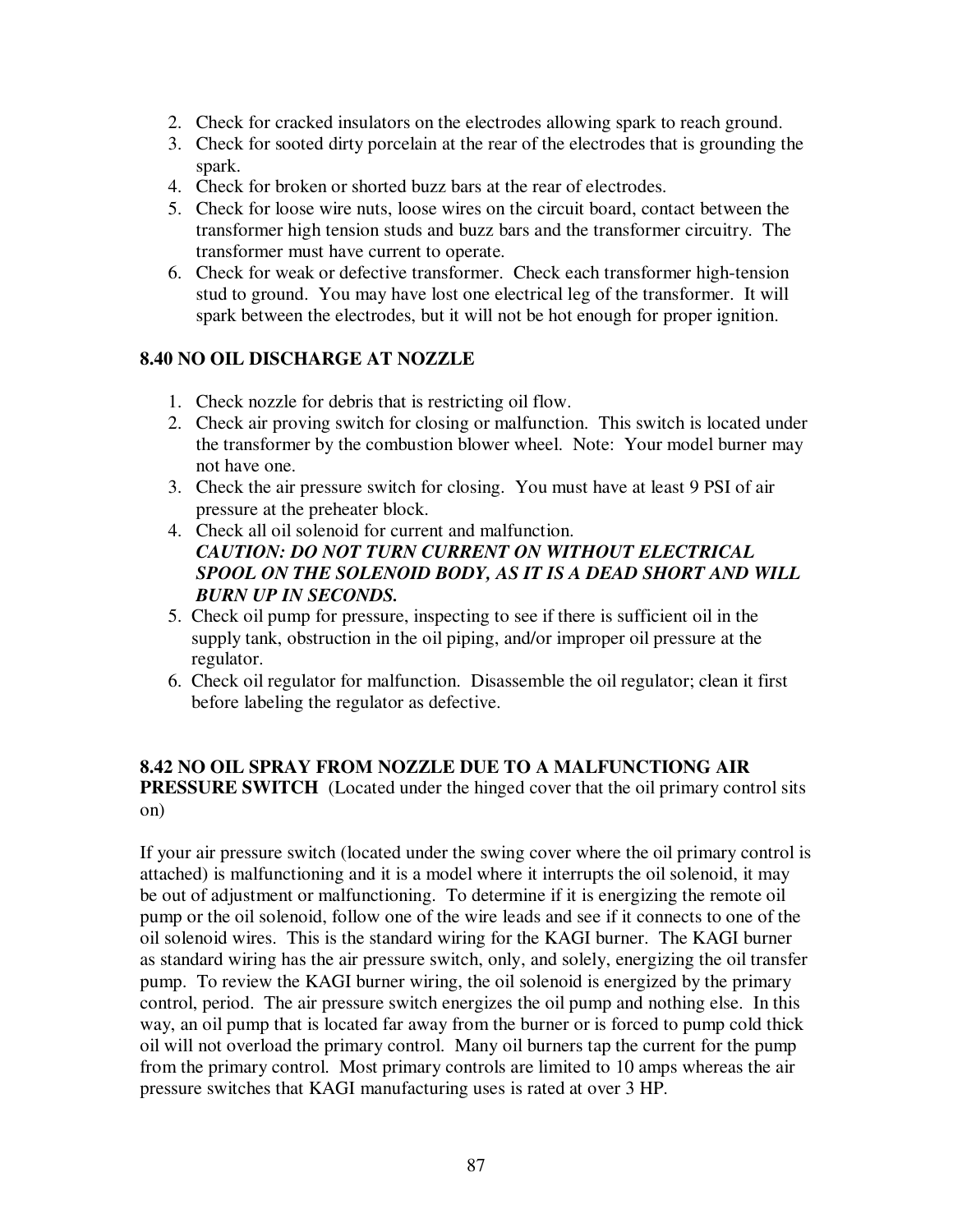First, see if the air pressure at the gauge is over 9 PSI setting. If it's lower than 9 PSI, reset the regulator to at least 12 PSI and start the burner. If this does not remedy the problem, take the two leads attached to the air pressure switch and connect these two wires together. You are now bypassing the air pressure switch! Start your burner and see if you are getting oil spray out the nozzle. If this was the trouble, the air pressure switch may be out of adjustment. This switch is factory preset to close at approximately 9 PSI. It is therefore, very important that the air pressure setting at the burner is greater than 9 PSI. Too low a pressure to the burner will cause the points in this switch to open and shut off the oil flow. Find the tiny Allen inset screw on top of the switch and turn clockwise to close. Use the air pressure gauge to adjust to 9 PSI. If turning this adjustment screw does not remedy the problem, the switch is defective. Be sure to reconnect the wires to the two top spade connectors of this switch which has three spade connectors. Just use the top two connectors!

- DO NOT WIGGLE THE PUSH-ON CONNECTORS SIDE TO SIDE ON THE AIR PRESSURE SWITCH AS YOU WILL CRACK THE PLASTIC INSULATORS OF THIS SWITCH!
- DO NOT RETURN THIS SWITCH UNITL YOU HAVE TRIED ADJUSTING IT, as 19 out of 20 switches returned are only out of adjustment.

# **CAUTION! DO NOT OPERATE THIS BURNER WITH THIS SAFETY SWITCH BYPASSED. IT IS INSTALLED IN YOUR BURNER AS A SAFETY DEVICE. IF THIS SWITCH IS DEFECTIVE, REPLACE IT WITH A NEW ONE.**

# **8.43 BURNER HAS SPARK AND OIL SPRAY, BUT WILL NOT IGNITE**

Study section 8.03 of this manual first, which discusses the problem of no ignition through the furnace was operating properly and then shutdown occurred. On new installations study the section of this manual dealing with pre-start.

## **8.44 BLOWER RUNS CONTINUOUSLY**

On the fan control switch there is a small plastic button. This should be pulled out for automatic control. If this button is pushed in, the circulation blower will operate, regardless of the furnace cabinet temperature. This switch is sometimes called a "summer fan"; it allows air to be circulated from the furnace in warm weather. For heater use, this button should be pulled out for automatic control in the winter. Inside this switch are two movable tabs that control when the blower comes on and when it goes off. Generally, the fan is set to come on at approximately  $140^{\circ}$  to  $150^{\circ}$  F., and turn off at 100° F. These "on" and "off" temperatures can be set at whatever the owner desires. Since normal human body temperature is 98° F., any air blowing in your face would seem cold if it were less than 100° F. Therefore, the blower is set at rest until the burner heats the cabinet air temperature to over 140°. However, if the room is extremely cold and the fan is cycling off too frequently because the room temperature is below 50° F., many furnace owners push this button in and leave it there until the ambient temperature comes up.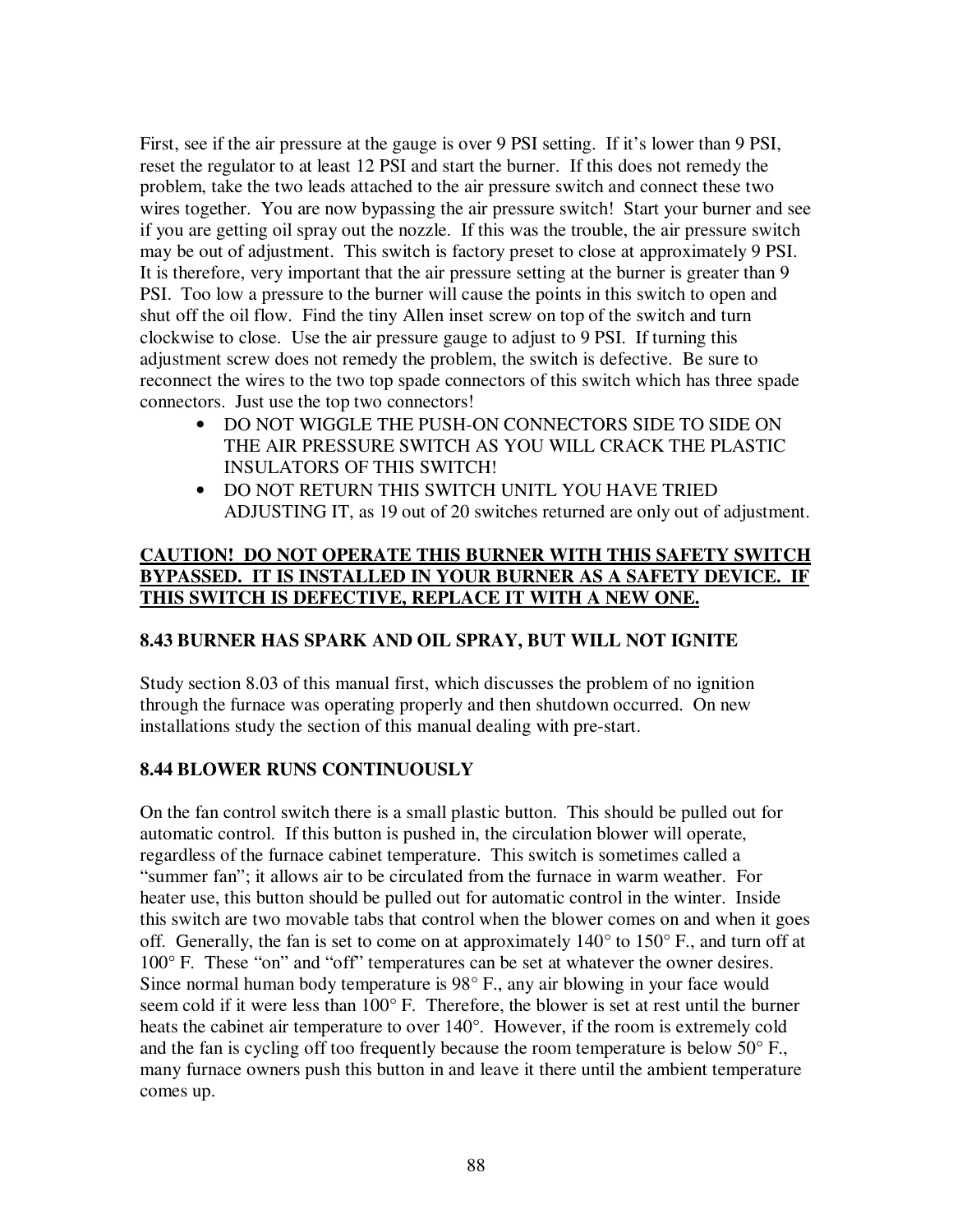NOTE: Some fan controls may not have this summer fan feature.

If the above checks out okay, the fan control switch is defective. Remove and replace it.

# **8.45 FURNACE FAN CYCLES TOO OFTEN AND THE ROOM IS COLD**

The circulation blower is set to come on when the air cabinet reaches  $140^{\circ}$  F. If the ambient temperature is below 50°, it will cool this switch and turn the blower off. Since normal body temperature is 98°, any air movement below this temperature would seem cold; this is the reason the blower turns off when the air temperature lowers to around 100°. As the room temperature rises, the cycling frequently lessens until the furnace can keep up with the temperature drop.

After ascertaining that the furnace is operating properly and efficiently, and room temperature is lower than you desire, your heat loss is greater than it was calculated to be. (If you feel your furnace is not performing optimally, look under "Furnace Operating but Putting Out Low Heat" in the Index.) A larger or extra furnace probably is needed. If you ceilings are high, you should install ceiling fans. If heat loss is from walls and ceilings, insulation should be installed. If temperature rise calculations of your furnace are within the range of 90° F., do not blame the furnace. You can't expect your furnace to perform the miracle of giving off more heat than what is taken away by heat loss.

# **8.46 CONTINUOUS AIR FLOW OUT OF NOZZLE**

If air continues to come out of the nozzle after the burner is shut down, check if there is current to the AIR SOLENOID. If current is there when the burner is off, it is wired incorrectly. Trace, using the wiring schematic, and correct. This valve is normally closed, and when current is introduced to it, it opens and allows the air flow. Check that the airflow is in the right direction on the valve. This valve could have been installed backwards. There is an arrow on the body of the valve pointing to the airflow direction. If it is backwards, the air pressure will push the piston up, and open the valve.

Check for debris under the rubber disk inside the solenoid body. Remove the piston from the air solenoid body and clean. Follow instructions from the section in this manual titled "Oil Solenoids". See index and drawings on proper disassembling of the solenoid, figure 9. If the above procedure fails to correct the problem, replace the solenoid. Note: The air and oil solenoids are the same.

# **8.47 CONTINOUS OIL FLOW FROM THE NOZZLE**

Is current off to the oil solenoid when the burner is off? If current is there, the oil solenoid is wired wrong. Study wiring schematic and correct. This valve is normally closed, and when current is introduced to it, it opens and allows the oil to flow.

Check the oil flow and make certain that the valve is installed correctly. There is an arrow on the body of the valve pointing direction of flow; it should point in towards the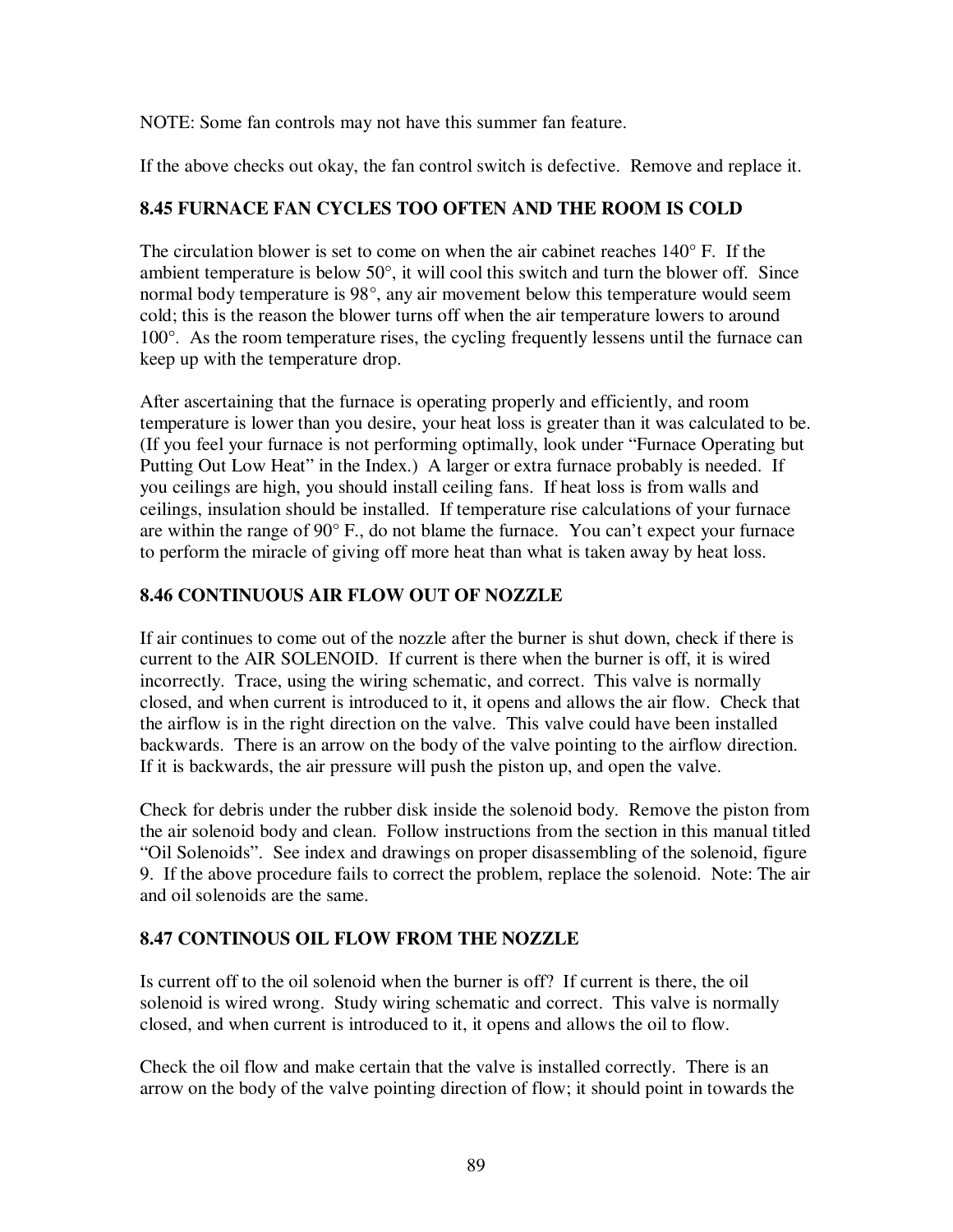aluminum block, or away from the oil regulator. If the valve is installed backwards, the oil pressure will force the piston up and the valve will leak. If the current is off and the valve is leaking, there may be debris under the rubber disk on the internal piston of the oil solenoid valve. Disassemble the oil solenoid valve with the help of the drawings and information under "Oil Solenoids".

If the above fails to cure the problem, replace the solenoid valve.

# **8.48 FAULTY WALL THERMOSTAT**

If the wall thermostat does not turn the furnace on, check the following:

- 1. Is the thermostat turned up higher than the room ambient temperature?
- 2. Does the reset on the primary need to be tripped?
- 3. Are the thermostat wires connected to the TT terminals on the primary?
- 4. Is there electrical continuity on both wires?
- 5. Is there power to the furnace?
- 6. Is there a fire from residual oil in the chamber?

If all of the above checks out and putting a jump cable across the TT terminals on the primary starts the burner, replace the wall thermostat.

If changing the setting on the wall thermostat doesn't seem to make a difference when the furnace turns on or off, replace the wall thermostat.

# **8.49 GREEN LIGHT COMES ON, THEN IT GOES OUT; AFTER A LITTLE WAIT, IT COMES ON AGAIN**

The normally open temperature sensor (SNAP DISC) which turns the green neon lamp on closes at approximately 120° F. When it opens from cooling down, the green light goes out which is an indication that the aluminum oil preheater is cooling down. If the oil supply is extremely cold entering the burner, this can happen. It is best to correct this problem as oil should be at least 120° or higher for a good burn. You can correct this by heating your oil supply with heat tape or with proper approved tank heaters. Under certain conditions, and with permission, KAGI Heating Supplies and Manufacturing, Inc. can furnish special larger wattage heaters for your problem. Be sure to check with KAGI technicians before attempting any unauthorized field changes.

## **8.50 OIL PRESSURE GAUGE ON THE BURNER STARTS TO CLIMB WHEN THE BURNER SHUTS OFF AND GETS SO HIGH IT SOMETIMES RUINS THE GAUGE**

If the indicated oil pressure on your oil burner operates normally but starts to climb and eventually breaks your gauge, it is caused by expanding cold oil. A slight rise in normal, as there is a shut-off valve built into your oil pump and your burner. The expanding oil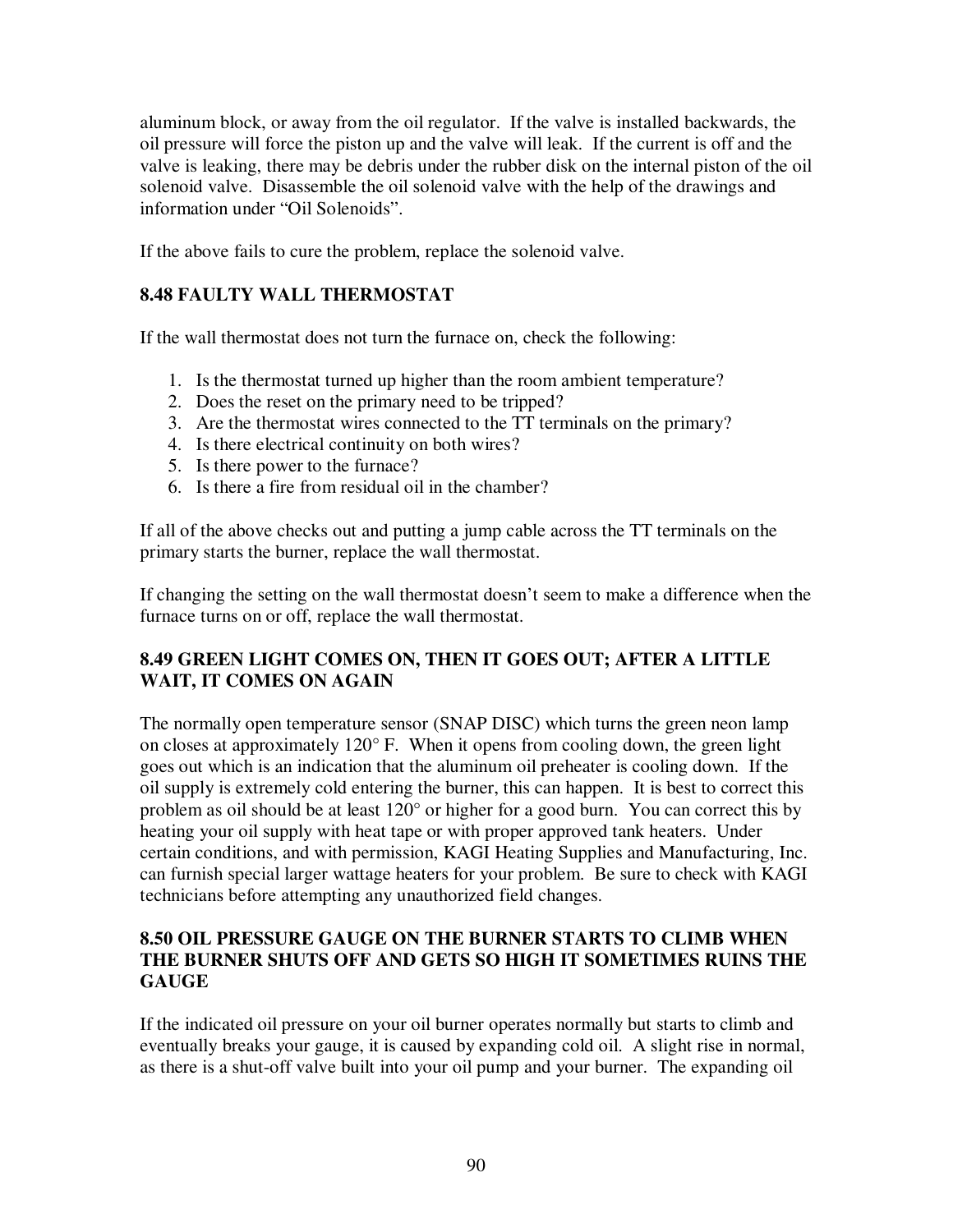in your lines cannot go backward toward your oil supply because your pump has a shutoff valve built internally and the burner shut-off solenoid is after the gauge.

The oil left in the pipes will have to expand and it has to go somewhere. This "T", recommended earlier on the proper installation of the furnace, is for the fuel to be able to expand. It also allows easy oil priming of the system, and allows air to be in the system. Liquids cannot be squeezed, but air can be. This design system is also built into auto radiators, and cautions with instructions about leaving an air trap so the liquids can expand and squeeze the air pocket and not damage anything. Using a larger inside diameter pipe from your oil supply to your pump and burner will exacerbate the problem.

Common sense tells us if the oil coming into the building is cold and the building is warm, this will also exacerbate the problem. You will experience this problem where the oil source is far away from the pump and the burner. Many installations have a one-way check valve in the supply tank, and with this long run of oil, which is shut off at the burner and supply pump, this cold expanding oil will cause a problem. This is not a difficult situation to remedy.

### THIS PROBLEM IS ONE OF THE REASONS TO INSTALL THE TOIL FILTERS SUPPLIED BY HEATWAVE ON THE SUCTION SIDE OF THE PIPING SYSTEM.

Should the pressure build up overnight and blow the rubber O-ring or break the oil filter, and if the oil filter is installed on the pressure side of the piping system, a start-up will allow the burner to operate, but it will leave a disastrous amount of waste oil on your floor. On the other hand, air leaking into an oil filter on the suction side will only cause an annoying burner shutdown. Because tiny minor air leaks from a cleaned oil filter or just about any air leaks from the suction side of the supply system are not forgiving, may installers place the filter on the pressure side. HEATWAVE DOES NOT RECOMMEND OIL FILTERS TO BE INSTALLED ON THE PRESSURE SIDE! Most rubber "O" ringed sealed oil filters are only safety certified by UL to 30 PSI! Also on the pressure side, many oil filters do not have a pressure relief valve. Added to that, how does one ascertain when the oil filter is dirty if it is on the pressure side? The filter on the vacuum side can be equipped with a vacuum gauge to ascertain when it is plugged up.

Use of heat tapes on the pipes works well. A certified tank-warming device may be the answer. On long runs a second storage tank vented to the atmosphere with a booster pump can solve this problem. A small bleed return line can also be installed. If you have a similar difficult situation and you need assistance after you have tried the various solutions offered here, call the technicians at KAGI Heating Supplies and Manufacturing, Inc.